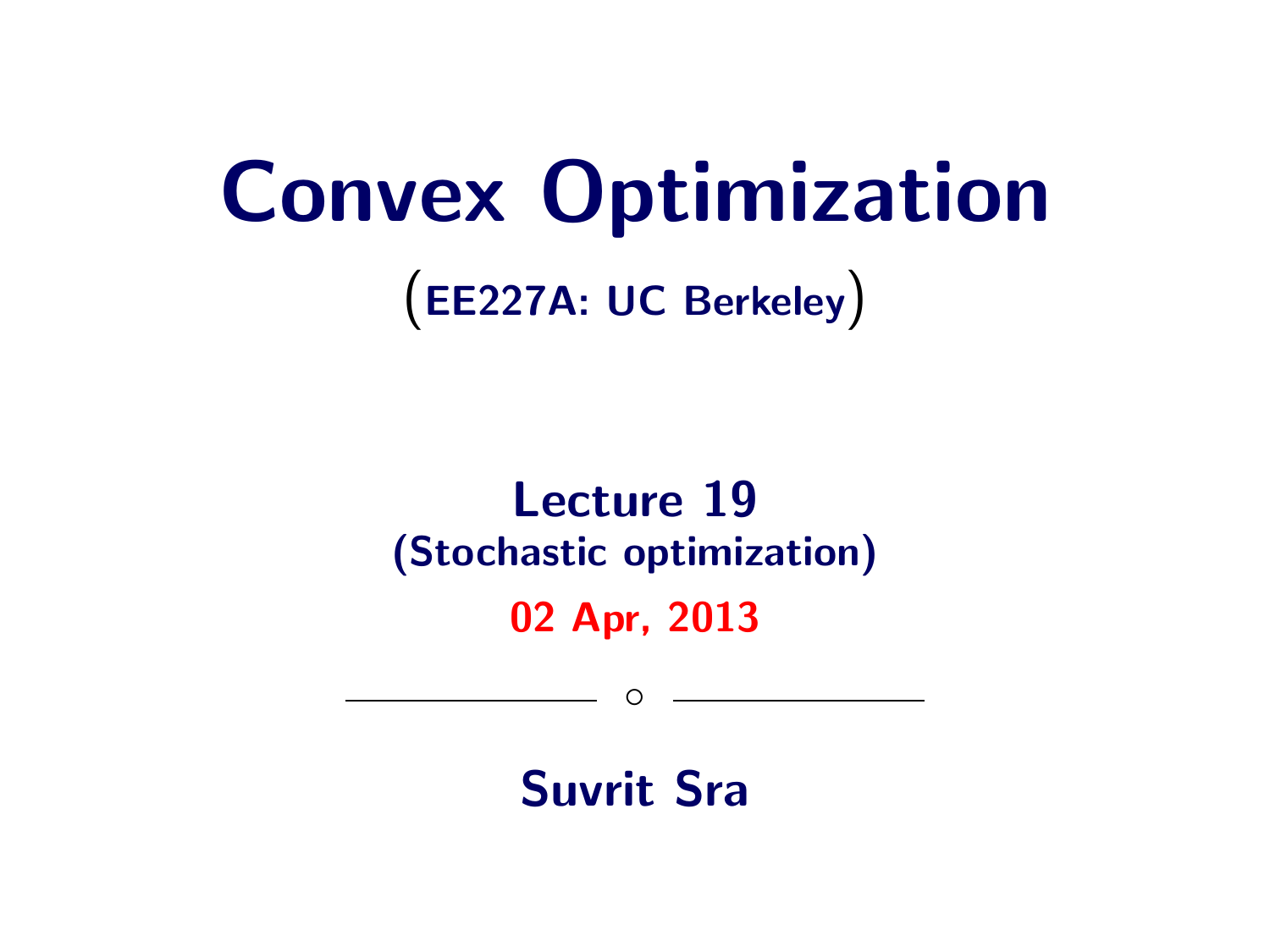# Admin

- ♠ HW3 due 4/04/2013
- ♠ HW4 on bSpace later today–due 4/18/2013
- ♠ Project report (4 pages) due on: 11th April
- ♠ LATEX template for projects on bSpace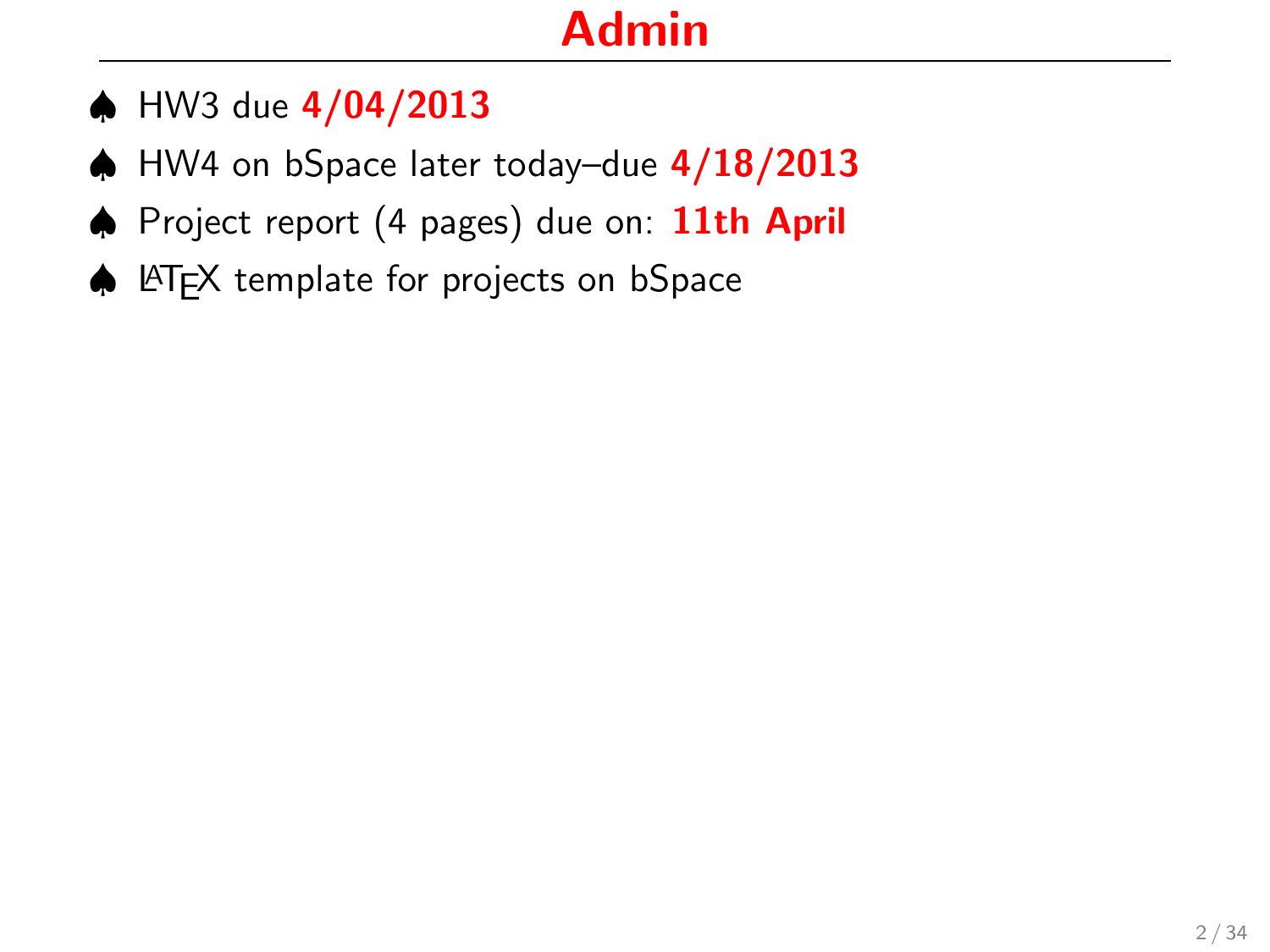## Recap

- ♠ Convex sets, functions
- ♠ Convex models, LP, QP, SOCP, SDP
- ♠ Subdifferentials, basic optimality conditions
- ♠ Weak duality
- ♠ Lagrangians, strong duality, KKT conditions
- ♠ Subgradient method
- ♠ Gradient descent, feasible descent
- ♠ Optimal gradients methods
- ♠ Constrained problems, conditional gradient
- ♠ Nonsmooth problems, proximal methods
- ♠ Proximal splitting, Douglas-Rachford
- ♠ Monotone operators, product-space trick
- ♠ Incremental gradient methods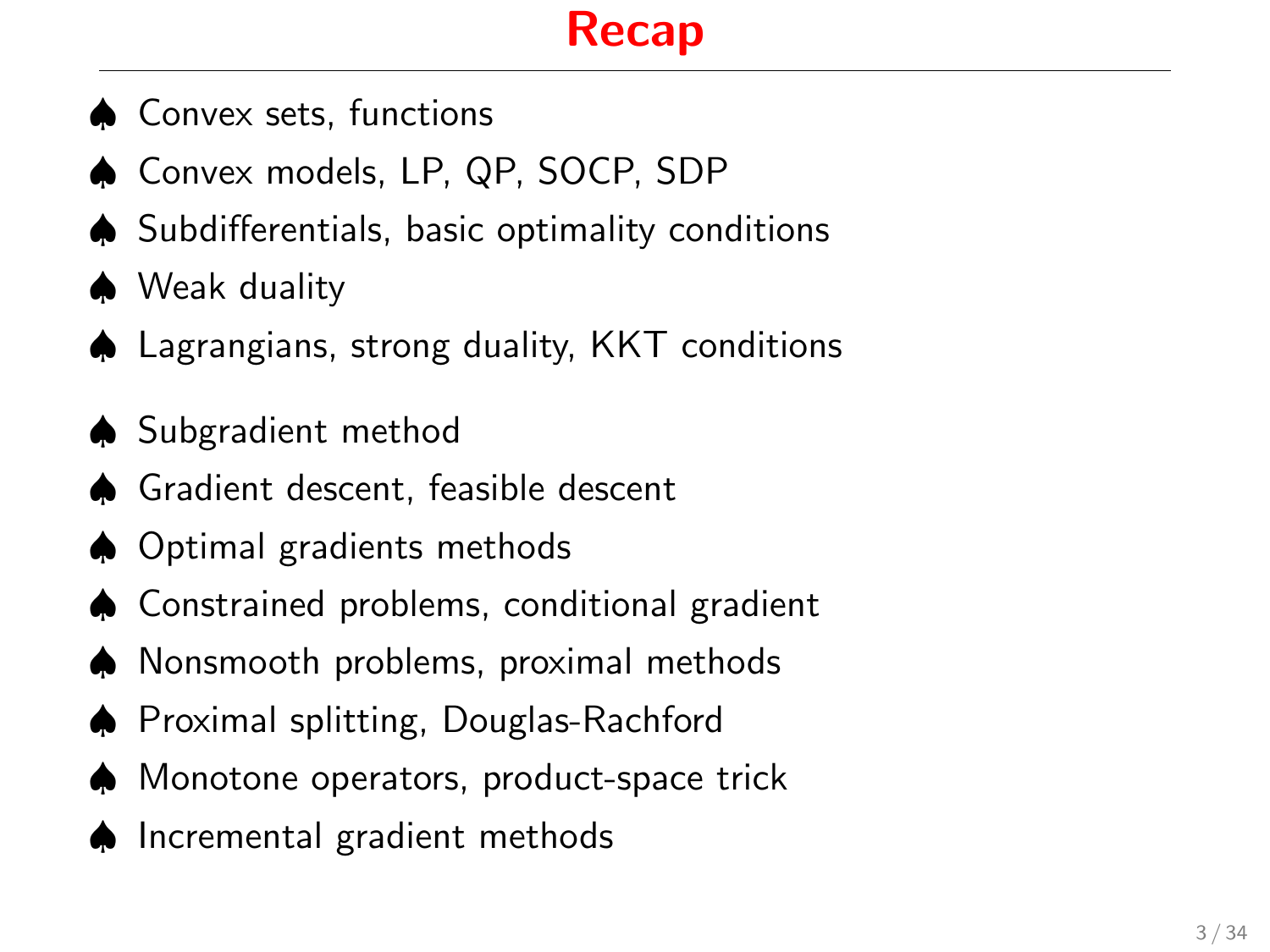$$
\min \quad [f(x) = \sum_i f_i(x)] + r(x)
$$

$$
x^{k+1} = x^k - \alpha_k g^{i(k)}, \quad g^{i(k)} \in \partial f_{i(k)}(x^k)
$$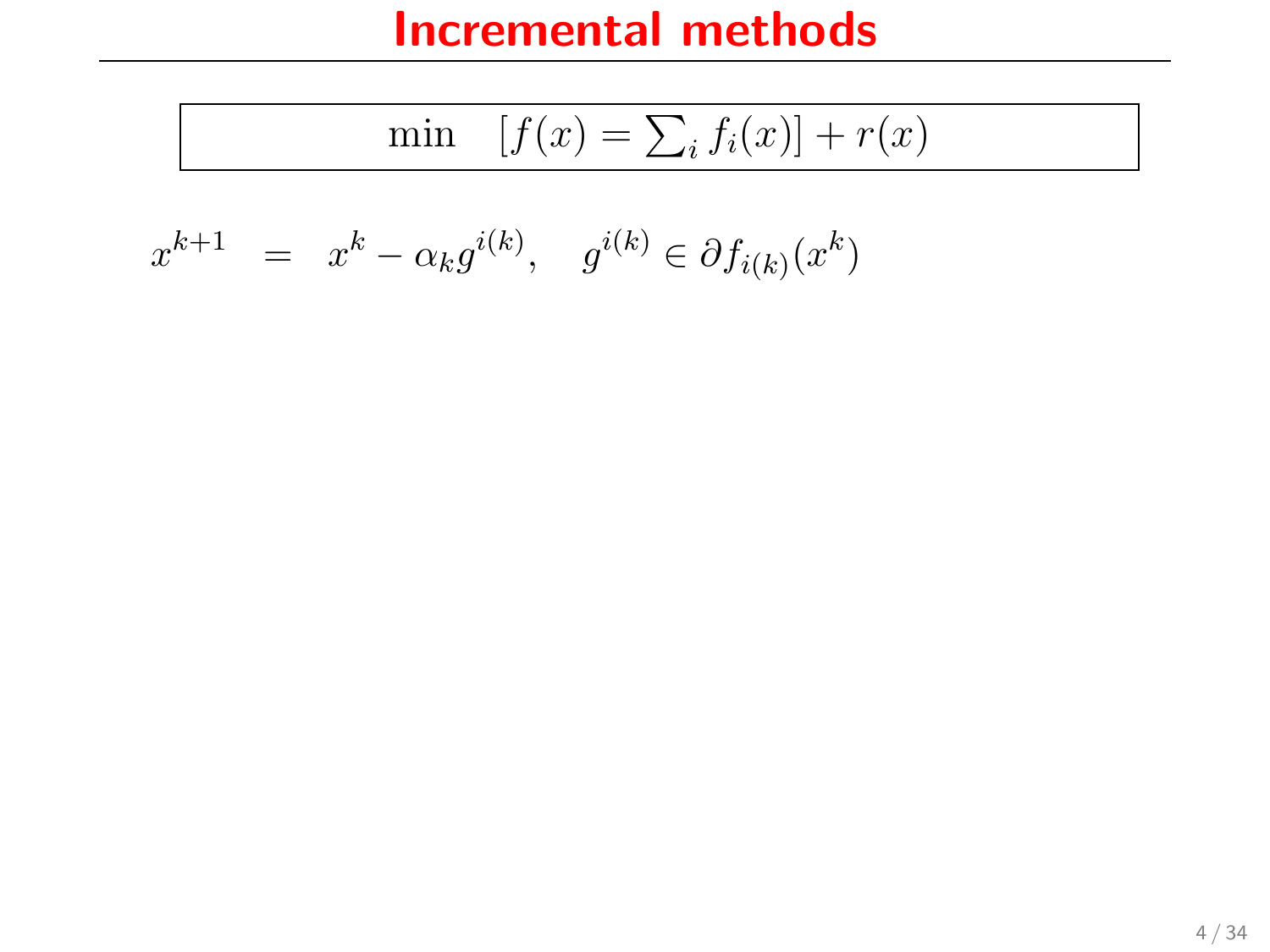$$
\min \quad [f(x) = \sum_i f_i(x)] + r(x)
$$

$$
x^{k+1} = x^k - \alpha_k g^{i(k)}, \quad g^{i(k)} \in \partial f_{i(k)}(x^k)
$$
  

$$
x^{k+1} = \text{prox}_{\alpha_k f_{i(k)}}(x^k), \quad k = 0, 1, ...
$$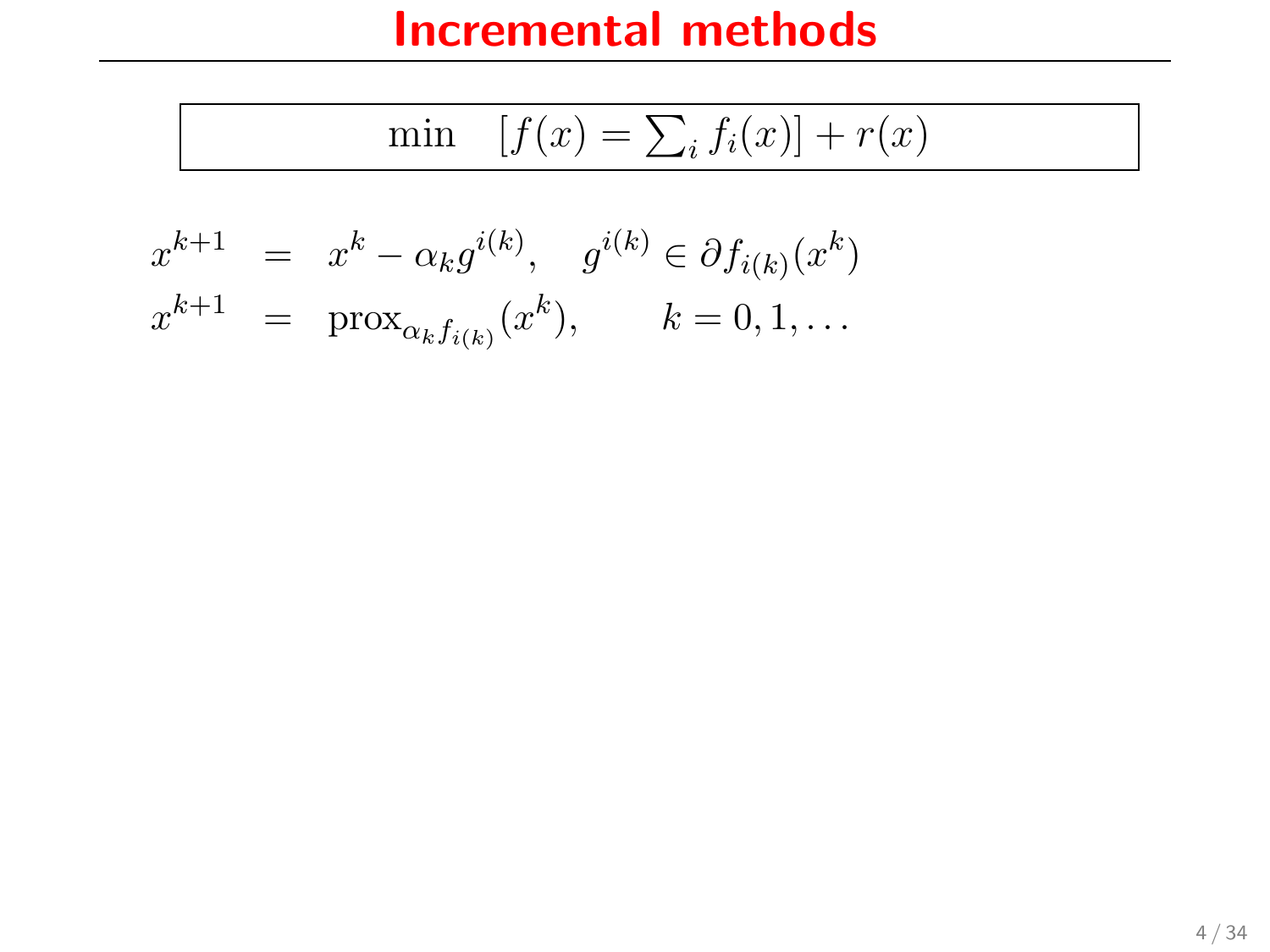$$
\min \quad [f(x) = \sum_i f_i(x)] + r(x)
$$

$$
x^{k+1} = x^k - \alpha_k g^{i(k)}, \quad g^{i(k)} \in \partial f_{i(k)}(x^k)
$$
  
\n
$$
x^{k+1} = \text{prox}_{\alpha_k f_{i(k)}}(x^k), \quad k = 0, 1, ...
$$
  
\n
$$
x^{k+1} = \text{prox}_{\alpha_k r}(x^k - \eta_k \sum_{i=1}^m \nabla f_i(z^i)), \quad k = 0, 1, ...,
$$
  
\n
$$
z^1 = x^k
$$
  
\n
$$
z^{i+1} = z^i - \alpha_k \nabla f_i(z^i), \quad i = 1, ..., m - 1.
$$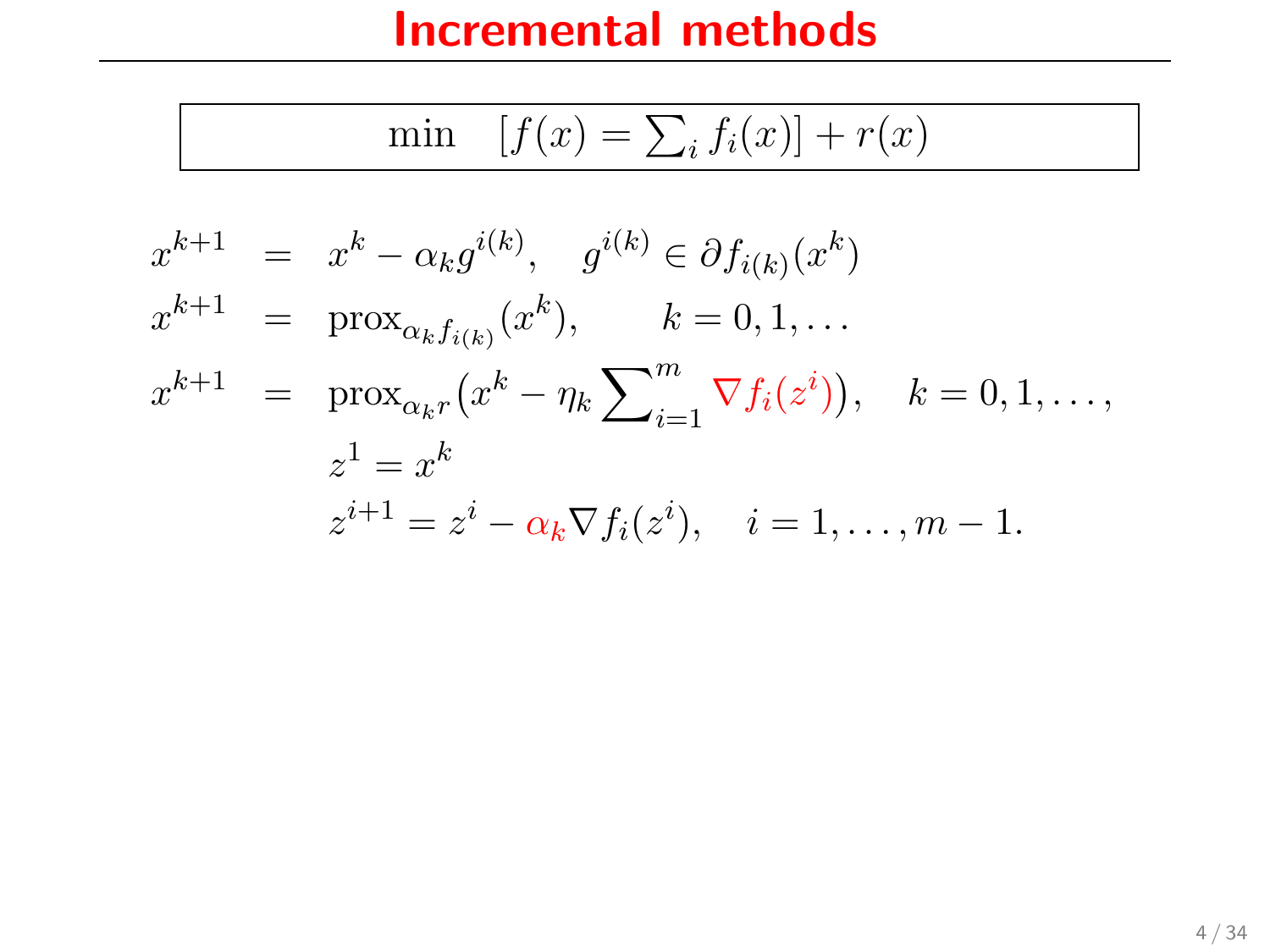$$
x^{k+1} = P_{\mathcal{X}}(x^k - \alpha_k \nabla f_{i(k)}(x^k))
$$

#### Choices of  $i(k)$

- $\blacktriangleright$  Cyclic:  $i(k) = 1 + (k \mod m)$
- $\blacktriangleright$  Randomized: Pick  $i(k)$  uniformly from  $\{1, \ldots, m\}$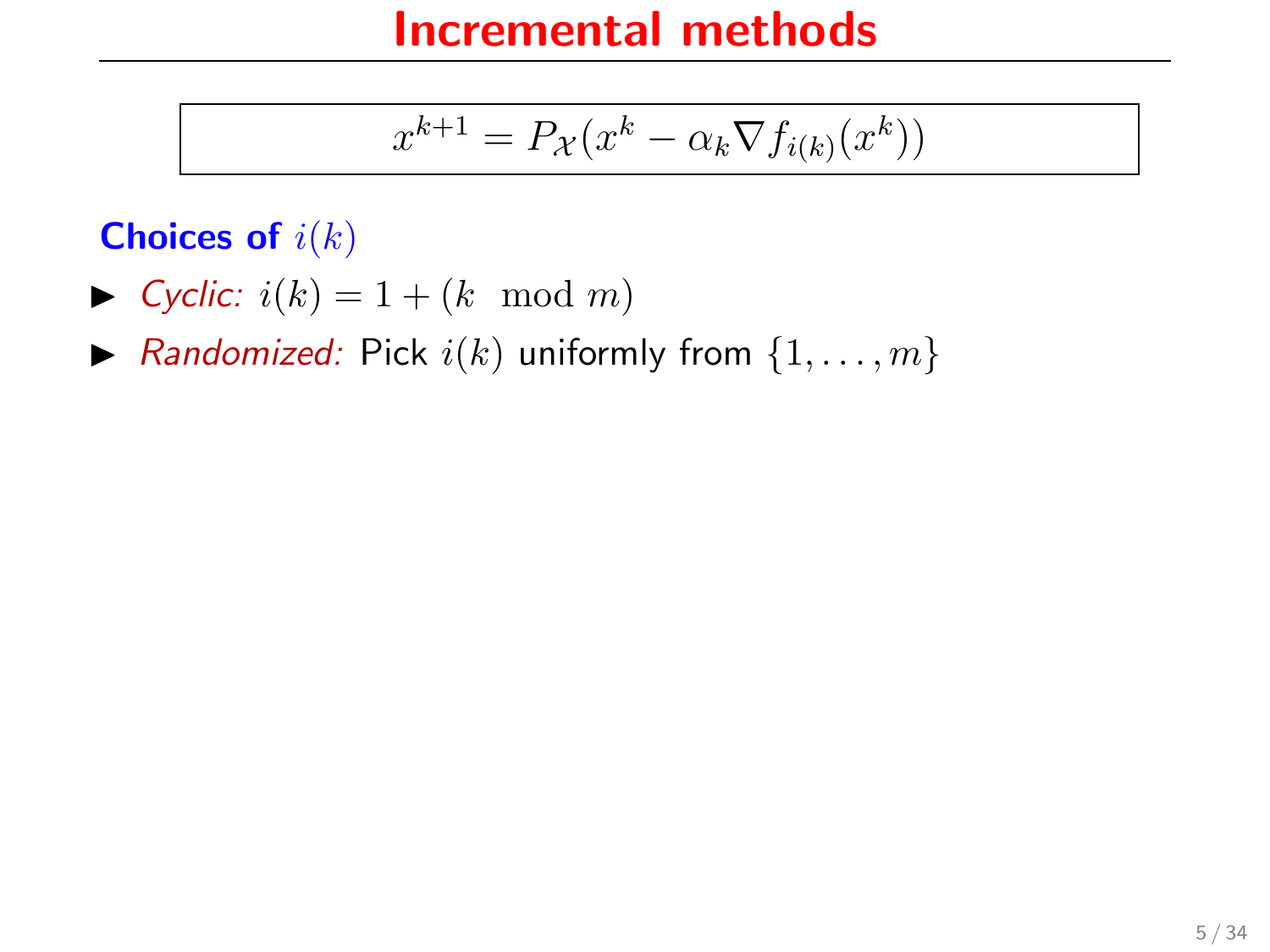$$
x^{k+1} = P_{\mathcal{X}}(x^k - \alpha_k \nabla f_{i(k)}(x^k))
$$

#### Choices of  $i(k)$

- $\blacktriangleright$  Cyclic:  $i(k) = 1 + (k \mod m)$
- $\blacktriangleright$  Randomized: Pick  $i(k)$  uniformly from  $\{1, \ldots, m\}$
- ♣ Many other variations of incremental methods
- ♦ [Read \(omitting proofs\) this nice survey by D. P. Bertsekas](http://web.mit.edu/dimitrib/www/Incremental_Survey_LIDS.pdf)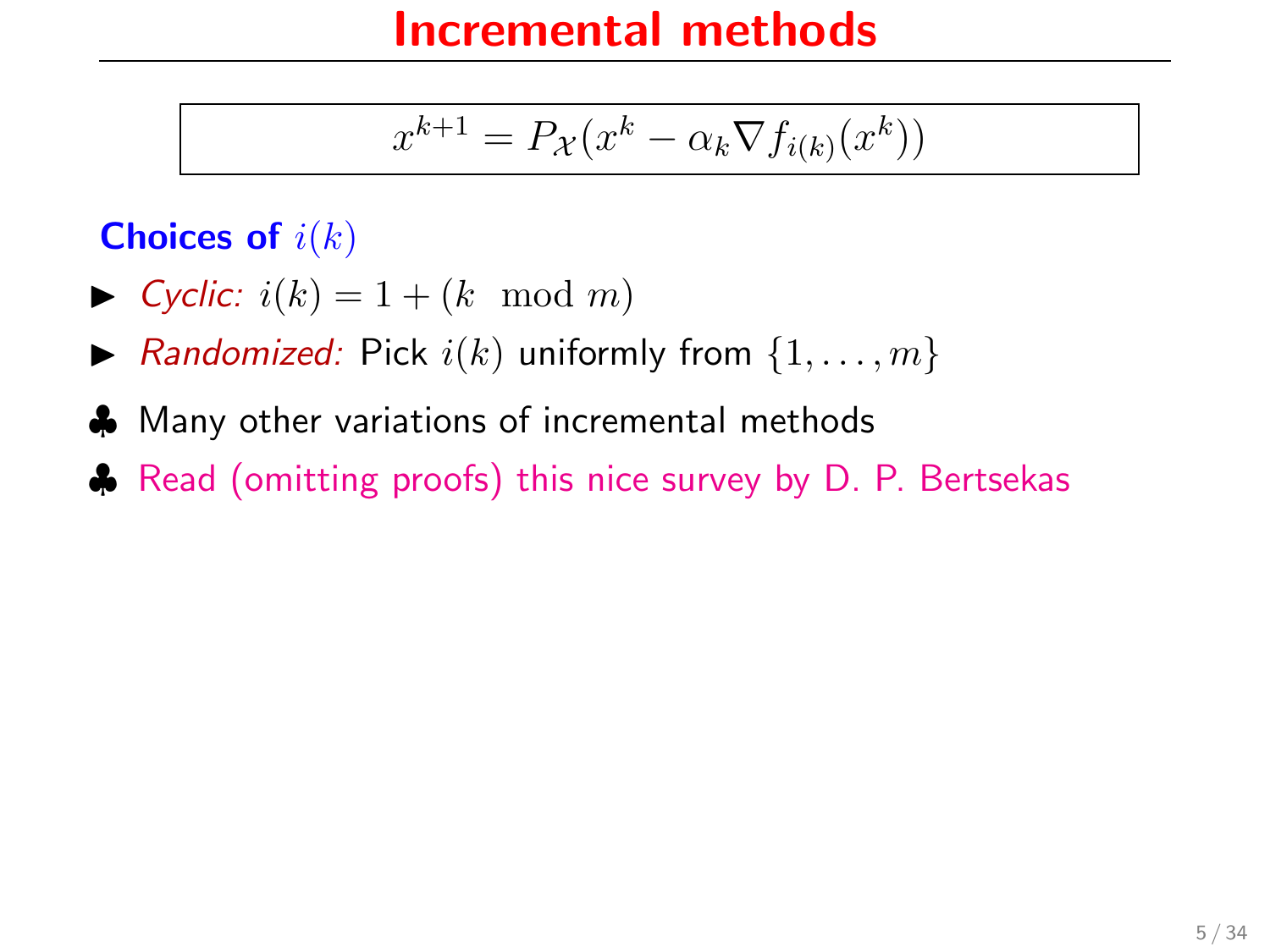# Stochastic Optimization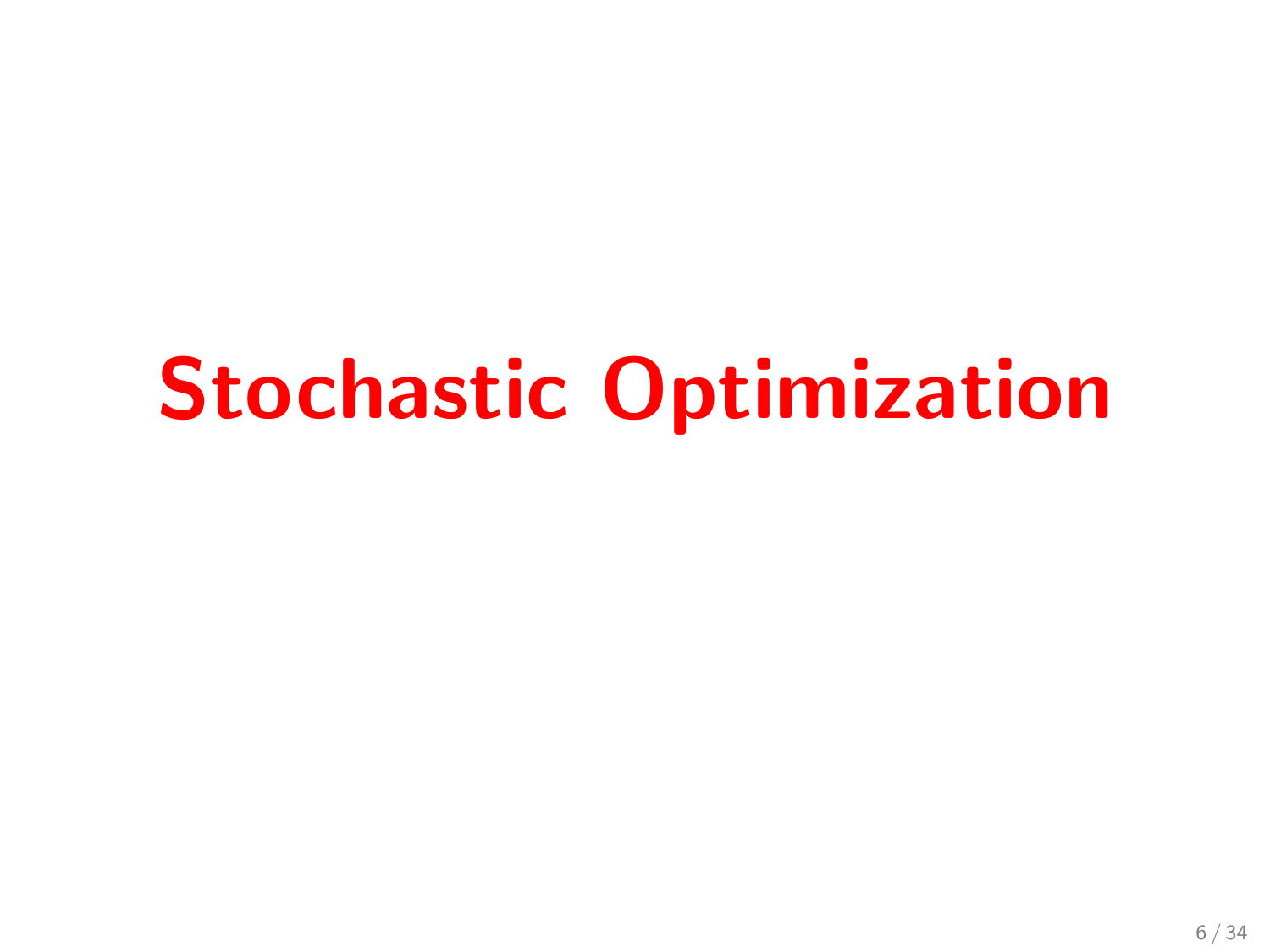$$
\min f(x) = \frac{1}{m} \sum_{i=1}^{m} f_i(x)
$$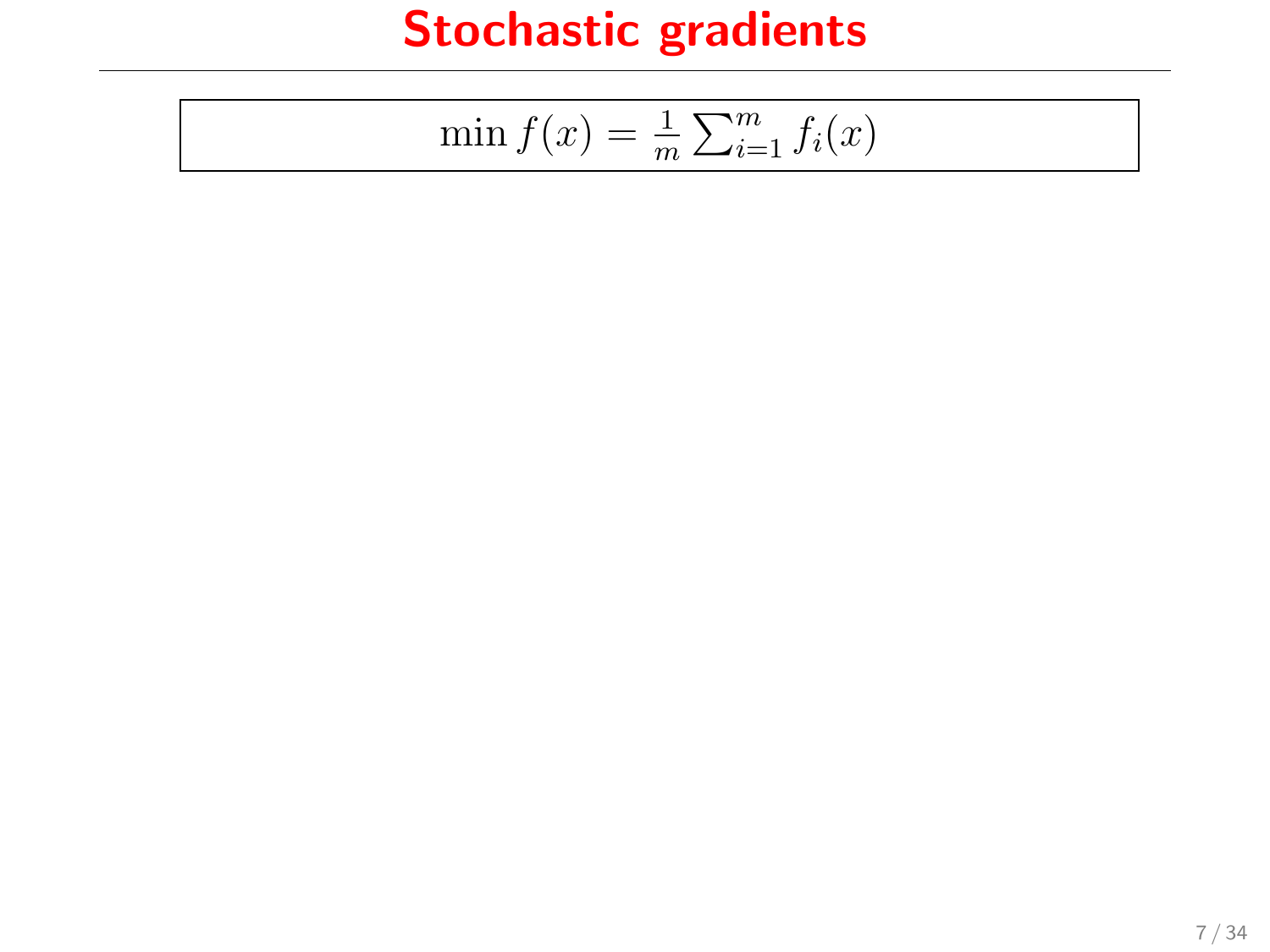$$
\min f(x) = \frac{1}{m} \sum_{i=1}^{m} f_i(x)
$$

#### Recall the incremental gradient method

- $\blacktriangleright$  Let  $x^0 \in \mathbb{R}^n$
- $\blacktriangleright$  For  $k > 0$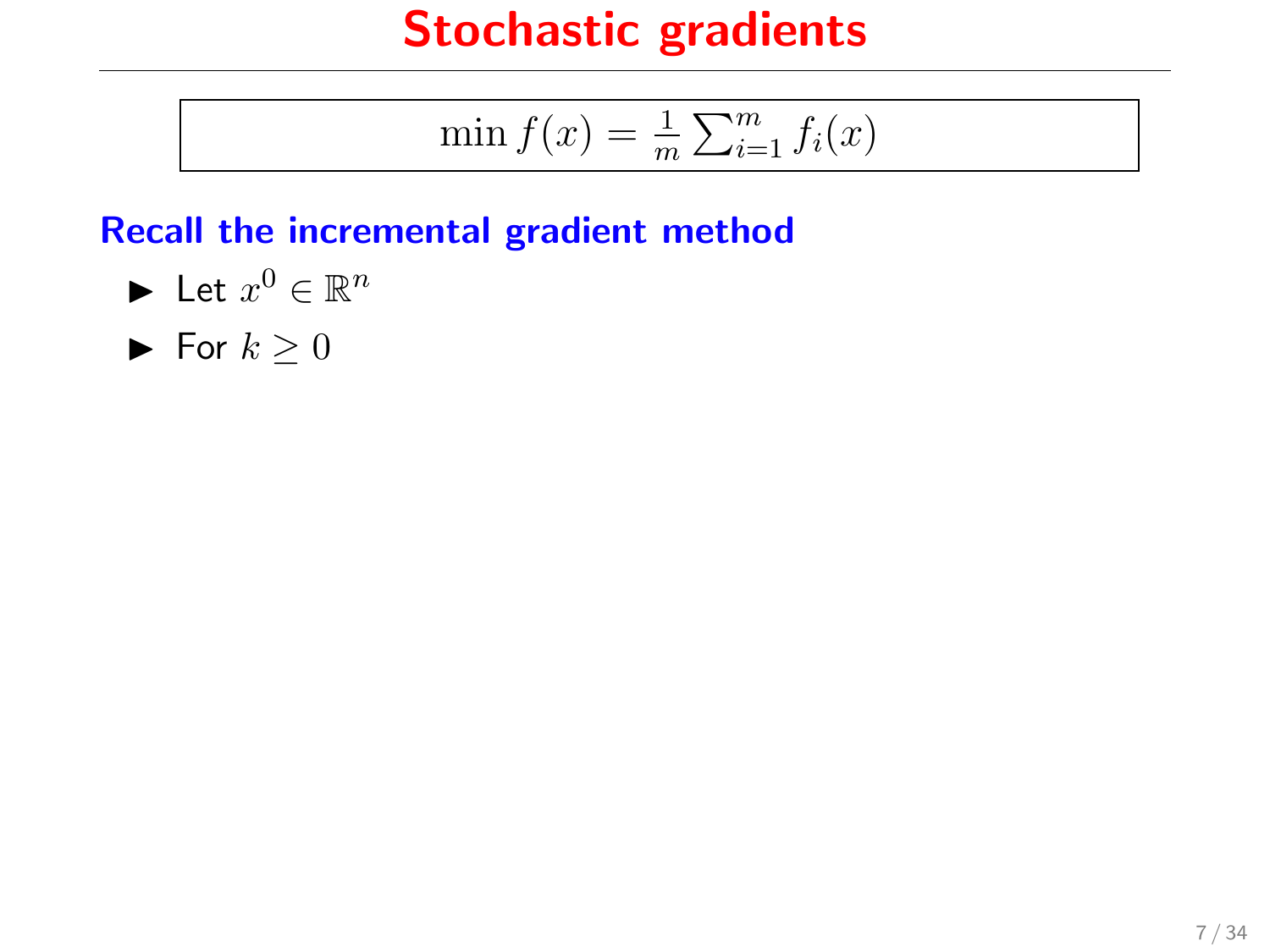$$
\min f(x) = \frac{1}{m} \sum_{i=1}^{m} f_i(x)
$$

#### Recall the incremental gradient method

\n- Let 
$$
x^0 \in \mathbb{R}^n
$$
\n- For  $k \geq 0$
\n- Pick  $i(k) \in \{1, 2, \ldots, m\}$  uniformly at random
\n- Let  $x^{k+1} = x^k - \alpha_k \nabla f_{i(k)}(x^k)$
\n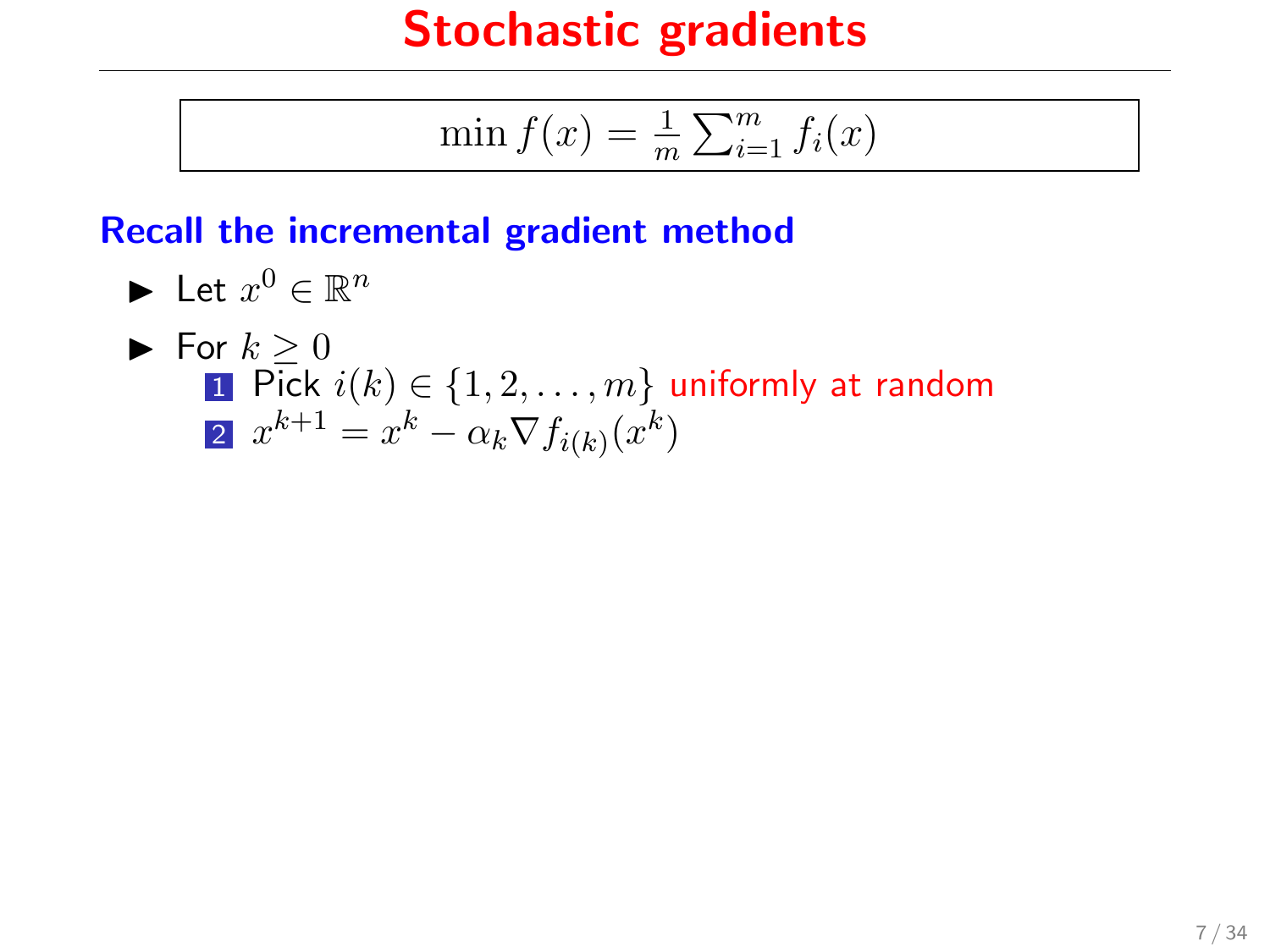$$
\min f(x) = \frac{1}{m} \sum_{i=1}^{m} f_i(x)
$$

#### Recall the incremental gradient method

\n- Let 
$$
x^0 \in \mathbb{R}^n
$$
\n- For  $k \geq 0$
\n- Pick  $i(k) \in \{1, 2, \ldots, m\}$  uniformly at random
\n- Let  $x^{k+1} = x^k - \alpha_k \nabla f_{i(k)}(x^k)$
\n

 $g \equiv \nabla f_{i(k)}$  may be viewed as a **stochastic gradient**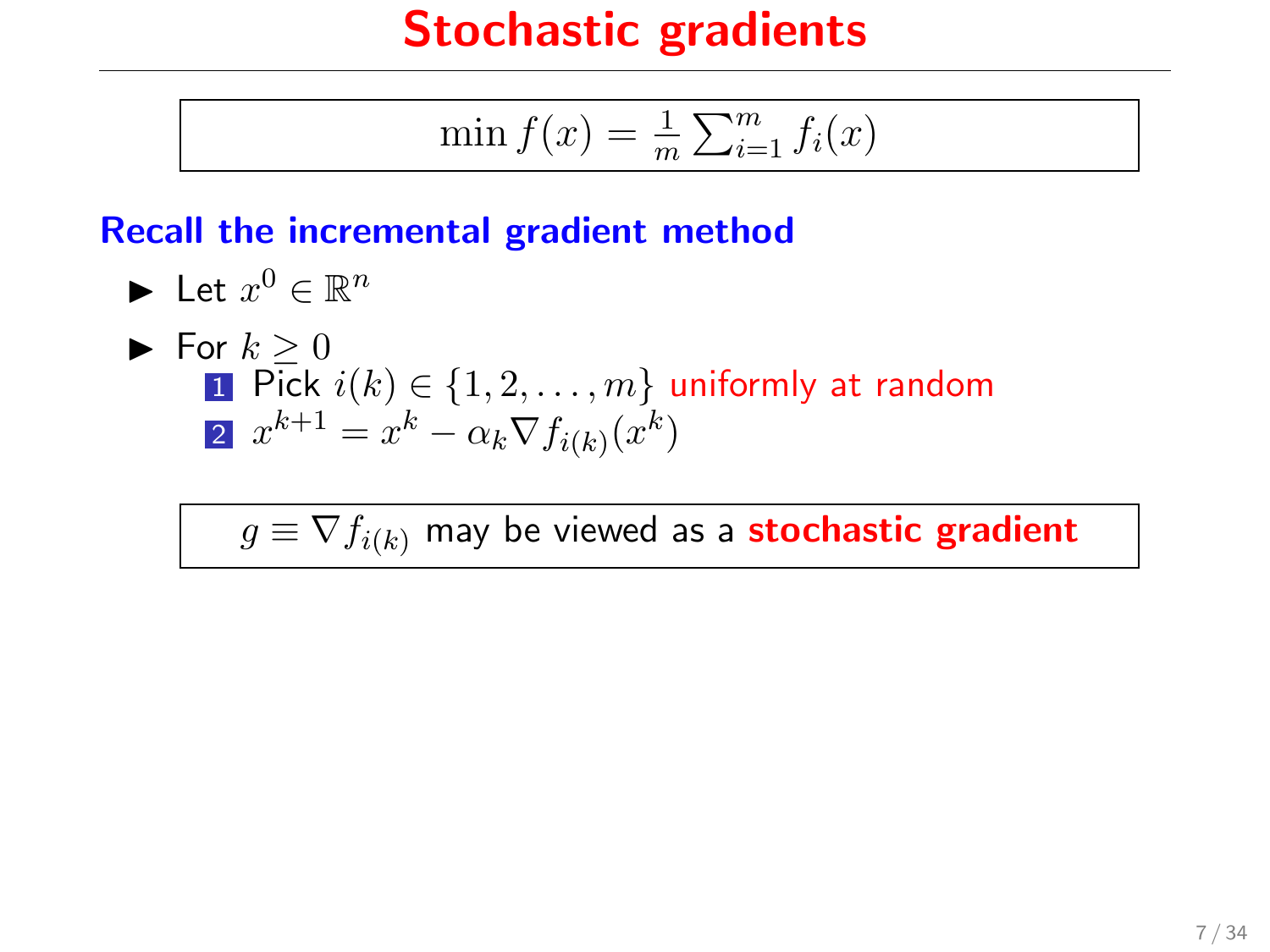$$
\min f(x) = \frac{1}{m} \sum_{i=1}^{m} f_i(x)
$$

#### Recall the incremental gradient method

\n- Let 
$$
x^0 \in \mathbb{R}^n
$$
\n- For  $k \geq 0$
\n- Pick  $i(k) \in \{1, 2, \ldots, m\}$  uniformly at random
\n- Let  $i(k) \in \{1, 2, \ldots, m\}$  uniformly at random
\n

 $g \equiv \nabla f_{i(k)}$  may be viewed as a **stochastic gradient** 

 $g:=g^{\mathsf{true}}+\mathbf{e}$ , where  $e$  is mean-zero noise:  $\mathbb{E}[e]=0$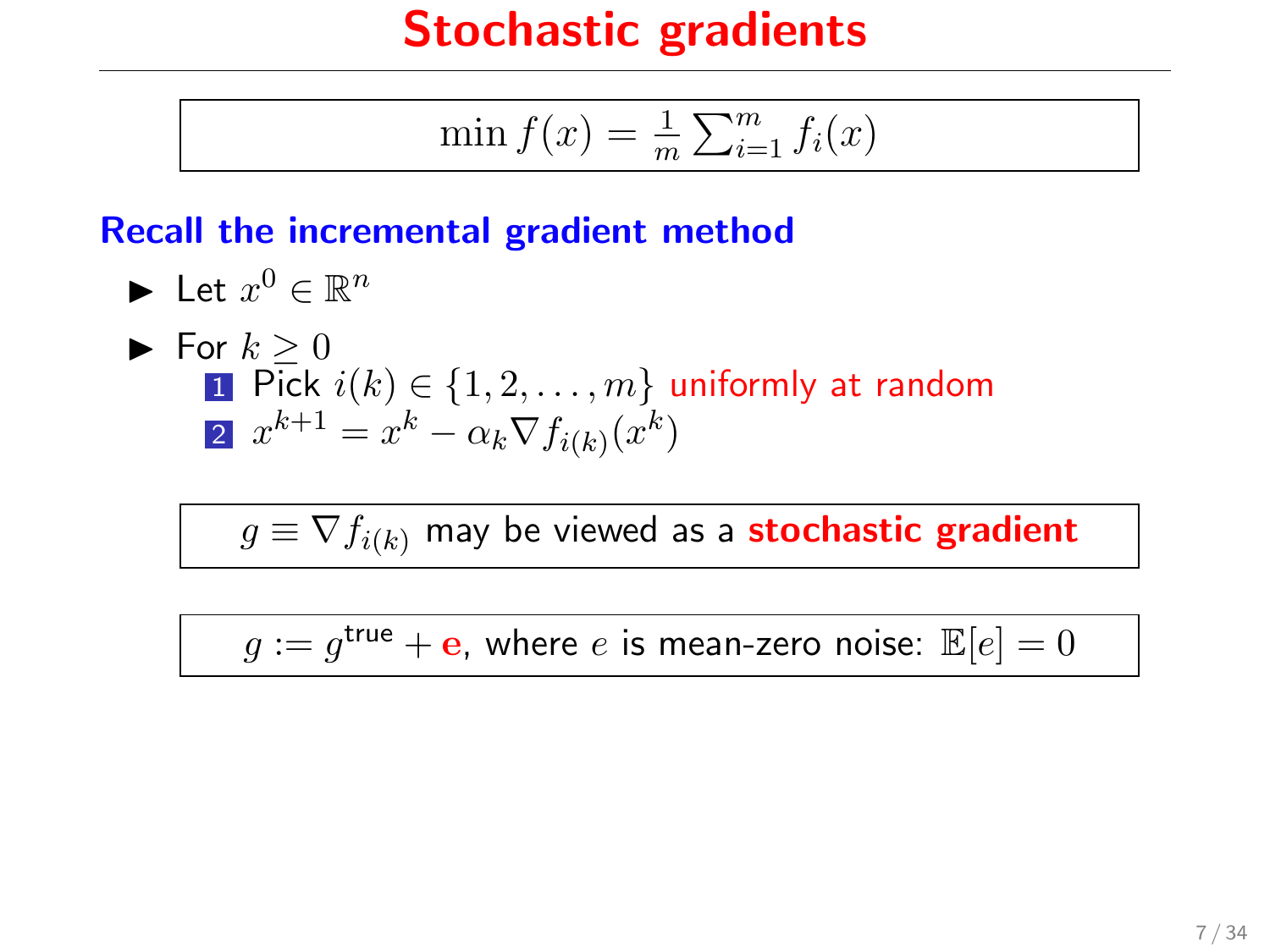- $\blacktriangleright$  Index  $i(k)$  chosen uniformly from  $\{1, \ldots, m\}$
- $\blacktriangleright$  Thus, in expectation:

 $\mathbb{E}[g] =$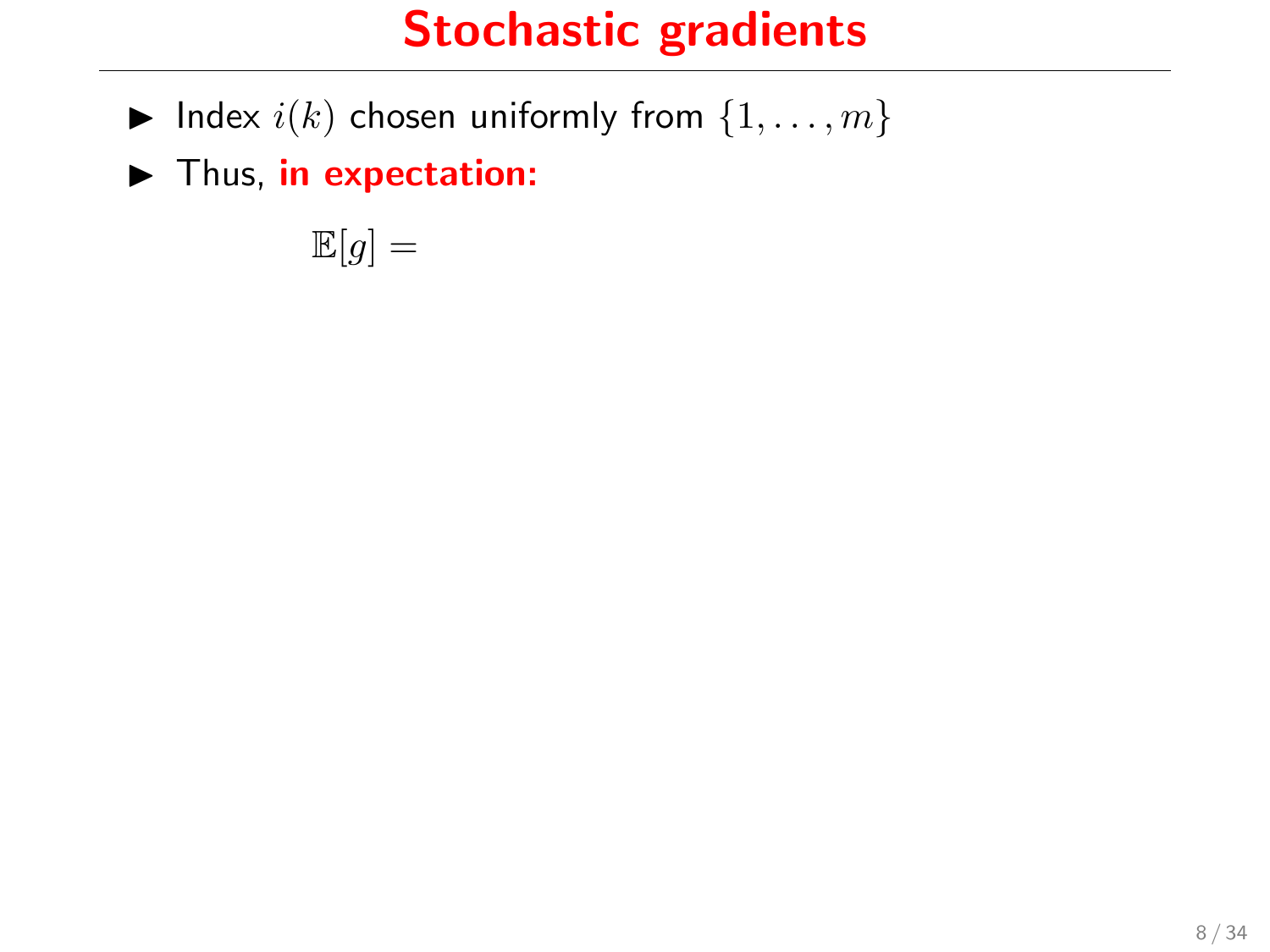- $\blacktriangleright$  Index  $i(k)$  chosen uniformly from  $\{1, \ldots, m\}$
- $\blacktriangleright$  Thus, in expectation:

 $\mathbb{E}[g] = \mathbb{E}_i[\nabla f_i(x)]$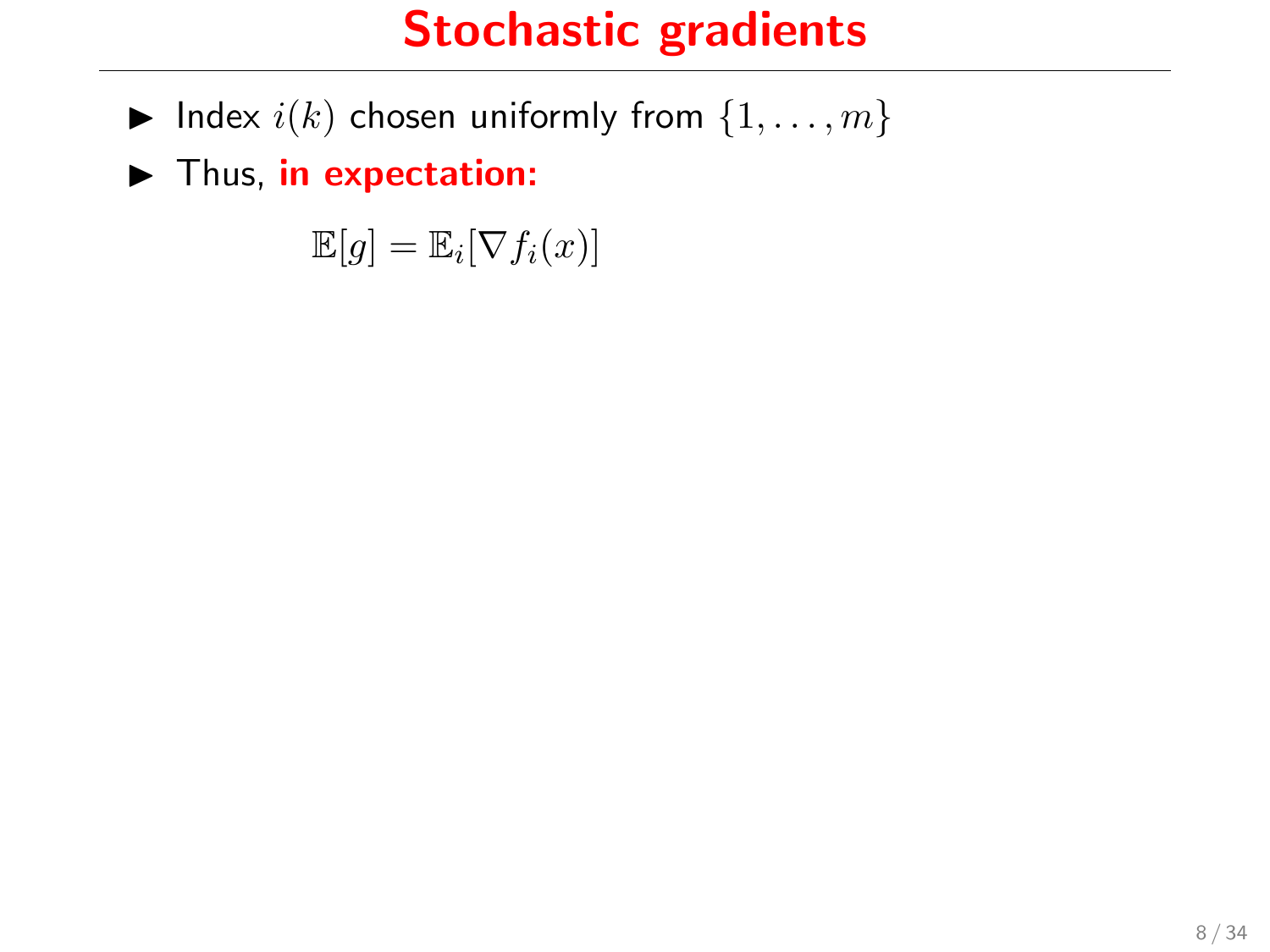- $\blacktriangleright$  Index  $i(k)$  chosen uniformly from  $\{1, \ldots, m\}$
- $\blacktriangleright$  Thus, in expectation:

$$
\mathbb{E}[g] = \mathbb{E}_i[\nabla f_i(x)] = \sum_i \frac{1}{m} \nabla f_i(x) =
$$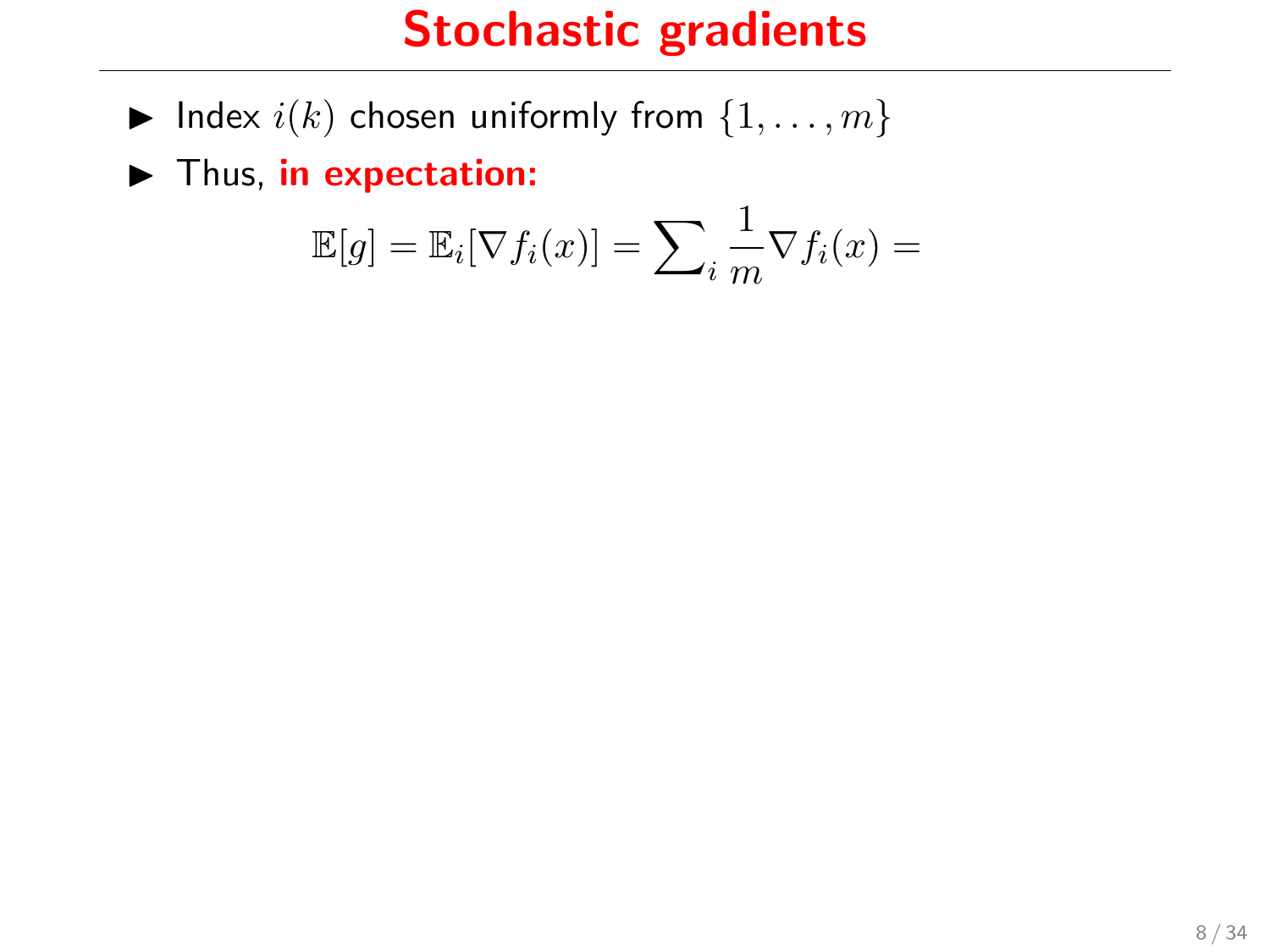- $\blacktriangleright$  Index  $i(k)$  chosen uniformly from  $\{1, \ldots, m\}$
- $\blacktriangleright$  Thus, in expectation:

$$
\mathbb{E}[g] = \mathbb{E}_i[\nabla f_i(x)] = \sum_i \frac{1}{m} \nabla f_i(x) = \nabla \mathbf{f}(\mathbf{x})
$$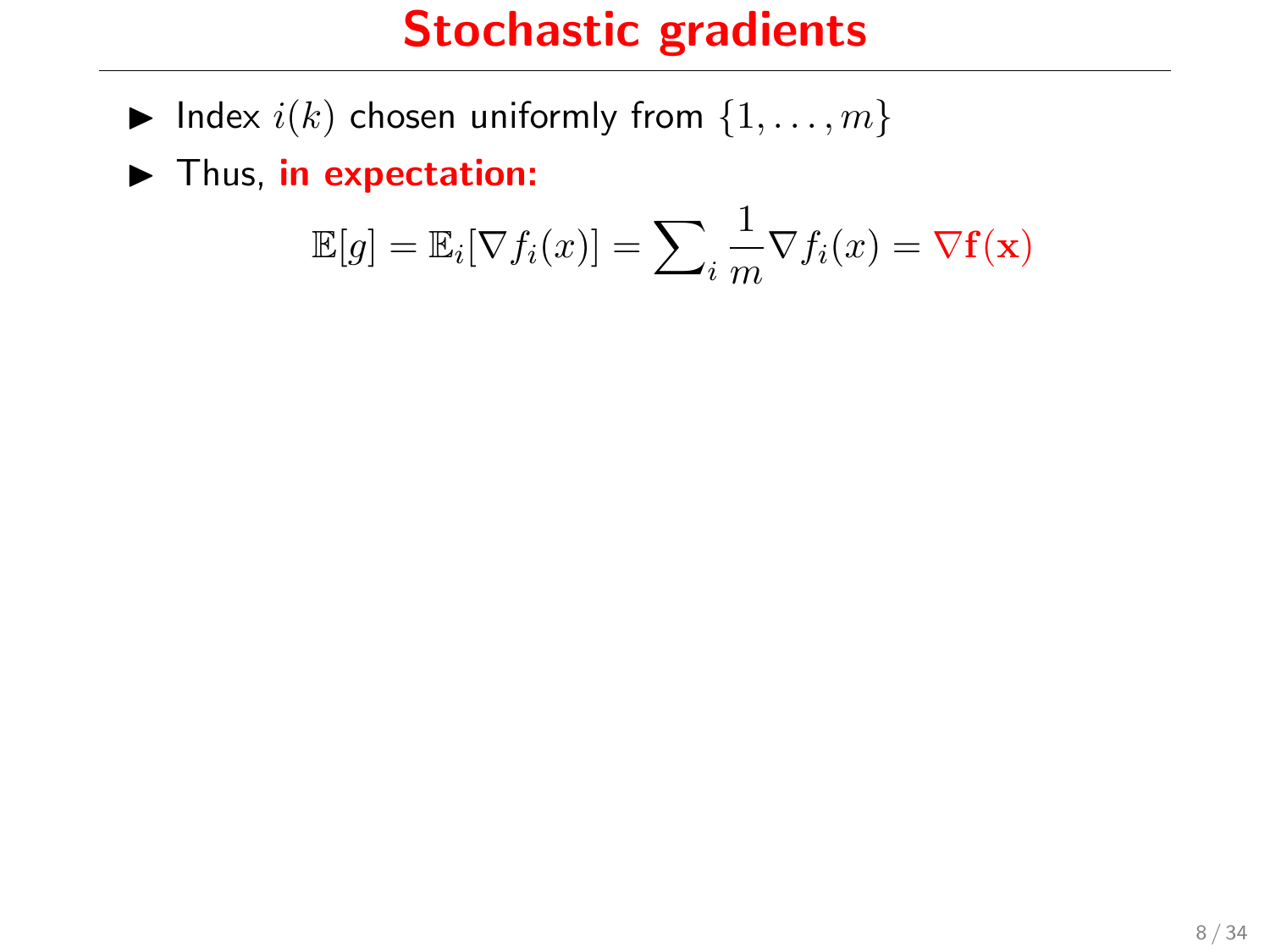- $\blacktriangleright$  Index  $i(k)$  chosen uniformly from  $\{1, \ldots, m\}$
- $\blacktriangleright$  Thus, in expectation:

$$
\mathbb{E}[g] = \mathbb{E}_i[\nabla f_i(x)] = \sum_i \frac{1}{m} \nabla f_i(x) = \nabla \mathbf{f}(\mathbf{x})
$$

Alternatively,  $\mathbb{E}[g - g^{\text{true}}] = \mathbb{E}[e] = 0$ .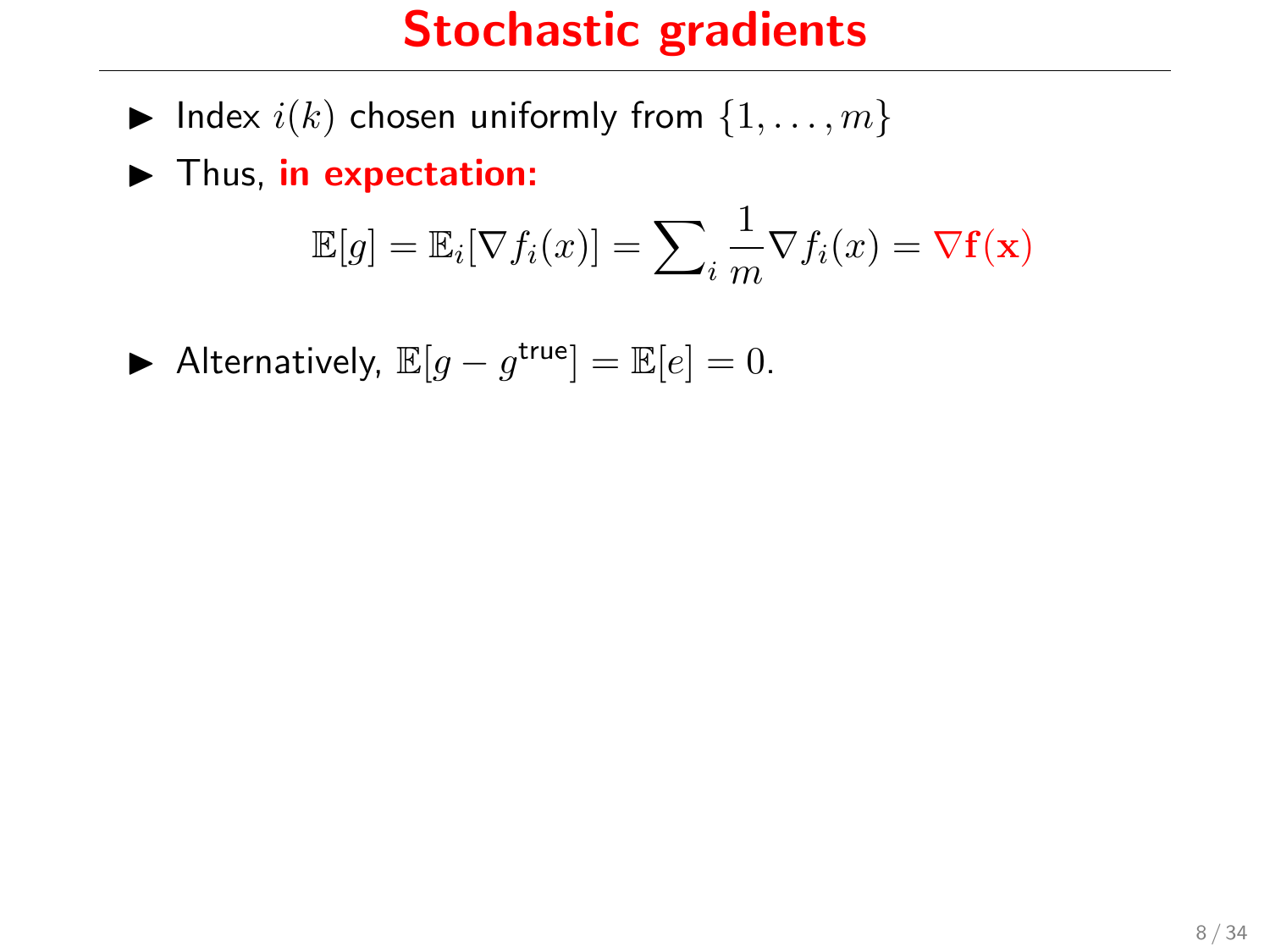- $\blacktriangleright$  Index  $i(k)$  chosen uniformly from  $\{1, \ldots, m\}$
- $\blacktriangleright$  Thus, in expectation:

$$
\mathbb{E}[g] = \mathbb{E}_i[\nabla f_i(x)] = \sum_i \frac{1}{m} \nabla f_i(x) = \nabla \mathbf{f}(\mathbf{x})
$$

- Alternatively,  $\mathbb{E}[g g^{\text{true}}] = \mathbb{E}[e] = 0$ .
- $\triangleright$  We call g an **unbiased estimate** of the gradient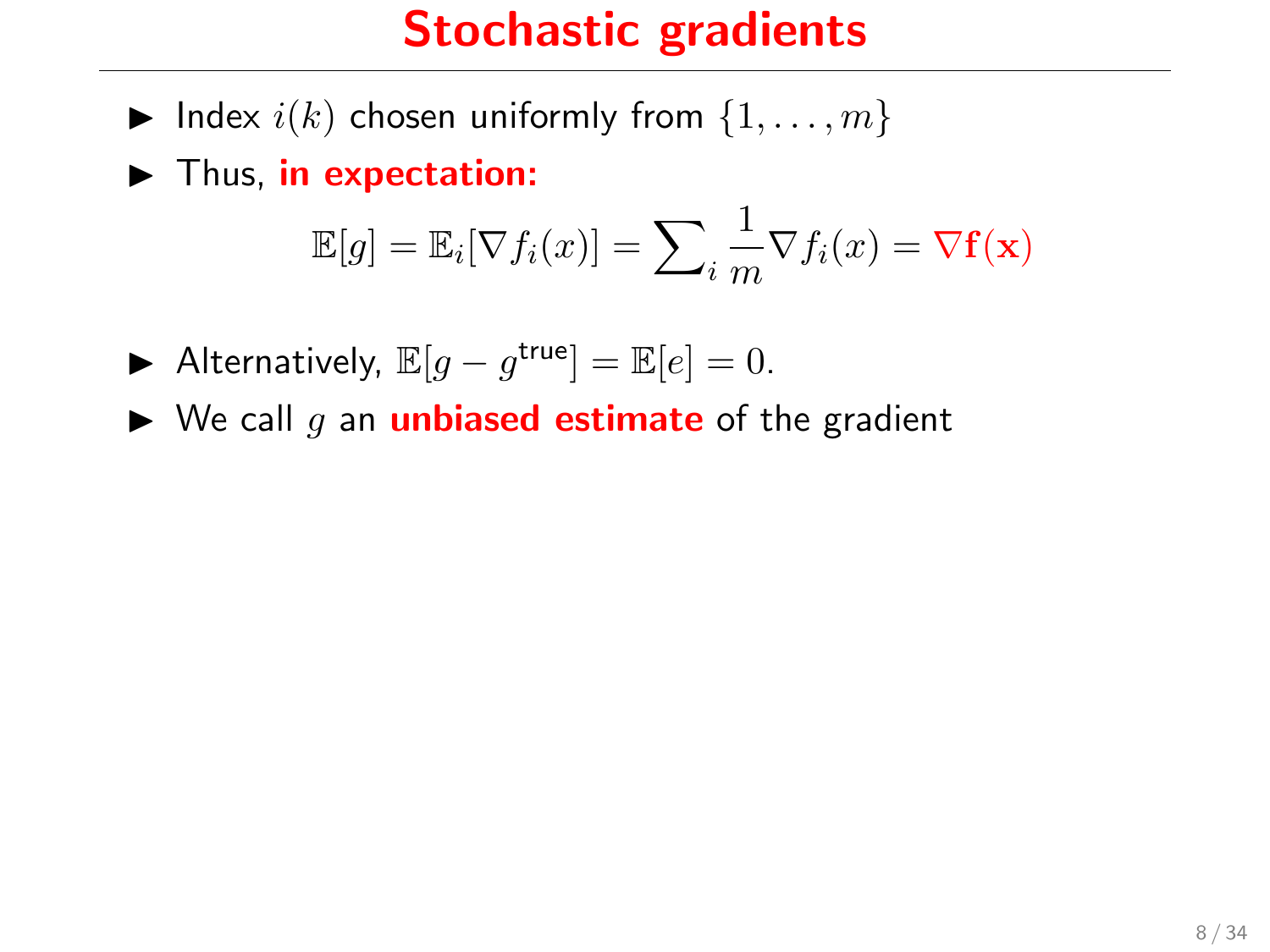- $\blacktriangleright$  Index  $i(k)$  chosen uniformly from  $\{1, \ldots, m\}$
- $\blacktriangleright$  Thus, in expectation:

$$
\mathbb{E}[g] = \mathbb{E}_i[\nabla f_i(x)] = \sum_i \frac{1}{m} \nabla f_i(x) = \nabla \mathbf{f}(\mathbf{x})
$$

- Alternatively,  $\mathbb{E}[g g^{\text{true}}] = \mathbb{E}[e] = 0$ .
- $\triangleright$  We call g an **unbiased estimate** of the gradient
- $\blacktriangleright$  Here, we **obtained** q in a two step process:
	- $\circ$  **Sample:** pick an index  $i(k)$  unif. at random
	- $\circ$  **Oracle:** Compute a stochastic gradient based on  $i(k)$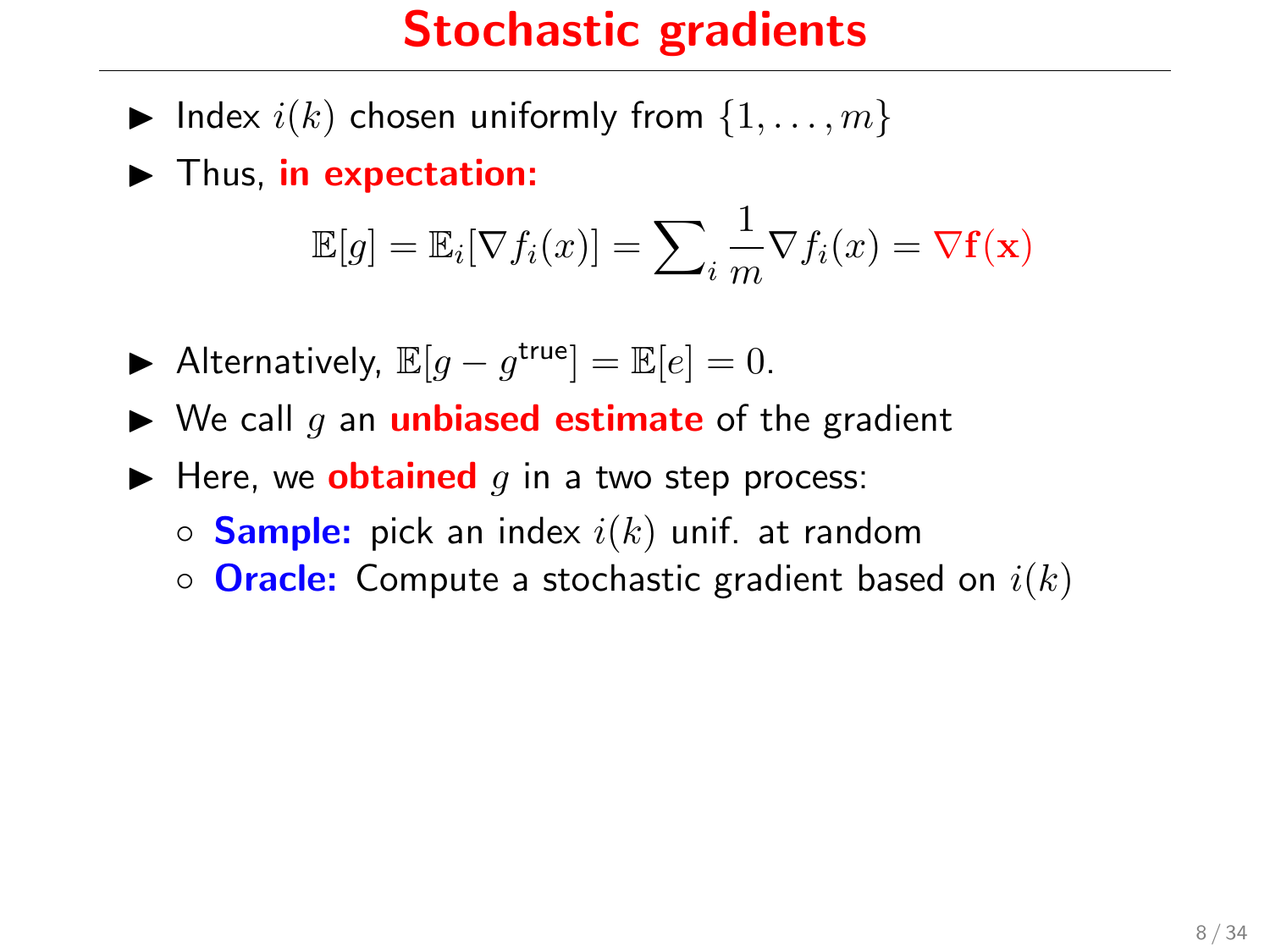$$
\min f(x) := \mathbb{E}_{\omega}[F(x,\omega)]
$$

 $\blacktriangleright$   $\omega$  follows some **known** distribution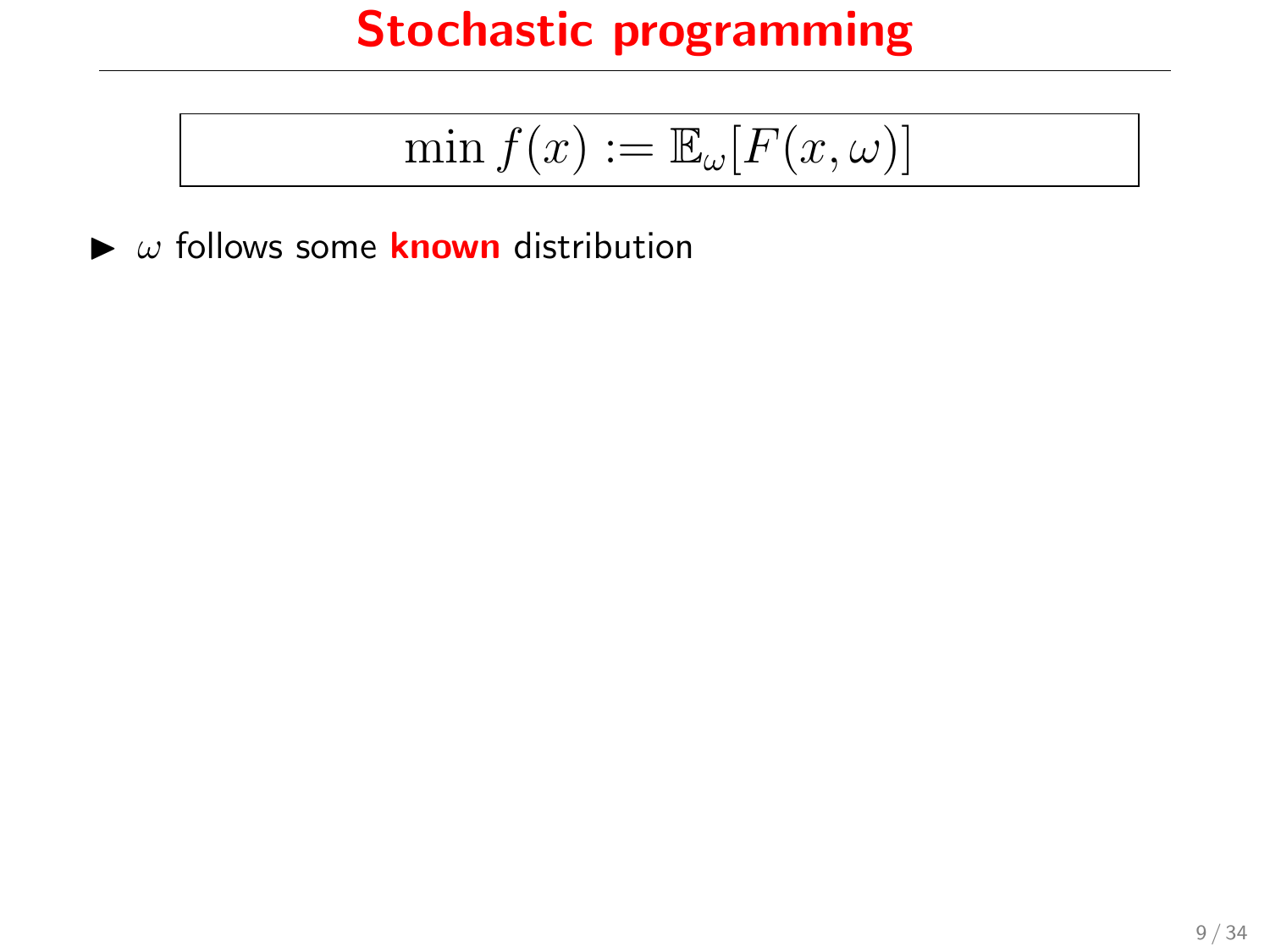$$
\min f(x) := \mathbb{E}_{\omega}[F(x,\omega)]
$$

- $\blacktriangleright$   $\omega$  follows some **known** distribution
- Previous example, omega takes values in a **discrete set** of size m (might as well say  $\omega \in \{1, \ldots, m\}$ )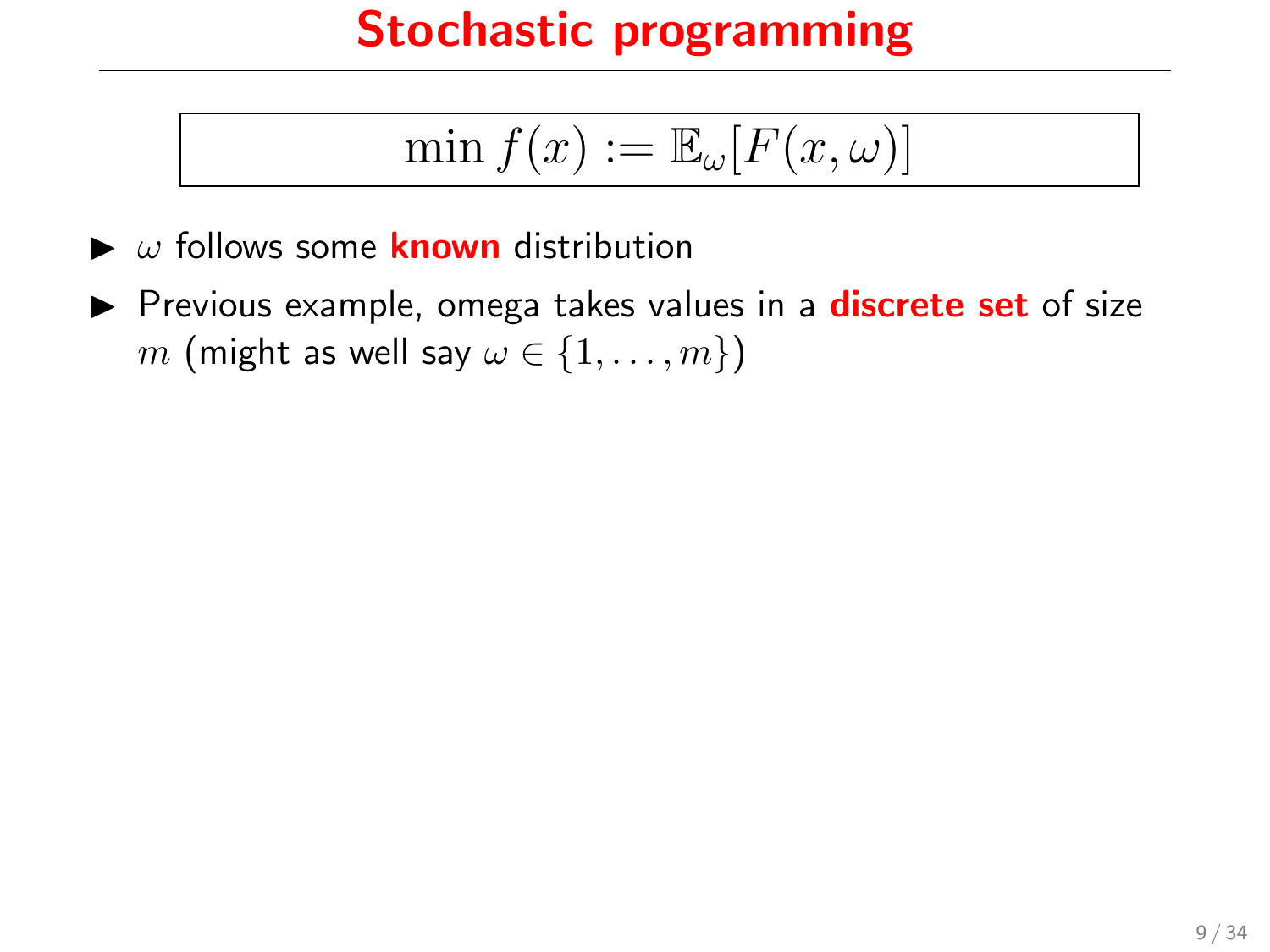$$
\min f(x) := \mathbb{E}_{\omega}[F(x,\omega)]
$$

- $\blacktriangleright$   $\omega$  follows some **known** distribution
- **P** Previous example, omega takes values in a **discrete set** of size m (might as well say  $\omega \in \{1, \ldots, m\}$ )
- $\triangleright$  so that  $F(x, \omega) = f_{\omega}(x)$ ; so assuming uniform distribution, we see that  $f(x) = \mathbb{E}_{\omega} F(x,\omega) = \frac{1}{m} \sum_{i=1}^{m} f_i(x)$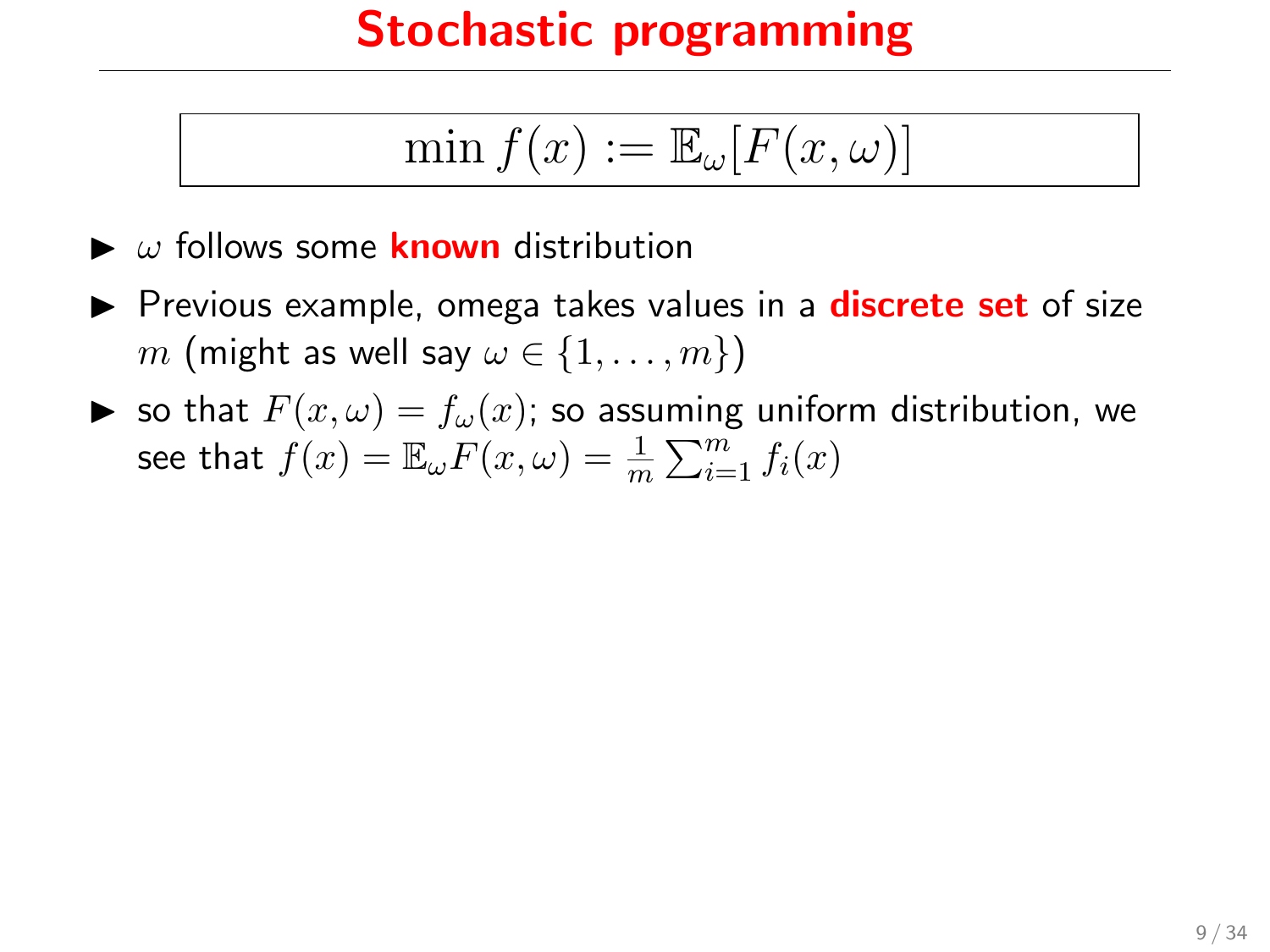$$
\min f(x) := \mathbb{E}_{\omega}[F(x,\omega)]
$$

- $\blacktriangleright$   $\omega$  follows some **known** distribution
- **P** Previous example, omega takes values in a **discrete set** of size m (might as well say  $\omega \in \{1, \ldots, m\}$ )
- $\triangleright$  so that  $F(x, \omega) = f_{\omega}(x)$ ; so assuming uniform distribution, we see that  $f(x) = \mathbb{E}_{\omega} F(x,\omega) = \frac{1}{m} \sum_{i=1}^{m} f_i(x)$
- $\triangleright$  Usually  $\omega$  will be non-discrete, and we won't be able to compute the expectation in closed form, since

$$
f(x) = \int F(x, \omega) dP(\omega),
$$

is going to be a difficult high-dimensional integral.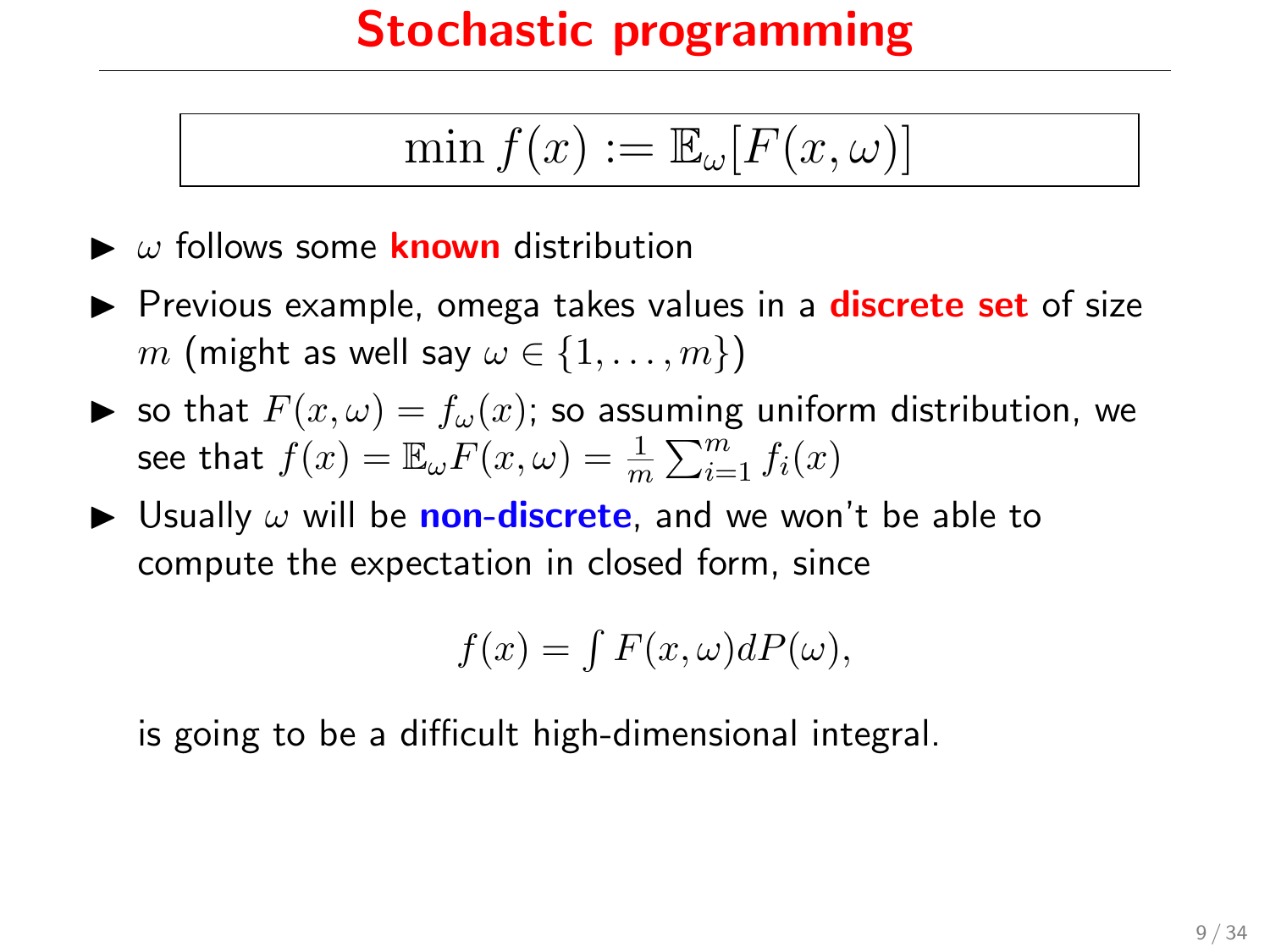Certainty-equivalent / mean approximation

 $\blacktriangleright$  Say  $F(x, \omega)$  is a linear function of x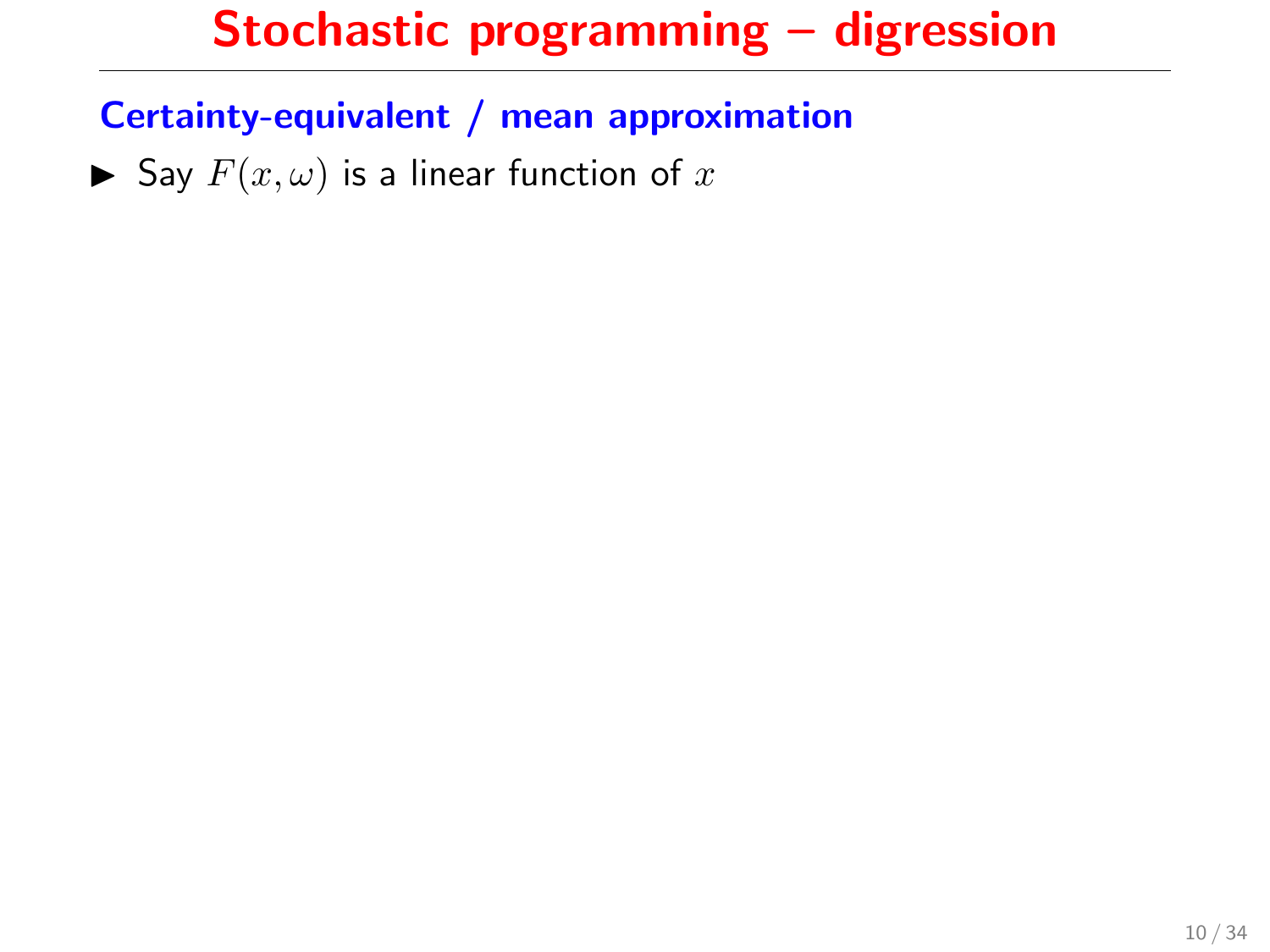- $\blacktriangleright$  Say  $F(x, \omega)$  is a linear function of x
- **I** Then, we may write  $F(x, \omega) = \langle c(\omega), x \rangle$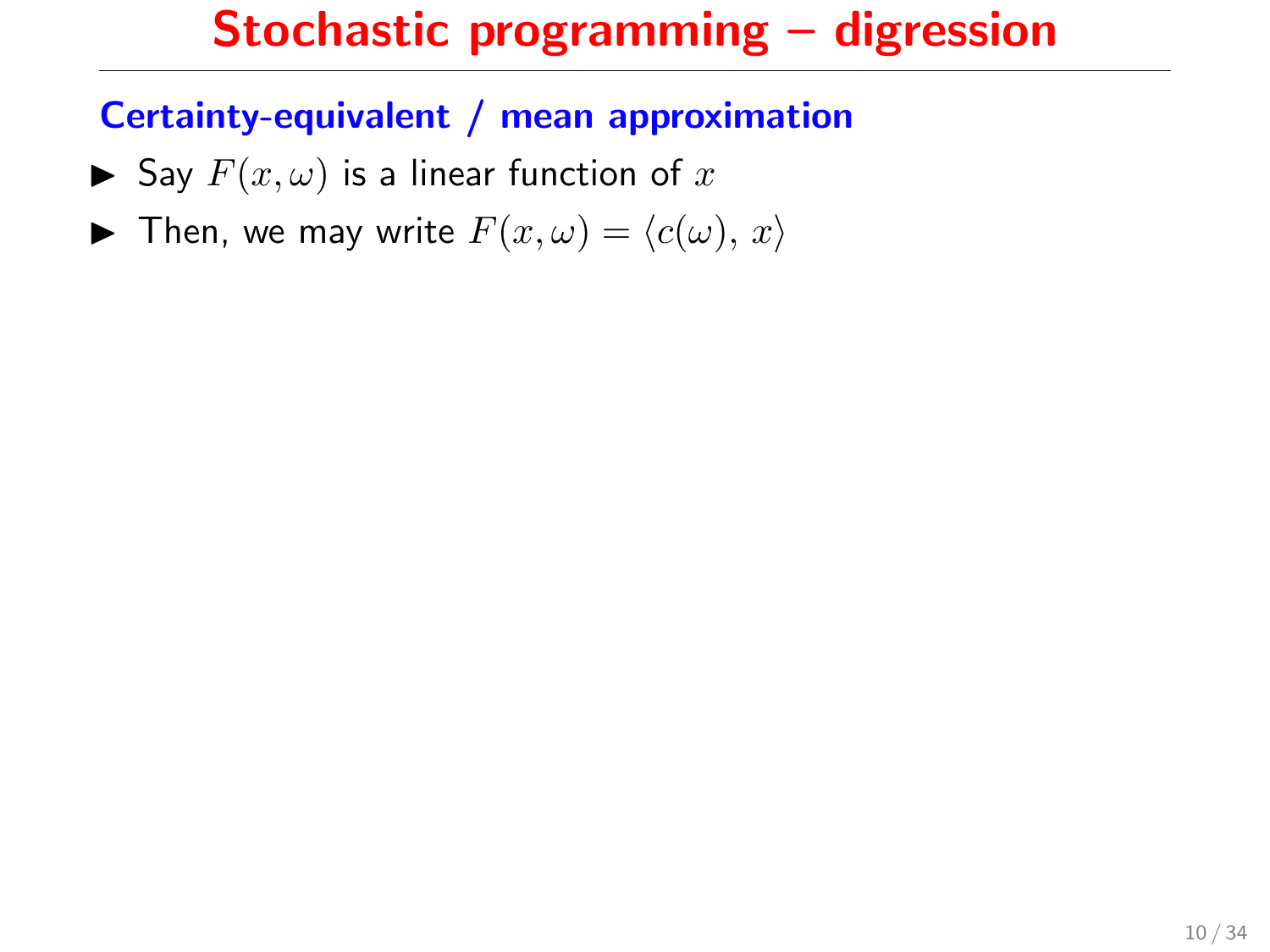- $\blacktriangleright$  Say  $F(x, \omega)$  is a linear function of x
- **I** Then, we may write  $F(x, \omega) = \langle c(\omega), x \rangle$

$$
\blacktriangleright \text{ In this case, } f(x) = \int \langle c(\omega), x \rangle dP(\omega) = \langle \mathbb{E}[c(\omega)], x \rangle
$$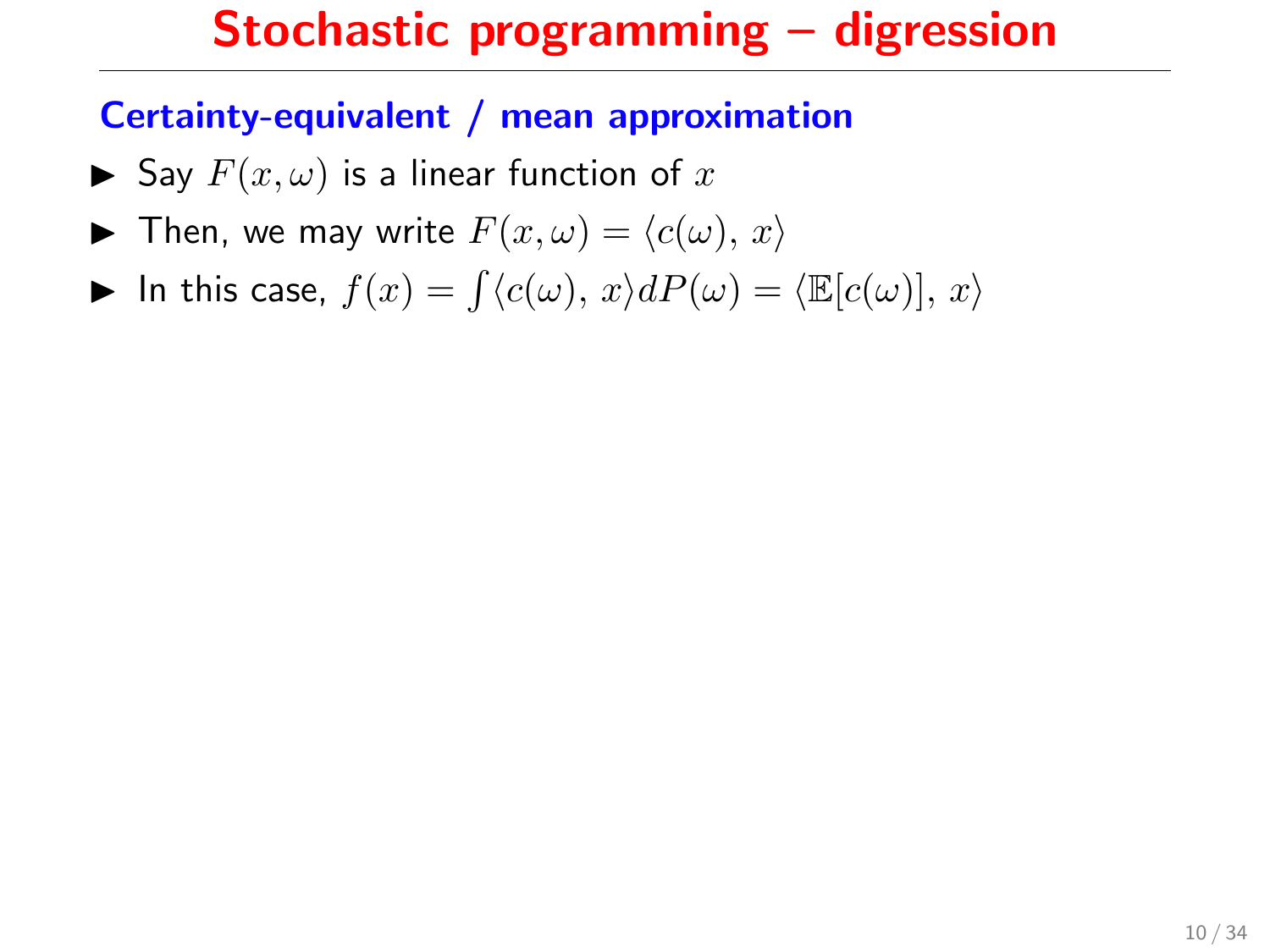- $\blacktriangleright$  Say  $F(x, \omega)$  is a linear function of x
- **I** Then, we may write  $F(x, \omega) = \langle c(\omega), x \rangle$
- In this case,  $f(x) = \int \langle c(\omega), x \rangle dP(\omega) = \langle \mathbb{E}[c(\omega)], x \rangle$
- $\blacktriangleright$  What if  $F(x, \omega)$  is convex in x for every  $\omega$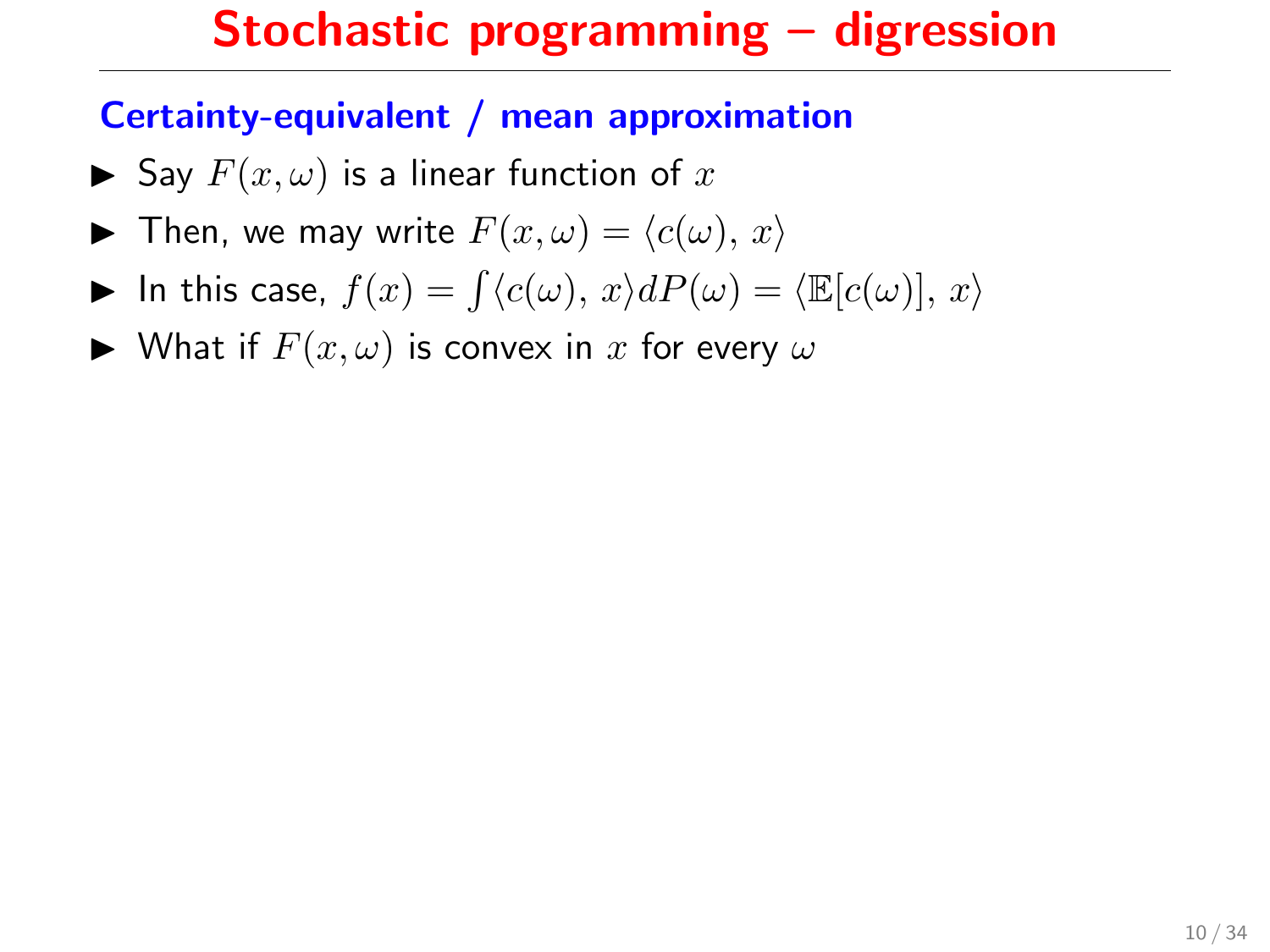- $\blacktriangleright$  Say  $F(x, \omega)$  is a linear function of x
- **I** Then, we may write  $F(x, \omega) = \langle c(\omega), x \rangle$
- In this case,  $f(x) = \int \langle c(\omega), x \rangle dP(\omega) = \langle \mathbb{E}[c(\omega)], x \rangle$
- $\blacktriangleright$  What if  $F(x, \omega)$  is convex in x for every  $\omega$
- $\blacktriangleright$  Jensen's inequality gives us a trivial lower-bound

$$
f(x) = \int F(x, \omega) dP(\omega) \ge F(x, \mathbb{E}[\omega])
$$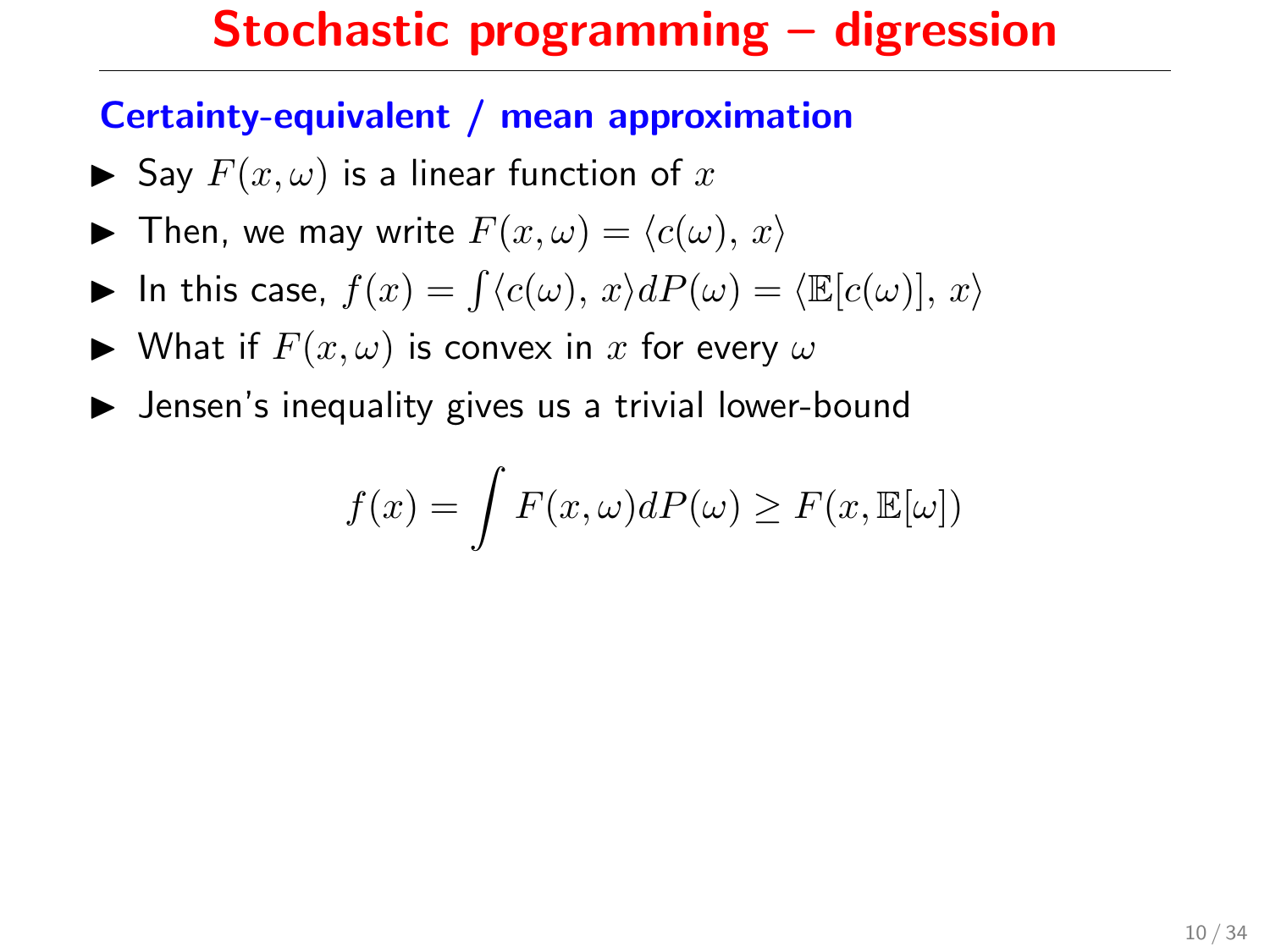#### Certainty-equivalent / mean approximation

- $\blacktriangleright$  Say  $F(x, \omega)$  is a linear function of x
- **I** Then, we may write  $F(x, \omega) = \langle c(\omega), x \rangle$
- In this case,  $f(x) = \int \langle c(\omega), x \rangle dP(\omega) = \langle \mathbb{E}[c(\omega)], x \rangle$
- $\blacktriangleright$  What if  $F(x, \omega)$  is convex in x for every  $\omega$
- $\blacktriangleright$  Jensen's inequality gives us a trivial lower-bound

$$
f(x) = \int F(x, \omega) dP(\omega) \ge F(x, \mathbb{E}[\omega])
$$

 $\blacktriangleright$  Bound may be too weak—even useless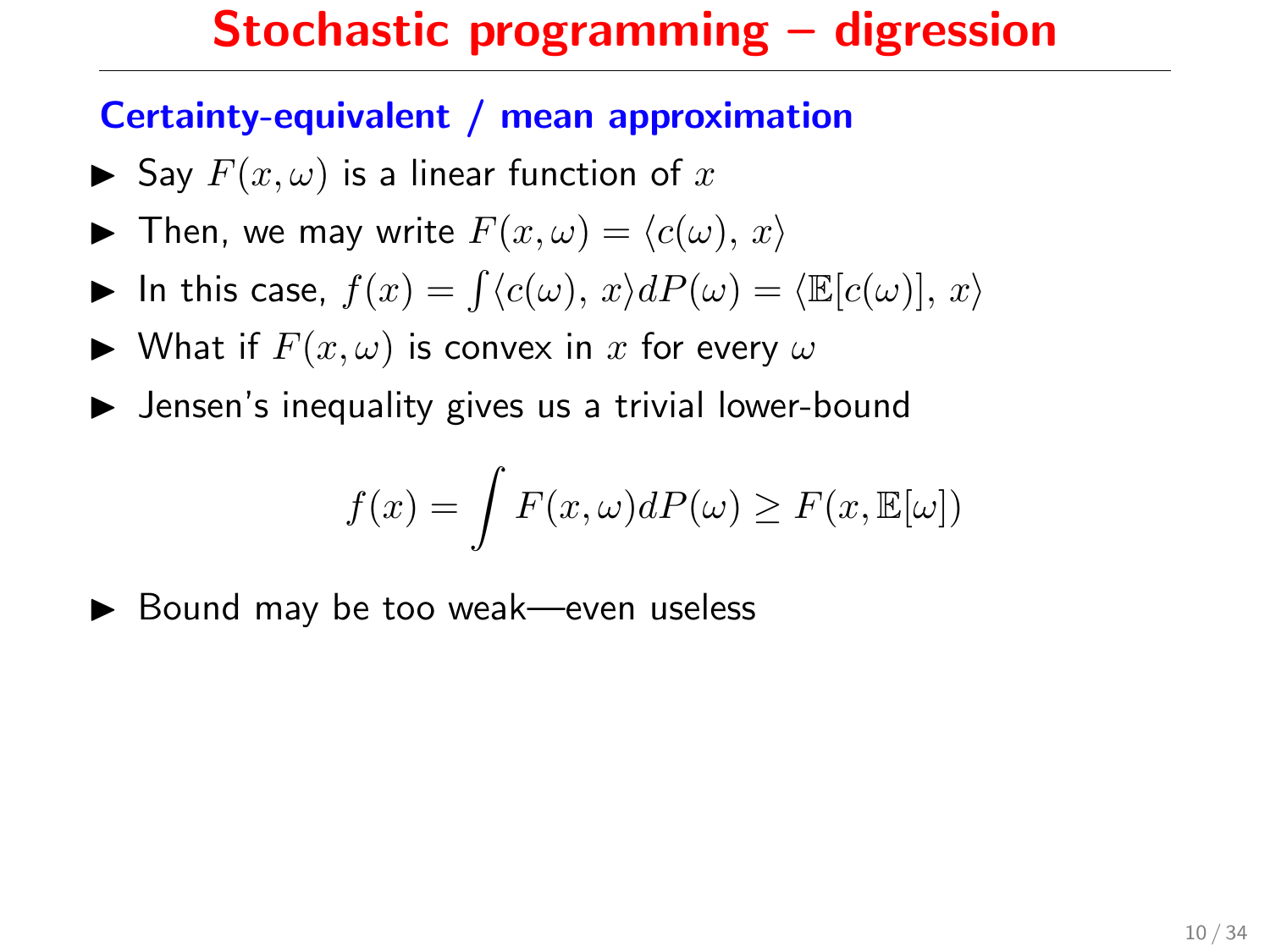- $\blacktriangleright$  Say  $F(x, \omega)$  is a linear function of x
- **I** Then, we may write  $F(x, \omega) = \langle c(\omega), x \rangle$
- In this case,  $f(x) = \int \langle c(\omega), x \rangle dP(\omega) = \langle \mathbb{E}[c(\omega)], x \rangle$
- $\blacktriangleright$  What if  $F(x, \omega)$  is convex in x for every  $\omega$
- $\blacktriangleright$  Jensen's inequality gives us a trivial lower-bound

$$
f(x) = \int F(x, \omega) dP(\omega) \ge F(x, \mathbb{E}[\omega])
$$

- $\blacktriangleright$  Bound may be too weak—even useless
- $\blacktriangleright$  Thus, let us try to directly minimize  $f(x)$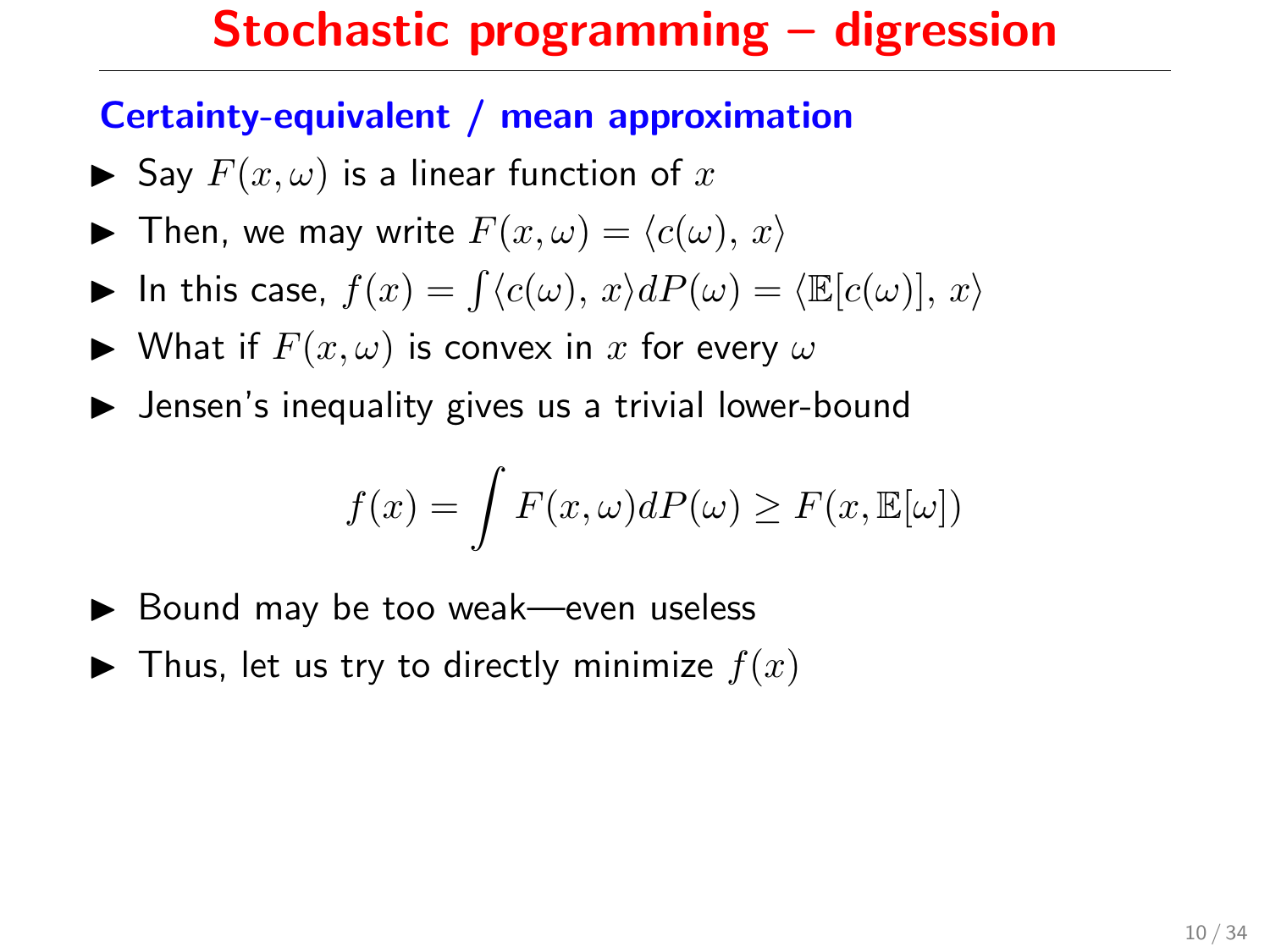$$
\min_{x \in \mathcal{X}} f(x) := \mathbb{E}_{\omega}[F(x, \omega)]
$$

#### Setup and Assumptions

1.  $\mathcal{X} \subset \mathbb{R}^n$  nonempty, closed, bounded, convex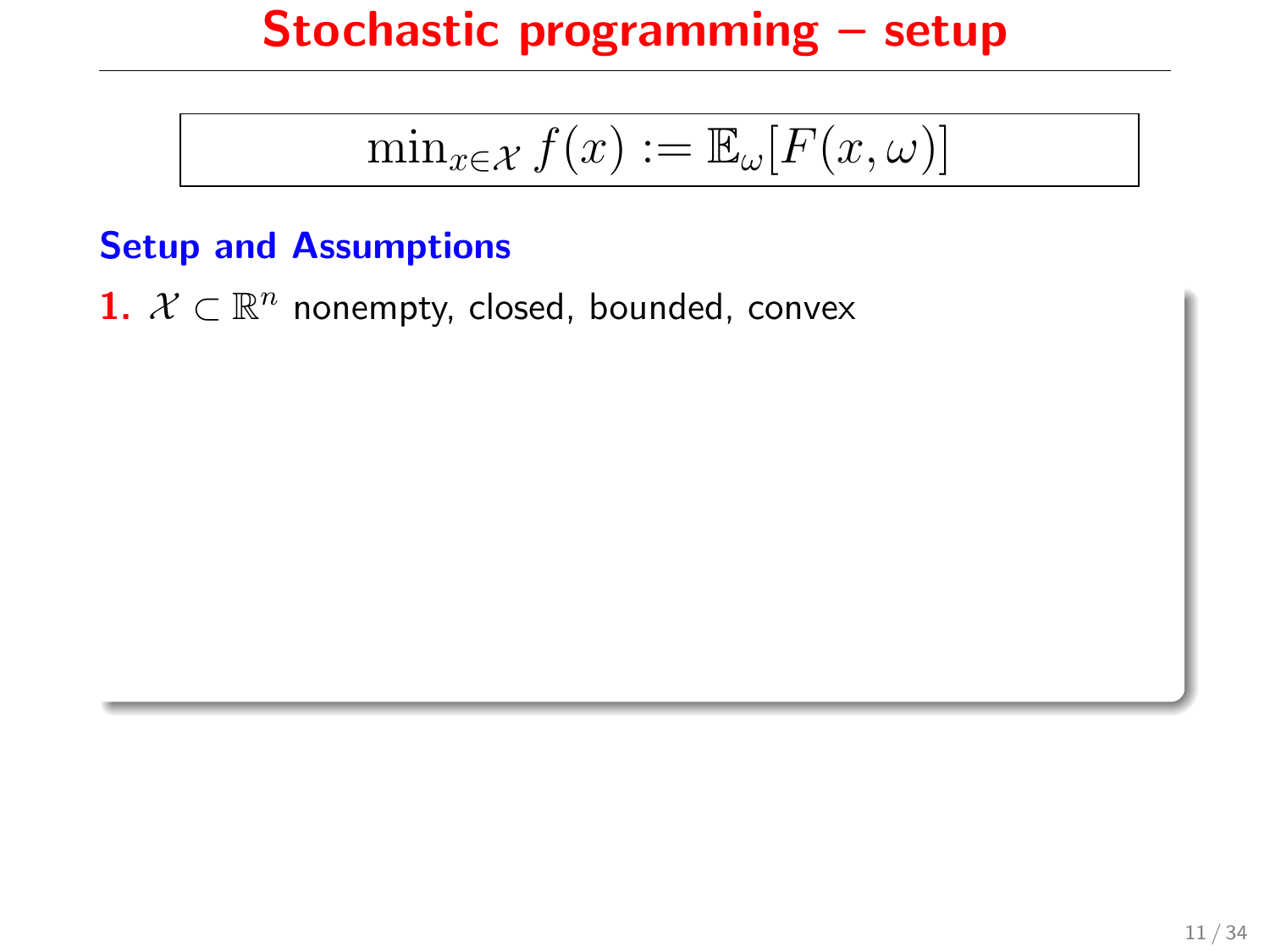$$
\min_{x \in \mathcal{X}} f(x) := \mathbb{E}_{\omega}[F(x, \omega)]
$$

#### Setup and Assumptions

1.  $\mathcal{X} \subset \mathbb{R}^n$  nonempty, closed, bounded, convex 2.  $\omega$  is a random vector whose probability distribution P is supported on  $\Omega \subset \mathbb{R}^d$ ; so  $F: \mathcal{X} \times \Omega \rightarrow \mathbb{R}$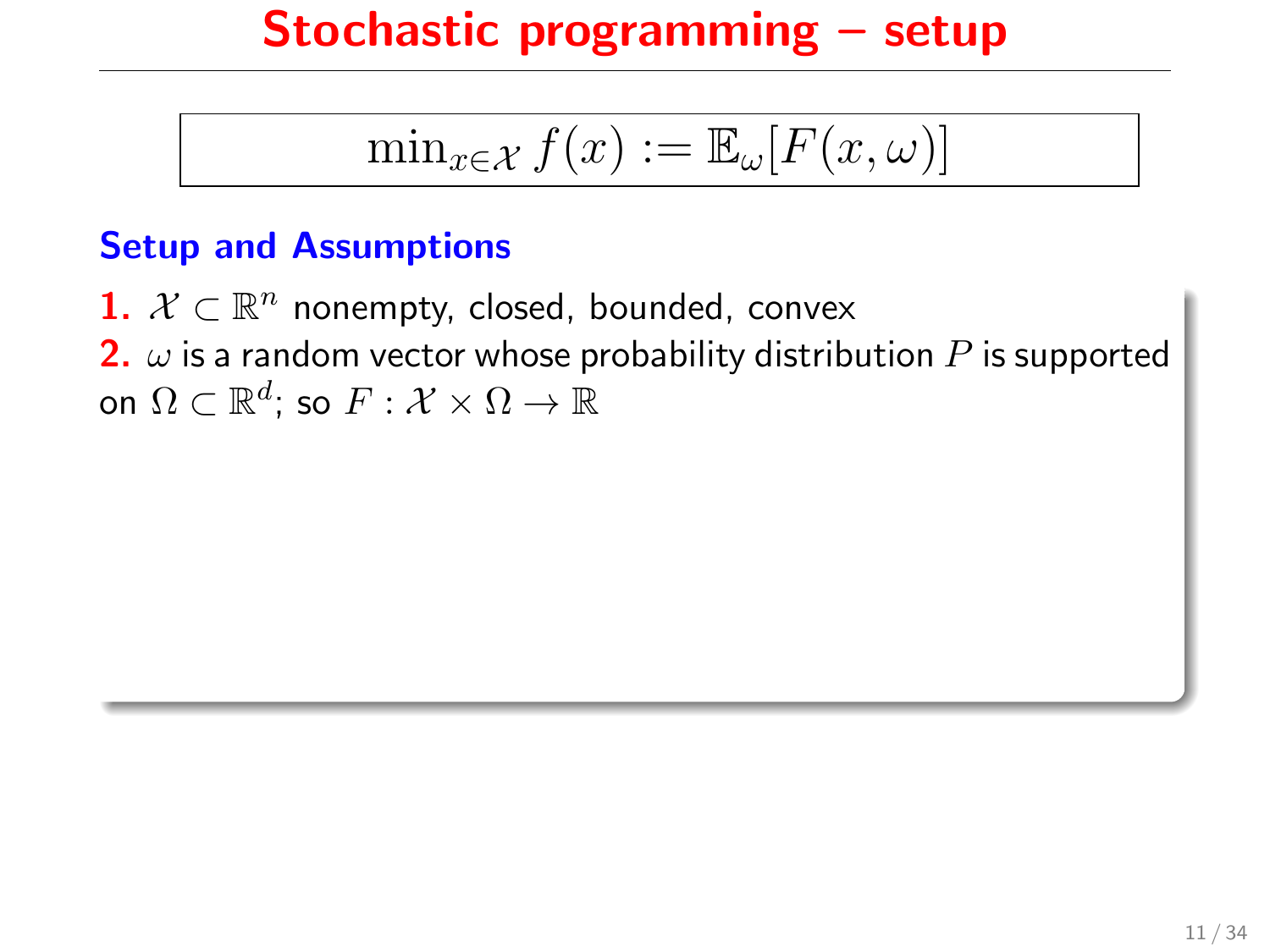$$
\min_{x \in \mathcal{X}} f(x) := \mathbb{E}_{\omega}[F(x, \omega)]
$$

#### Setup and Assumptions

1.  $\mathcal{X} \subset \mathbb{R}^n$  nonempty, closed, bounded, convex 2.  $\omega$  is a random vector whose probability distribution P is supported on  $\Omega \subset \mathbb{R}^d$ ; so  $F: \mathcal{X} \times \Omega \rightarrow \mathbb{R}$ 3. The expectation

$$
\mathbb{E}[F(x,\omega)]=\int_\Omega F(x,\omega)dP(\omega)
$$

is well-defined and finite valued for every  $x \in \mathcal{X}$ .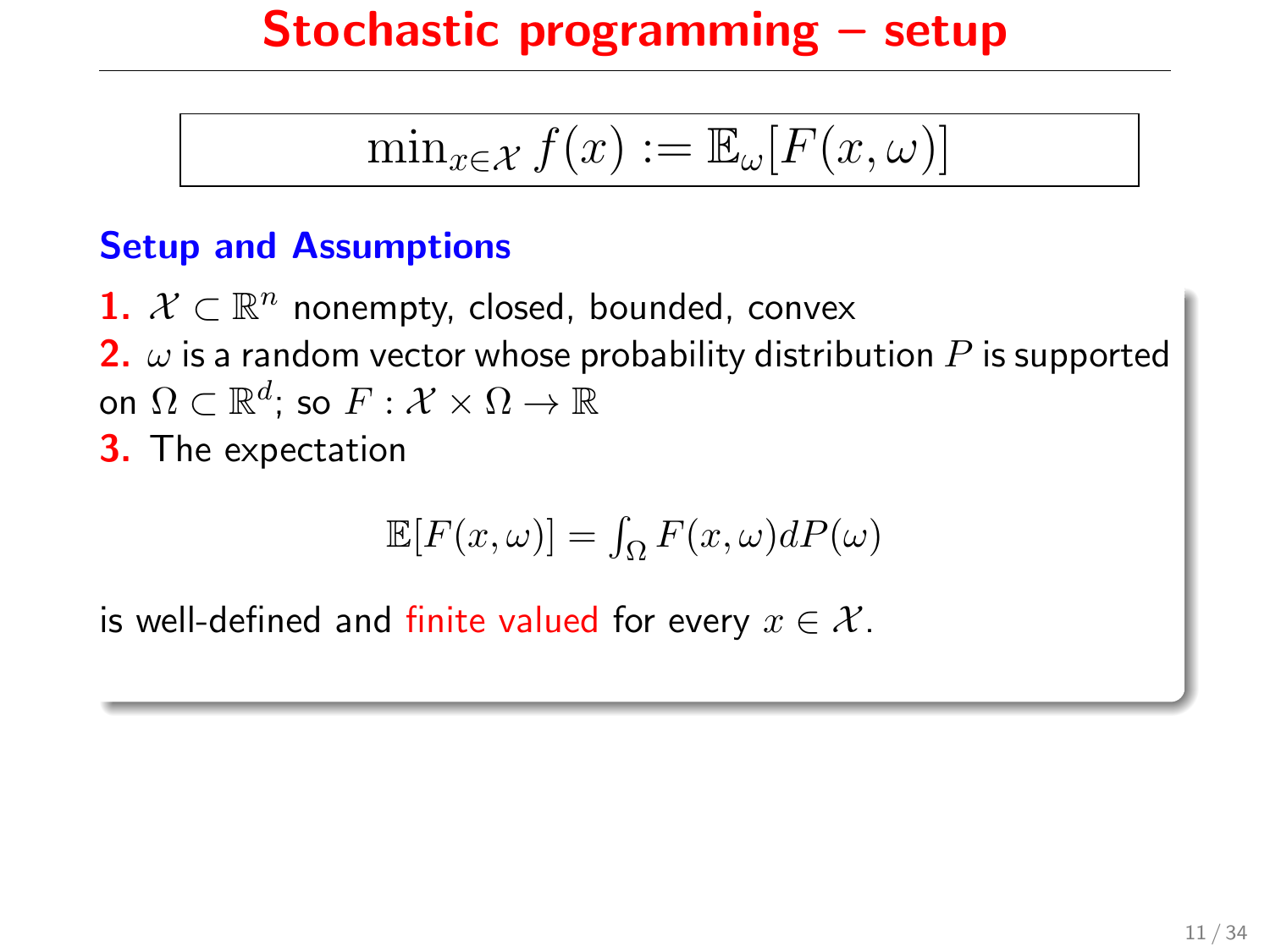$$
\min_{x \in \mathcal{X}} f(x) := \mathbb{E}_{\omega}[F(x, \omega)]
$$

#### Setup and Assumptions

1.  $\mathcal{X} \subset \mathbb{R}^n$  nonempty, closed, bounded, convex 2.  $\omega$  is a random vector whose probability distribution P is supported on  $\Omega \subset \mathbb{R}^d$ ; so  $F: \mathcal{X} \times \Omega \rightarrow \mathbb{R}$ 3. The expectation

$$
\mathbb{E}[F(x,\omega)]=\int_\Omega F(x,\omega)dP(\omega)
$$

is well-defined and finite valued for every  $x \in \mathcal{X}$ . **4.** For every  $\omega \in \Omega$ ,  $F(\cdot, \omega)$  is convex.

#### Convex stochastic optimization problem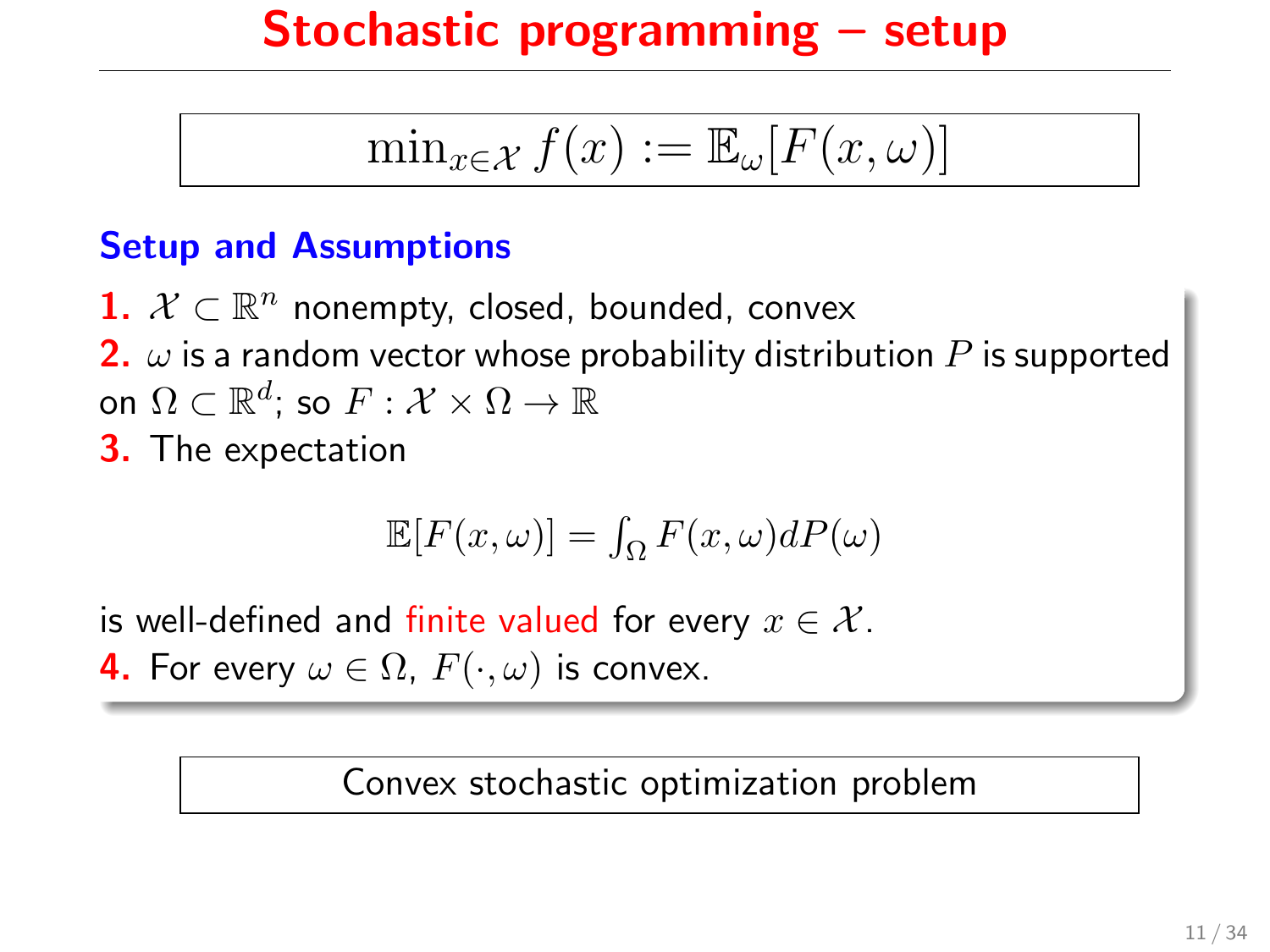$\triangleright$  Cannot compute expectation with high-accuracy in general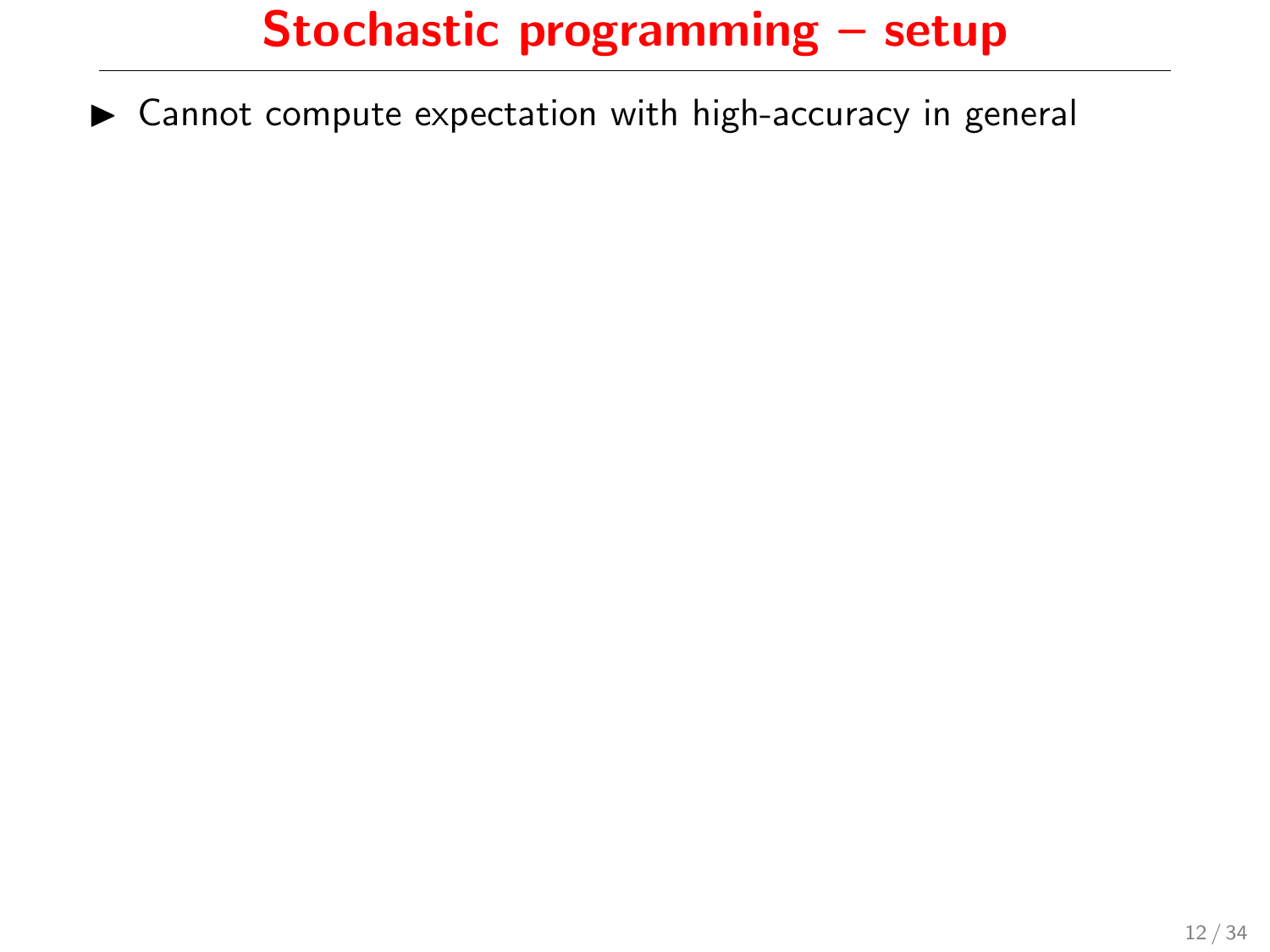- $\triangleright$  Cannot compute expectation with high-accuracy in general
- $\triangleright$  So, computational techniques based on Monte Carlo sampling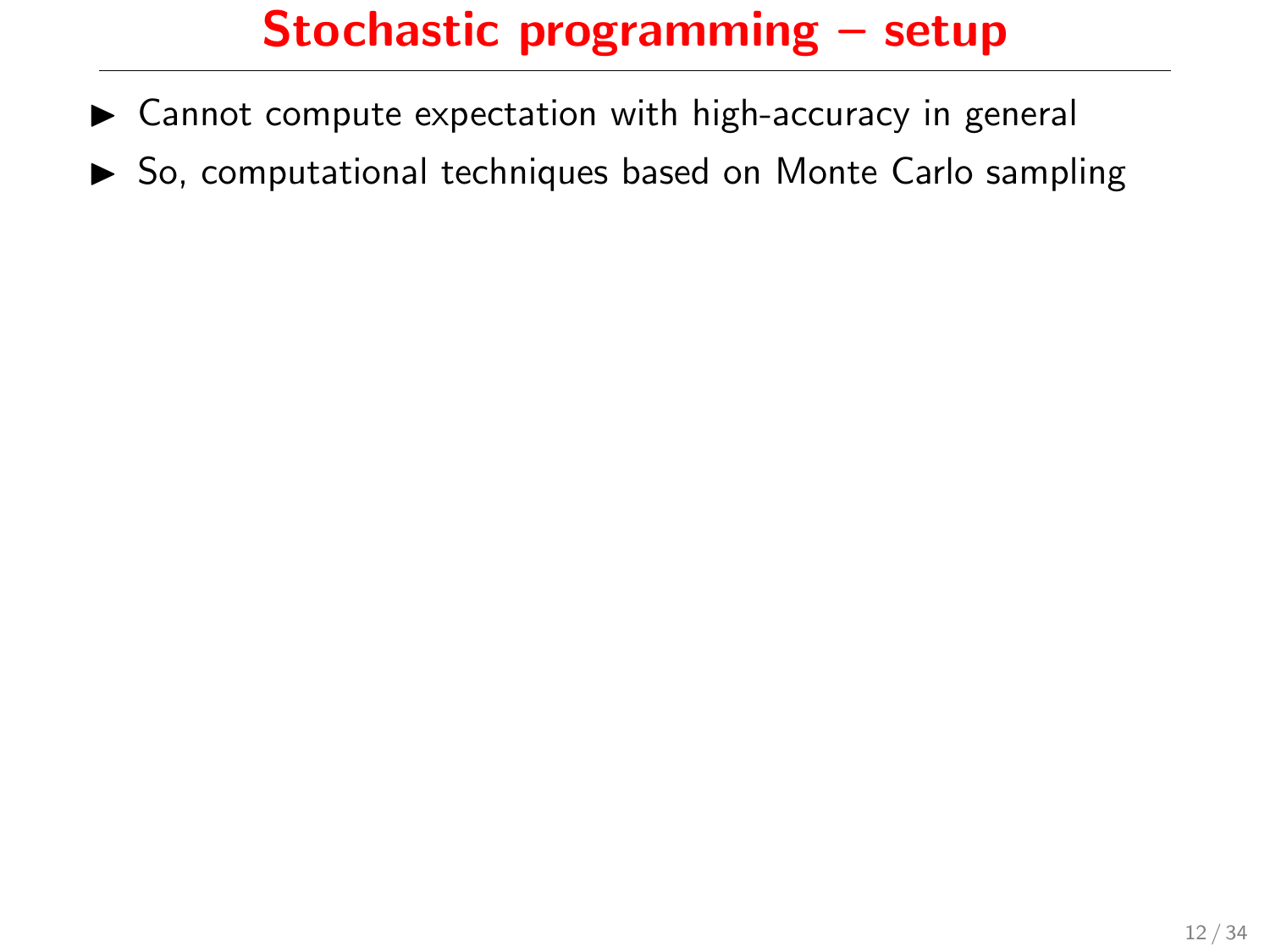- $\triangleright$  Cannot compute expectation with high-accuracy in general
- $\triangleright$  So, computational techniques based on Monte Carlo sampling

**Assumption 1:** Possible to generate independent identically distributed (iid) samples  $\omega^1, \omega^2, \ldots$ **Assumption 2:** For a given input  $(x, \omega) \in \mathcal{X} \times \Omega$ , we can compute (oracle) a stochastic gradient  $G(x, \omega)$ 

$$
g(x):=\mathbb{E}[G(x,\omega)]\quad \text{s.t.}\quad g(x)\in\partial f(x).
$$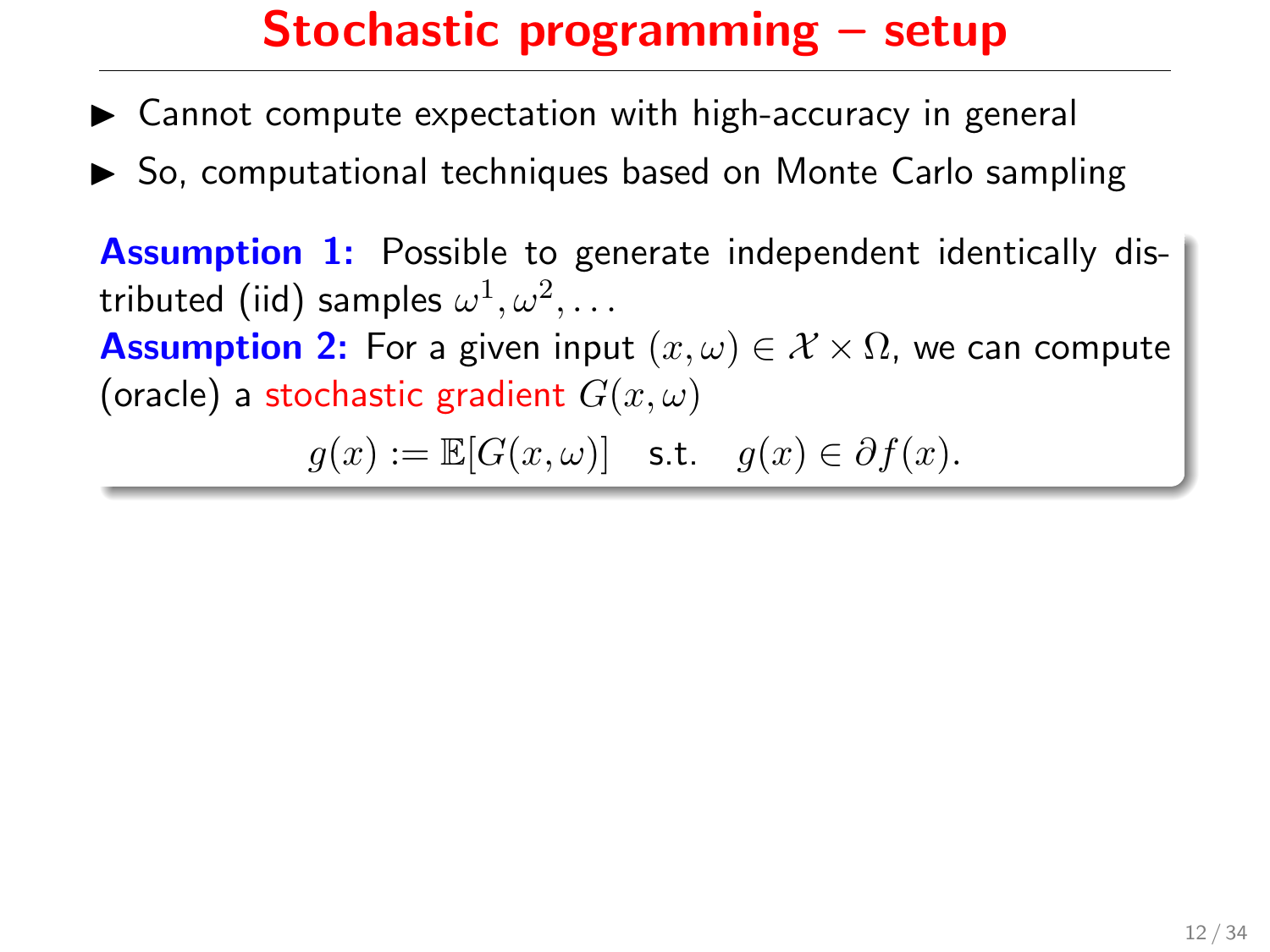- $\triangleright$  Cannot compute expectation with high-accuracy in general
- $\triangleright$  So, computational techniques based on Monte Carlo sampling

**Assumption 1:** Possible to generate independent identically distributed (iid) samples  $\omega^1, \omega^2, \ldots$ **Assumption 2:** For a given input  $(x, \omega) \in \mathcal{X} \times \Omega$ , we can compute (oracle) a stochastic gradient  $G(x, \omega)$ 

$$
g(x):=\mathbb{E}[G(x,\omega)]\quad \text{s.t.}\quad g(x)\in\partial f(x).
$$

 $\blacktriangleright$  How to get these stochastic subgradients?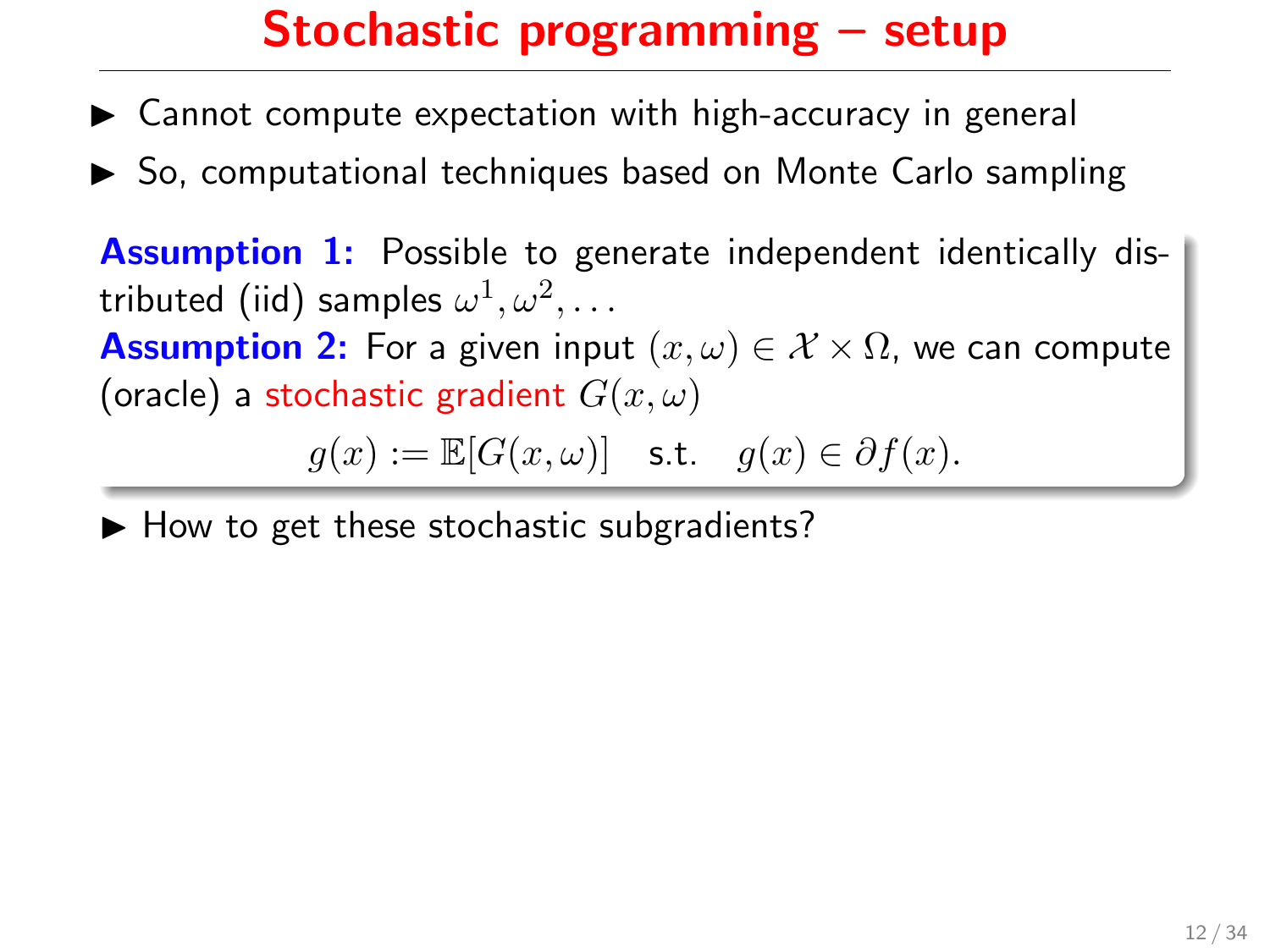- $\triangleright$  Cannot compute expectation with high-accuracy in general
- $\triangleright$  So, computational techniques based on Monte Carlo sampling

**Assumption 1:** Possible to generate independent identically distributed (iid) samples  $\omega^1, \omega^2, \ldots$ **Assumption 2:** For a given input  $(x, \omega) \in \mathcal{X} \times \Omega$ , we can compute (oracle) a stochastic gradient  $G(x, \omega)$ 

$$
g(x):=\mathbb{E}[G(x,\omega)]\quad \text{s.t.}\quad g(x)\in\partial f(x).
$$

 $\blacktriangleright$  How to get these stochastic subgradients?

**Theorem** Let  $\omega \in \Omega$ ; If  $F(\cdot, \omega)$  is convex, and  $f(\cdot)$  is finite valued in a neighborhood of a point  $x$ , then

$$
\partial f(x) = \mathbb{E}[\partial_x F(x,\omega)].
$$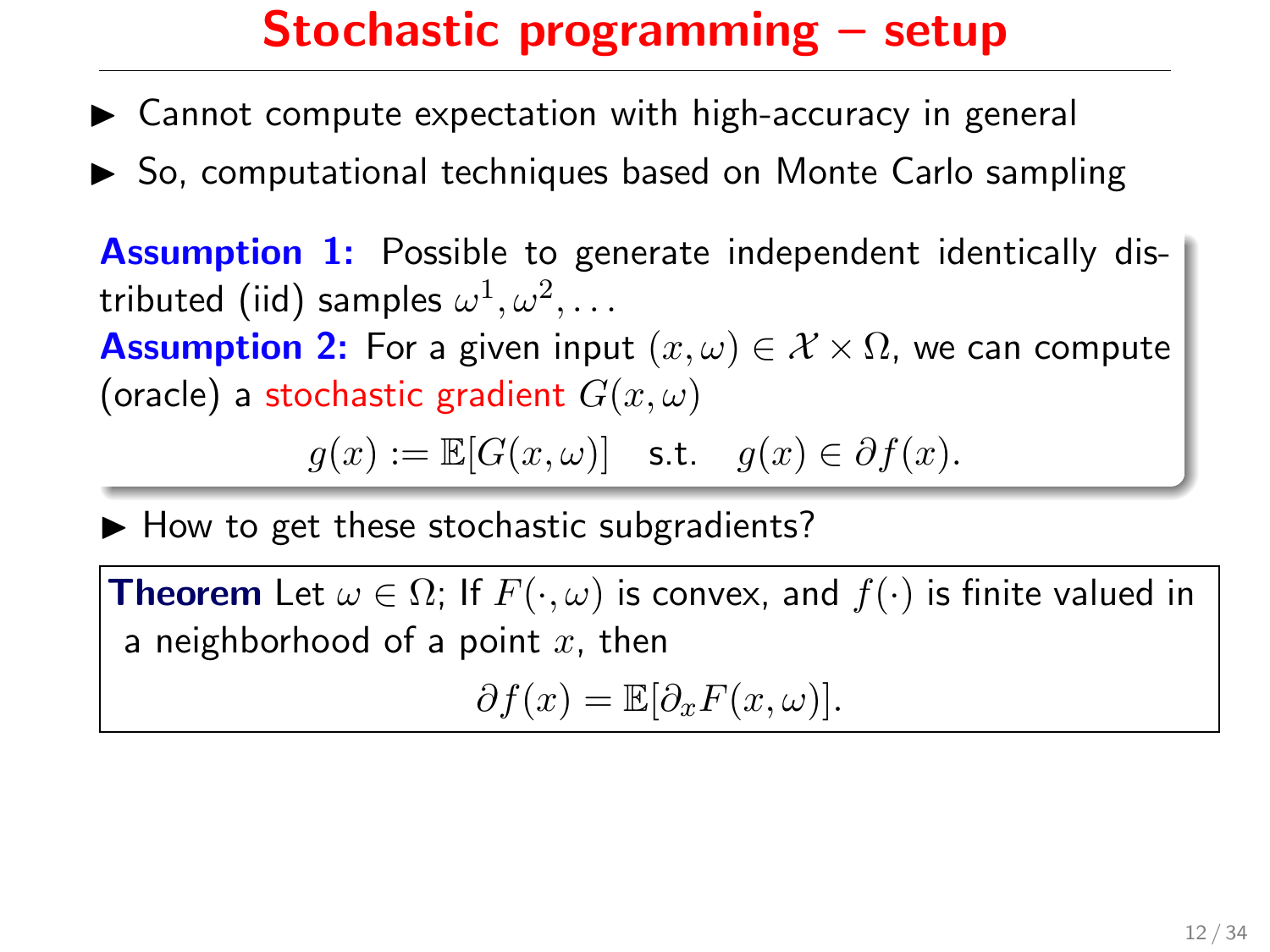- $\triangleright$  Cannot compute expectation with high-accuracy in general
- $\triangleright$  So, computational techniques based on Monte Carlo sampling

**Assumption 1:** Possible to generate independent identically distributed (iid) samples  $\omega^1, \omega^2, \ldots$ **Assumption 2:** For a given input  $(x, \omega) \in \mathcal{X} \times \Omega$ , we can compute (oracle) a stochastic gradient  $G(x, \omega)$ 

$$
g(x):=\mathbb{E}[G(x,\omega)]\quad \text{s.t.}\quad g(x)\in\partial f(x).
$$

 $\blacktriangleright$  How to get these stochastic subgradients?

**Theorem** Let  $\omega \in \Omega$ ; If  $F(\cdot, \omega)$  is convex, and  $f(\cdot)$  is finite valued in a neighborhood of a point  $x$ , then

$$
\partial f(x) = \mathbb{E}[\partial_x F(x,\omega)].
$$

► So we may pick  $G(x, \omega) \in \partial_x F(x, \omega)$  as stochastic subgradient.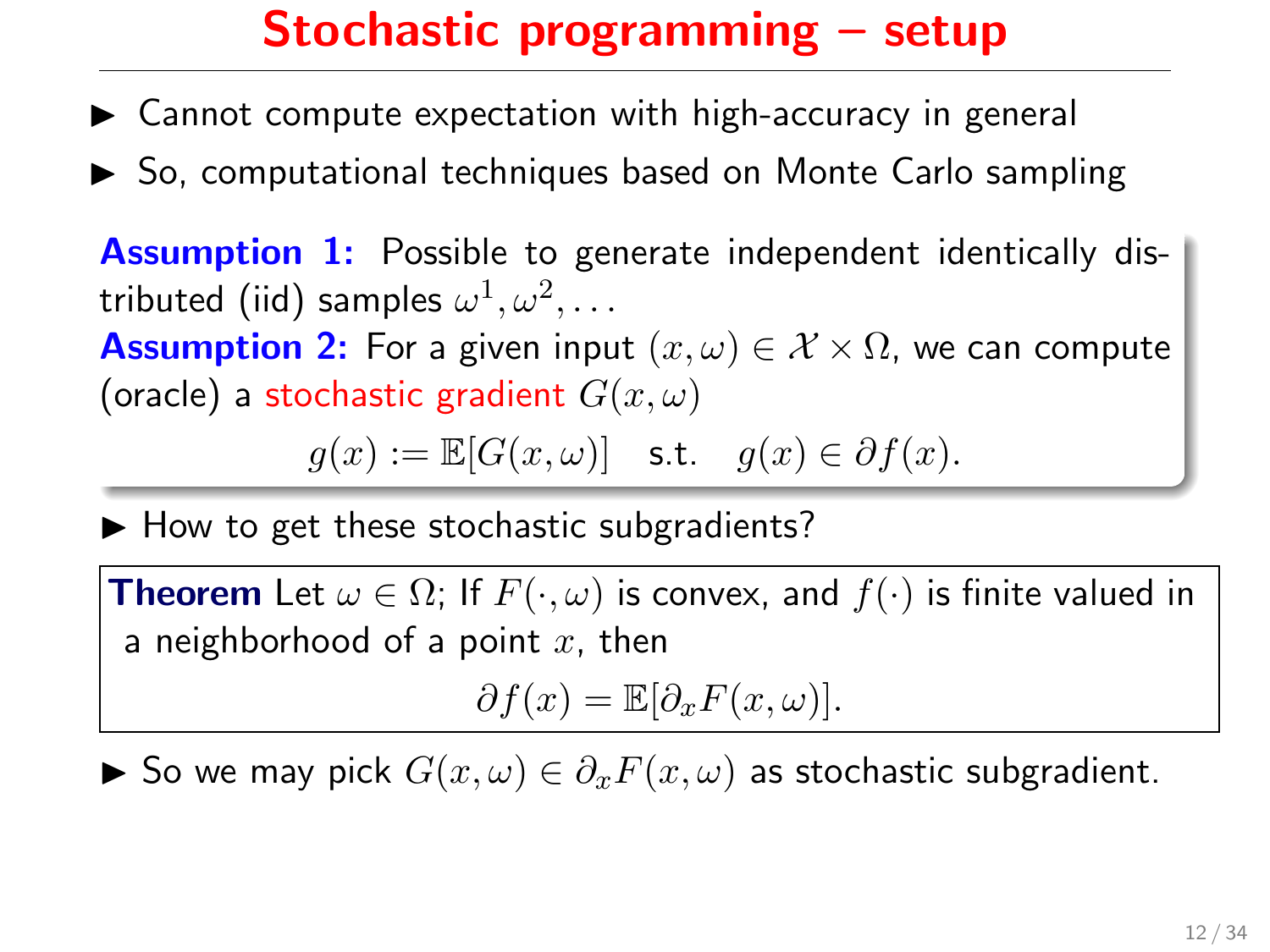- ♣ Stochastic Approximation (SA)
	- $\blacktriangleright$  Sample  $\omega^k$  iid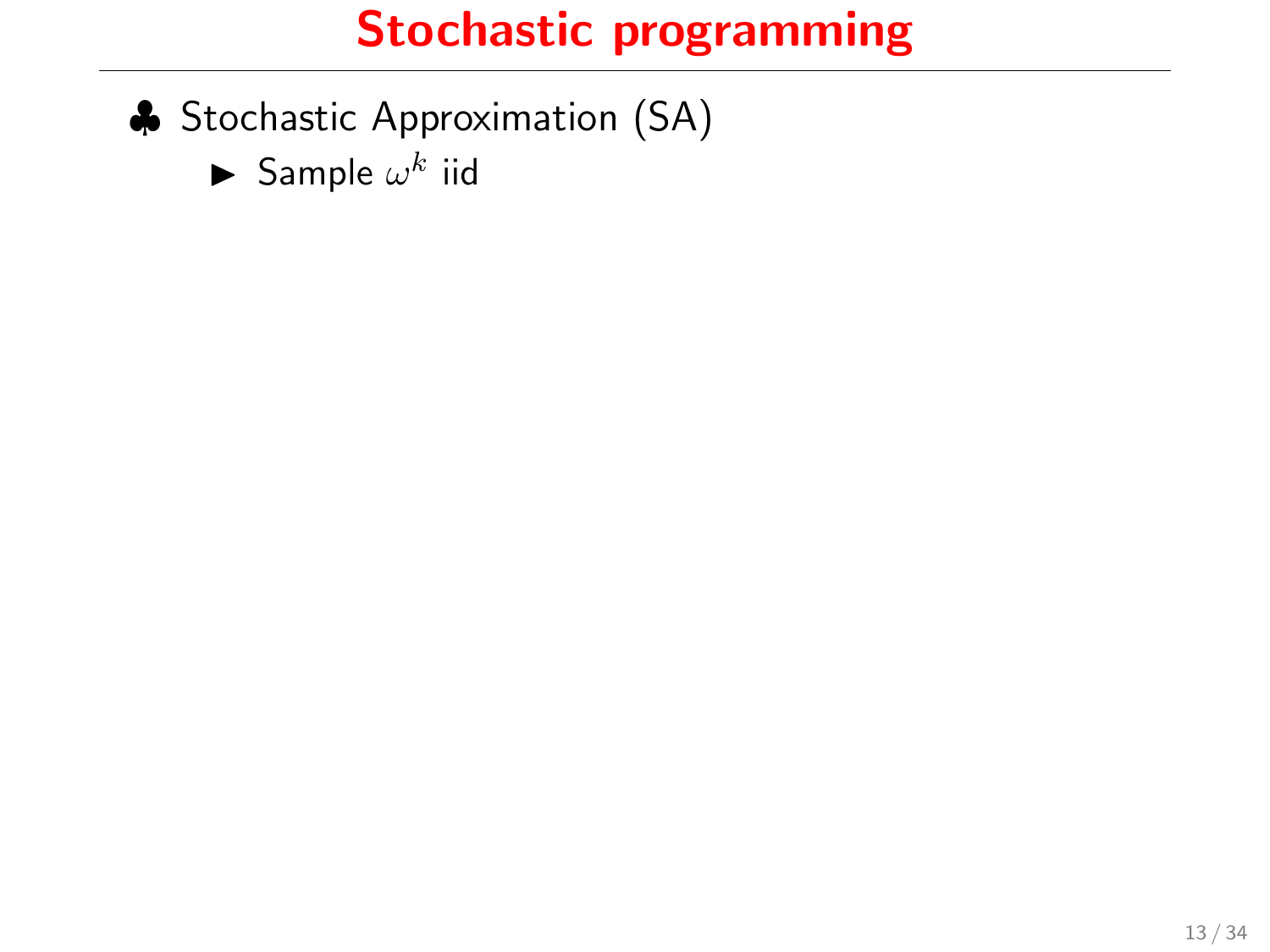- ♣ Stochastic Approximation (SA)
	- $\blacktriangleright$  Sample  $\omega^k$  iid
	- Generate stochastic subgradient  $G(x, \omega)$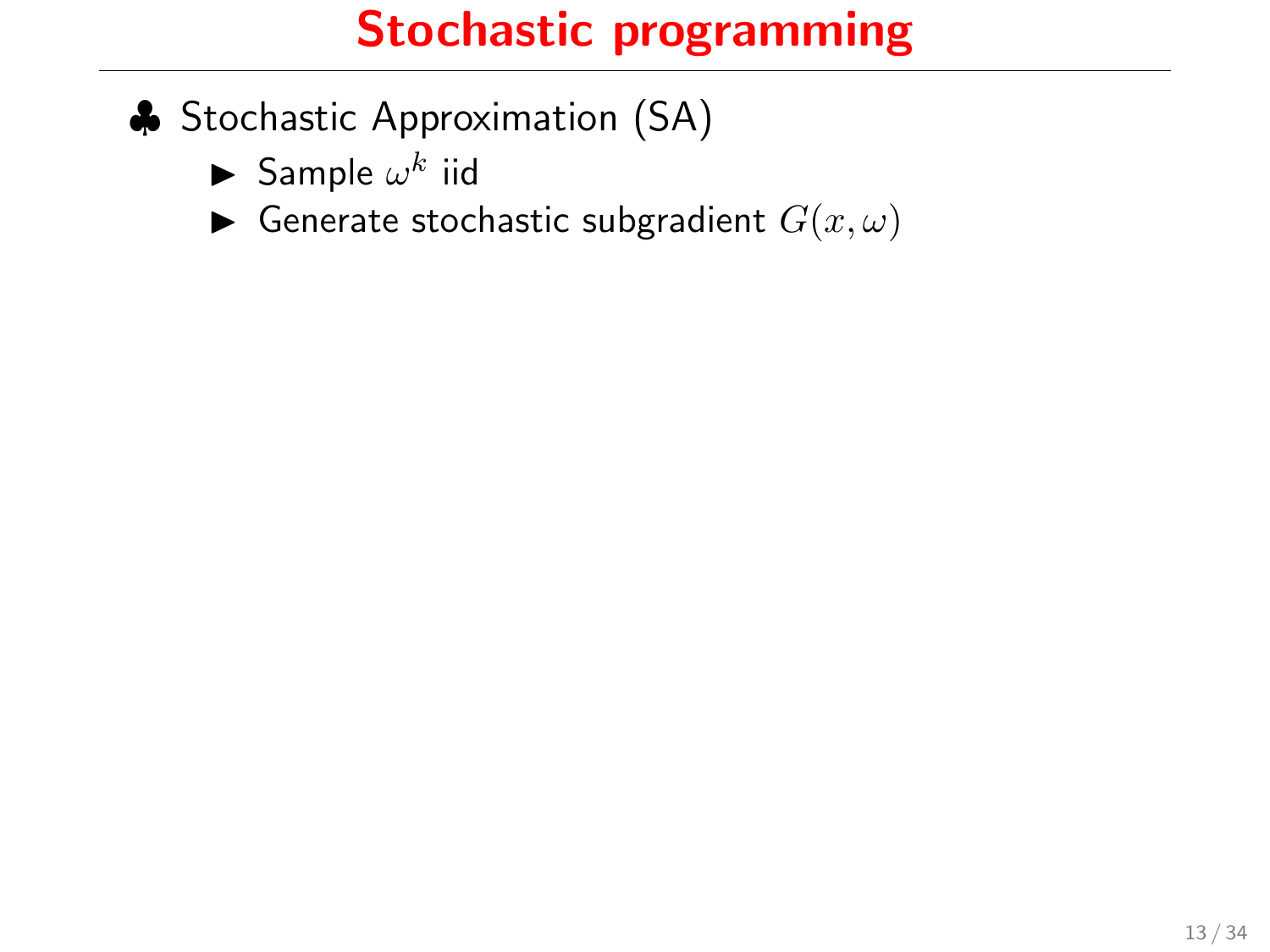- ♣ Stochastic Approximation (SA)
	- $\blacktriangleright$  Sample  $\omega^k$  iid
	- Generate stochastic subgradient  $G(x, \omega)$
	- $\triangleright$  Use that in a subgradient method!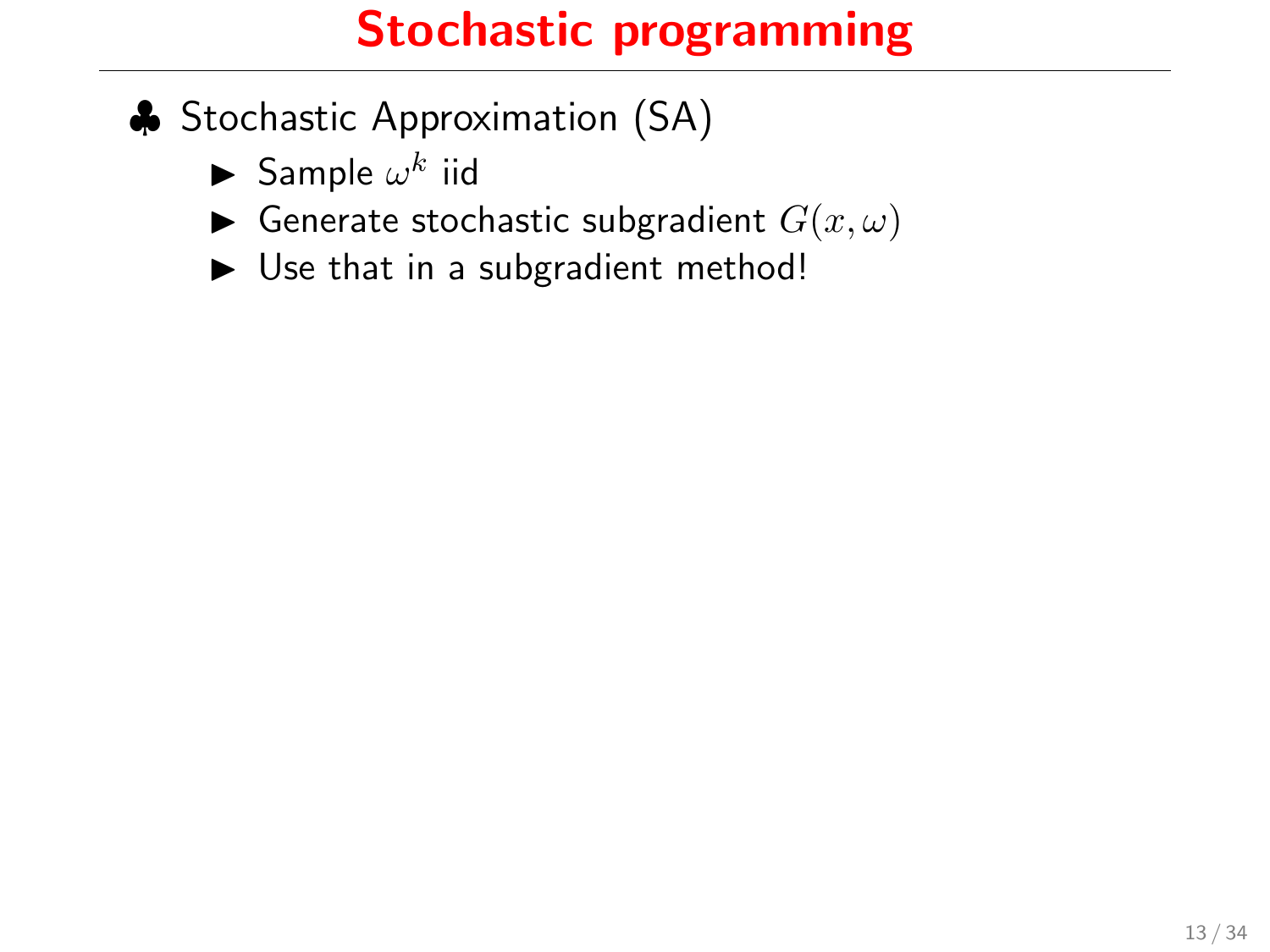- ♣ Stochastic Approximation (SA)
	- $\blacktriangleright$  Sample  $\omega^k$  iid
	- Generate stochastic subgradient  $G(x, \omega)$
	- $\triangleright$  Use that in a subgradient method!
- ♣ Sample average approximation (SAA)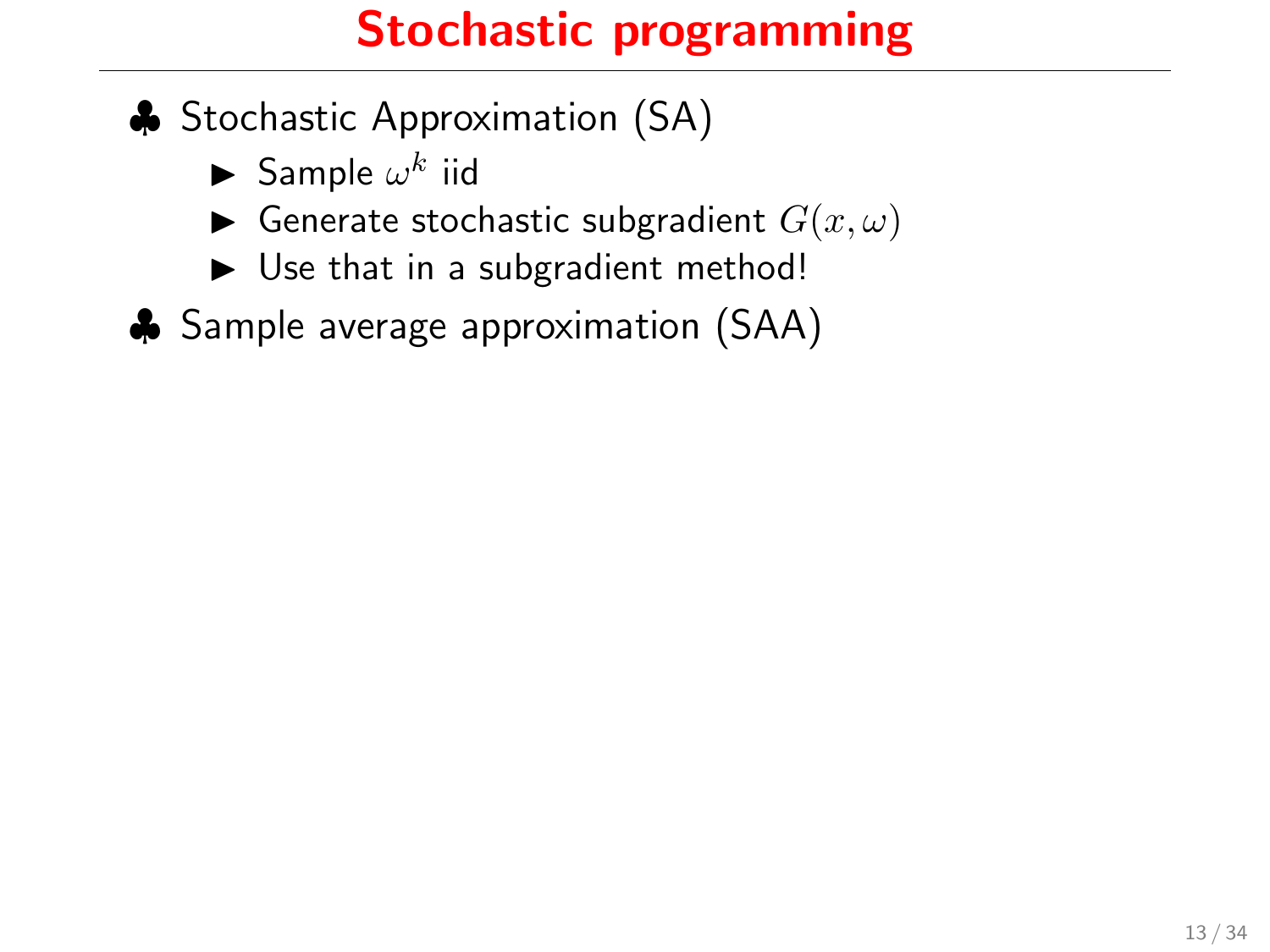- ♣ Stochastic Approximation (SA)
	- $\blacktriangleright$  Sample  $\omega^k$  iid
	- Generate stochastic subgradient  $G(x, \omega)$
	- $\triangleright$  Use that in a subgradient method!
- ♣ Sample average approximation (SAA)
	- $\blacktriangleright$  <code>Generate</code>  $N$  iid samples,  $\omega^1,\ldots,\omega^N$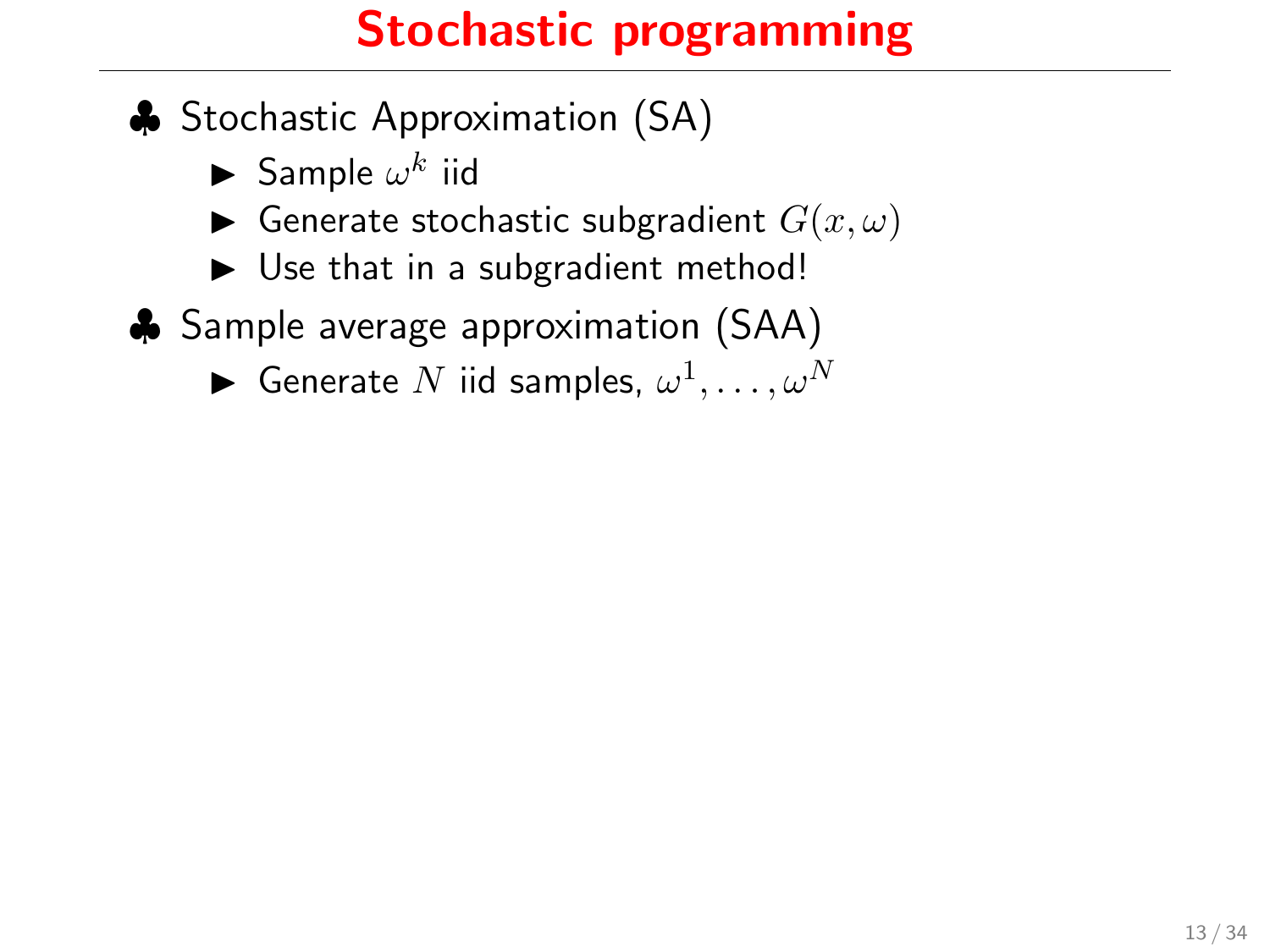- ♣ Stochastic Approximation (SA)
	- $\blacktriangleright$  Sample  $\omega^k$  iid
	- $\blacktriangleright$  Generate stochastic subgradient  $G(x, \omega)$
	- $\triangleright$  Use that in a subgradient method!
- ♣ Sample average approximation (SAA)
	- $\blacktriangleright$  <code>Generate</code>  $N$  iid samples,  $\omega^1,\ldots,\omega^N$
	- ► Consider empirical objective  $\hat{f}_N := N^{-1} \sum_i F(x, \omega^i)$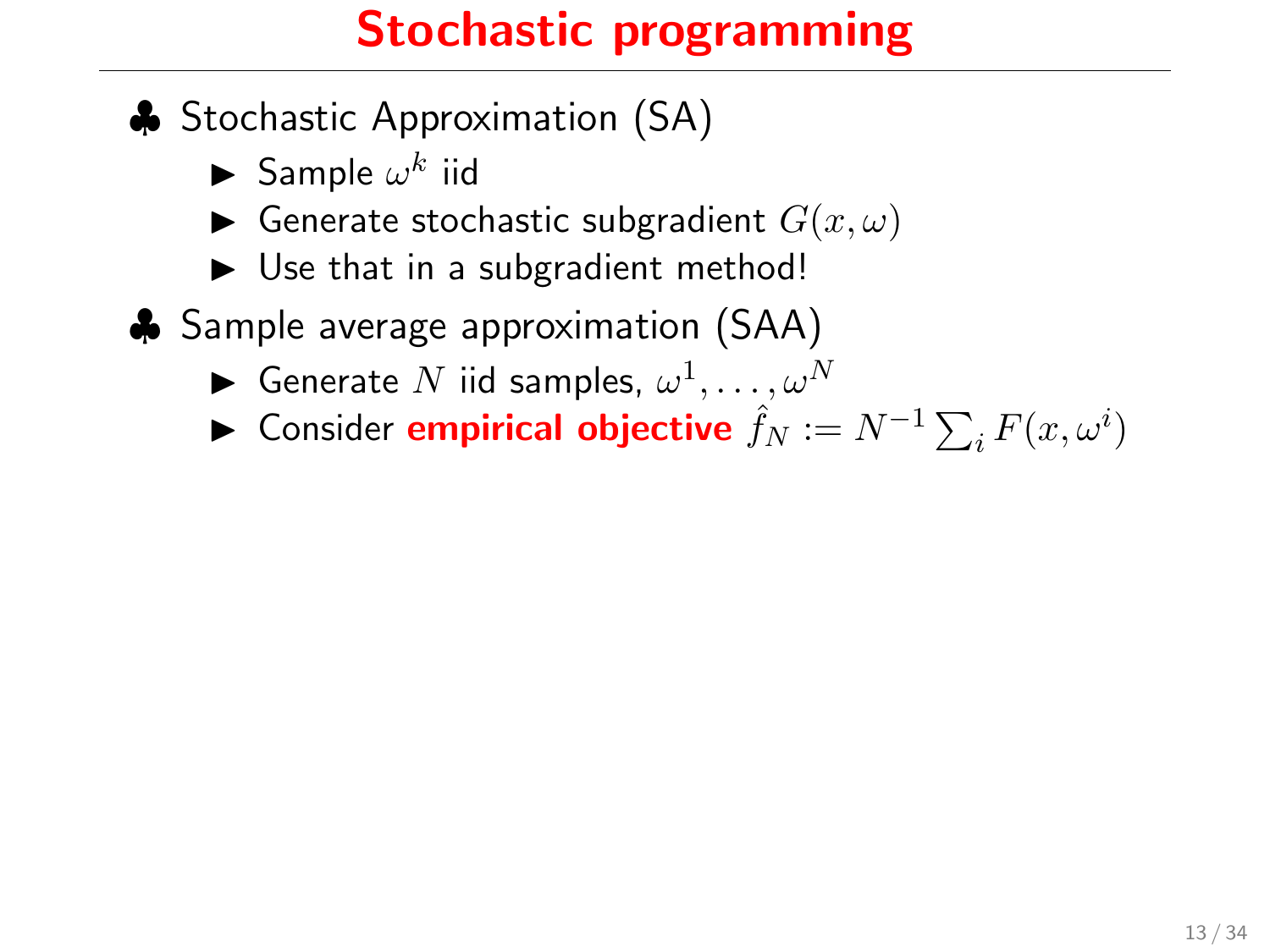- ♣ Stochastic Approximation (SA)
	- $\blacktriangleright$  Sample  $\omega^k$  iid
	- Generate stochastic subgradient  $G(x, \omega)$
	- $\triangleright$  Use that in a subgradient method!
- ♣ Sample average approximation (SAA)
	- $\blacktriangleright$  <code>Generate</code>  $N$  iid samples,  $\omega^1,\ldots,\omega^N$
	- ► Consider empirical objective  $\hat{f}_N := N^{-1} \sum_i F(x, \omega^i)$
	- $\triangleright$  SAA refers to creation of this **sample average problem**
	- $\blacktriangleright$  Minimizing  $\hat{f}_N$  still needs to be done!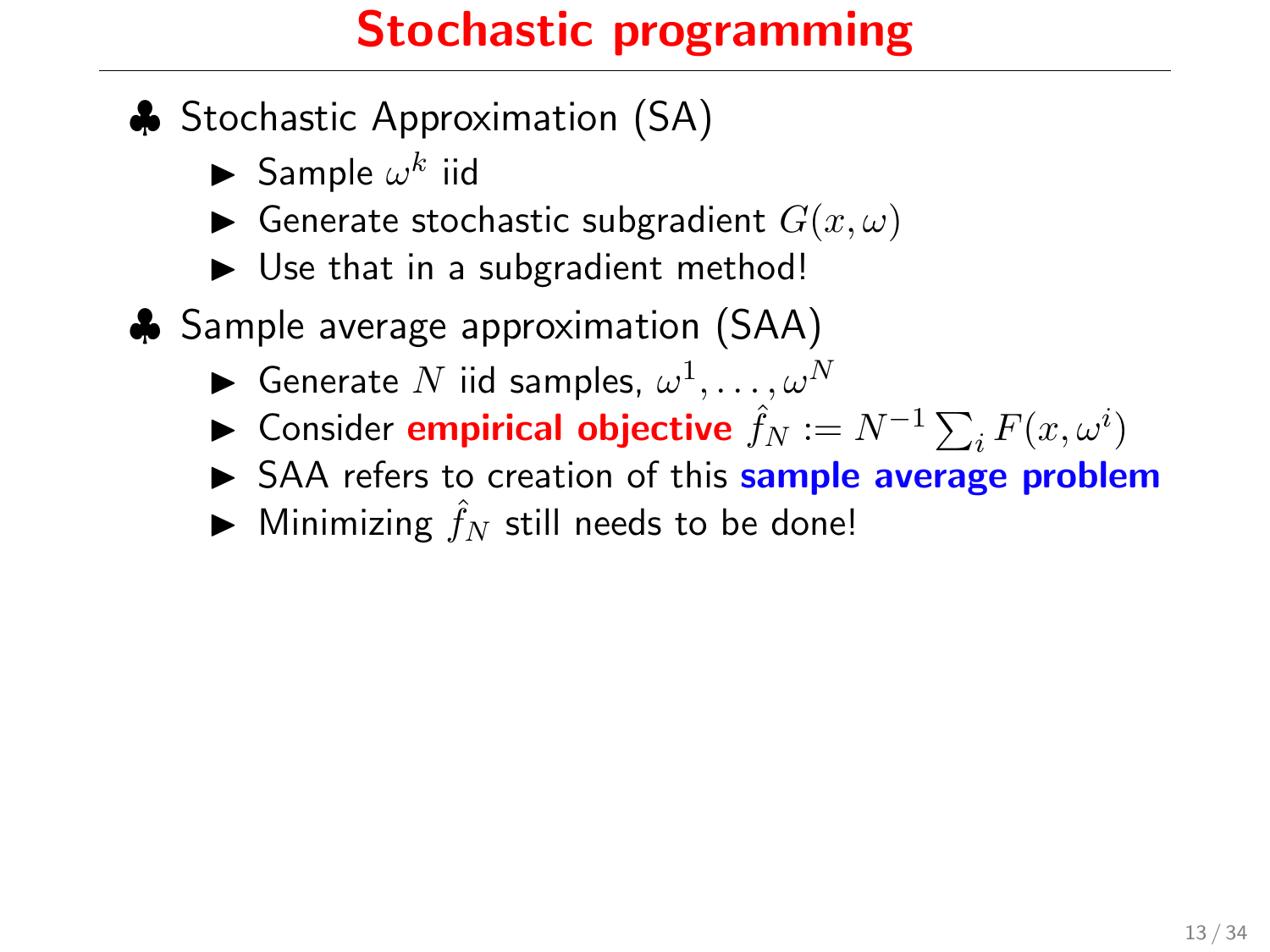### Stochastic approximation – SA

#### SA or stochastic (sub)-gradient

 $\blacktriangleright$  Let  $x^0 \in \mathcal{X}$  $\blacktriangleright$  For  $k > 0$  $\circ~$  Sample  $\omega^k$  iid; generate  $G(x^k,\omega^k)$  $\circ \ \mathsf{Update}\ x^{k+1} = P_{\mathcal{X}}(x^k - \alpha_k G(x^k,\omega^k)),$  where  $\alpha_k > 0$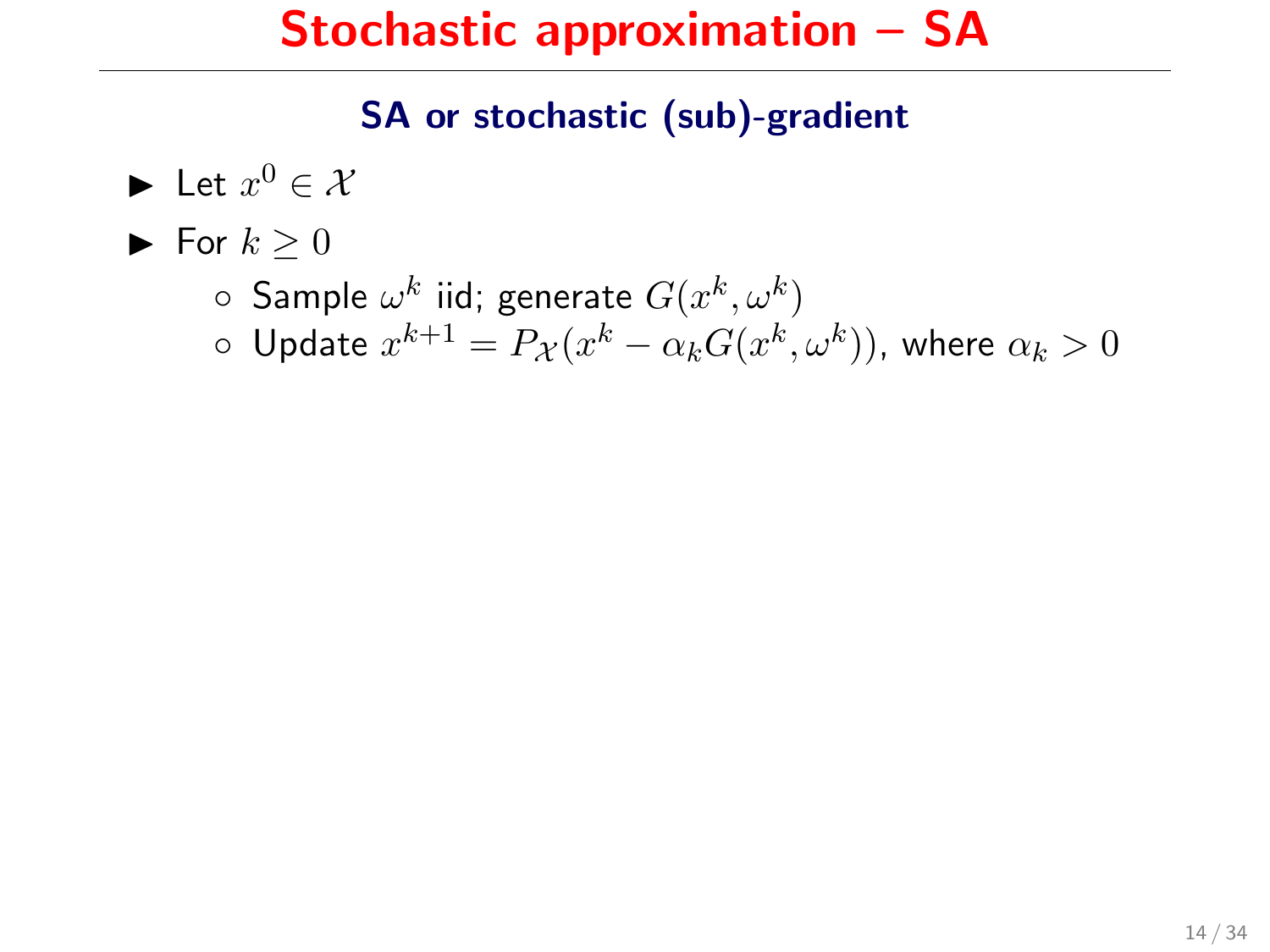### Stochastic approximation – SA

#### SA or stochastic (sub)-gradient

\n- Let 
$$
x^0 \in \mathcal{X}
$$
\n- For  $k \geq 0$
\n- Sample  $\omega^k$  iid; generate  $G(x^k, \omega^k)$
\n- Update  $x^{k+1} = P_{\mathcal{X}}(x^k - \alpha_k G(x^k, \omega^k))$ , where  $\alpha_k > 0$
\n

#### Henceforth, we'll simply write:

$$
x^{k+1} = P_{\mathcal{X}}(x^k - \alpha_k G^k)
$$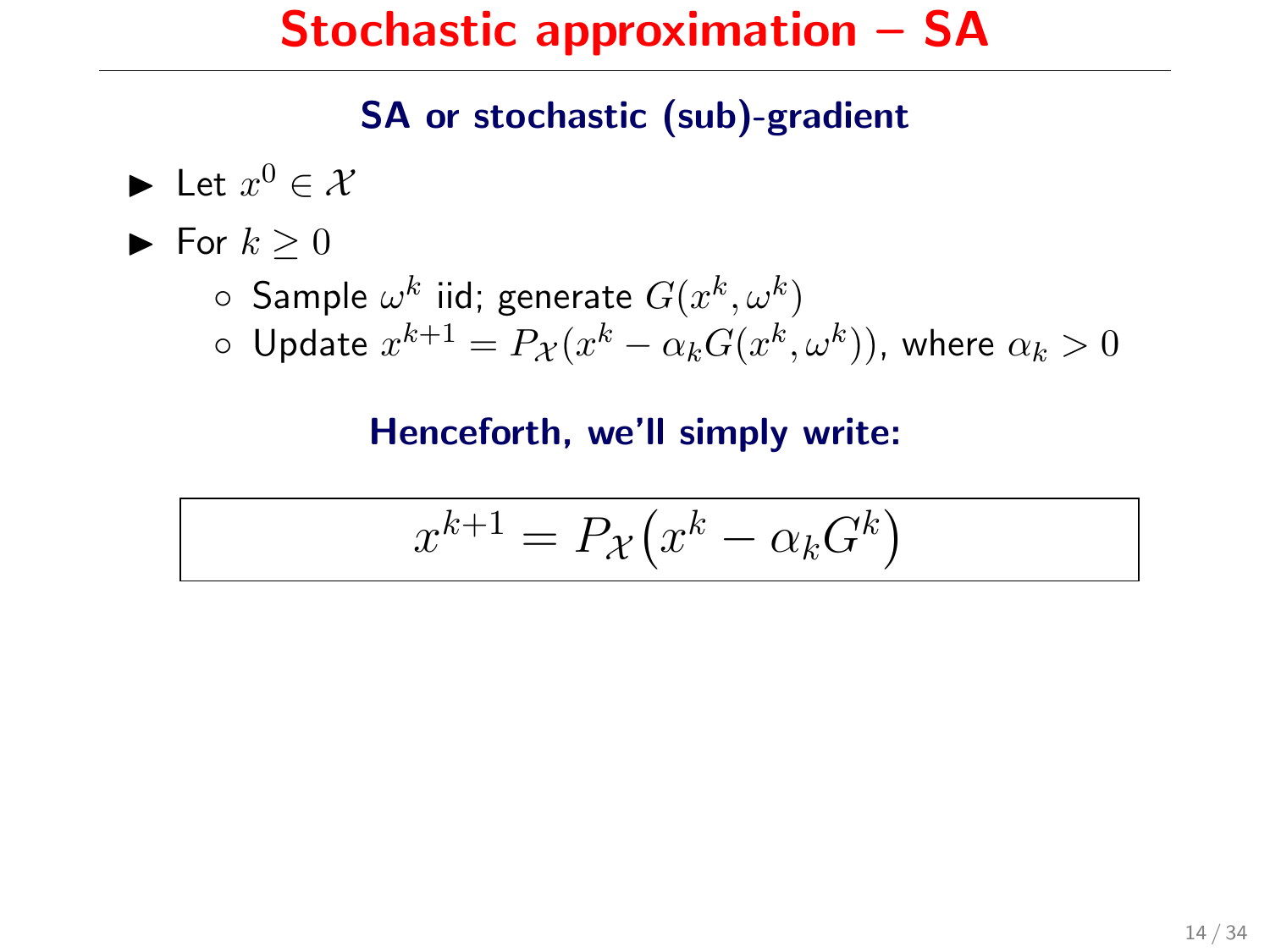### Stochastic approximation – SA

#### SA or stochastic (sub)-gradient

\n- Let 
$$
x^0 \in \mathcal{X}
$$
\n- For  $k \geq 0$
\n- Sample  $\omega^k$  iid; generate  $G(x^k, \omega^k)$
\n- Update  $x^{k+1} = P_{\mathcal{X}}(x^k - \alpha_k G(x^k, \omega^k))$ , where  $\alpha_k > 0$
\n

#### Henceforth, we'll simply write:

$$
x^{k+1} = P_{\mathcal{X}}(x^k - \alpha_k G^k)
$$



Does this work?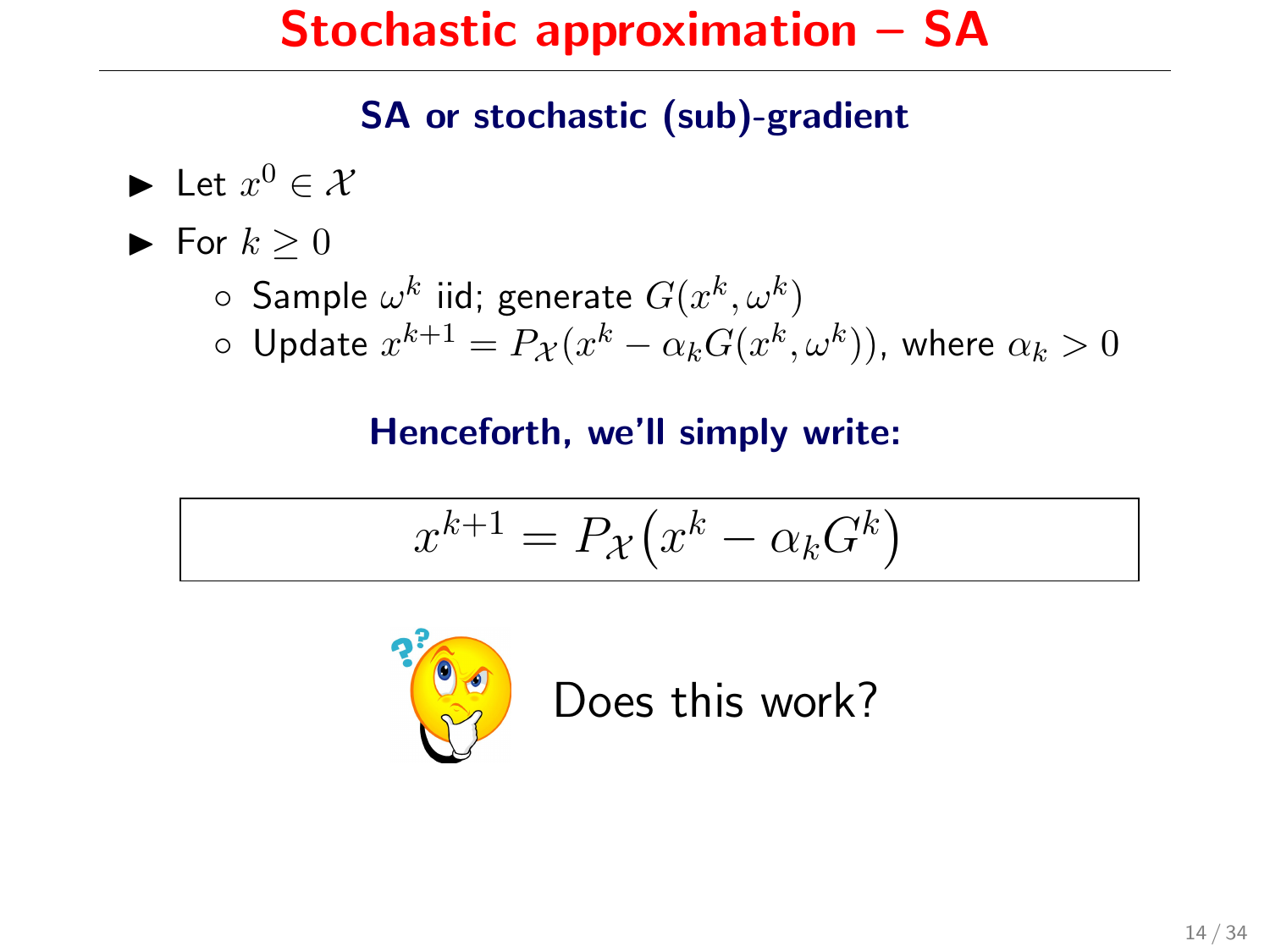### **Setup**

►  $x^k$  depends on rvs  $\omega^1,\ldots,\omega^{k-1}$ , so itself random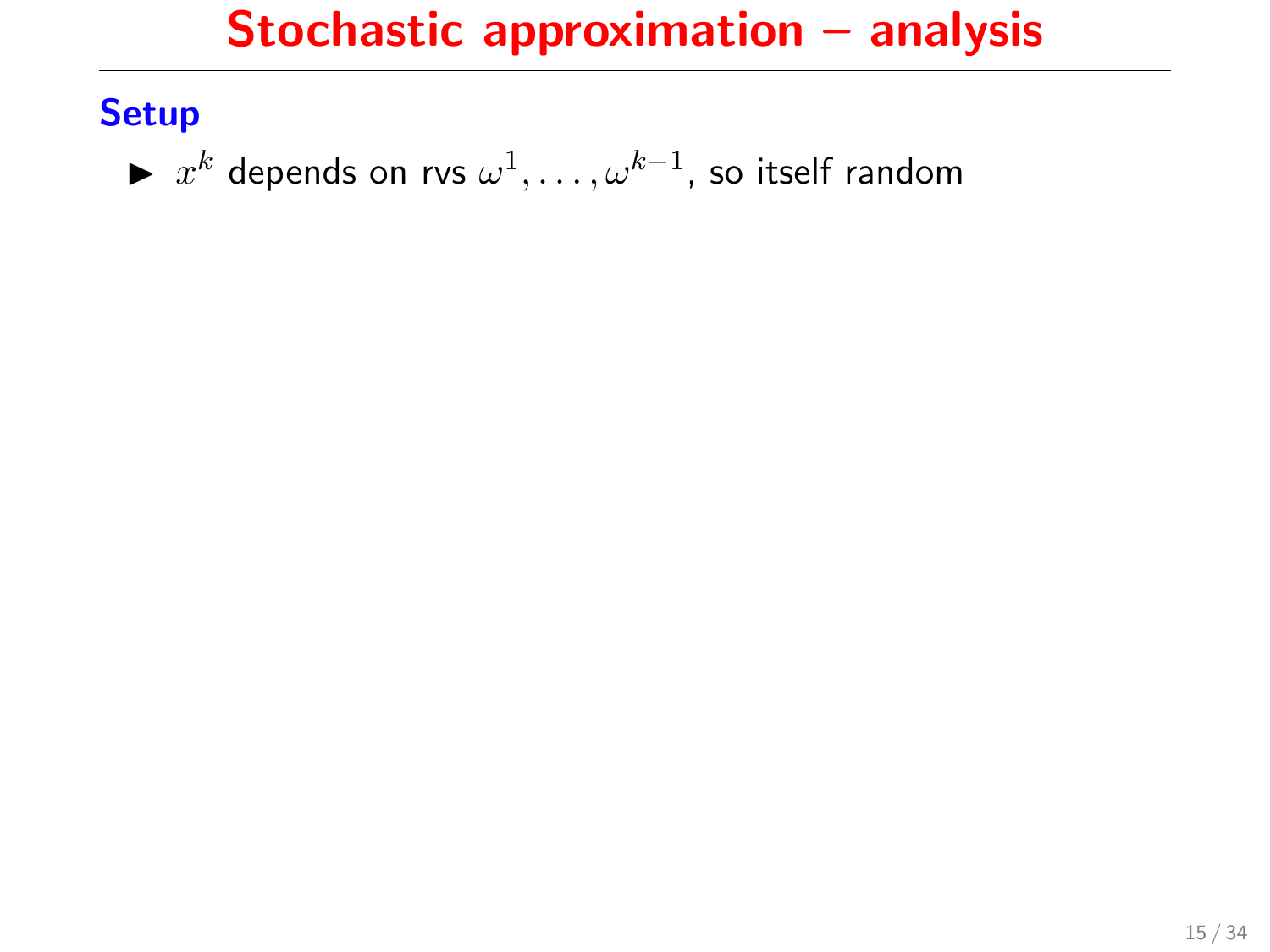### **Setup**

- ►  $x^k$  depends on rvs  $\omega^1,\ldots,\omega^{k-1}$ , so itself random
- $\blacktriangleright$  Of course,  $x^k$  does not depend on  $\omega^k$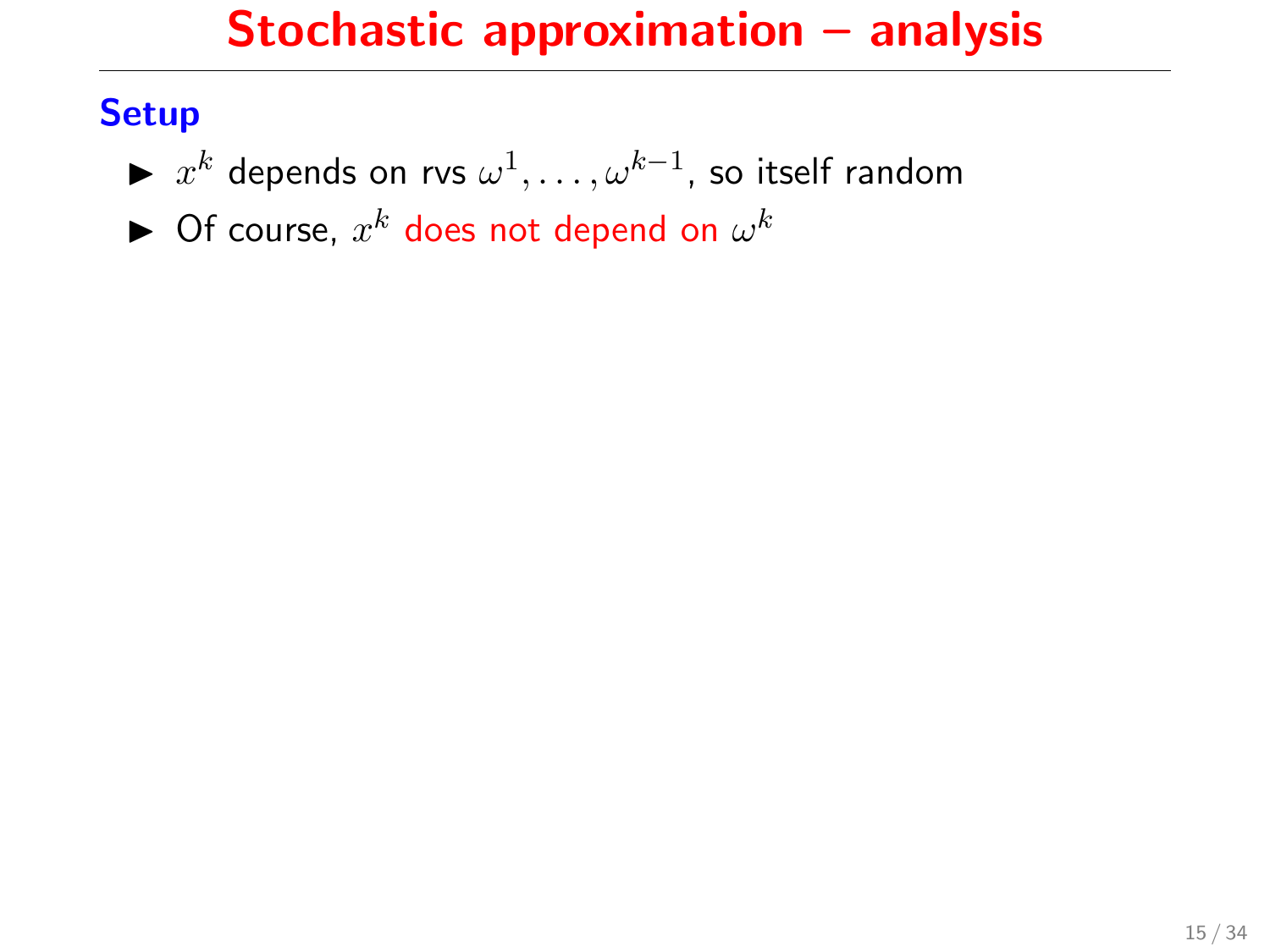### **Setup**

- ►  $x^k$  depends on rvs  $\omega^1,\ldots,\omega^{k-1}$ , so itself random
- $\blacktriangleright$  Of course,  $x^k$  does not depend on  $\omega^k$
- ► Subgradient method analysis hinged upon:  $\|x^k x^*\|_2^2$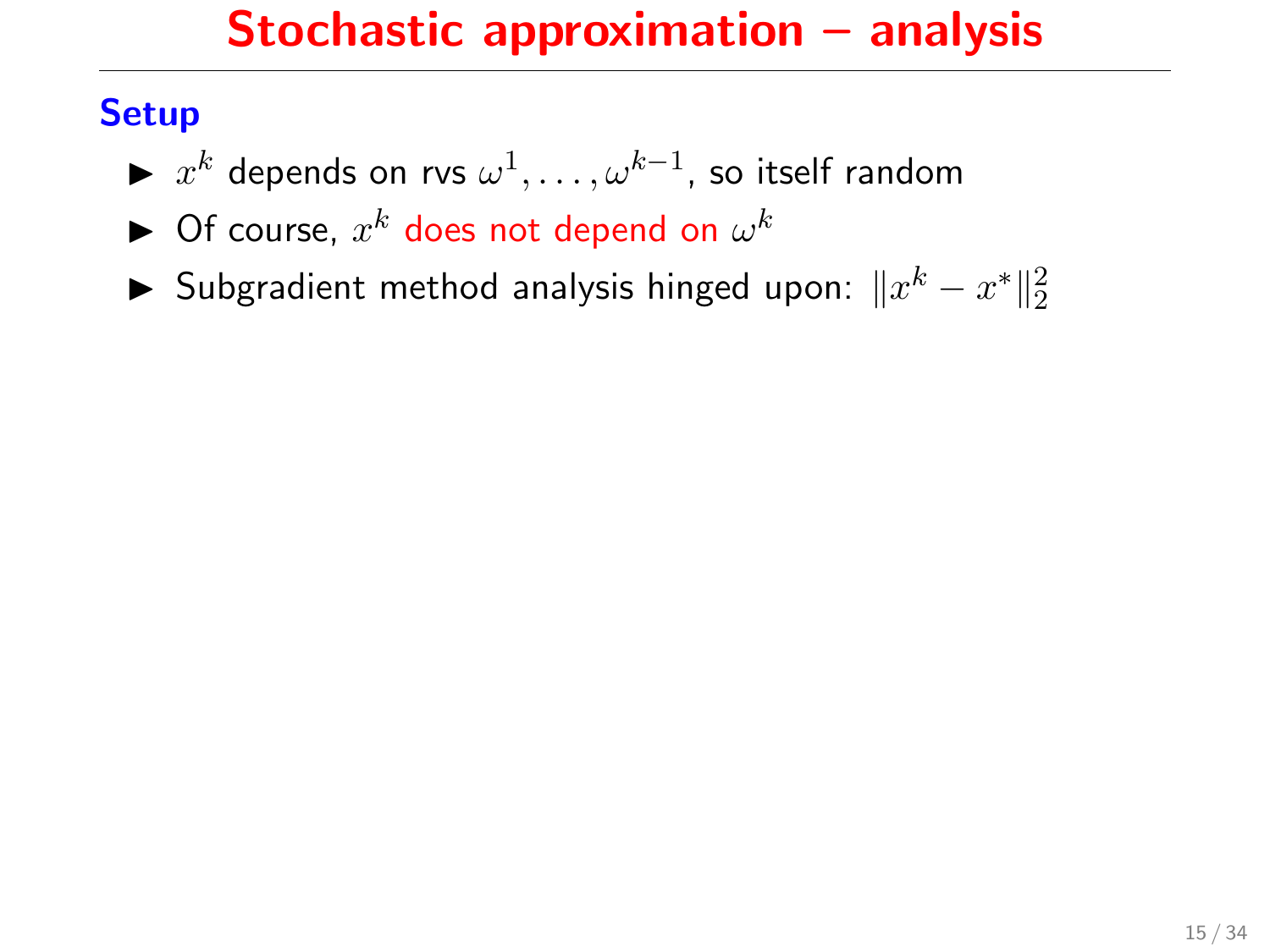### **Setup**

- ►  $x^k$  depends on rvs  $\omega^1,\ldots,\omega^{k-1}$ , so itself random
- $\blacktriangleright$  Of course,  $x^k$  does not depend on  $\omega^k$
- ► Subgradient method analysis hinged upon:  $\|x^k x^*\|_2^2$
- ▶ Stochastic subgradient hinges upon:  $\mathbb{E}[\|x^k x^*\|_2^2]$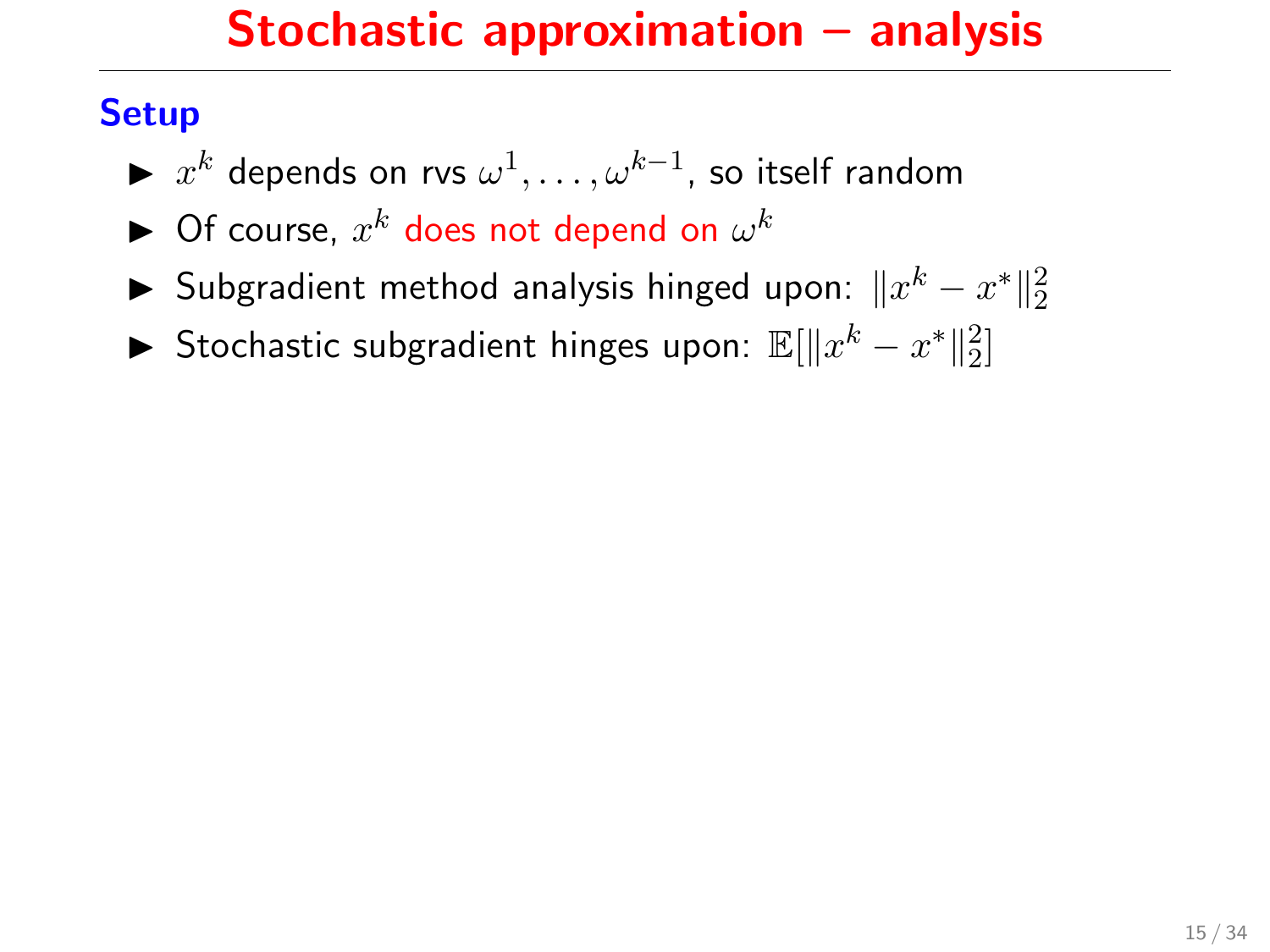### **Setup**

- ►  $x^k$  depends on rvs  $\omega^1,\ldots,\omega^{k-1}$ , so itself random
- $\blacktriangleright$  Of course,  $x^k$  does not depend on  $\omega^k$
- ► Subgradient method analysis hinged upon:  $\|x^k x^*\|_2^2$
- ▶ Stochastic subgradient hinges upon:  $\mathbb{E}[\|x^k x^*\|_2^2]$

**Denote:**  $R_k := \|x^k - x^*\|_2^2$  and  $r_k := \mathbb{E}[R_k] = \mathbb{E}[\|x^k - x^*\|_2^2]$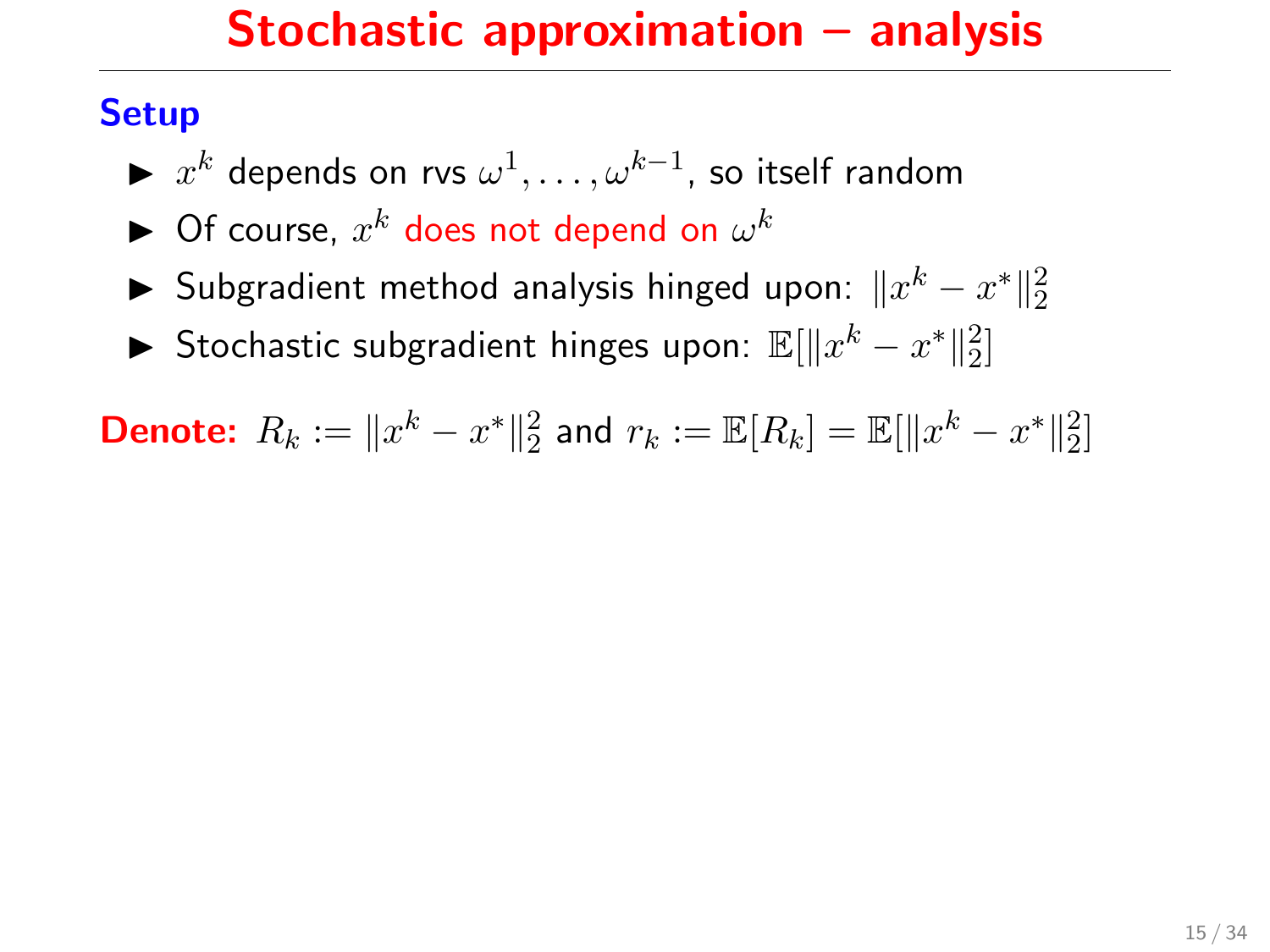### **Setup**

- ►  $x^k$  depends on rvs  $\omega^1,\ldots,\omega^{k-1}$ , so itself random
- $\blacktriangleright$  Of course,  $x^k$  does not depend on  $\omega^k$
- ► Subgradient method analysis hinged upon:  $\|x^k x^*\|_2^2$
- ▶ Stochastic subgradient hinges upon:  $\mathbb{E}[\|x^k x^*\|_2^2]$

**Denote:** 
$$
R_k := \|x^k - x^*\|_2^2
$$
 and  $r_k := \mathbb{E}[R_k] = \mathbb{E}[\|x^k - x^*\|_2^2]$ 

### **Bounding**  $R_{k+1}$

$$
R_{k+1} = ||x^{k+1} - x^*||_2^2 = ||P_{\mathcal{X}}(x^k - \alpha_k G^k) - P_{\mathcal{X}}x^*||_2^2
$$
  
\n
$$
\leq ||x^k - x^* - \alpha_k G^k||_2^2
$$
  
\n
$$
= R_k + \alpha_k^2 ||G^k||_2^2 - 2\alpha_k \langle G^k, x^k - x^* \rangle.
$$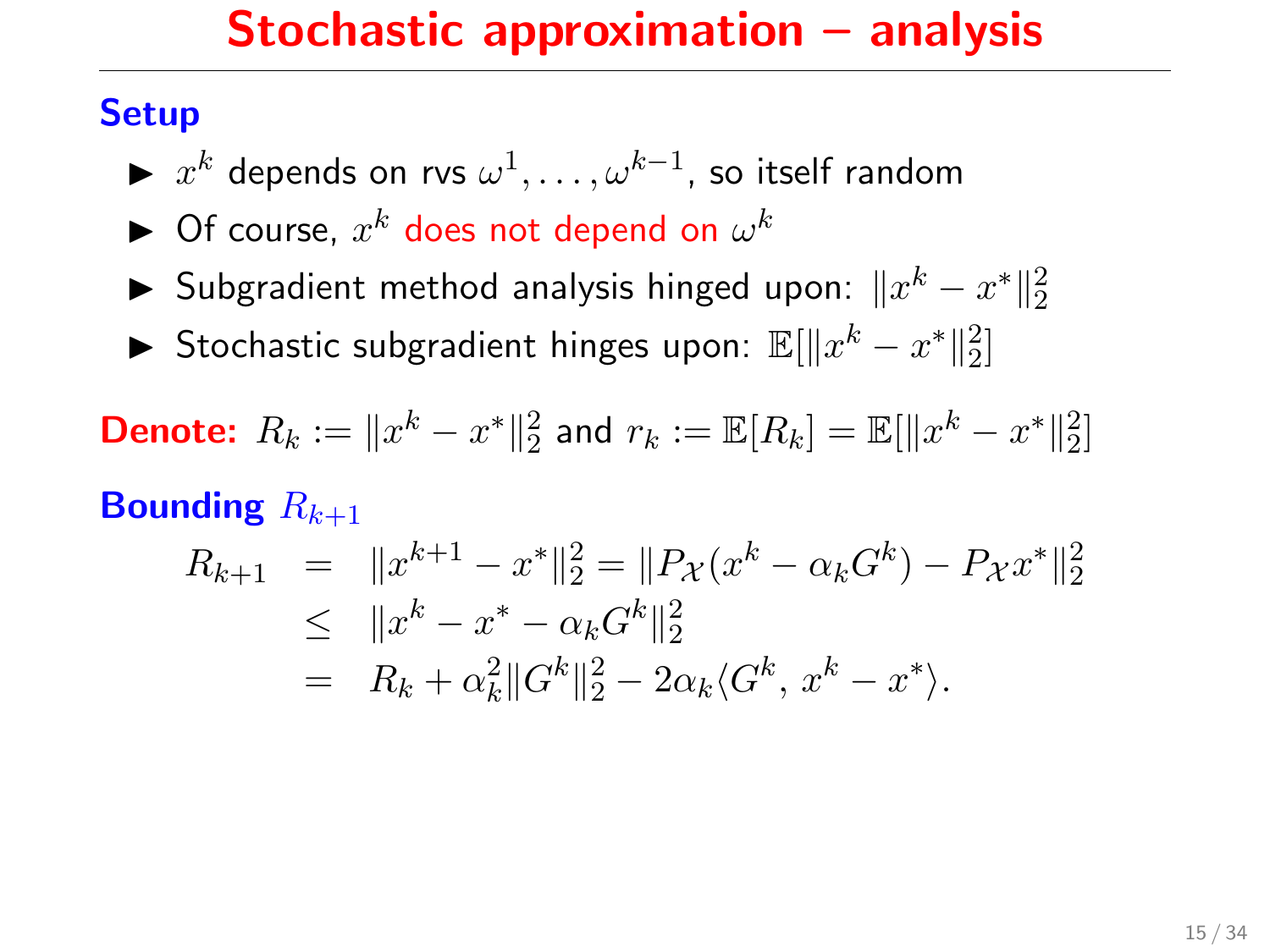$$
R_{k+1} \le R_k + \alpha_k^2 \|G^k\|_2^2 - 2\alpha_k \langle G^k, x^k - x^* \rangle
$$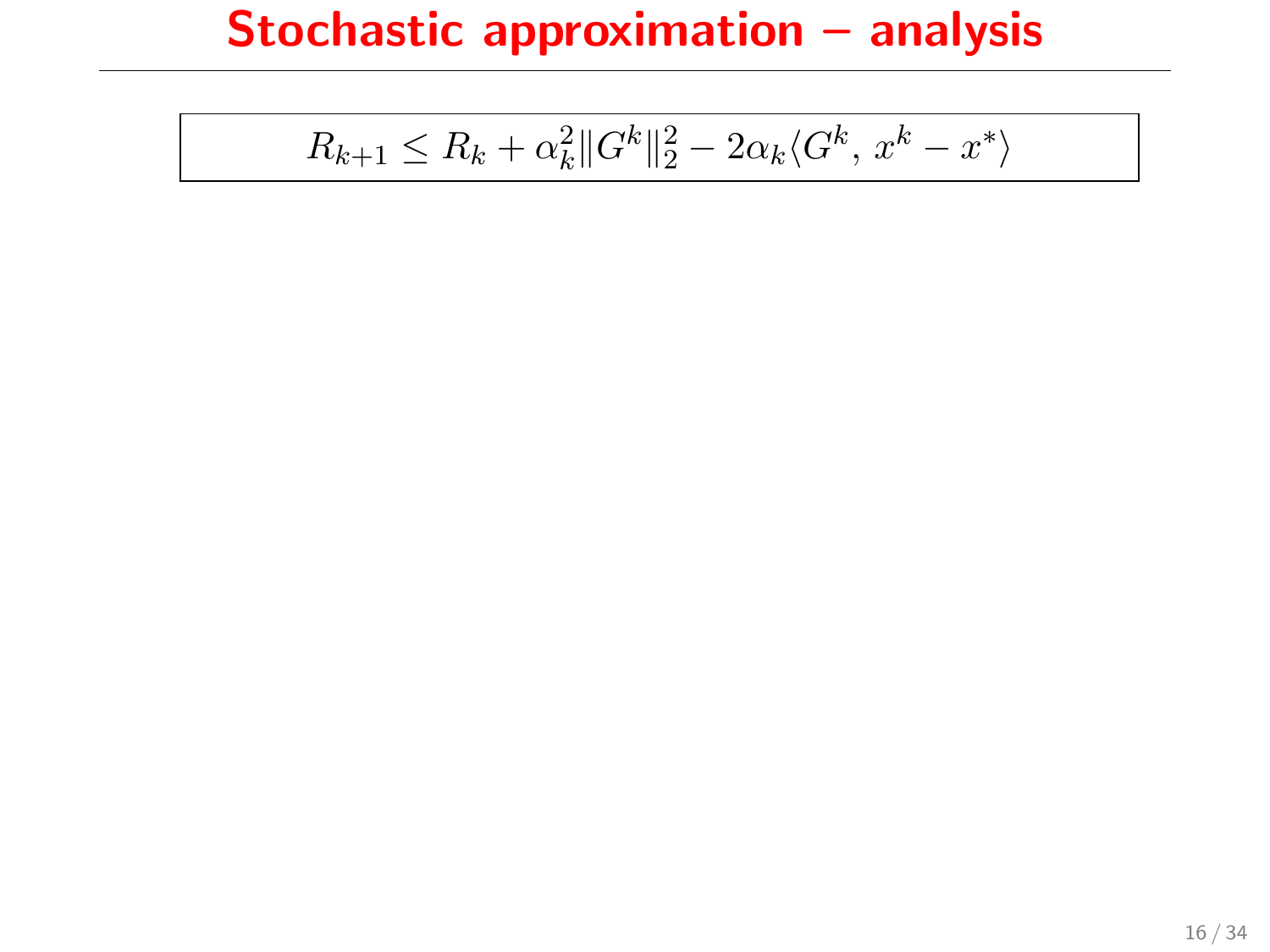$$
R_{k+1} \le R_k + \alpha_k^2 \|G^k\|_2^2 - 2\alpha_k \langle G^k, x^k - x^* \rangle
$$

- **Assume:**  $||G^k||_2 \leq M$  on X
- $\blacktriangleright$  Taking expectation:

$$
r_{k+1} \le r_k + \alpha_k^2 M^2 - 2\alpha_k \mathbb{E}[\langle G^k, x^k - x^* \rangle].
$$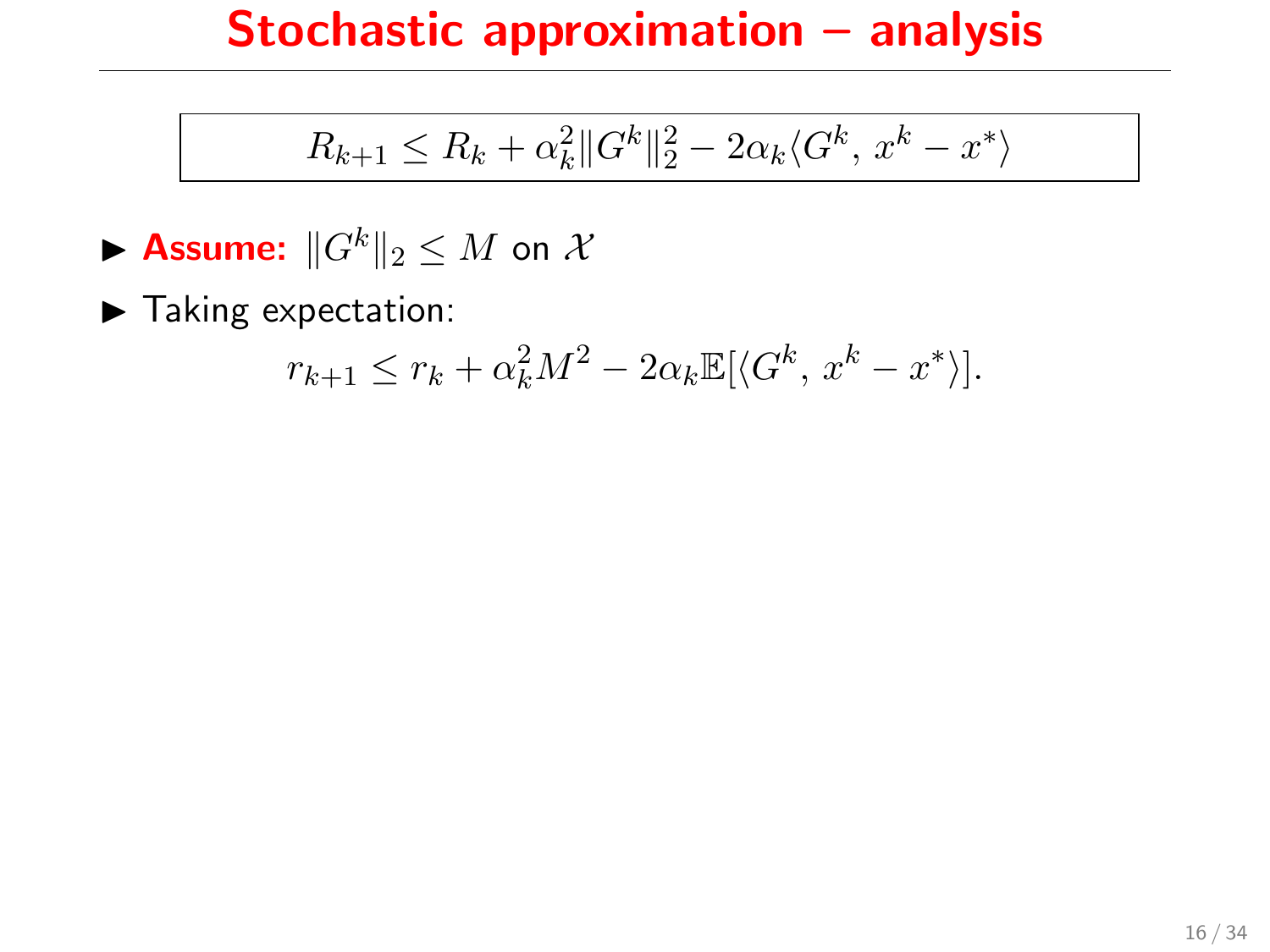$$
R_{k+1} \le R_k + \alpha_k^2 \|G^k\|_2^2 - 2\alpha_k \langle G^k, x^k - x^* \rangle
$$

- **Assume:**  $||G^k||_2 \leq M$  on X
- $\blacktriangleright$  Taking expectation:

$$
r_{k+1} \le r_k + \alpha_k^2 M^2 - 2\alpha_k \mathbb{E}[\langle G^k, x^k - x^* \rangle].
$$

 $\triangleright$  We need to now get a handle on the last term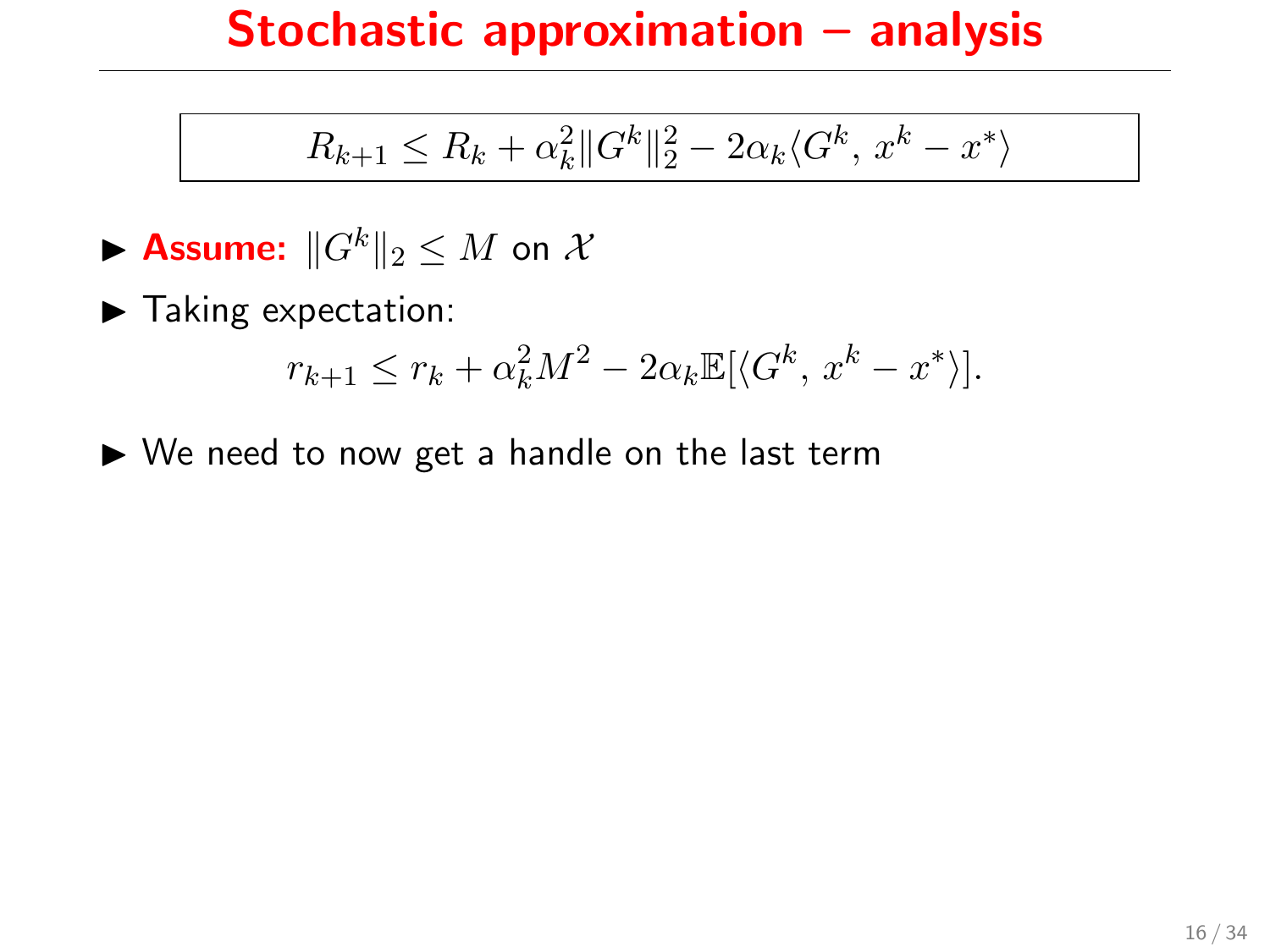$$
R_{k+1} \le R_k + \alpha_k^2 \|G^k\|_2^2 - 2\alpha_k \langle G^k, x^k - x^* \rangle
$$

- **Assume:**  $||G^k||_2 \leq M$  on X
- $\blacktriangleright$  Taking expectation:

$$
r_{k+1} \le r_k + \alpha_k^2 M^2 - 2\alpha_k \mathbb{E}[\langle G^k, x^k - x^* \rangle].
$$

 $\triangleright$  We need to now get a handle on the last term  $\blacktriangleright$  Since  $x^k$  is independent of  $\omega^k$ , we have

 $\mathbb{E}[\langle x^k-x^*,\,G(x^k,\omega^k)\rangle] =$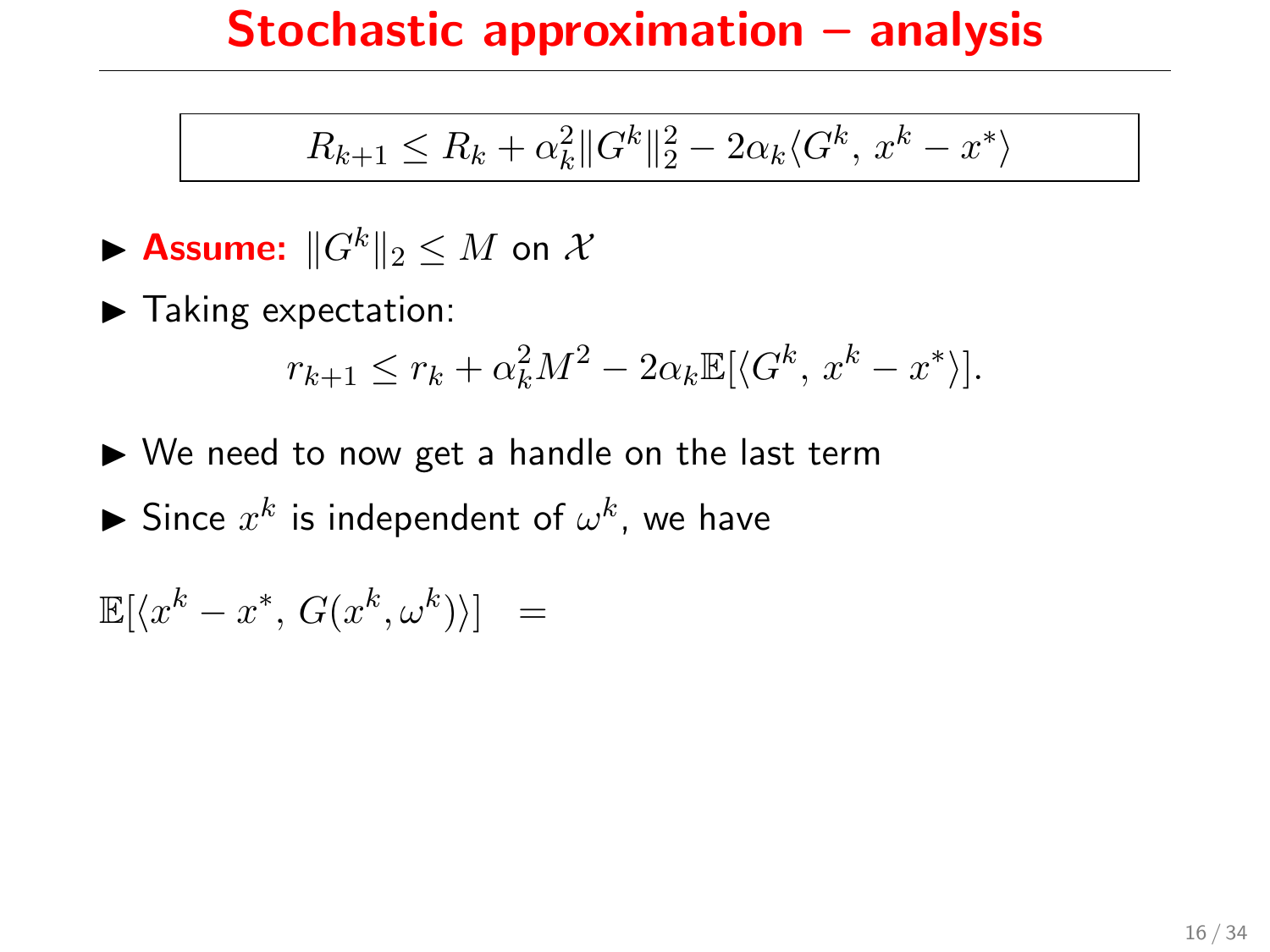$$
R_{k+1} \leq R_k + \alpha_k^2 \|G^k\|_2^2 - 2\alpha_k \langle G^k, x^k - x^* \rangle
$$

$$
\blacktriangleright \text{ Assume: } \|G^k\|_2 \leq M \text{ on } \mathcal{X}
$$

 $\blacktriangleright$  Taking expectation:

$$
r_{k+1} \le r_k + \alpha_k^2 M^2 - 2\alpha_k \mathbb{E}[\langle G^k, x^k - x^* \rangle].
$$

 $\triangleright$  We need to now get a handle on the last term  $\blacktriangleright$  Since  $x^k$  is independent of  $\omega^k$ , we have

$$
\mathbb{E}[\langle x^k - x^*, G(x^k, \omega^k) \rangle] = \mathbb{E}\left\{\mathbb{E}[\langle x^k - x^*, G(x^k, \omega^k) \rangle | \omega^{1..(k-1)}] \right\}
$$
  
=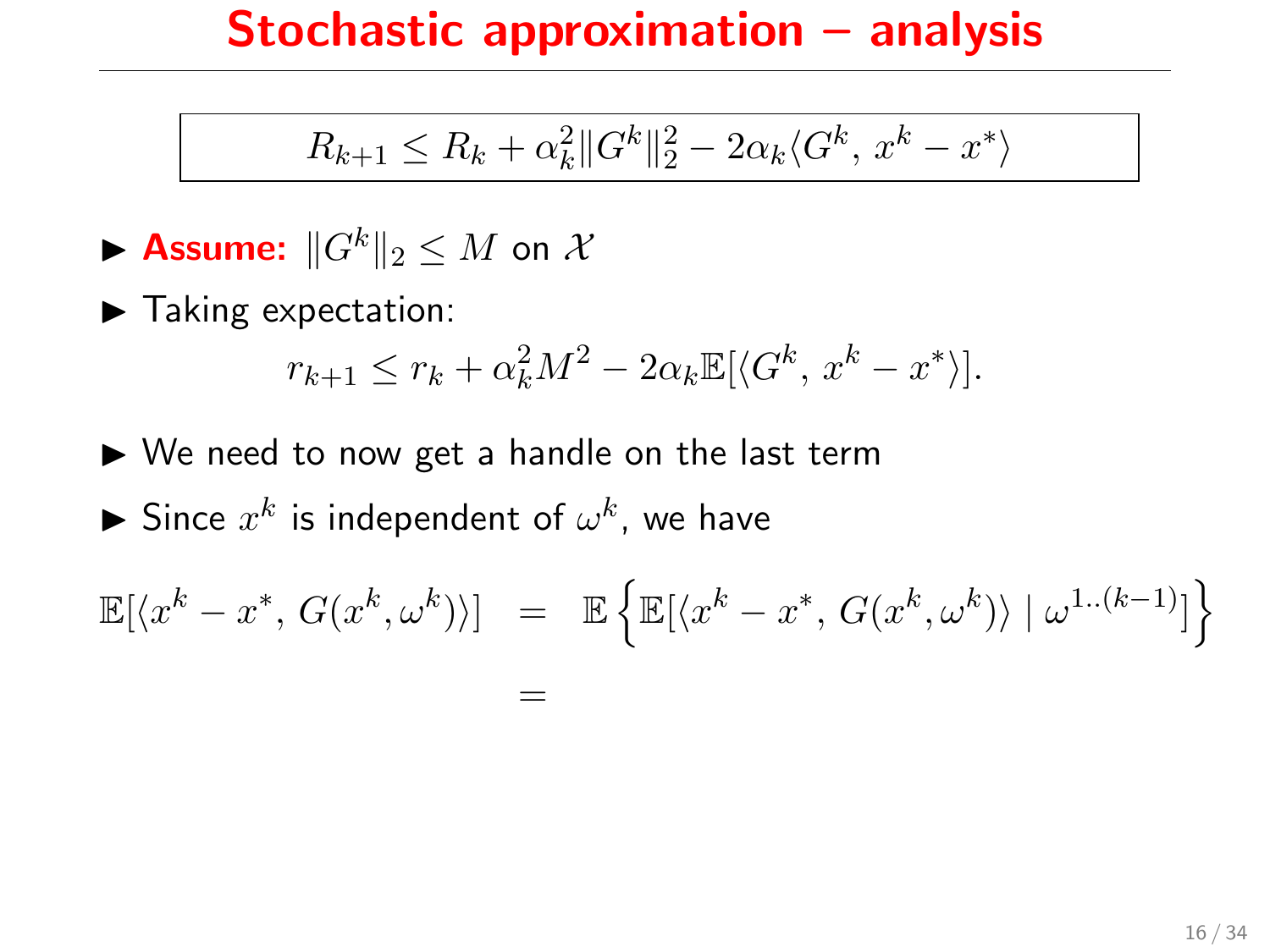$$
R_{k+1} \leq R_k + \alpha_k^2 \|G^k\|_2^2 - 2\alpha_k \langle G^k, x^k - x^* \rangle
$$

$$
\blacktriangleright \text{ Assume: } \|G^k\|_2 \leq M \text{ on } \mathcal{X}
$$

 $\blacktriangleright$  Taking expectation:

$$
r_{k+1} \le r_k + \alpha_k^2 M^2 - 2\alpha_k \mathbb{E}[\langle G^k, x^k - x^* \rangle].
$$

 $\triangleright$  We need to now get a handle on the last term  $\blacktriangleright$  Since  $x^k$  is independent of  $\omega^k$ , we have

$$
\mathbb{E}[\langle x^k - x^*, G(x^k, \omega^k) \rangle] = \mathbb{E} \left\{ \mathbb{E}[\langle x^k - x^*, G(x^k, \omega^k) \rangle | \omega^{1..(k-1)}] \right\}
$$
  

$$
= \mathbb{E} \left\{ \langle x^k - x^*, \mathbb{E}[G(x^k, \omega^k) | \omega^{1..k-1}] \rangle \right\}
$$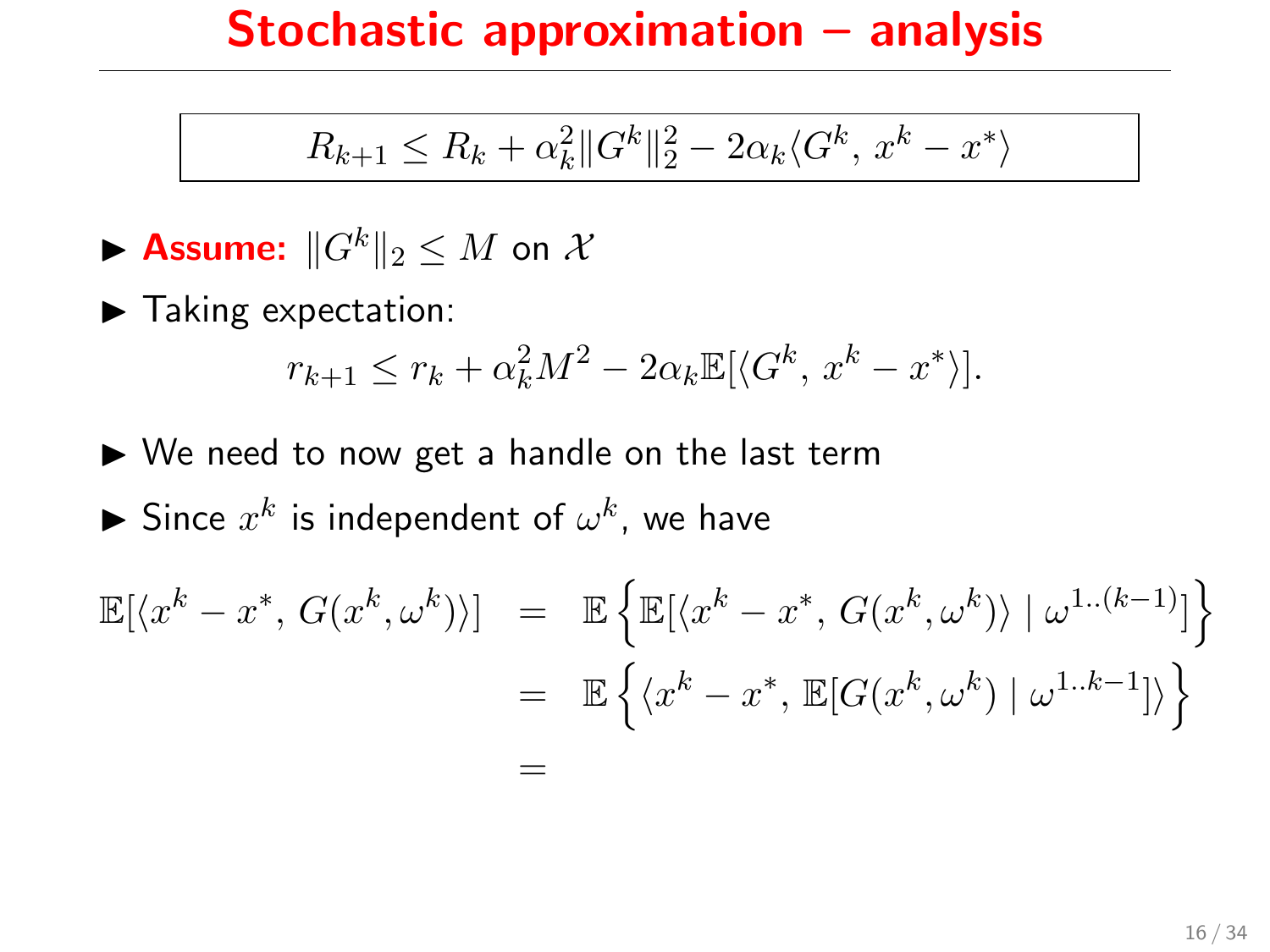$$
R_{k+1} \le R_k + \alpha_k^2 \|G^k\|_2^2 - 2\alpha_k \langle G^k, x^k - x^* \rangle
$$

$$
\blacktriangleright \text{ Assume: } \|G^k\|_2 \leq M \text{ on } \mathcal{X}
$$

 $\blacktriangleright$  Taking expectation:

$$
r_{k+1} \le r_k + \alpha_k^2 M^2 - 2\alpha_k \mathbb{E}[\langle G^k, x^k - x^* \rangle].
$$

 $\triangleright$  We need to now get a handle on the last term  $\blacktriangleright$  Since  $x^k$  is independent of  $\omega^k$ , we have

$$
\mathbb{E}[\langle x^k - x^*, G(x^k, \omega^k) \rangle] = \mathbb{E} \left\{ \mathbb{E}[\langle x^k - x^*, G(x^k, \omega^k) \rangle | \omega^{1..(k-1)}] \right\}
$$
  

$$
= \mathbb{E} \left\{ \langle x^k - x^*, \mathbb{E}[G(x^k, \omega^k) | \omega^{1..k-1}] \rangle \right\}
$$
  

$$
= \mathbb{E}[\langle x^k - x^*, g^k \rangle], g^k \in \partial f(x^k).
$$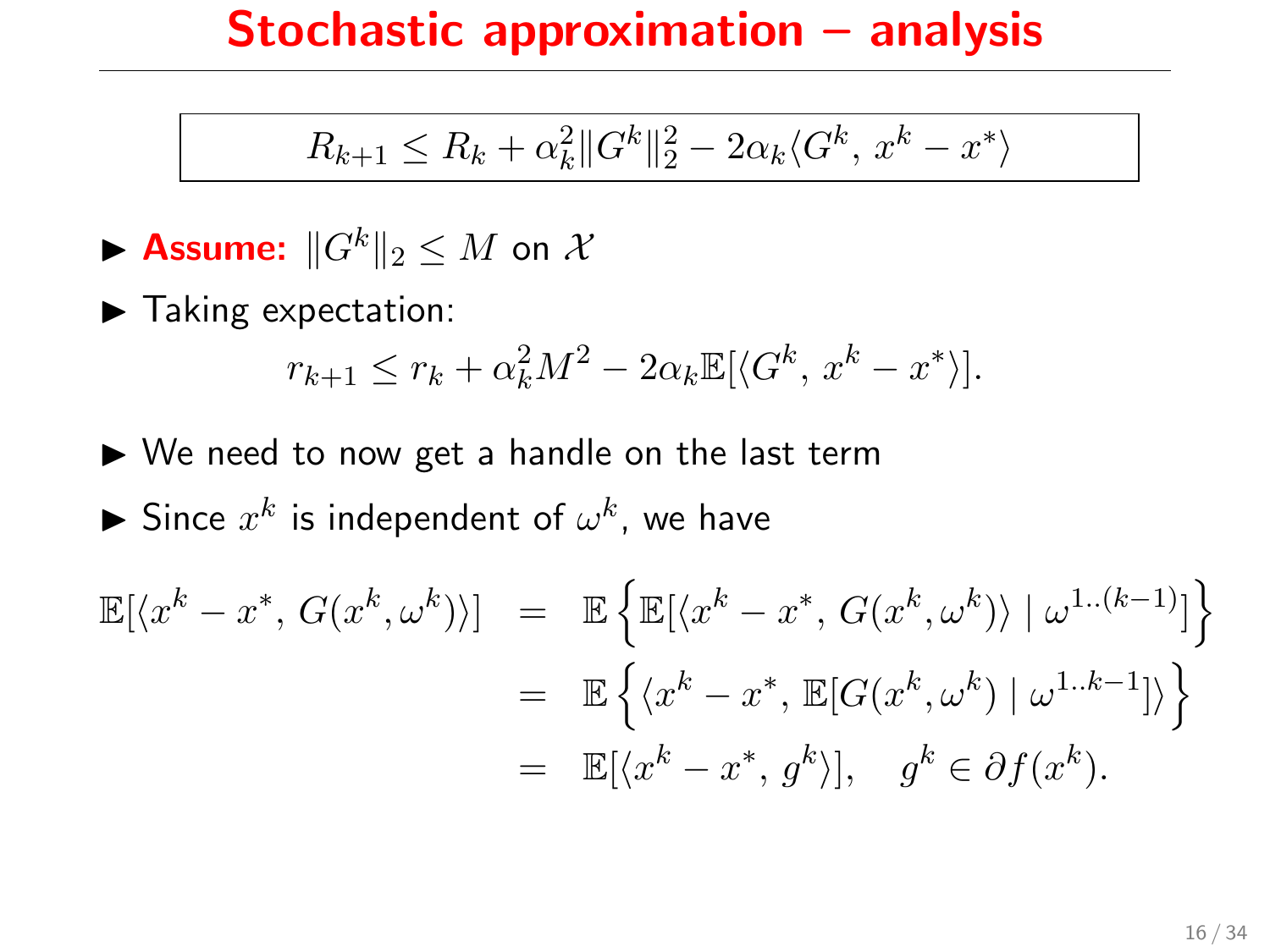Thus, we need to bound:  $\mathbb{E}[\langle x^k-x^*, \, g^k\rangle ]$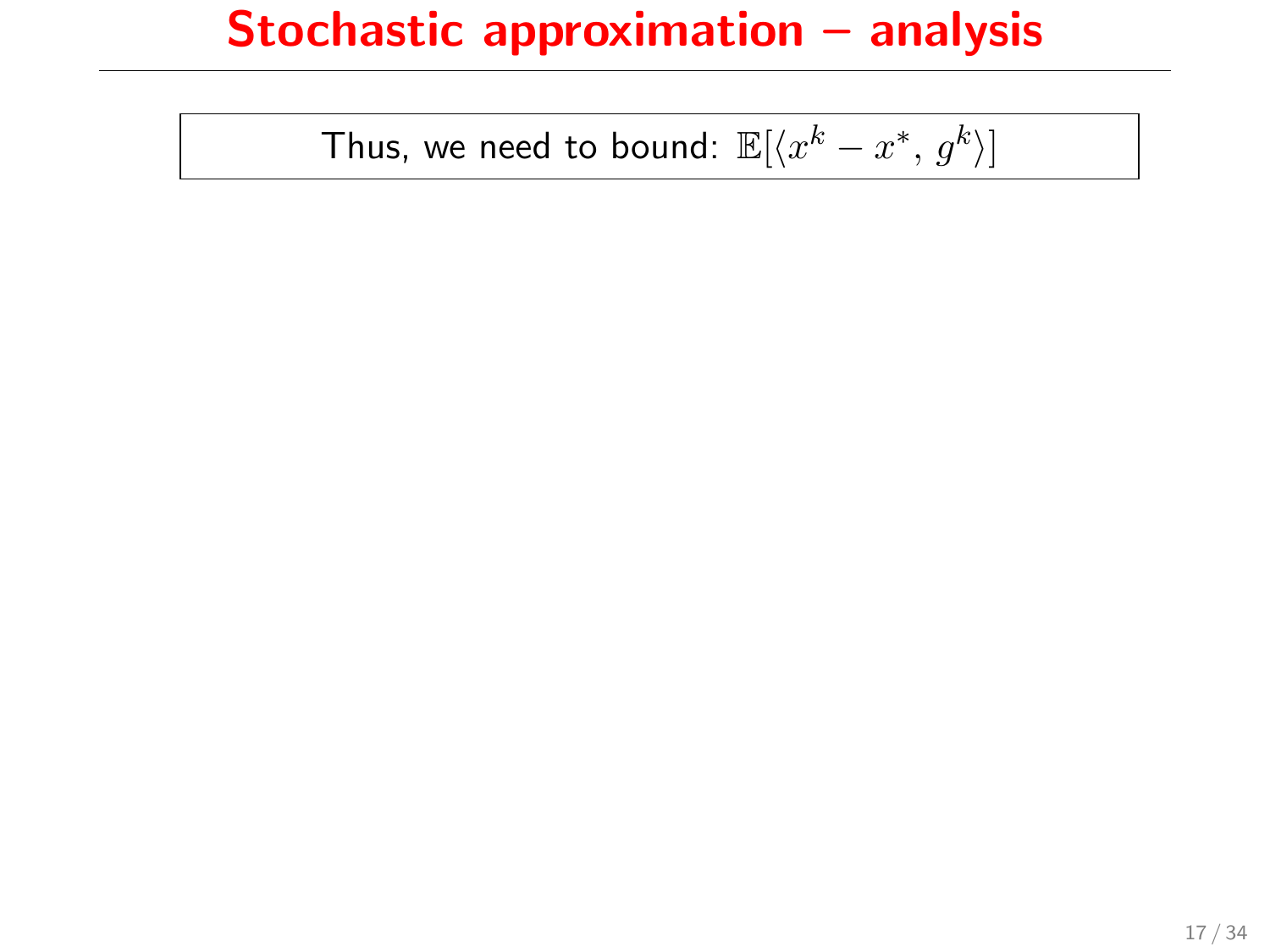Thus, we need to bound:  $\mathbb{E}[\langle x^k-x^*, \, g^k\rangle ]$ 

► Since  $f$  is cvx,  $f(x) \ge f(x^k) + \langle g^k, x - x^k \rangle$  for any  $x \in \mathcal{X}$ .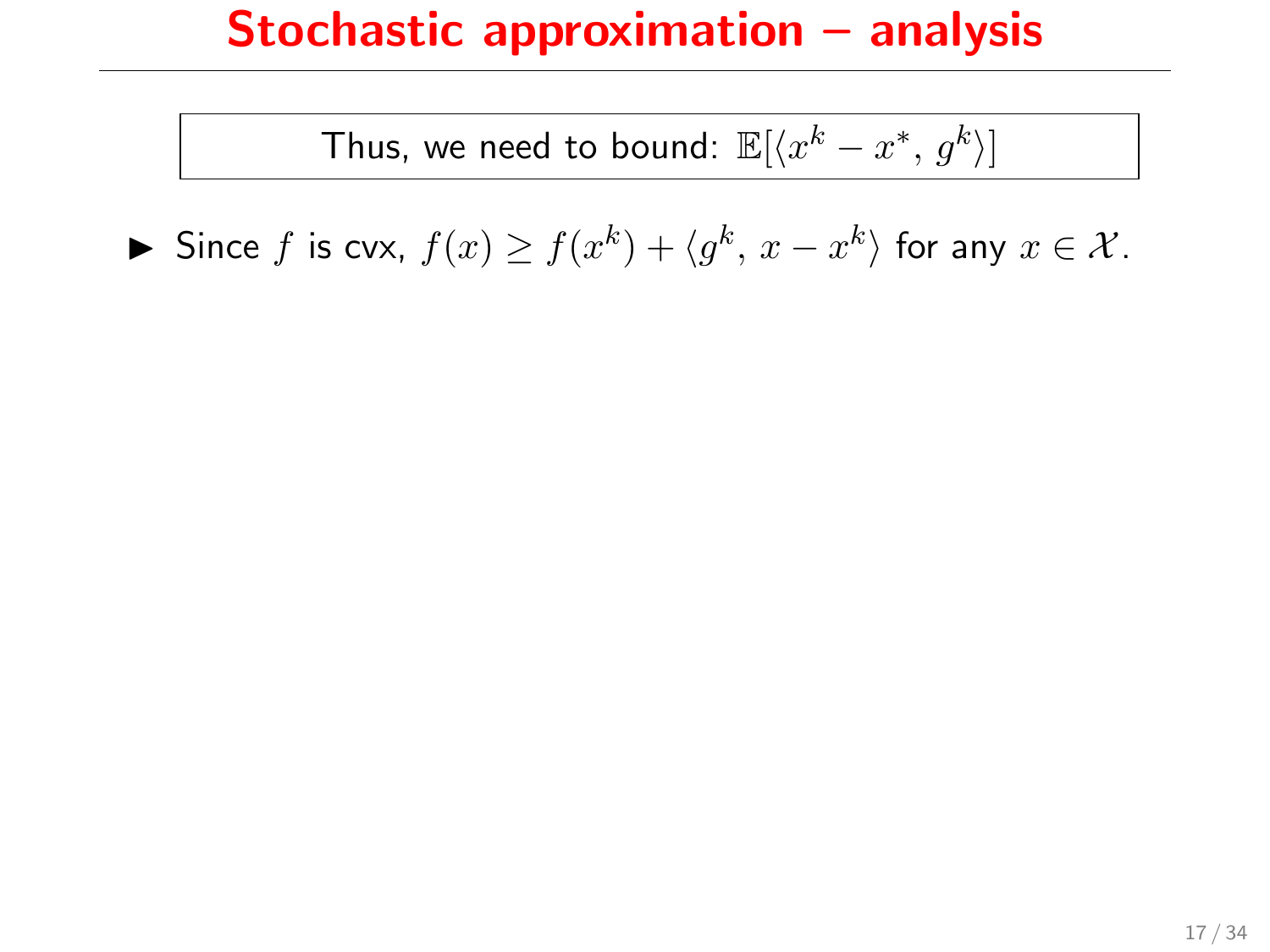Thus, we need to bound:  $\mathbb{E}[\langle x^k-x^*, \, g^k\rangle ]$ 

- ► Since  $f$  is cvx,  $f(x) \ge f(x^k) + \langle g^k, x x^k \rangle$  for any  $x \in \mathcal{X}$ .
- $\blacktriangleright$  Thus, in particular we have

$$
2\alpha_k \mathbb{E}[f(x^*) - f(x^k)] \ge 2\alpha_k \mathbb{E}[\langle g^k, x^* - x^k \rangle]
$$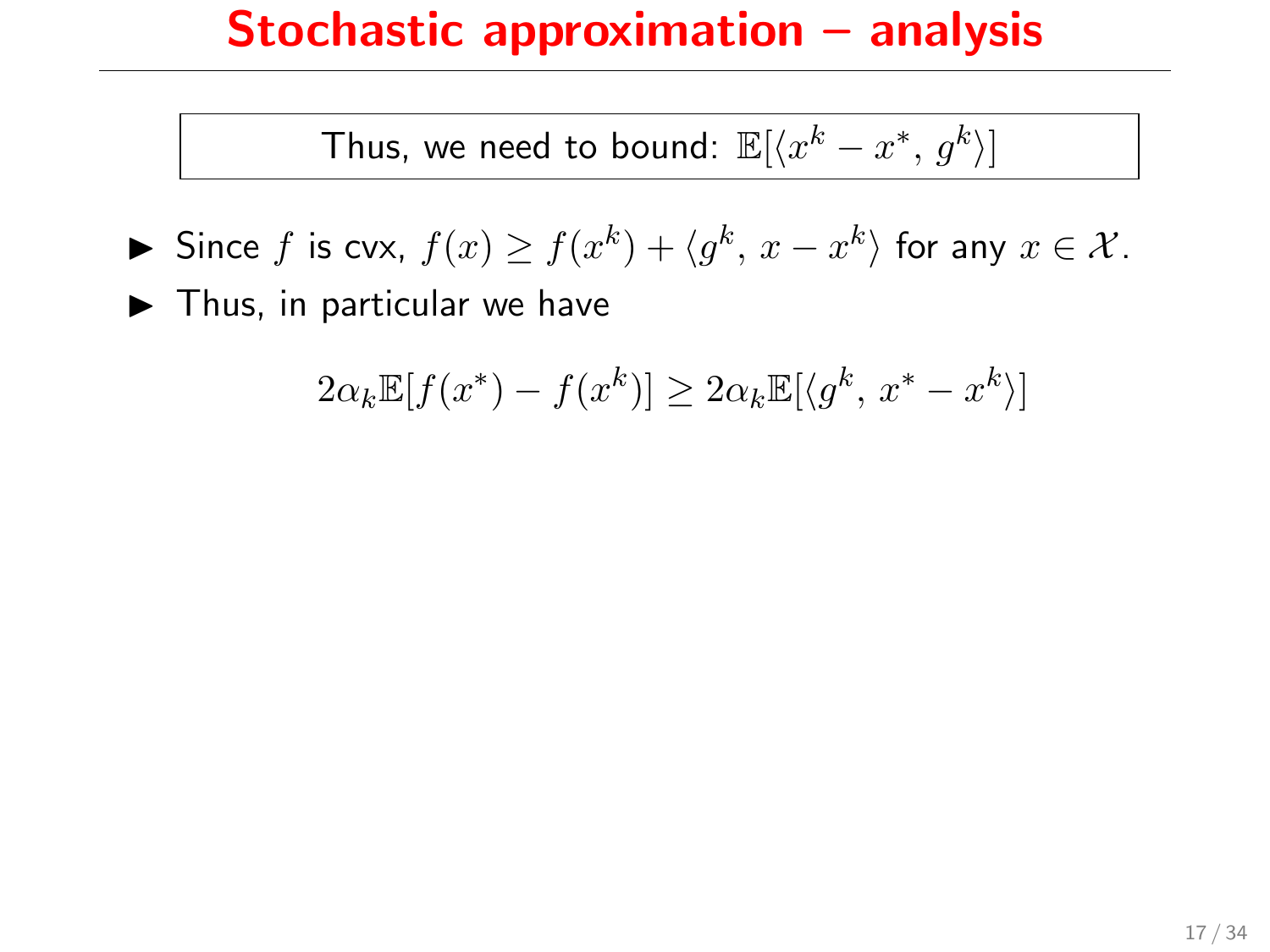Thus, we need to bound:  $\mathbb{E}[\langle x^k-x^*, \, g^k\rangle ]$ 

$$
\blacktriangleright \text{ Since } f \text{ is cvx, } f(x) \ge f(x^k) + \langle g^k, x - x^k \rangle \text{ for any } x \in \mathcal{X}.
$$

 $\blacktriangleright$  Thus, in particular we have

$$
2\alpha_k \mathbb{E}[f(x^*) - f(x^k)] \ge 2\alpha_k \mathbb{E}[\langle g^k, x^* - x^k \rangle]
$$

Now plug this bound back into the  $r_{k+1}$  inequality

$$
r_{k+1} \leq r_k + \alpha_k^2 M^2 - 2\alpha_k \mathbb{E}[\langle g^k, x^k - x^* \rangle]
$$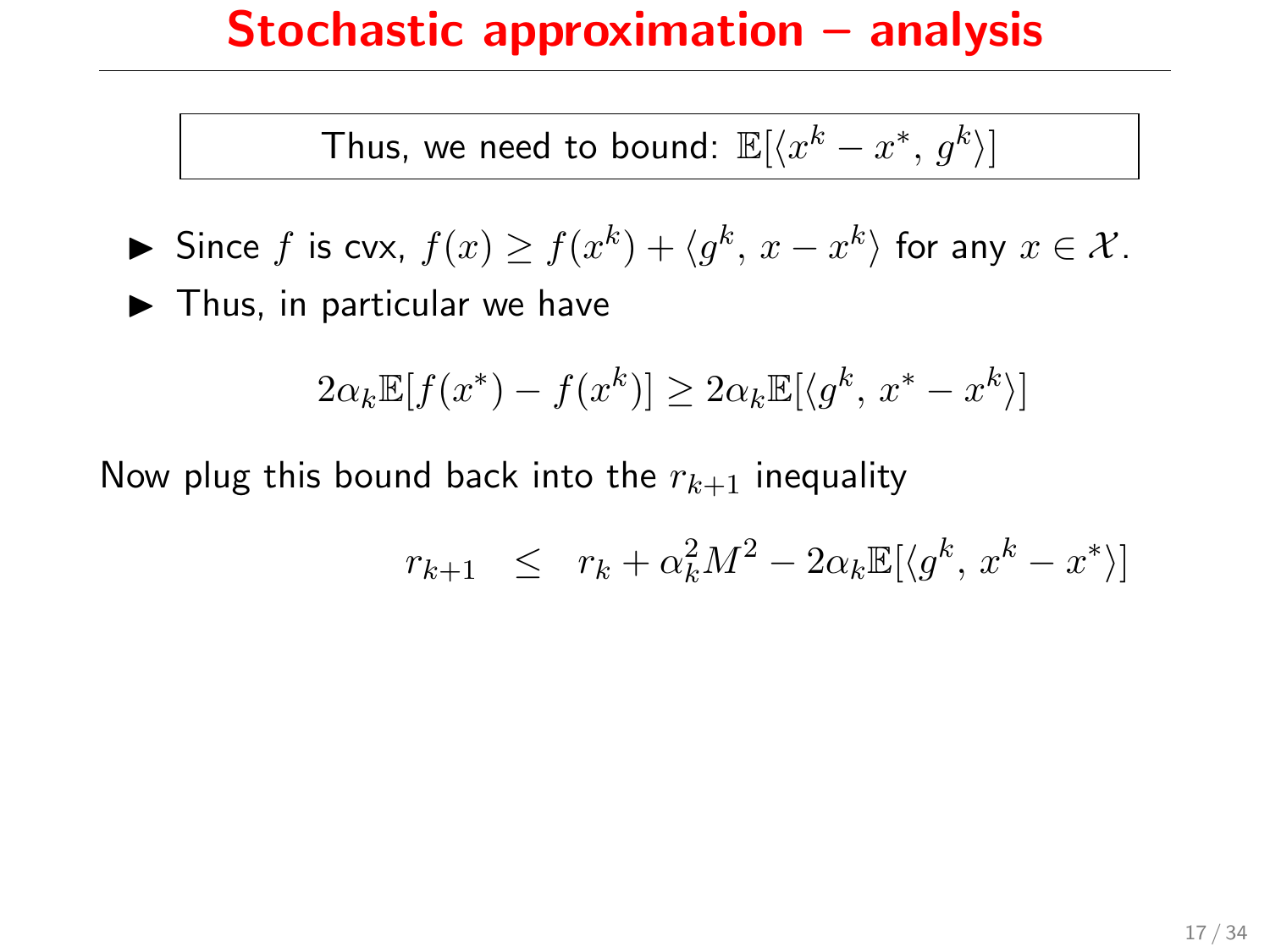Thus, we need to bound:  $\mathbb{E}[\langle x^k-x^*, \, g^k\rangle ]$ 

$$
\blacktriangleright \text{ Since } f \text{ is cvx, } f(x) \ge f(x^k) + \langle g^k, x - x^k \rangle \text{ for any } x \in \mathcal{X}.
$$

 $\blacktriangleright$  Thus, in particular we have

$$
2\alpha_k \mathbb{E}[f(x^*) - f(x^k)] \ge 2\alpha_k \mathbb{E}[\langle g^k, x^* - x^k \rangle]
$$

Now plug this bound back into the  $r_{k+1}$  inequality

$$
r_{k+1} \leq r_k + \alpha_k^2 M^2 - 2\alpha_k \mathbb{E}[\langle g^k, x^k - x^* \rangle]
$$
  

$$
2\alpha_k \mathbb{E}[\langle g^k, x^k - x^* \rangle] \leq r_k - r_{k+1} + \alpha_k M^2
$$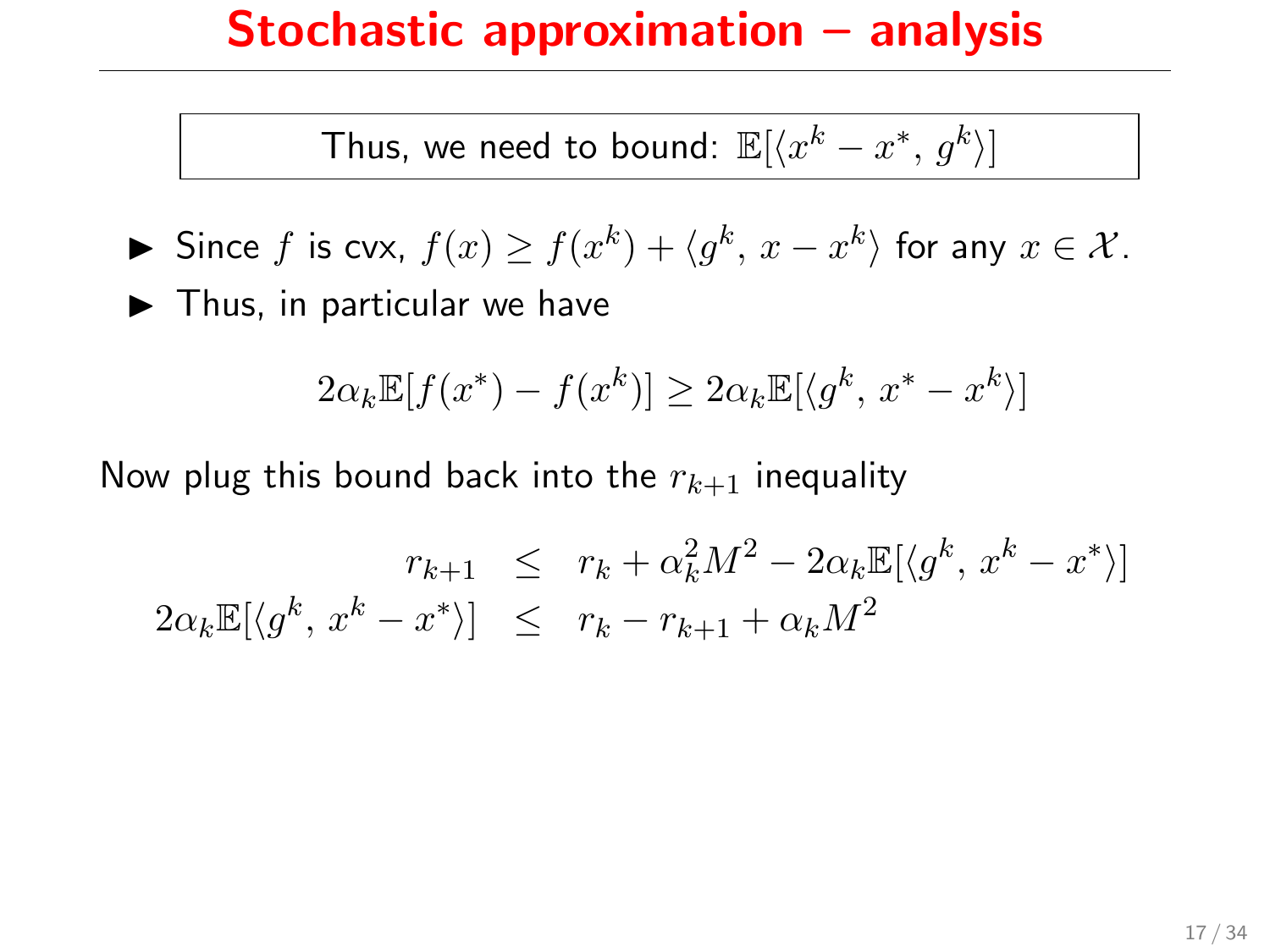Thus, we need to bound:  $\mathbb{E}[\langle x^k-x^*, \, g^k\rangle ]$ 

$$
\blacktriangleright \text{ Since } f \text{ is cvx, } f(x) \ge f(x^k) + \langle g^k, x - x^k \rangle \text{ for any } x \in \mathcal{X}.
$$

 $\blacktriangleright$  Thus, in particular we have

$$
2\alpha_k \mathbb{E}[f(x^*) - f(x^k)] \ge 2\alpha_k \mathbb{E}[\langle g^k, x^* - x^k \rangle]
$$

Now plug this bound back into the  $r_{k+1}$  inequality

$$
r_{k+1} \leq r_k + \alpha_k^2 M^2 - 2\alpha_k \mathbb{E}[\langle g^k, x^k - x^* \rangle]
$$
  
\n
$$
2\alpha_k \mathbb{E}[\langle g^k, x^k - x^* \rangle] \leq r_k - r_{k+1} + \alpha_k M^2
$$
  
\n
$$
2\alpha_k \mathbb{E}[f(x^k) - f(x^*)] \leq r_k - r_{k+1} + \alpha_k M^2.
$$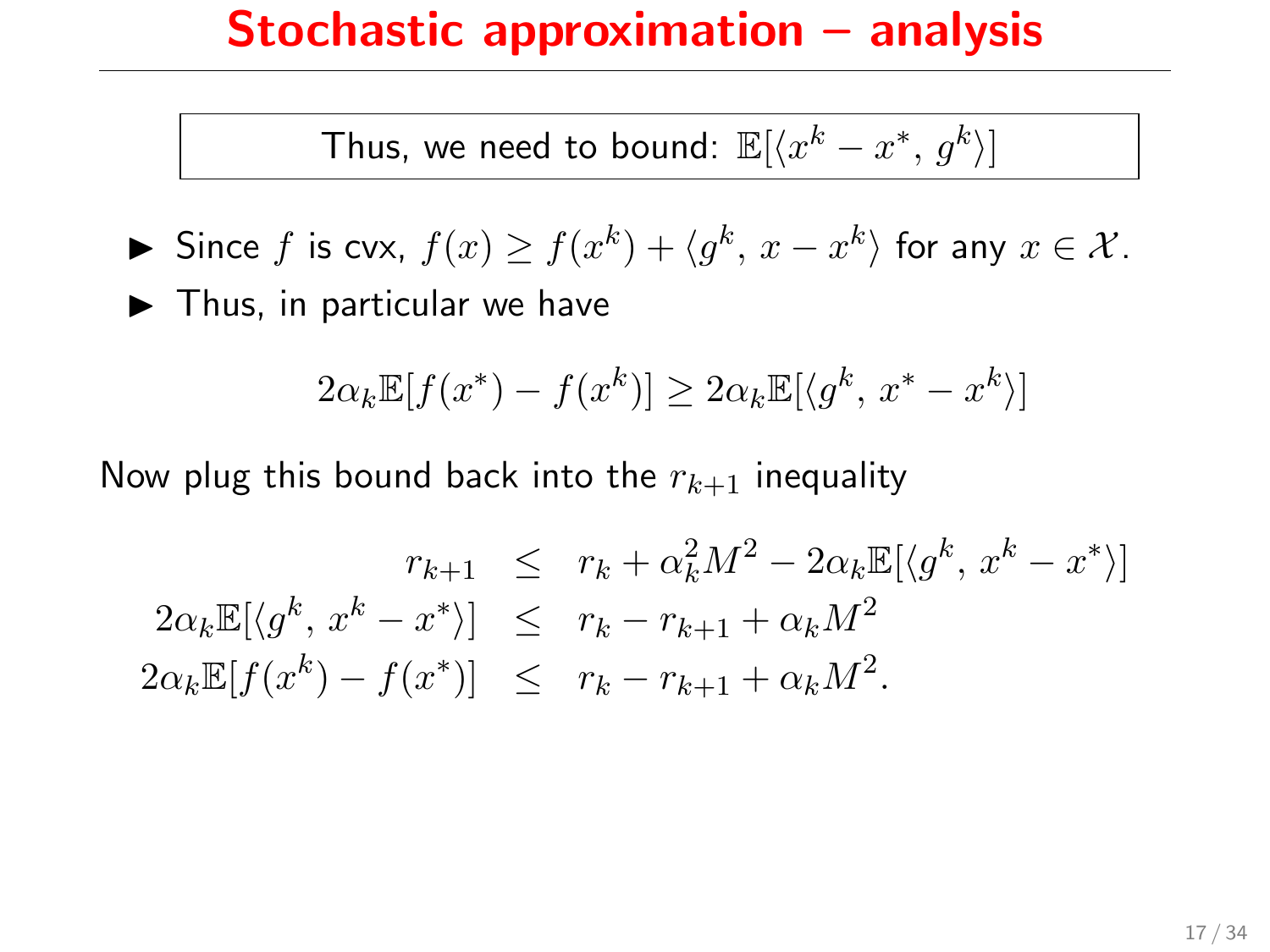Thus, we need to bound:  $\mathbb{E}[\langle x^k-x^*, \, g^k\rangle ]$ 

$$
\blacktriangleright \text{ Since } f \text{ is cvx, } f(x) \ge f(x^k) + \langle g^k, x - x^k \rangle \text{ for any } x \in \mathcal{X}.
$$

 $\blacktriangleright$  Thus, in particular we have

$$
2\alpha_k \mathbb{E}[f(x^*) - f(x^k)] \ge 2\alpha_k \mathbb{E}[\langle g^k, x^* - x^k \rangle]
$$

Now plug this bound back into the  $r_{k+1}$  inequality

$$
r_{k+1} \leq r_k + \alpha_k^2 M^2 - 2\alpha_k \mathbb{E}[\langle g^k, x^k - x^* \rangle]
$$
  
\n
$$
2\alpha_k \mathbb{E}[\langle g^k, x^k - x^* \rangle] \leq r_k - r_{k+1} + \alpha_k M^2
$$
  
\n
$$
2\alpha_k \mathbb{E}[f(x^k) - f(x^*)] \leq r_k - r_{k+1} + \alpha_k M^2.
$$

#### What now?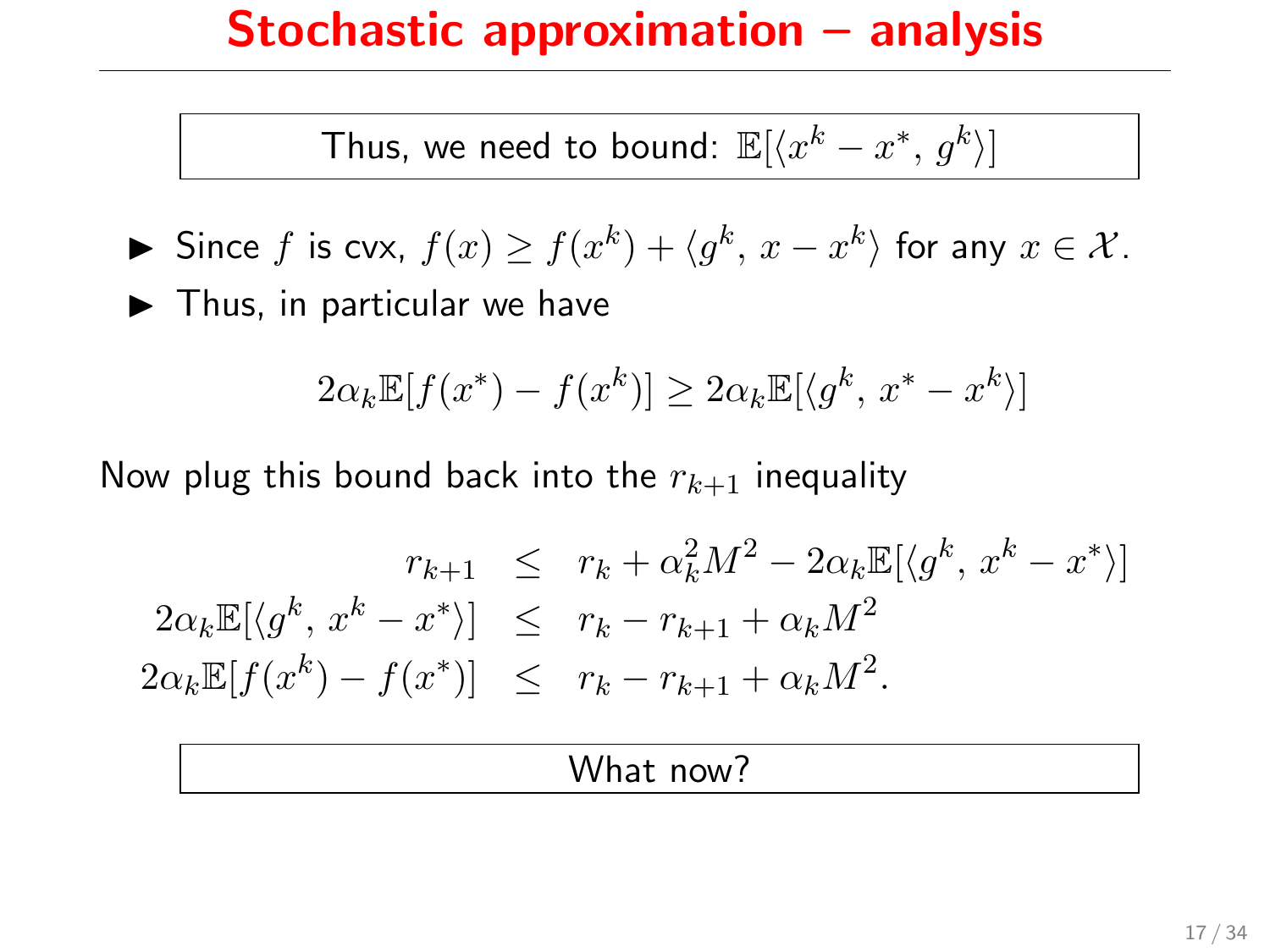$$
2\alpha_k \mathbb{E}[f(x^k) - f(x^*)] \le r_k - r_{k+1} + \alpha_k M^2.
$$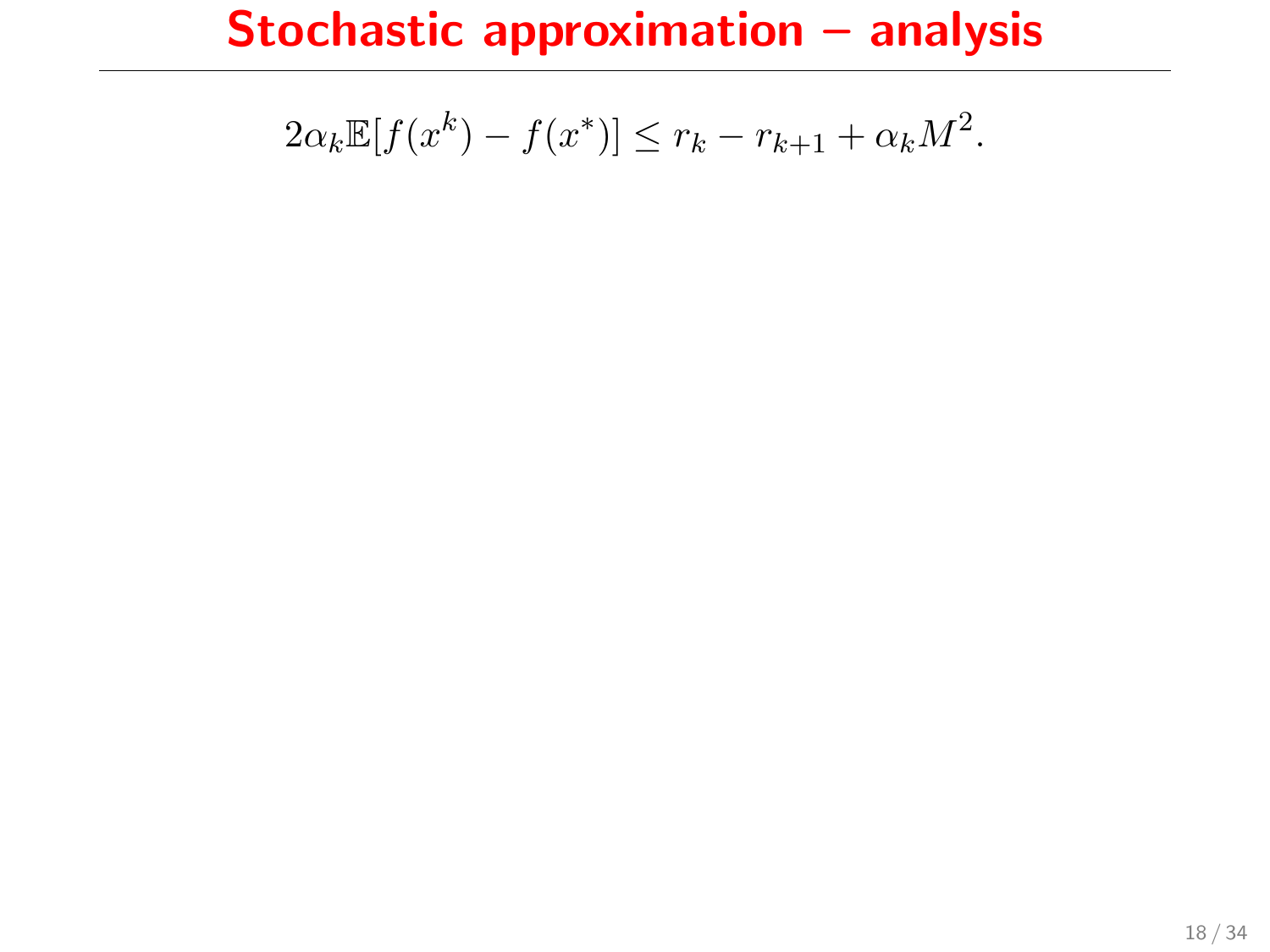$$
2\alpha_k \mathbb{E}[f(x^k) - f(x^*)] \le r_k - r_{k+1} + \alpha_k M^2.
$$

Sum up over  $k = 1, \ldots, T$ , to obtain

$$
\sum_{k=1}^{T} (2\alpha_k \mathbb{E}[f(x^k) - f(x^*)]) \leq r_1 - r_{T+1} + M^2 \sum_{k} \alpha_k^2
$$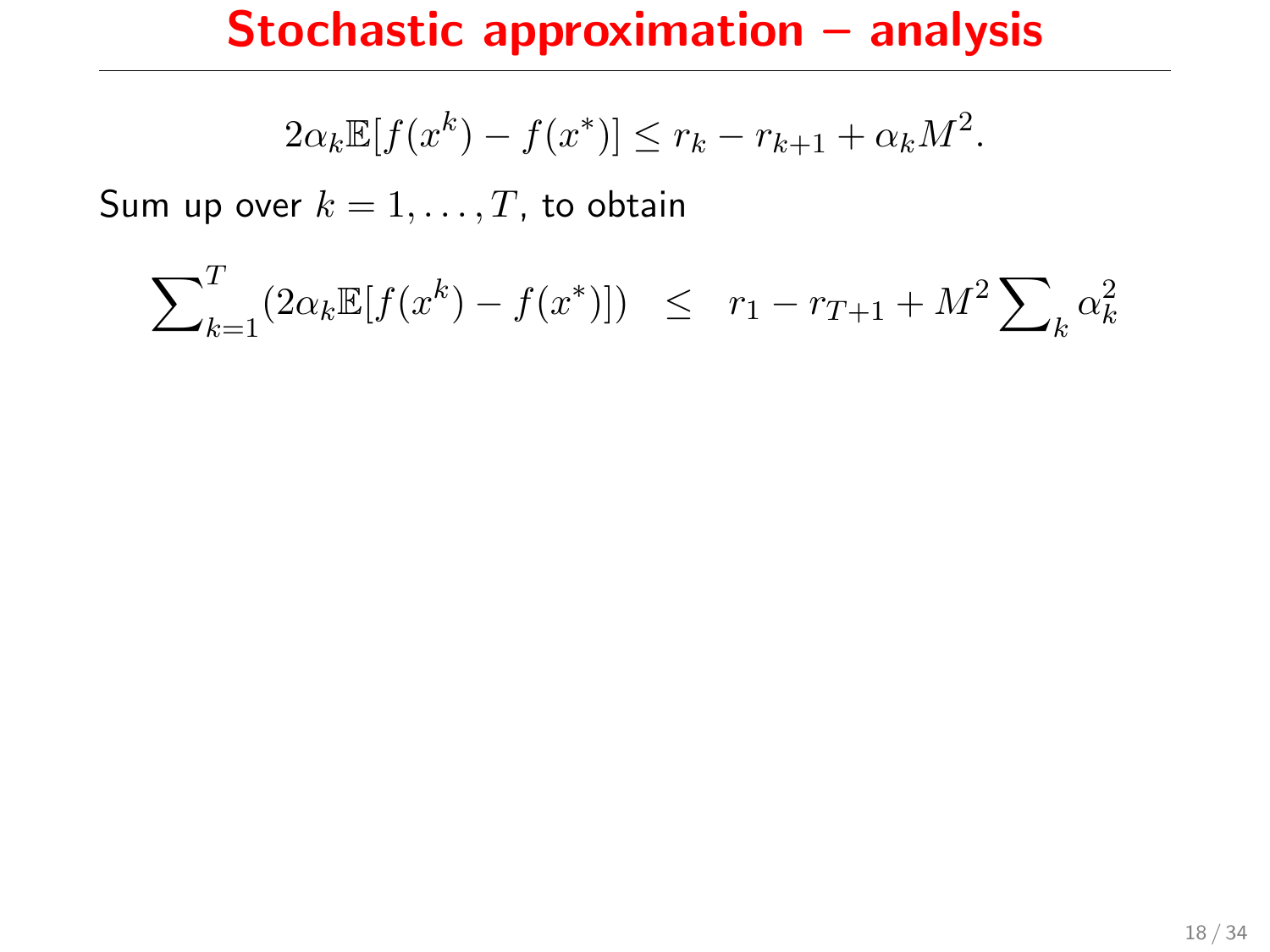$$
2\alpha_k \mathbb{E}[f(x^k) - f(x^*)] \le r_k - r_{k+1} + \alpha_k M^2.
$$

Sum up over  $k = 1, \ldots, T$ , to obtain

$$
\sum_{k=1}^{T} (2\alpha_k \mathbb{E}[f(x^k) - f(x^*)]) \leq r_1 - r_{T+1} + M^2 \sum_{k} \alpha_k^2
$$
  

$$
\leq r_1 + M^2 \sum_{k} \alpha_k^2.
$$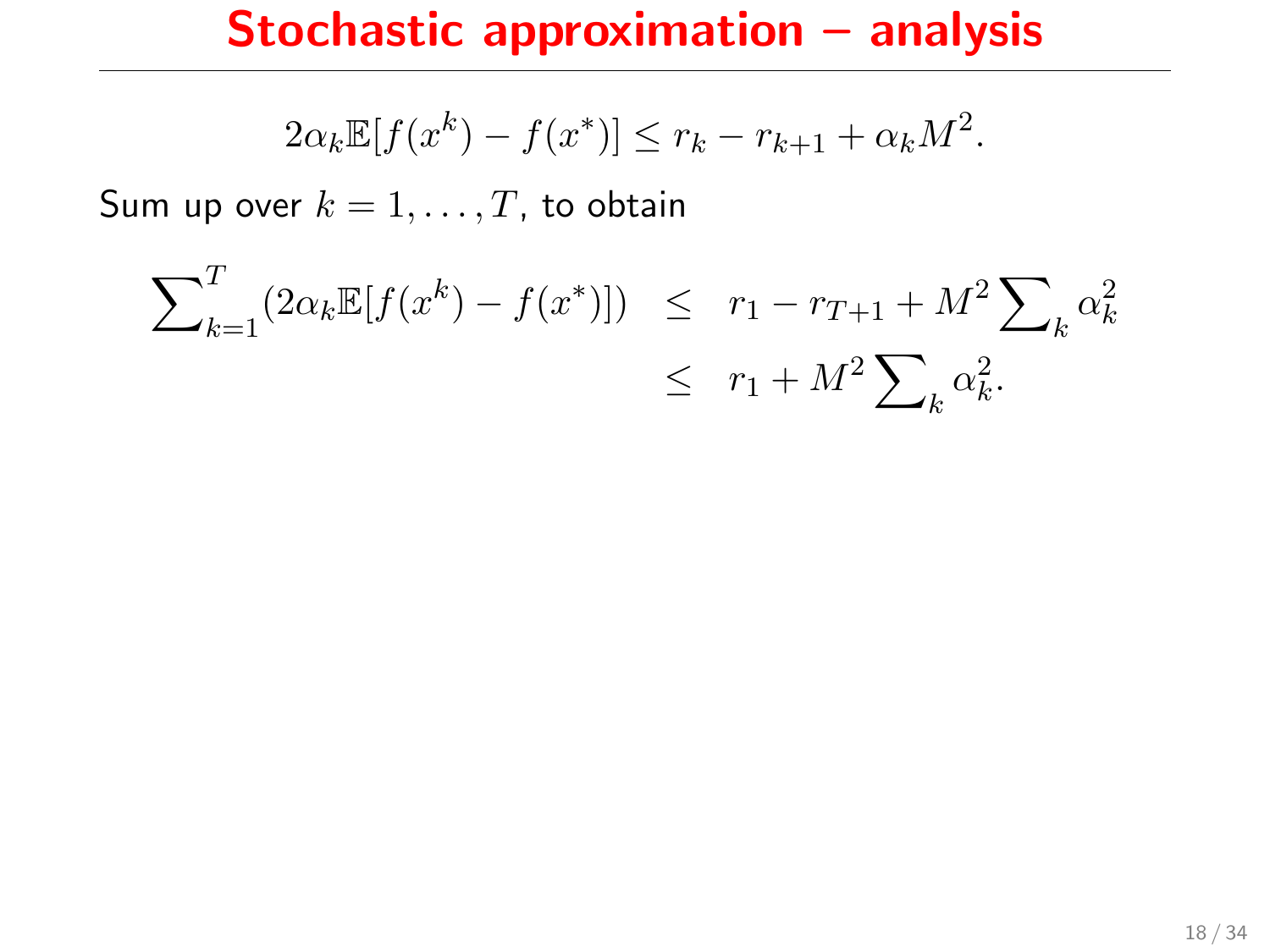$$
2\alpha_k \mathbb{E}[f(x^k) - f(x^*)] \le r_k - r_{k+1} + \alpha_k M^2.
$$

Sum up over  $k = 1, \ldots, T$ , to obtain

$$
\sum_{k=1}^{T} (2\alpha_k \mathbb{E}[f(x^k) - f(x^*)]) \leq r_1 - r_{T+1} + M^2 \sum_{k} \alpha_k^2
$$
  
 
$$
\leq r_1 + M^2 \sum_{k} \alpha_k^2.
$$

To further analyze this sum, divide both sides by  $\sum_k \alpha_k$ , so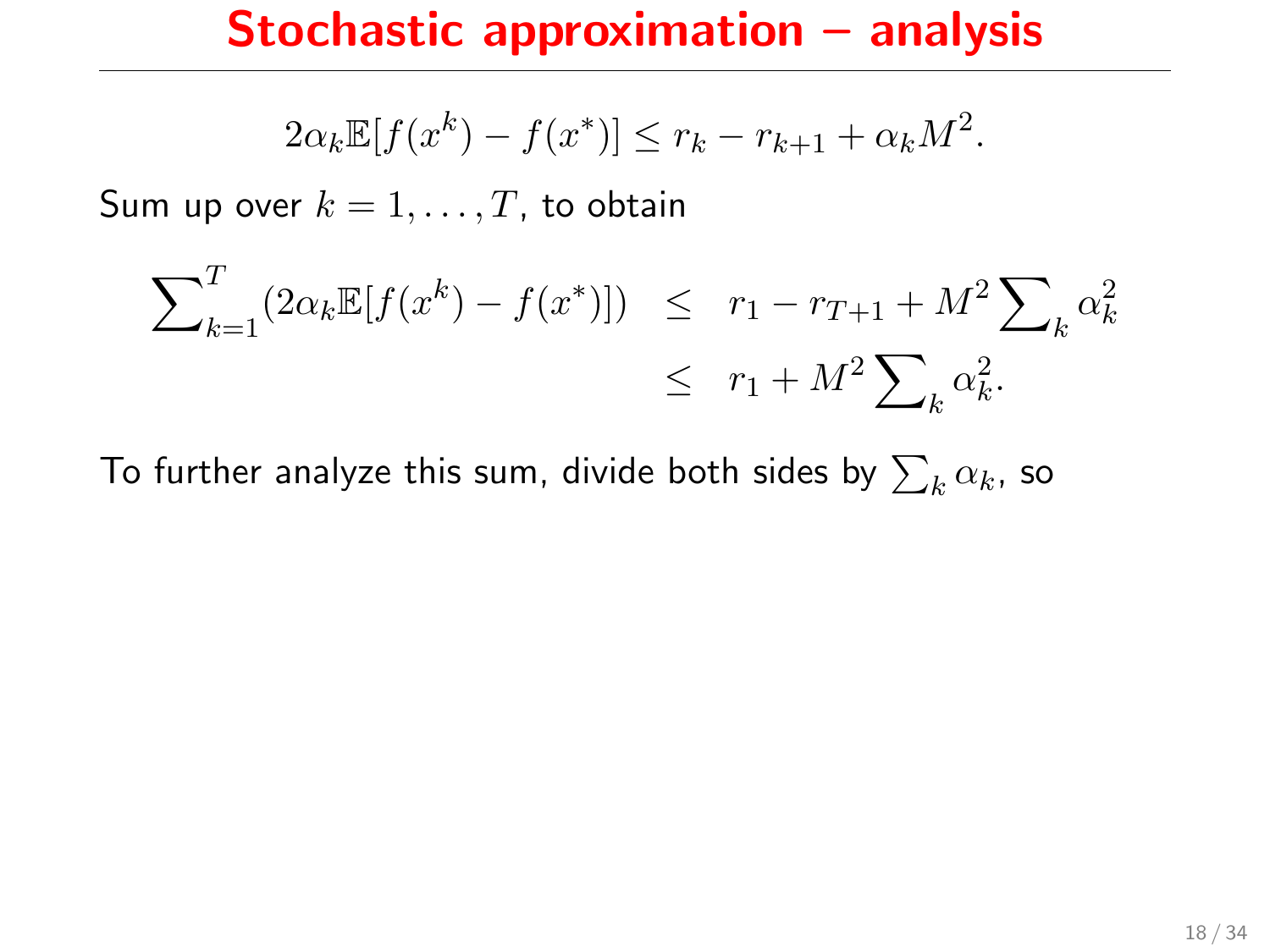$$
2\alpha_k \mathbb{E}[f(x^k) - f(x^*)] \le r_k - r_{k+1} + \alpha_k M^2.
$$

Sum up over  $k = 1, \ldots, T$ , to obtain

$$
\sum_{k=1}^{T} (2\alpha_k \mathbb{E}[f(x^k) - f(x^*)]) \leq r_1 - r_{T+1} + M^2 \sum_{k} \alpha_k^2
$$
  

$$
\leq r_1 + M^2 \sum_{k} \alpha_k^2.
$$

To further analyze this sum, divide both sides by  $\sum_k \alpha_k$ , so Set  $\gamma_k = \frac{\alpha_k}{\sum_k^T \alpha_k}$ .  $\blacktriangleright$  Thus,  $\gamma_k \geq 0$  and  $\sum_k \gamma_k = 1$ ; this allows us to write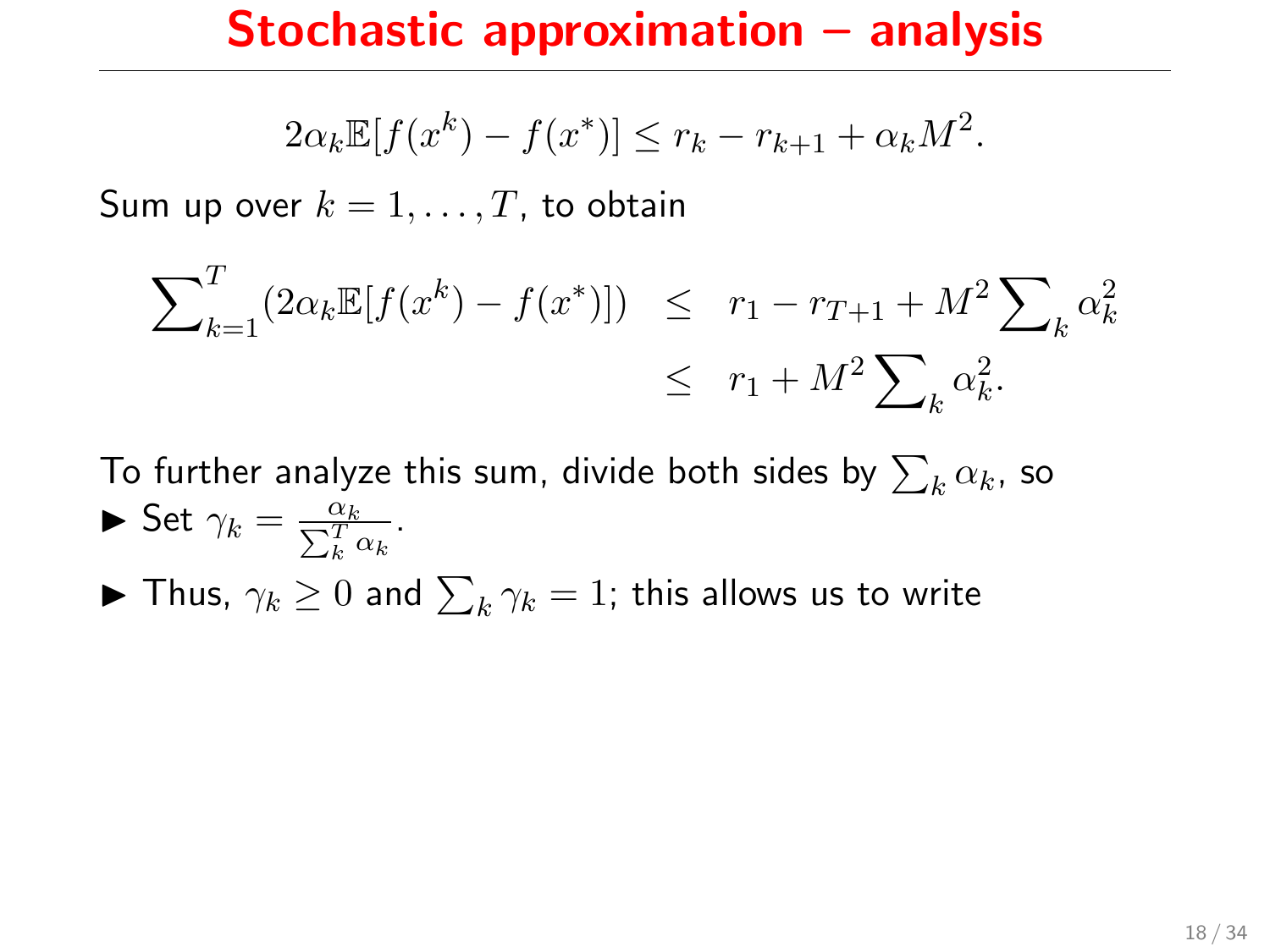$$
2\alpha_k \mathbb{E}[f(x^k) - f(x^*)] \le r_k - r_{k+1} + \alpha_k M^2.
$$

Sum up over  $k = 1, \ldots, T$ , to obtain

$$
\sum_{k=1}^{T} (2\alpha_k \mathbb{E}[f(x^k) - f(x^*)]) \leq r_1 - r_{T+1} + M^2 \sum_{k} \alpha_k^2
$$
  
 
$$
\leq r_1 + M^2 \sum_{k} \alpha_k^2.
$$

To further analyze this sum, divide both sides by  $\sum_k \alpha_k$ , so Set  $\gamma_k = \frac{\alpha_k}{\sum_k^T \alpha_k}$ .  $\blacktriangleright$  Thus,  $\gamma_k \geq 0$  and  $\sum_k \gamma_k = 1$ ; this allows us to write

$$
\mathbb{E}\left[\sum_{k} \gamma_{k} f(x^{k}) - f(x^{*})\right] \leq \frac{r_{1} + M^{2} \sum_{k} \alpha_{k}^{2}}{2 \sum_{k} \alpha_{k}}
$$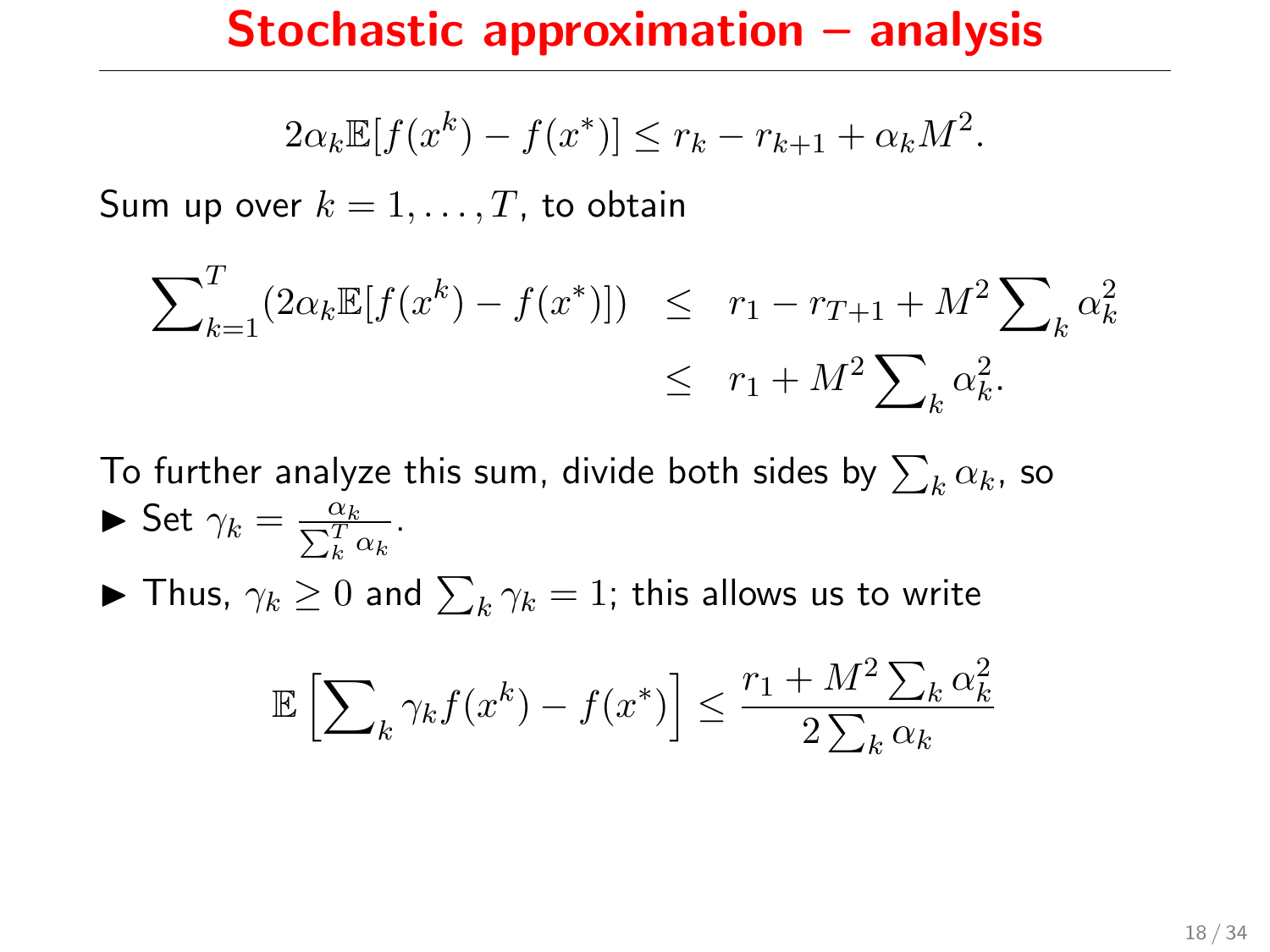$\triangleright$  Bound looks similar to bound in subgradient method!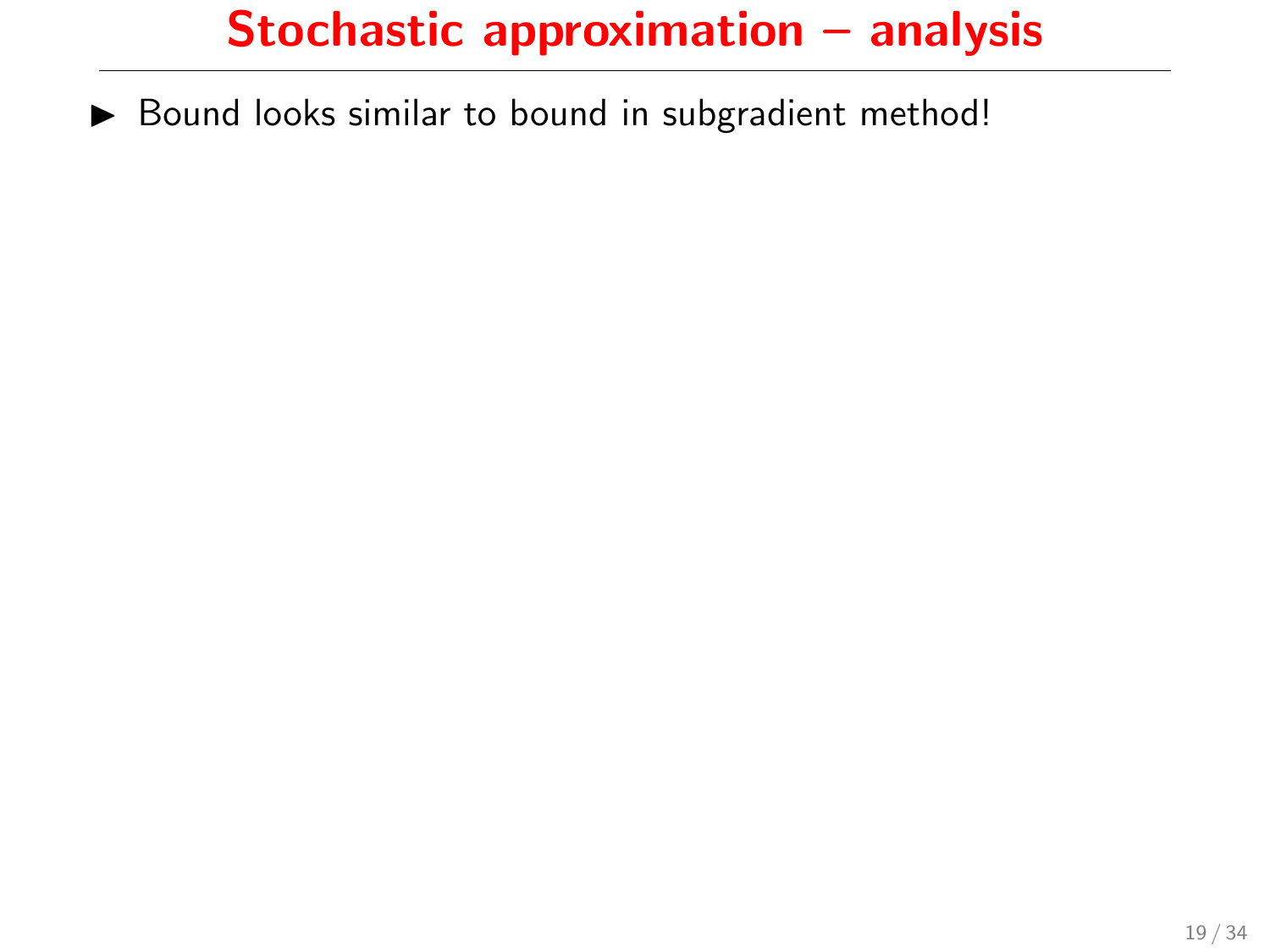- ▶ Bound looks similar to bound in subgradient method!
- $\blacktriangleright$  But we wish to say something about  $x^T$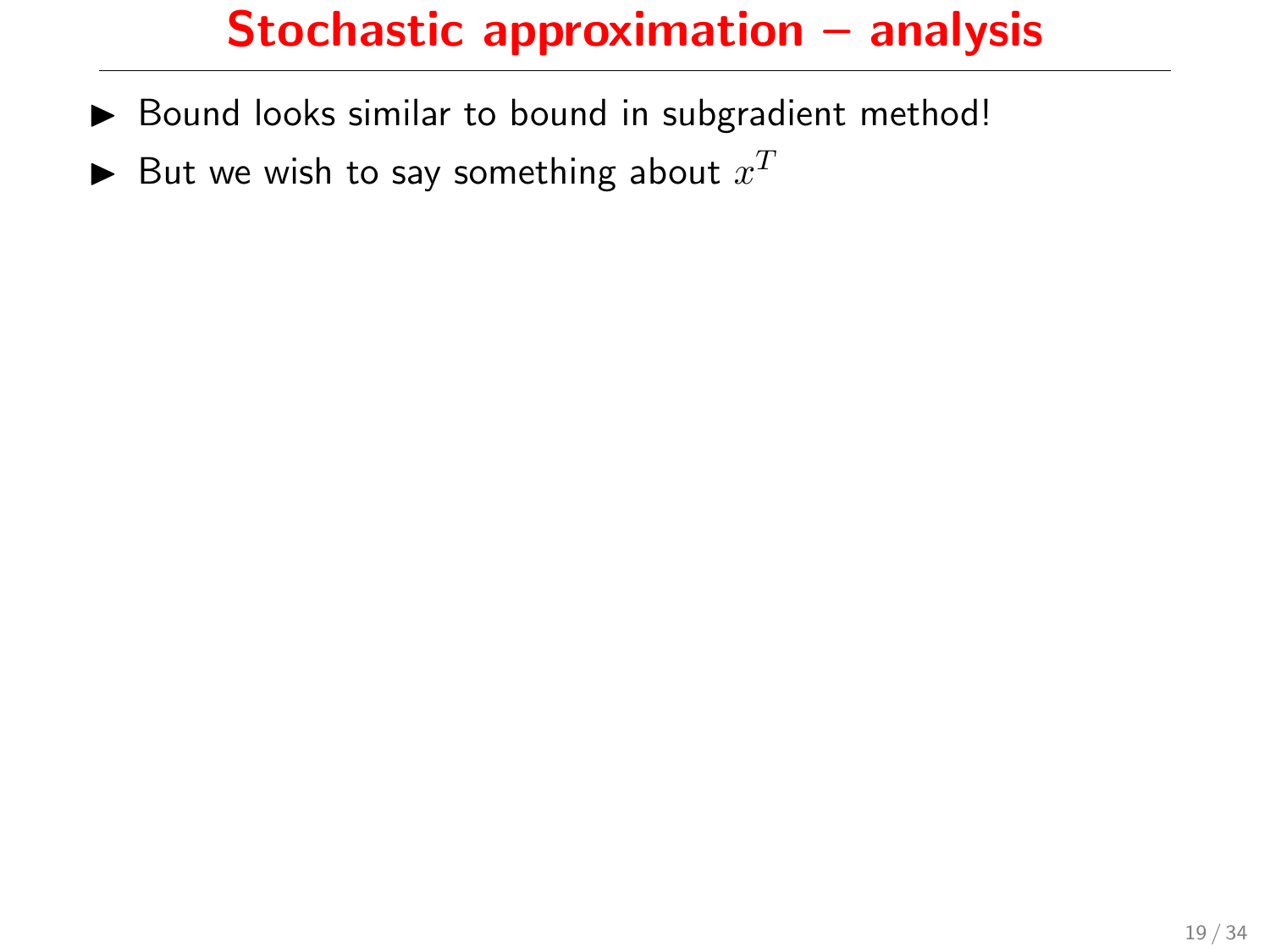- $\triangleright$  Bound looks similar to bound in subgradient method!
- $\blacktriangleright$  But we wish to say something about  $x^T$
- $\blacktriangleright$  Since  $\gamma_k \geq 0$  and  $\sum_k \gamma_k = 1$ , and we have  $\gamma_k f(x^k)$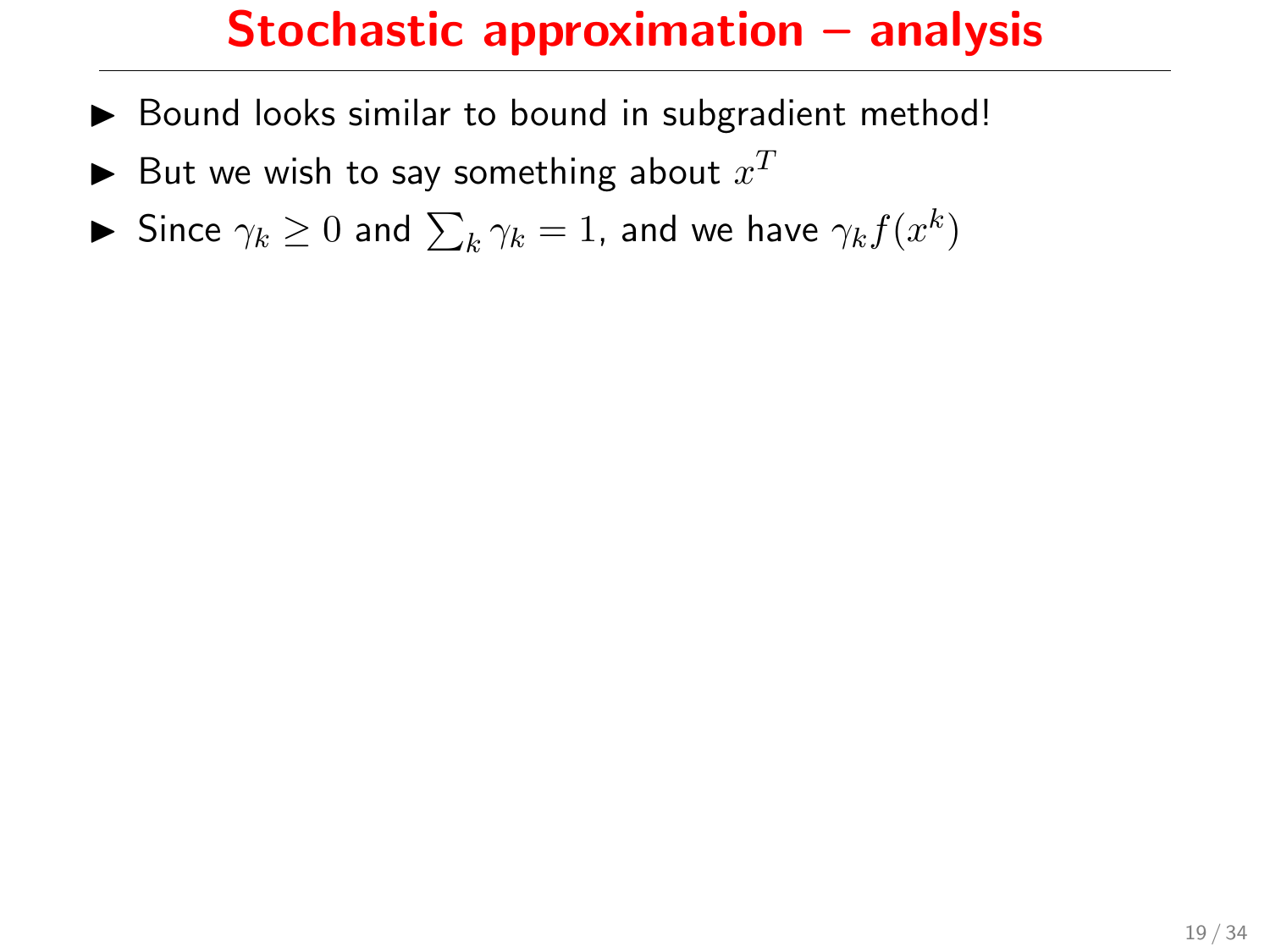- $\triangleright$  Bound looks similar to bound in subgradient method!
- $\blacktriangleright$  But we wish to say something about  $x^T$
- $\blacktriangleright$  Since  $\gamma_k \geq 0$  and  $\sum_k \gamma_k = 1$ , and we have  $\gamma_k f(x^k)$
- $\blacktriangleright$  Easier to talk about average iterate

$$
x_{av}^T := \sum\nolimits_k^T \gamma_k x^k.
$$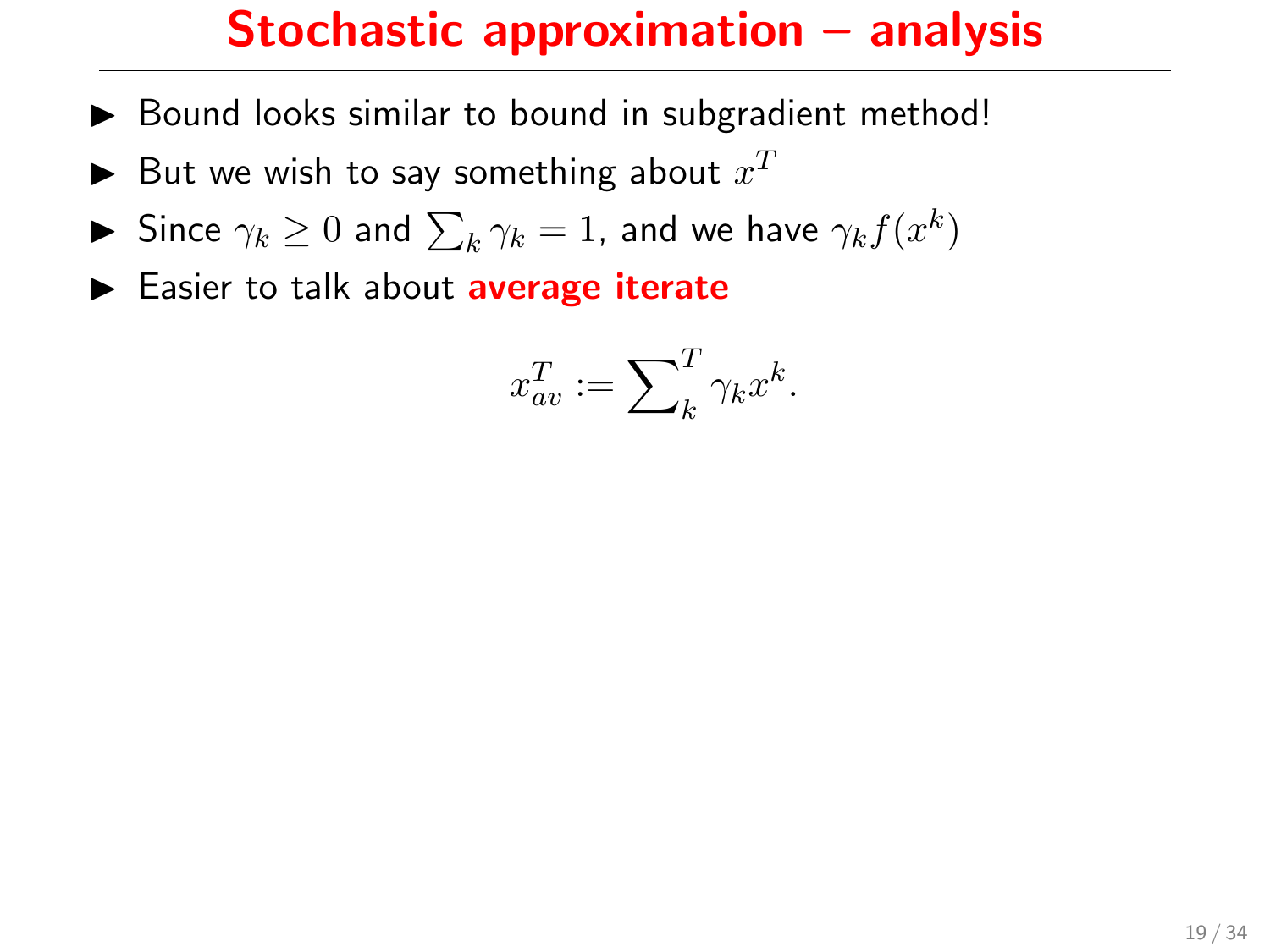- $\triangleright$  Bound looks similar to bound in subgradient method!
- $\blacktriangleright$  But we wish to say something about  $x^T$
- $\blacktriangleright$  Since  $\gamma_k \geq 0$  and  $\sum_k \gamma_k = 1$ , and we have  $\gamma_k f(x^k)$
- $\blacktriangleright$  Easier to talk about average iterate

$$
x_{av}^T := \sum\nolimits_k^T \gamma_k x^k.
$$

$$
\blacktriangleright \ f(x_{av}^T) \le \sum_m \gamma_k f(x^k) \text{ due to convexity}
$$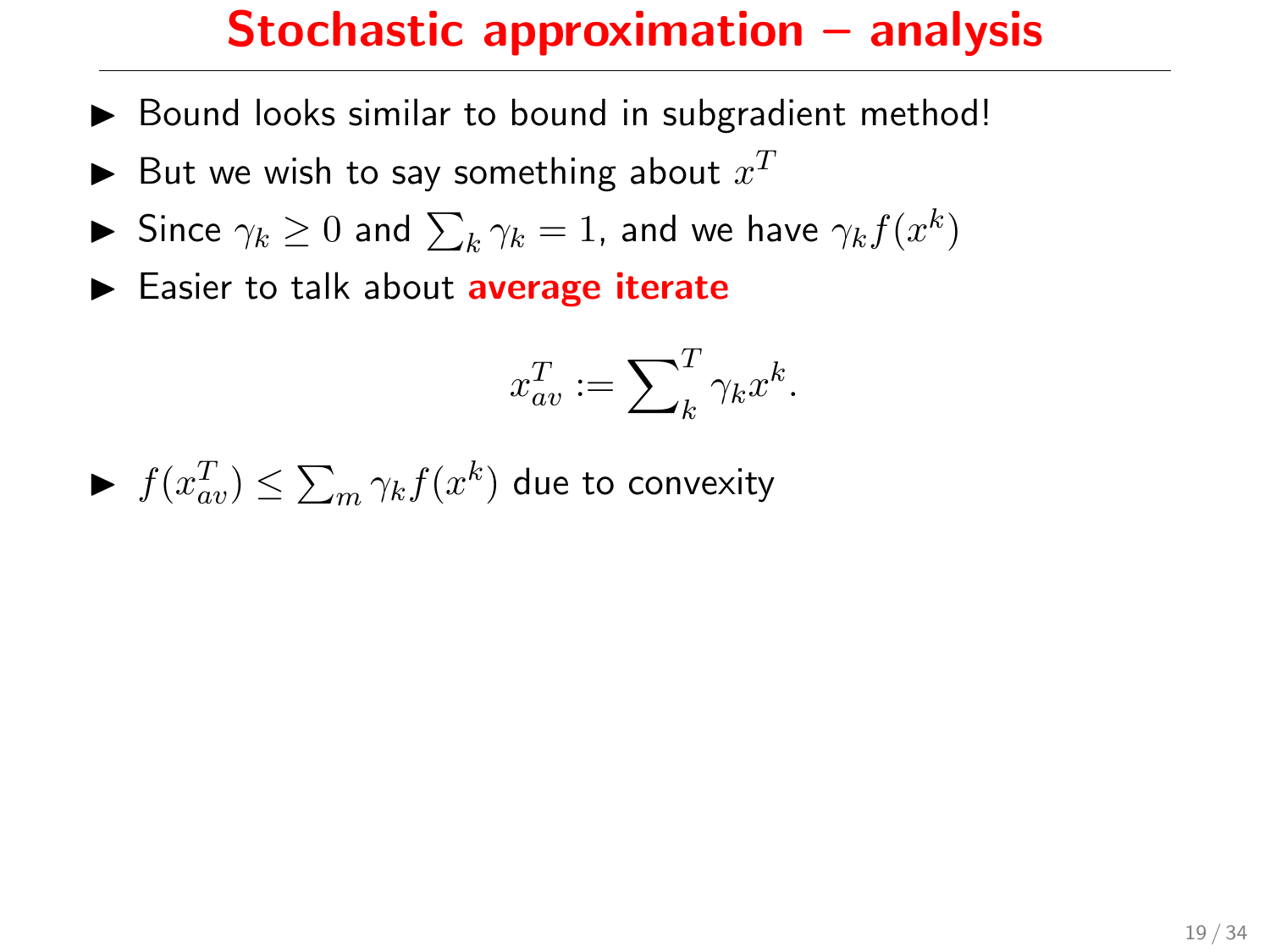- $\triangleright$  Bound looks similar to bound in subgradient method!
- $\blacktriangleright$  But we wish to say something about  $x^T$
- $\blacktriangleright$  Since  $\gamma_k \geq 0$  and  $\sum_k \gamma_k = 1$ , and we have  $\gamma_k f(x^k)$
- $\blacktriangleright$  Easier to talk about average iterate

$$
x_{av}^T := \sum\nolimits_k^T \gamma_k x^k.
$$

 $\blacktriangleright~~ f(x_{av}^T) \leq \sum_m \gamma_k f(x^k)$  due to convexity

 $\triangleright$  So we finally obtain the inequality

$$
\mathbb{E}\left[f(x_{av}) - f(x^*)\right] \le \frac{r_1 + M^2 \sum_k \alpha_k^2}{2 \sum_k \alpha_k}.
$$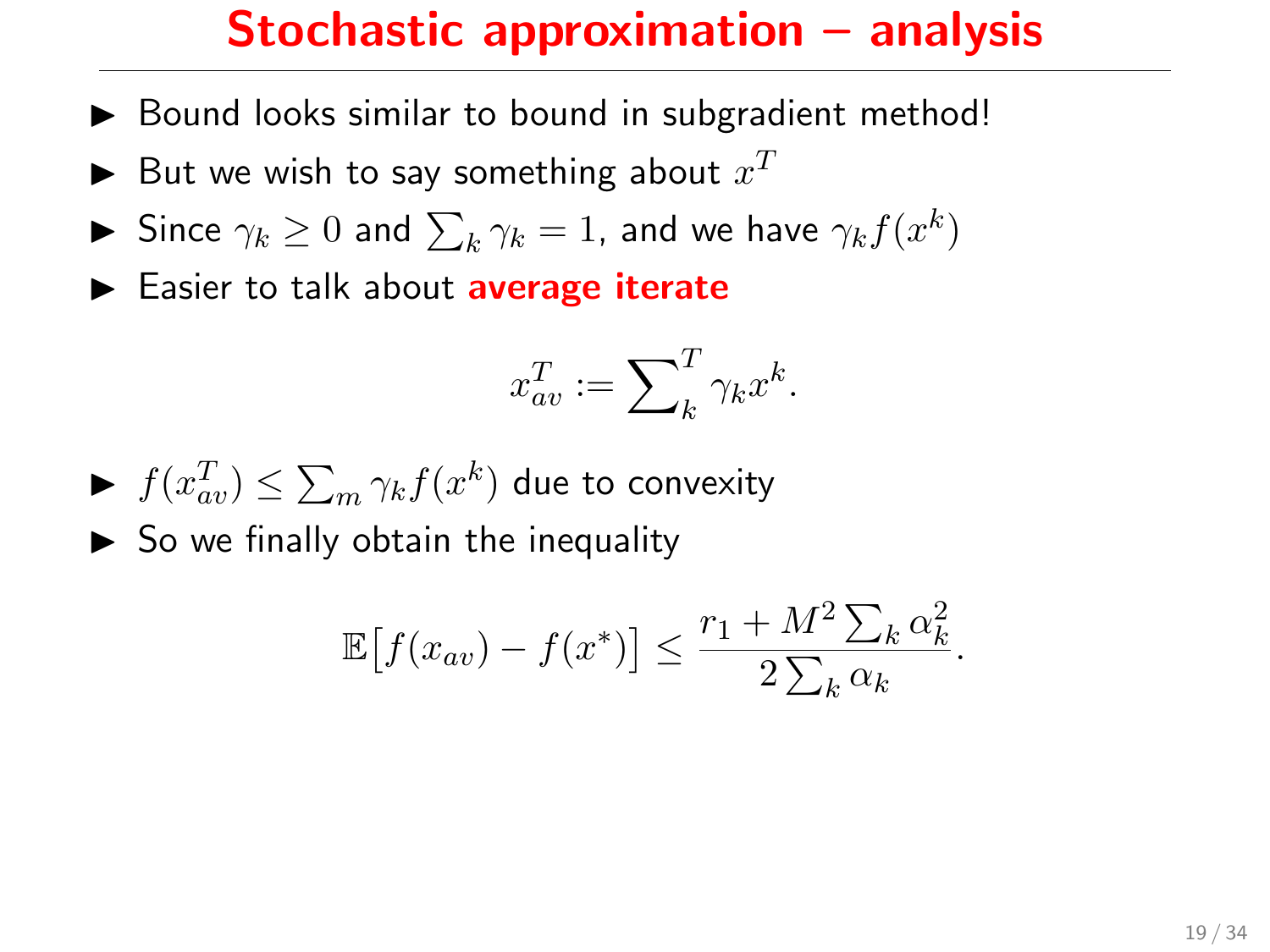## Exercise

♦ Let  $D_{\mathcal{X}} := \max_{x \in \mathcal{X}} \|x - x^*\|_2$ 

♦ Assume  $\alpha_k = \alpha$  is a constant. Then, observe that

$$
\mathbb{E}[f(x_{av}^T) - f(x^*)] \le \frac{D_{\mathcal{X}}^2 + M^2 T \alpha^2}{2T\alpha}
$$

- $\spadesuit$  Minimize the rhs over  $\alpha > 0$  to obtain the best stepsize
- ♦ Show that this choice then yields:  $\mathbb{E}[f(x_{av}^T) f(x^*)] \leq \frac{D_{\mathcal{X}} M}{\sqrt{T}}$
- $\spadesuit$  If  $T$  is not fixed in advance, then choose

$$
\alpha_k = \frac{\theta D\chi}{M\sqrt{k}}, \quad k = 1, 2, \dots
$$

♦ Analyze  $\mathbb{E}[f(x_{av}^T) - f(x^*)]$  with this choice of stepsize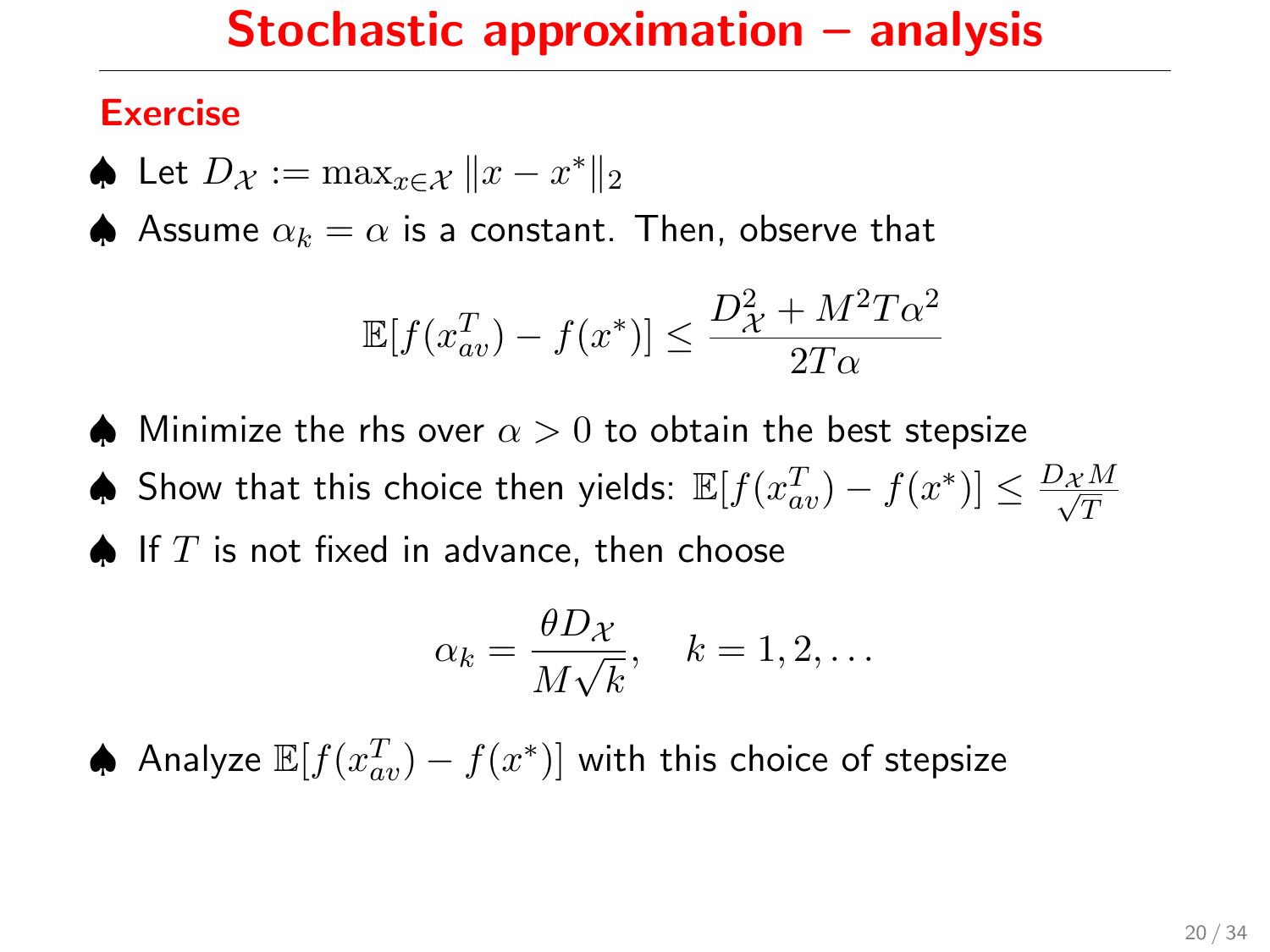**Assumption:** regularization  $||x||_2 \leq B$ ;  $\omega \in \Omega$  closed, bounded.

Function estimate:  $f(x) = \mathbb{E}[F(x, \omega)]$ Subgradient in  $\partial f(x) = \mathbb{E}[G(x,\omega)]$ 

Sample Average Approximation (SAA):

Collect samples  $\omega^1,\ldots,\omega^N$ Empirical objective:  $\hat{f}_N(x) := \frac{1}{N} \sum_{i=1}^N F(x, \omega^i)$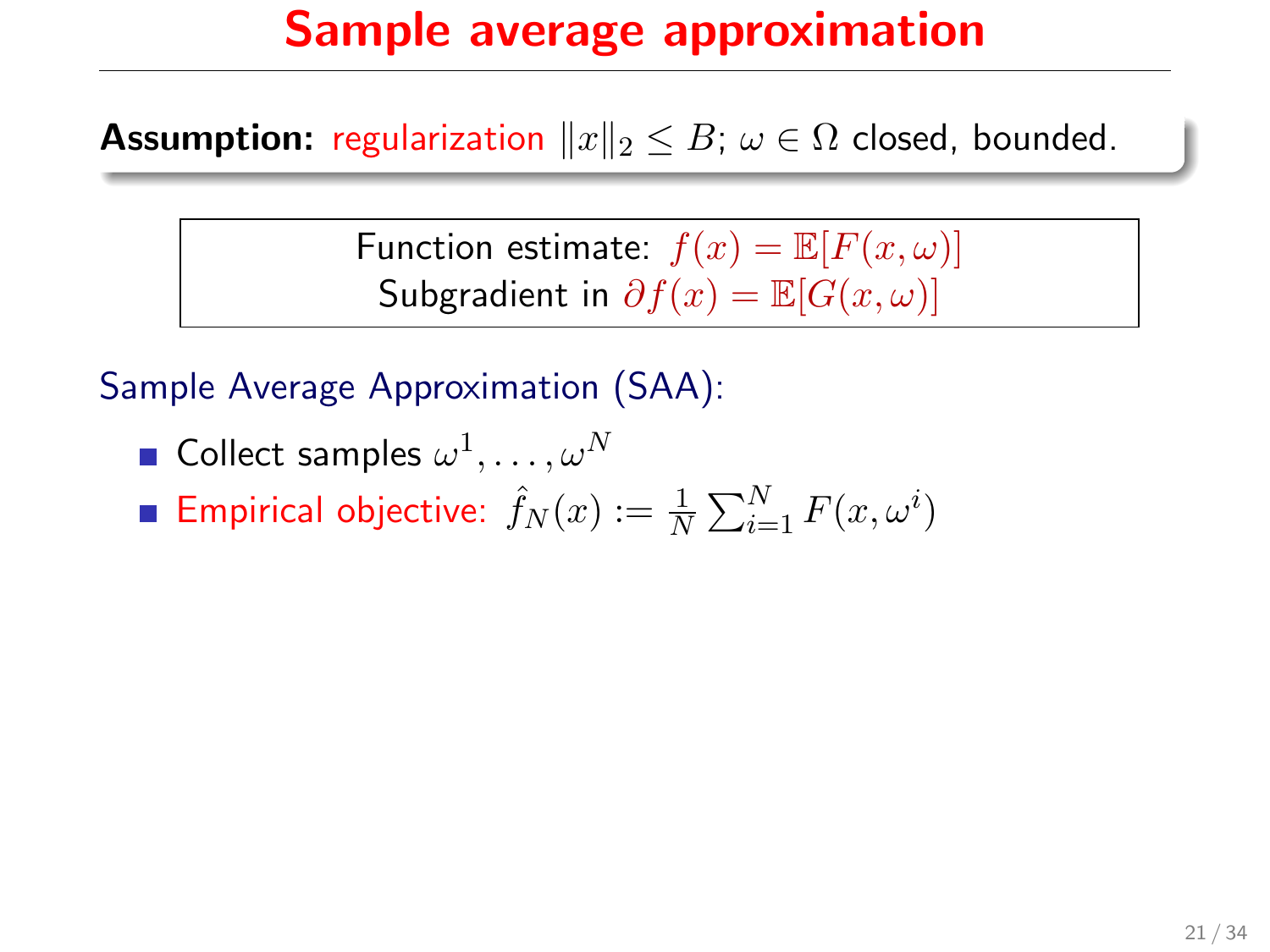**Assumption:** regularization  $||x||_2 \leq B$ ;  $\omega \in \Omega$  closed, bounded.

Function estimate:  $f(x) = \mathbb{E}[F(x, \omega)]$ Subgradient in  $\partial f(x) = \mathbb{E}[G(x,\omega)]$ 

Sample Average Approximation (SAA):

- Collect samples  $\omega^1,\ldots,\omega^N$
- Empirical objective:  $\hat{f}_N(x) := \frac{1}{N} \sum_{i=1}^N F(x, \omega^i)$
- **aka Empirical Risk Minimization**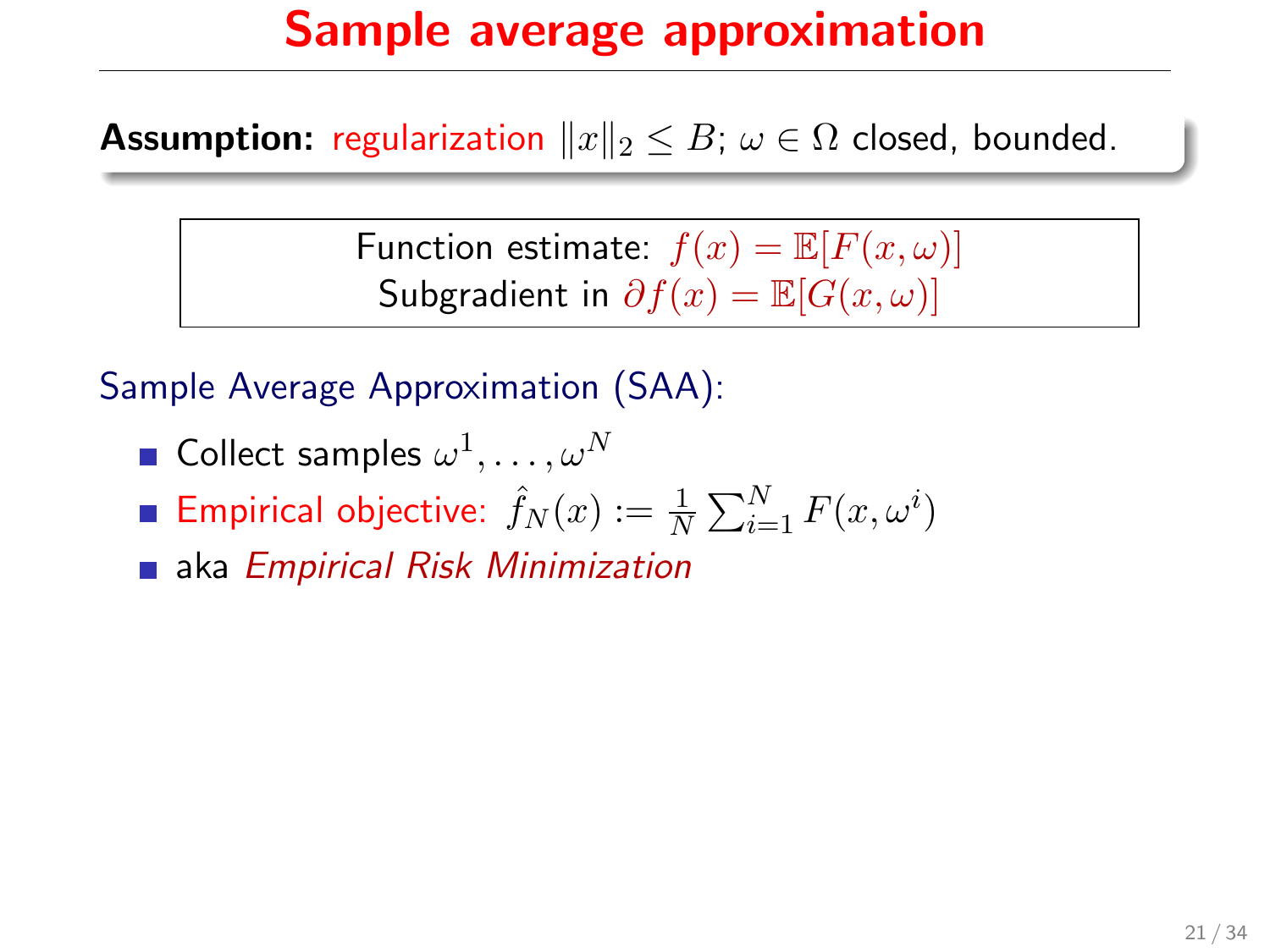**Assumption:** regularization  $||x||_2 \leq B$ ;  $\omega \in \Omega$  closed, bounded.

Function estimate:  $f(x) = \mathbb{E}[F(x, \omega)]$ Subgradient in  $\partial f(x) = \mathbb{E}[G(x,\omega)]$ 

Sample Average Approximation (SAA):

- Collect samples  $\omega^1,\ldots,\omega^N$
- Empirical objective:  $\hat{f}_N(x) := \frac{1}{N} \sum_{i=1}^N F(x, \omega^i)$
- **aka Empirical Risk Minimization**
- **Confusing:** Machine learners often optimize  $f_N$  using stochastic subgradient; but theoretical guarantees are then only on the *empirical* suboptimality  $E[\tilde{\hat{f}}_N(\bar{x}^k)] \leq \dots$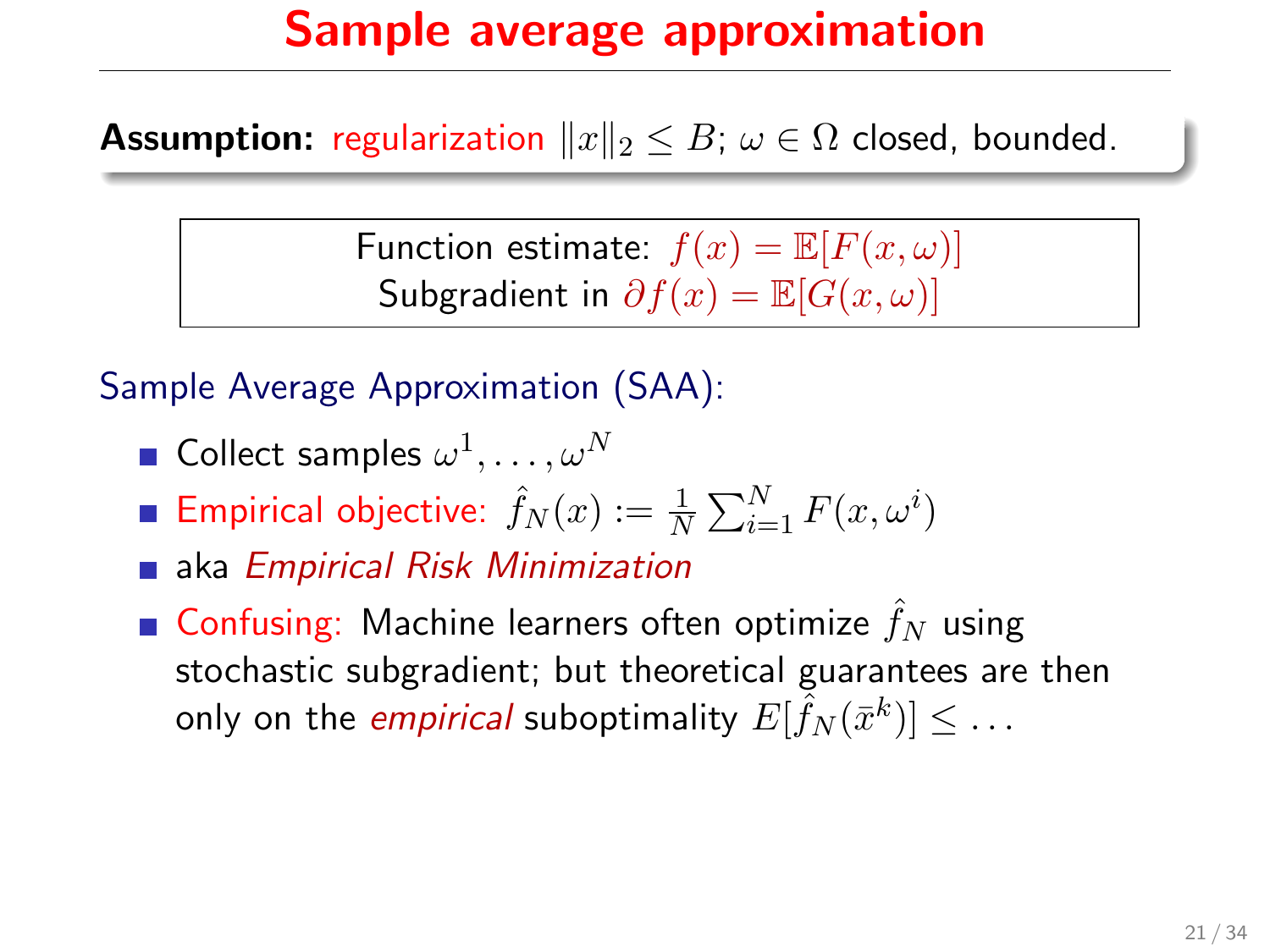**Assumption:** regularization  $||x||_2 \leq B$ ;  $\omega \in \Omega$  closed, bounded.

Function estimate:  $f(x) = \mathbb{E}[F(x, \omega)]$ Subgradient in  $\partial f(x) = \mathbb{E}[G(x,\omega)]$ 

Sample Average Approximation (SAA):

- Collect samples  $\omega^1,\ldots,\omega^N$
- Empirical objective:  $\hat{f}_N(x) := \frac{1}{N} \sum_{i=1}^N F(x, \omega^i)$
- **aka Empirical Risk Minimization**
- **Confusing:** Machine learners often optimize  $f_N$  using stochastic subgradient; but theoretical guarantees are then only on the *empirical* suboptimality  $E[\tilde{\hat{f}}_N(\bar{x}^k)] \leq \dots$
- For guarantees on  $f(\bar{x}^k)$ , extra work is needed regularization + unif. concentration used √  $f(\bar{x}^k) - f(x^*) \leq O(1/\sqrt{k}) + O(1/\sqrt{k})$ √  $\left( N\right)$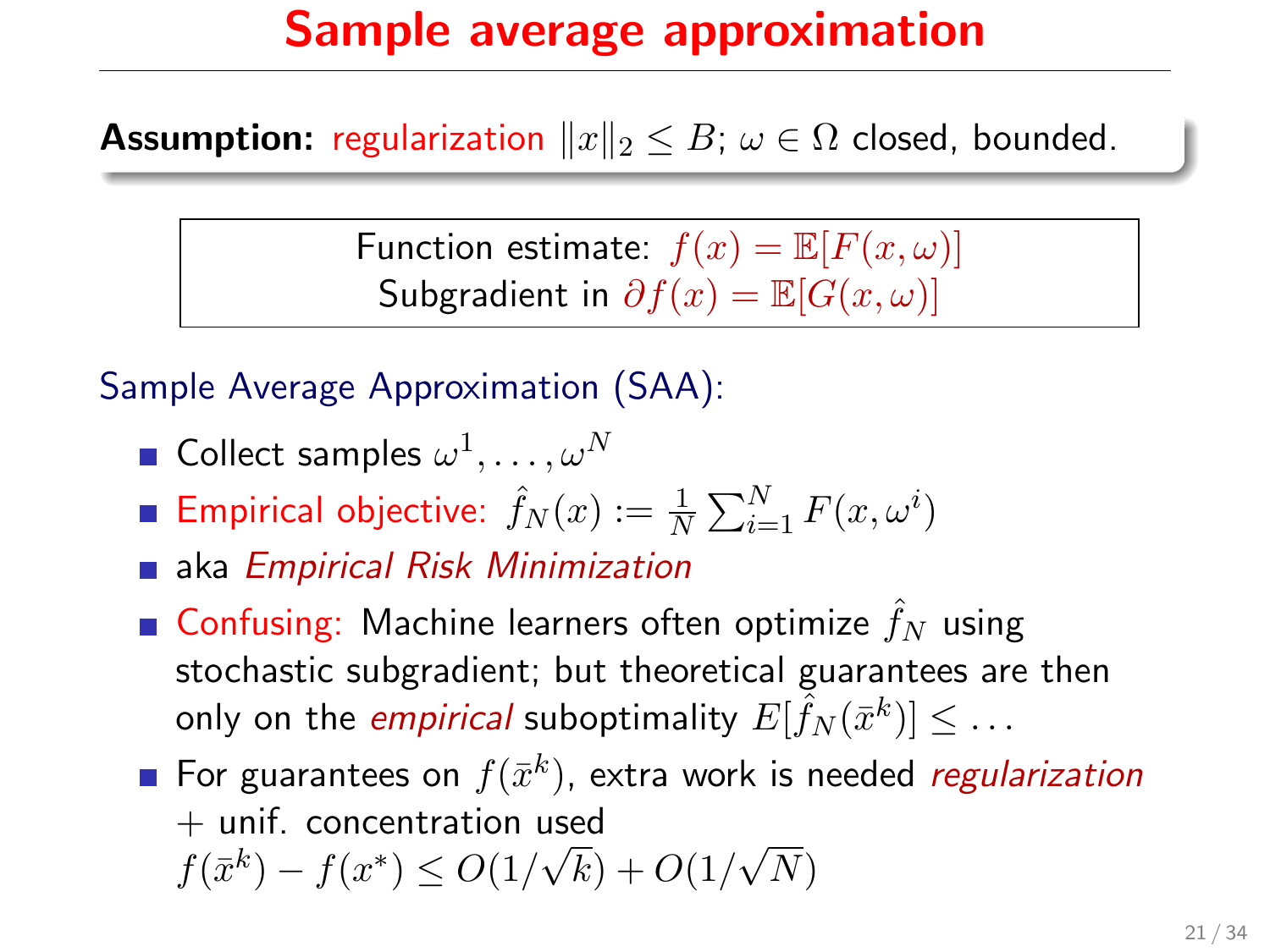#### Stochastic LP

min  $x_1 + x_2$  $\omega_1 x_1 + x_2 \geq 10$  $\omega_2 x_1 + x_2 \geq 5$  $x_1, x_2 \geq 0$ ,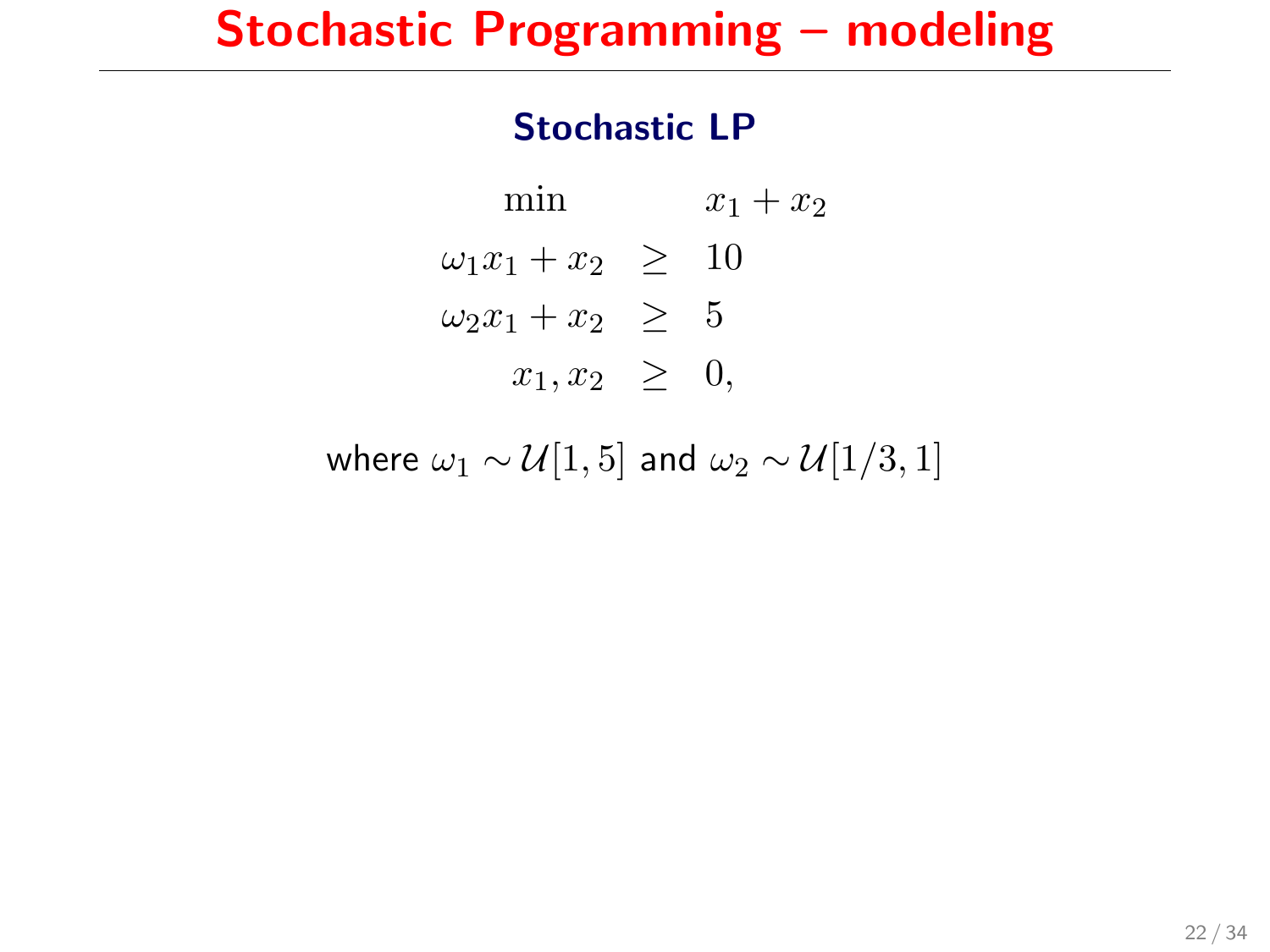#### Stochastic LP

min  $x_1 + x_2$  $\omega_1 x_1 + x_2 \geq 10$  $\omega_2 x_1 + x_2 > 5$  $x_1, x_2 > 0$ ,

- $\blacktriangleright$  The constraints are not deterministic!
- $\triangleright$  But we have an idea about what randomness is there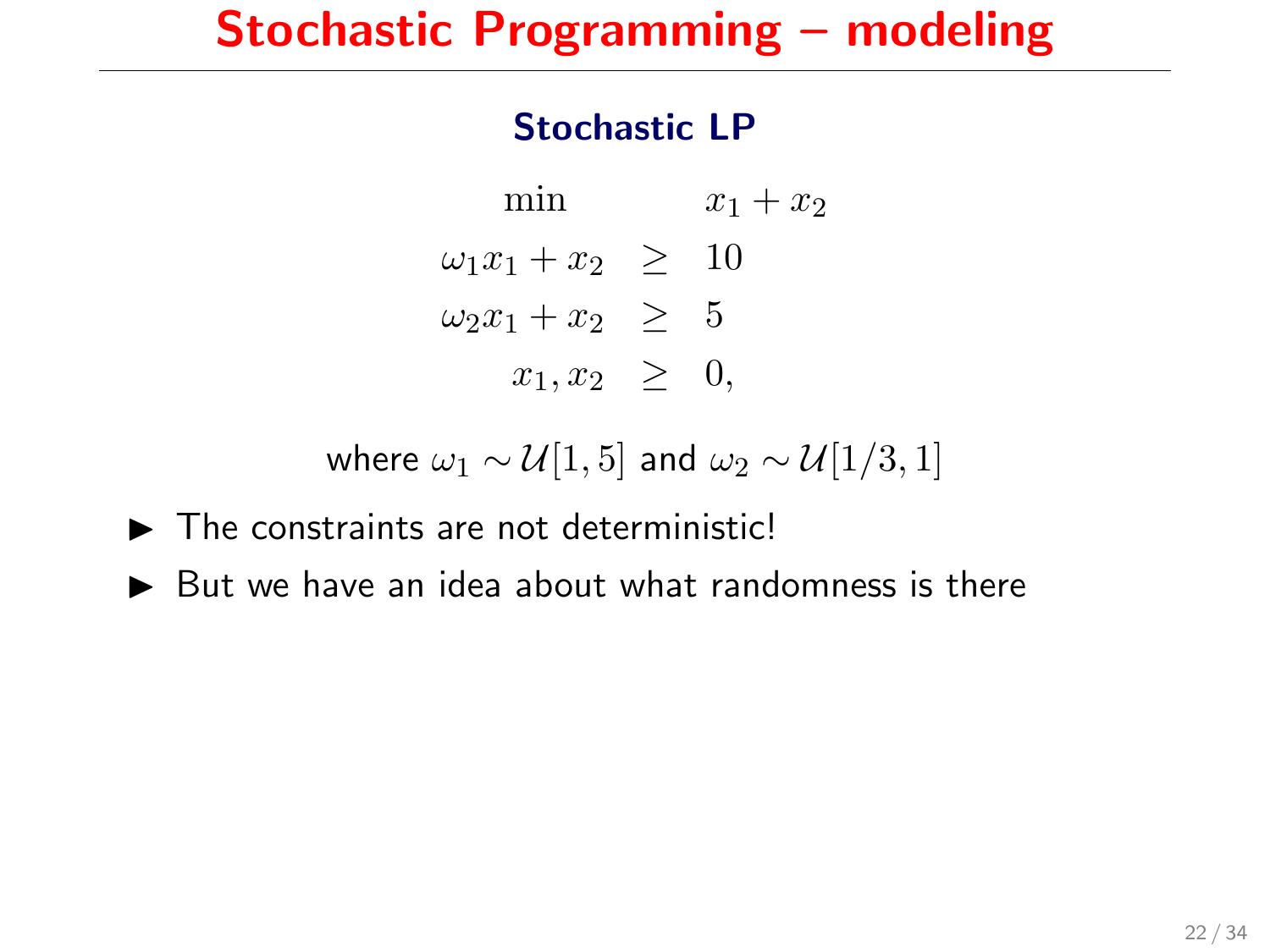#### Stochastic LP

min  $x_1 + x_2$  $\omega_1 x_1 + x_2 \geq 10$  $\omega_2 x_1 + x_2 > 5$  $x_1, x_2 > 0$ ,

- $\blacktriangleright$  The constraints are not deterministic!
- $\triangleright$  But we have an idea about what randomness is there
- $\blacktriangleright$  How do we solve this LP?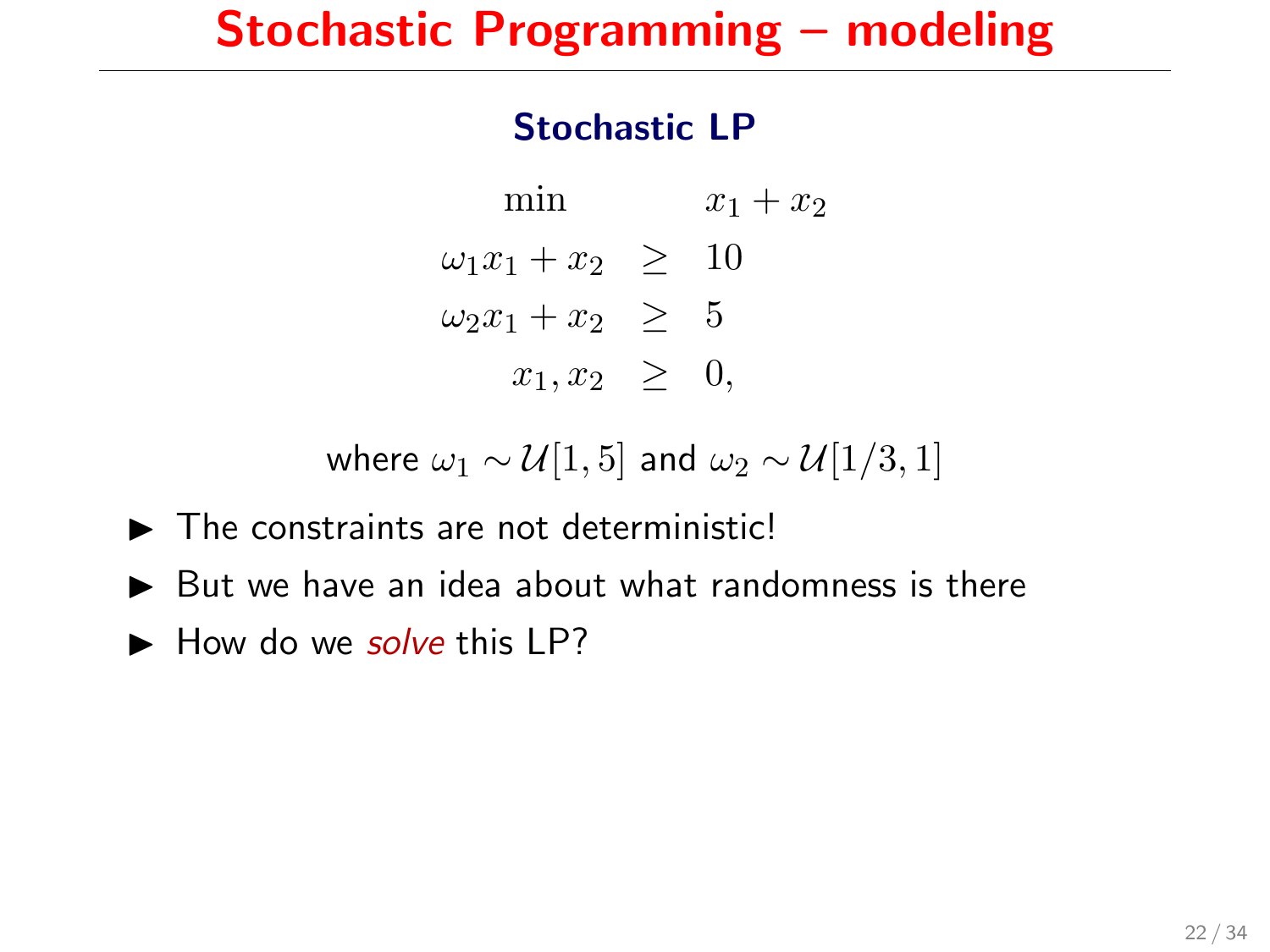#### Stochastic LP

min  $x_1 + x_2$  $\omega_1 x_1 + x_2 \geq 10$  $\omega_2 x_1 + x_2 > 5$  $x_1, x_2 > 0$ ,

- $\blacktriangleright$  The constraints are not deterministic!
- $\triangleright$  But we have an idea about what randomness is there
- $\blacktriangleright$  How do we solve this LP?
- $\triangleright$  What does it even mean to solve it?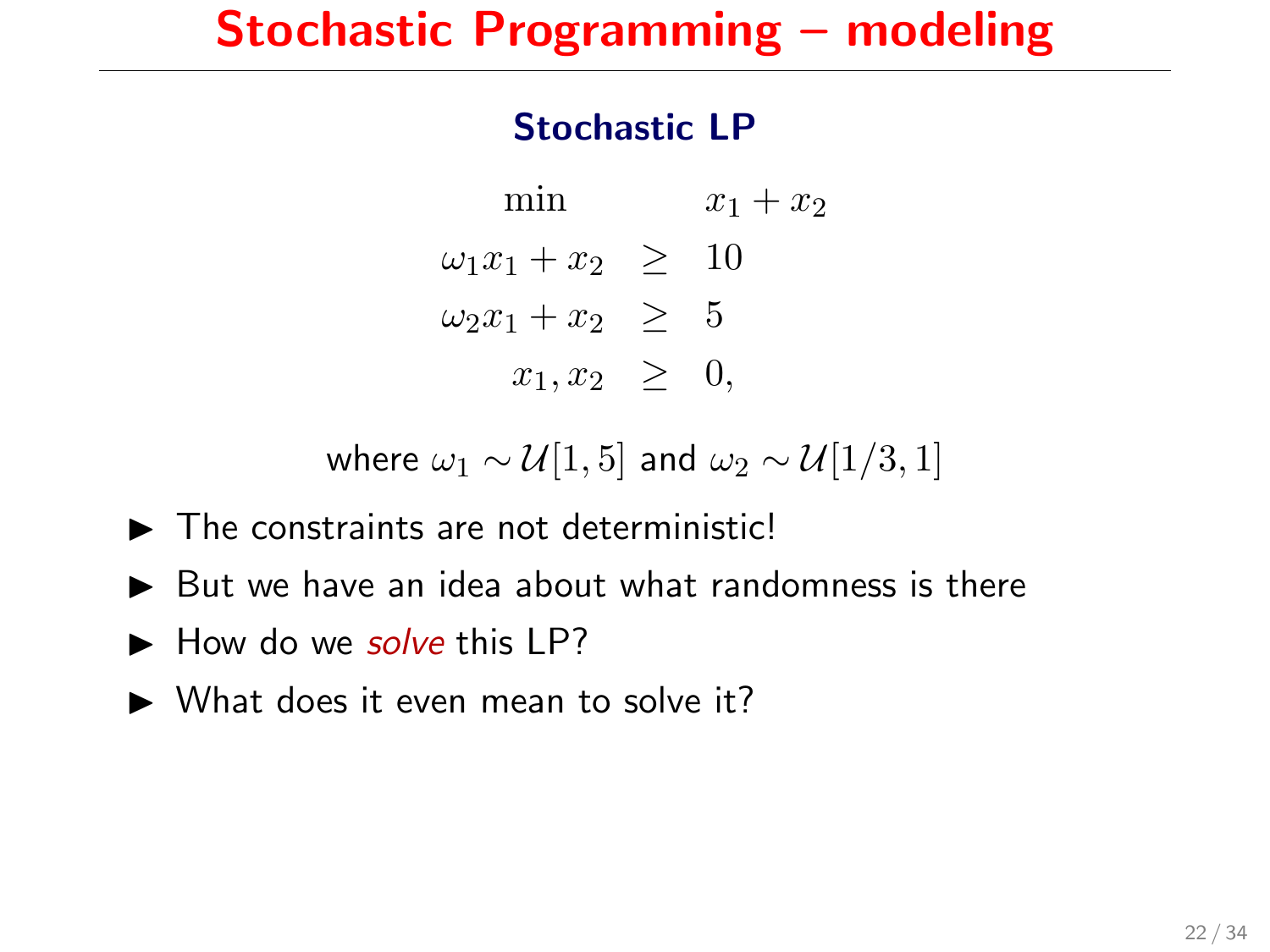#### Stochastic LP

min  $x_1 + x_2$  $\omega_1 x_1 + x_2 \geq 10$  $\omega_2 x_1 + x_2 > 5$  $x_1, x_2 > 0$ ,

- $\blacktriangleright$  The constraints are not deterministic!
- $\triangleright$  But we have an idea about what randomness is there
- $\blacktriangleright$  How do we solve this LP?
- $\triangleright$  What does it even mean to solve it?
- If  $\omega$  has been observed, problem becomes deterministic, and can be solved as a usual LP (aka wait-and-watch)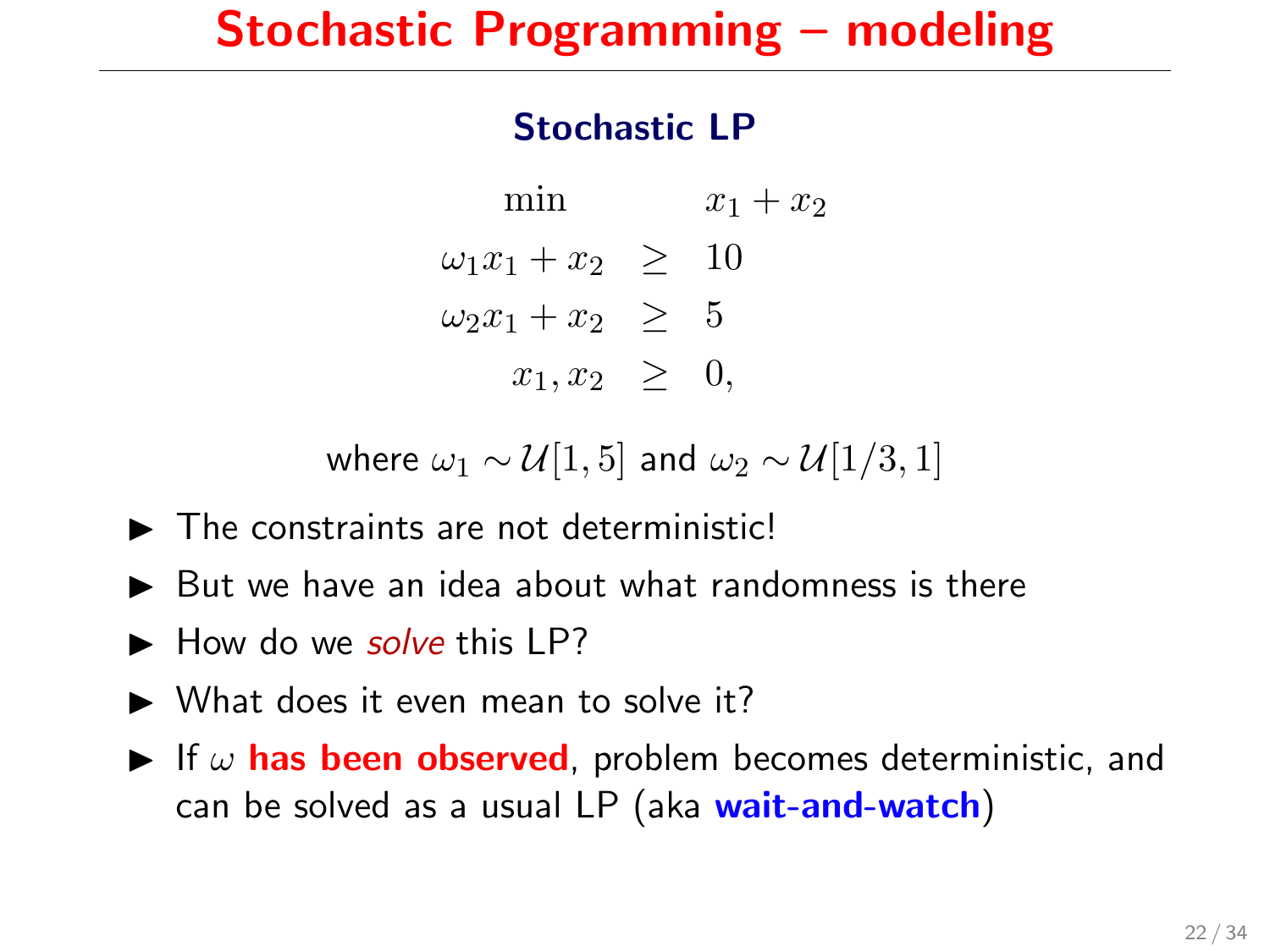$\blacktriangleright$  But we cannot "wait-and-watch"  $\blacktriangleright$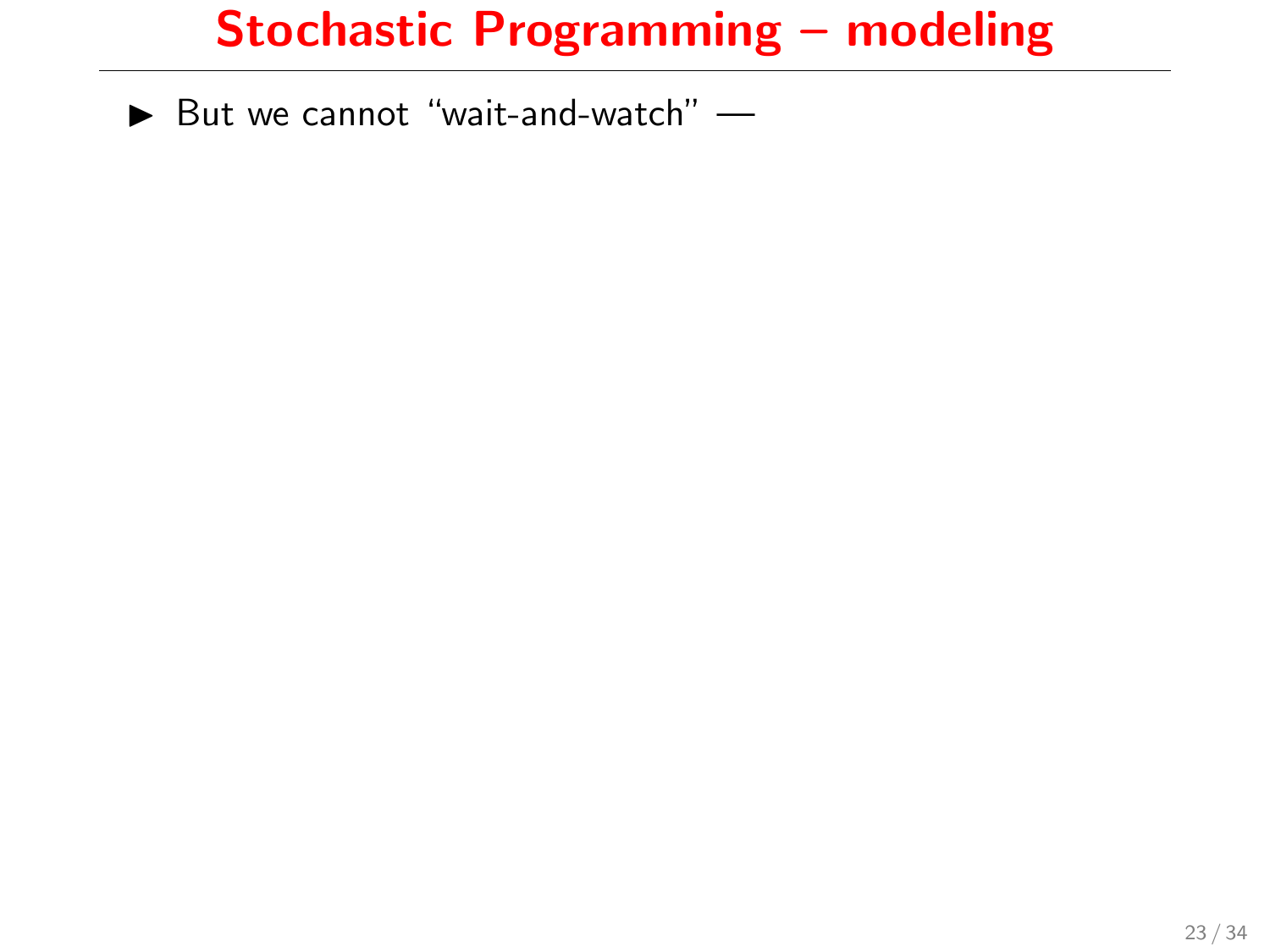$\triangleright$  But we cannot "wait-and-watch" — we need to decide on  $x$ before knowing the value of  $\omega$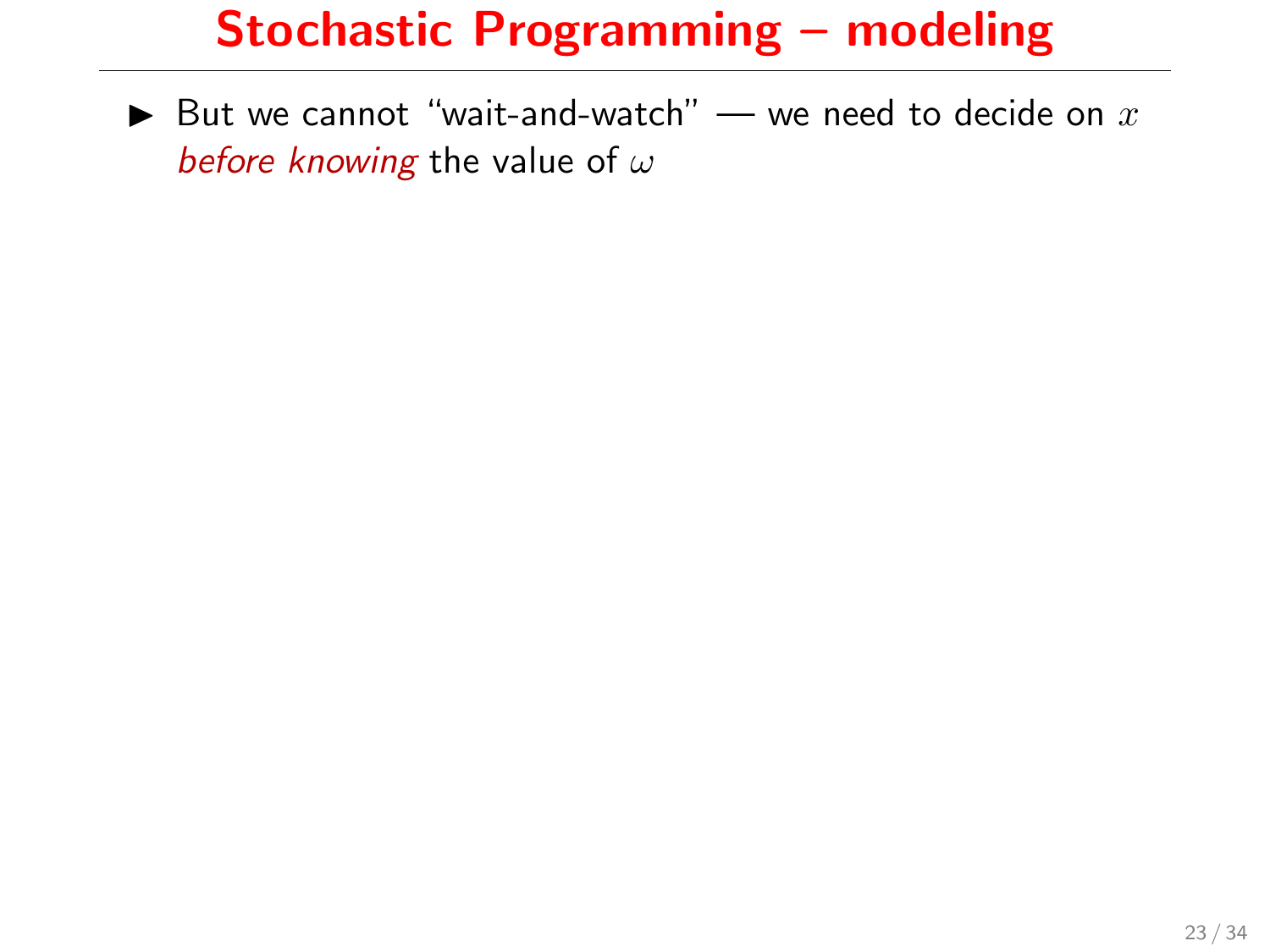- $\blacktriangleright$  But we cannot "wait-and-watch" we need to decide on  $x$ before knowing the value of  $\omega$
- $\blacktriangleright$  What to do without knowing exact values for  $\omega_1, \omega_2$ ?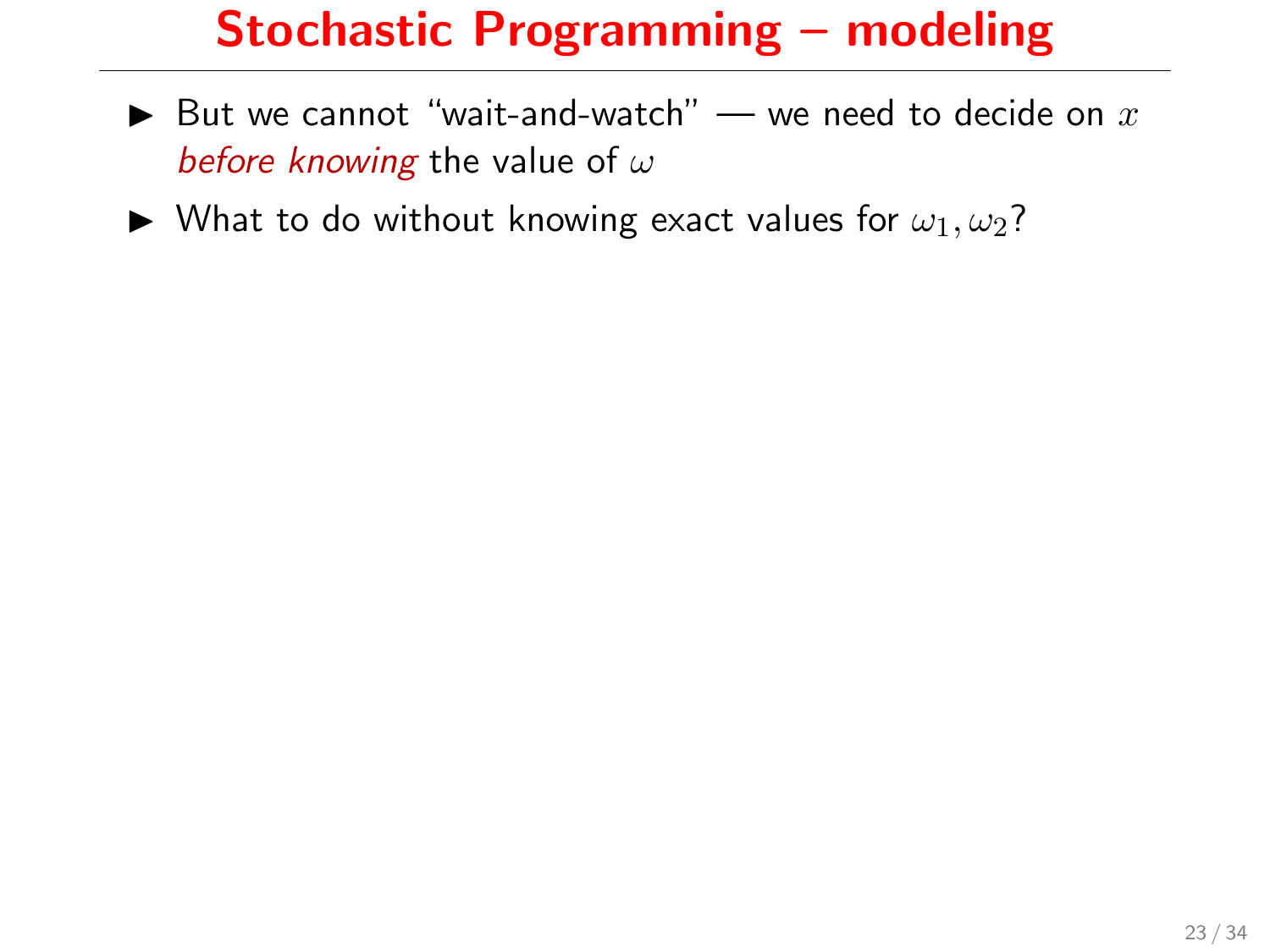- $\blacktriangleright$  But we cannot "wait-and-watch" we need to decide on  $x$ before knowing the value of  $\omega$
- $\blacktriangleright$  What to do without knowing exact values for  $\omega_1, \omega_2$ ?
- $\blacktriangleright$  Some ideas
	- Guess the uncertainty
	- Probabilistic / Chance constraints
	- $^{\circ}$  ...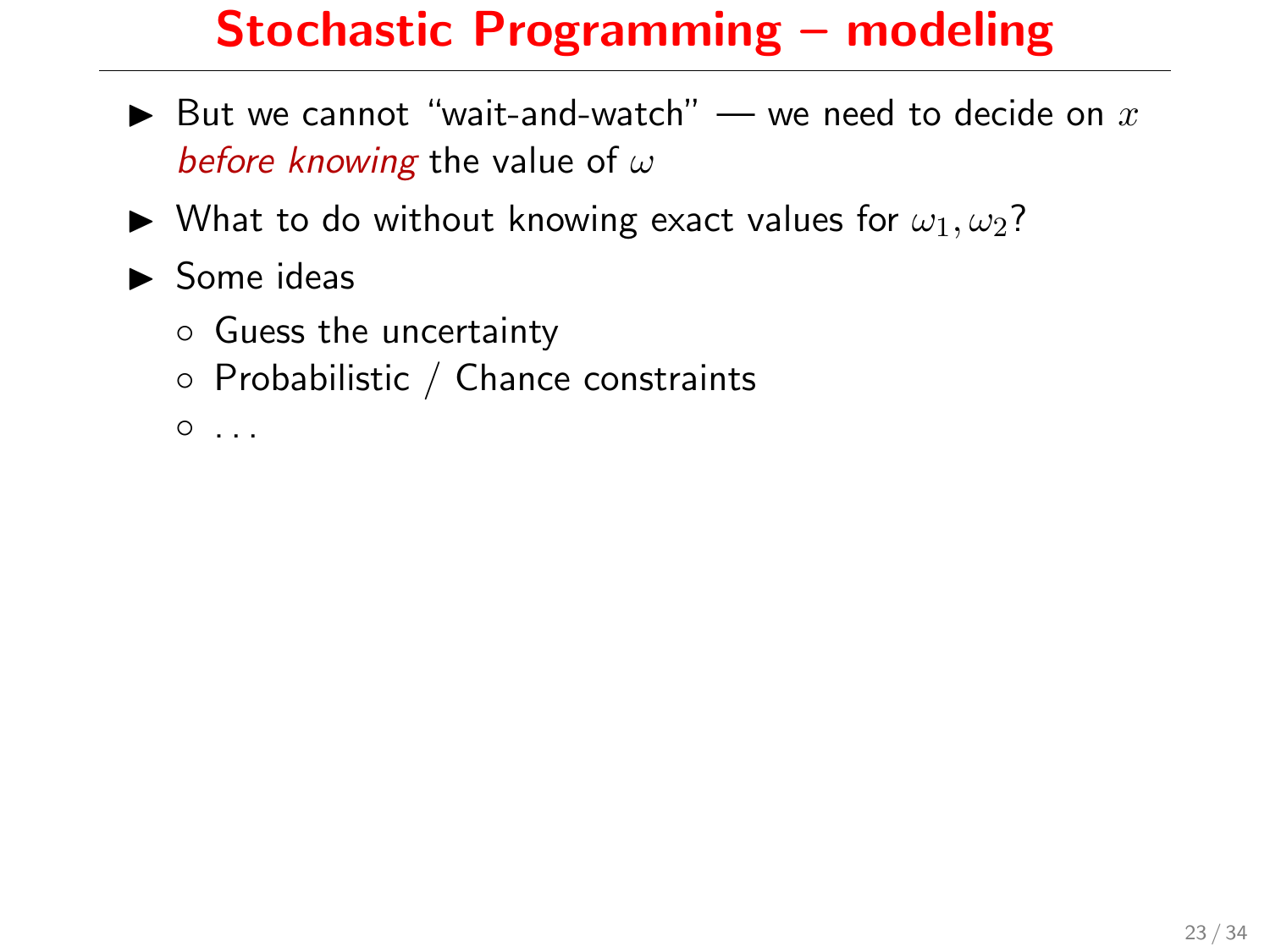#### Some guesses

- $\triangle$  Unbiased / Average case: Choose **mean values** for each r.v.
- $\triangle$  Robust / Worst case: Choose worst case values
- $\spadesuit$  Explorative / Best case: Choose best case values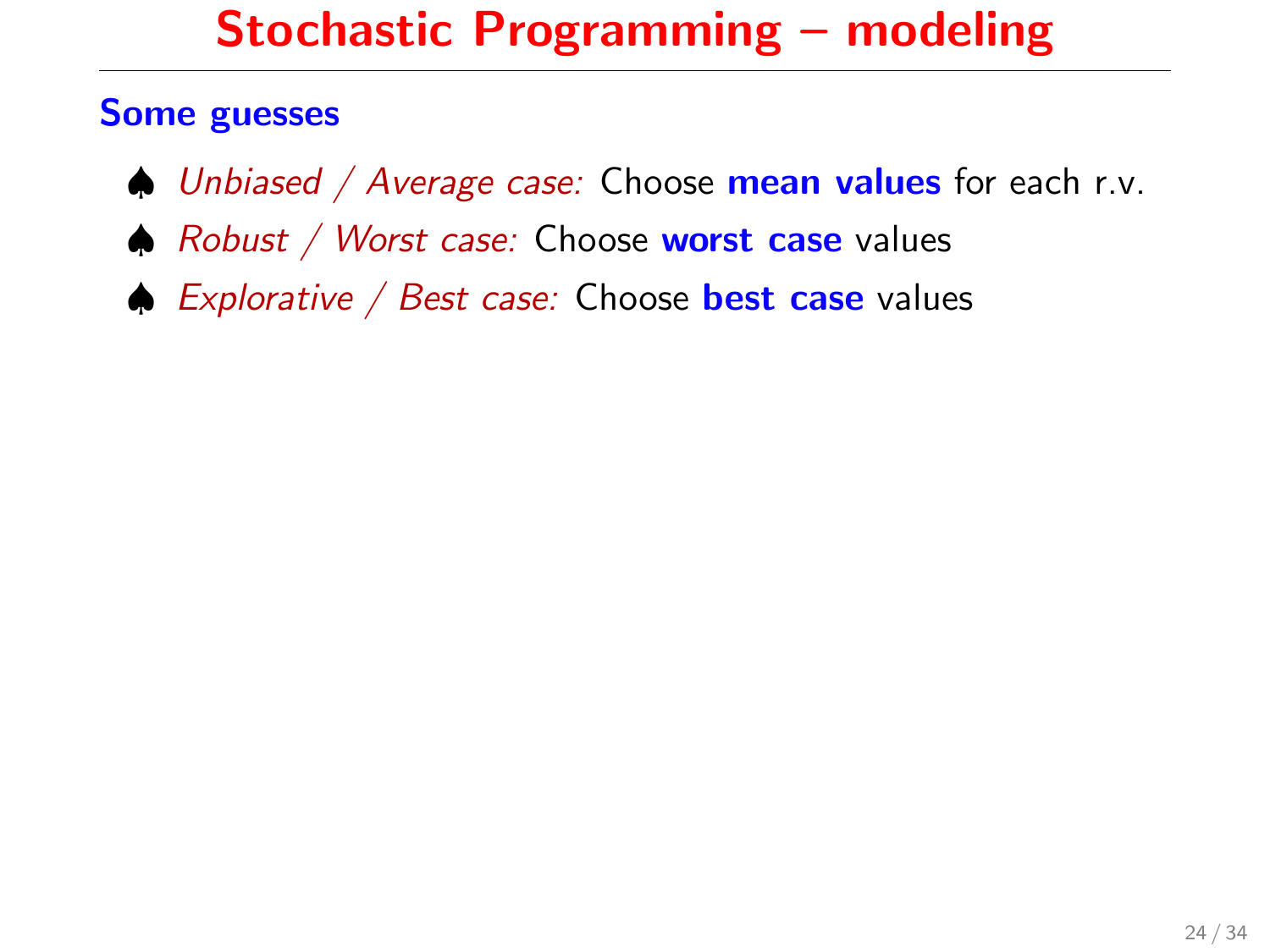## Stochastic Programming – Example

|                      | min $x_1+x_2$ |    |
|----------------------|---------------|----|
| $\omega_1x_1+x_2$    | ↗             | 10 |
| $\omega_2 x_1 + x_2$ | >             | 5. |
| $x_1, x_2$           | >             | 0. |
|                      |               |    |

where  $\omega_1 \sim \mathcal{U}[1, 5]$  and  $\omega_2 \sim \mathcal{U}[1/3, 1]$ 

## Unbiased / Average case:  $\mathbb{E}[\omega_1] = 3$ ,  $\mathbb{E}[\omega_2] = 2/3$ min  $x_1 + x_2$  $3x_1 + x_2 \geq 10$  $(2/3)x_1 + x_2 \geq 5$  $x_1, x_2 \geq 0,$  $x_1^* + x_2^* = 5.7143...$  $(x_1^*, x_2^*) \approx (15/7, 25/7).$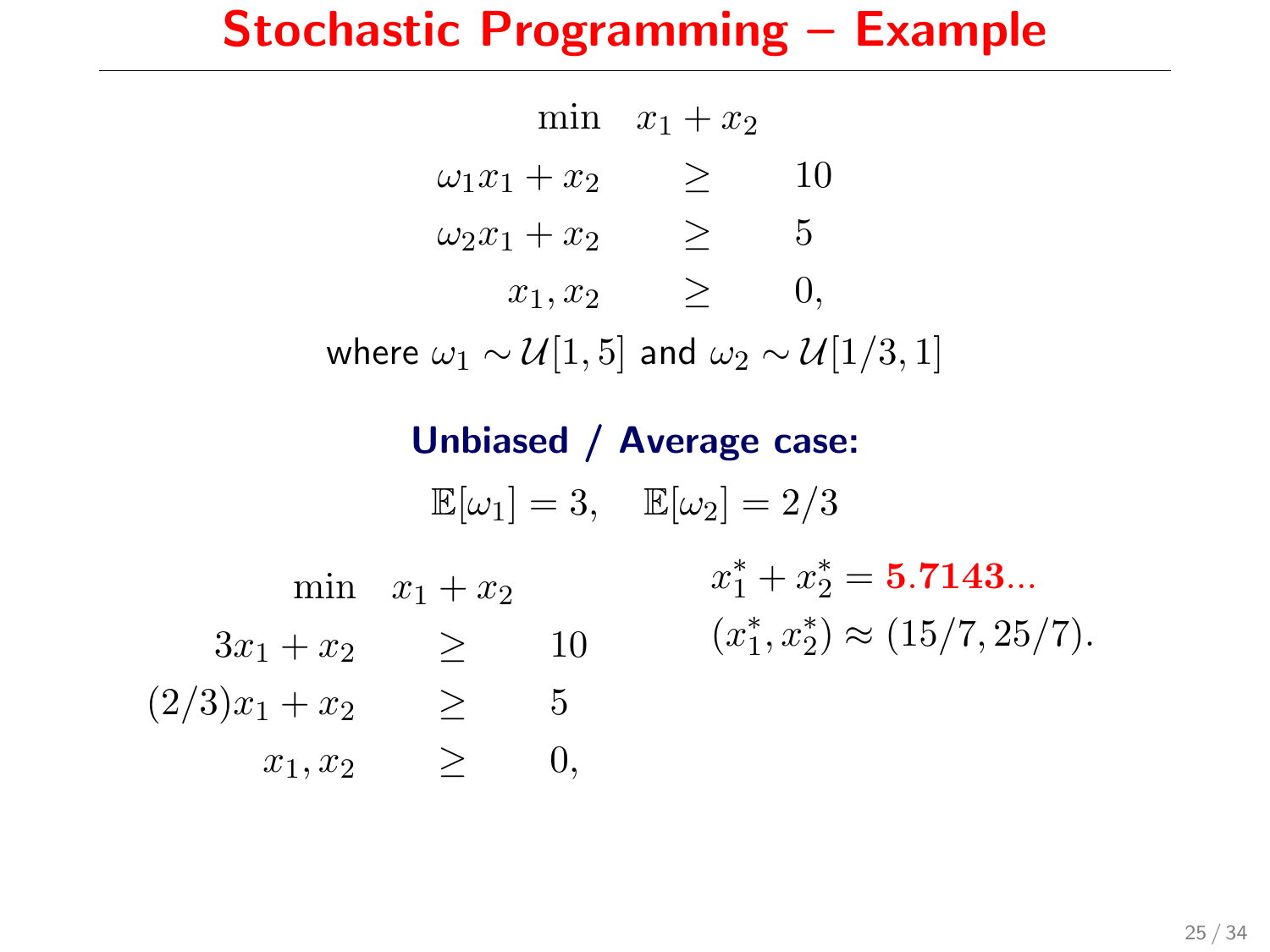## Stochastic Programming – Example

|                      | min $x_1 + x_2$ |    |
|----------------------|-----------------|----|
| $\omega_1x_1+x_2$    |                 | 10 |
| $\omega_2 x_1 + x_2$ |                 | 5  |
| $x_1, x_2$           | >               | U, |
|                      |                 |    |

where  $\omega_1 \sim \mathcal{U}[1, 5]$  and  $\omega_2 \sim \mathcal{U}[1/3, 1]$ 

#### Worst case:

 $\mathbb{E}[\omega_1] = 3$ ,  $\mathbb{E}[\omega_2] = 2/3$ min  $x_1 + x_2$  $1x_1 + x_2 \geq 10$  $(1/3)x_1 + x_2 \geq 5$  $x_1, x_2 \geq 0,$  $x_1^* + x_2^* = 10$  $(x_1^*, x_2^*) \approx (41/12, 79/12).$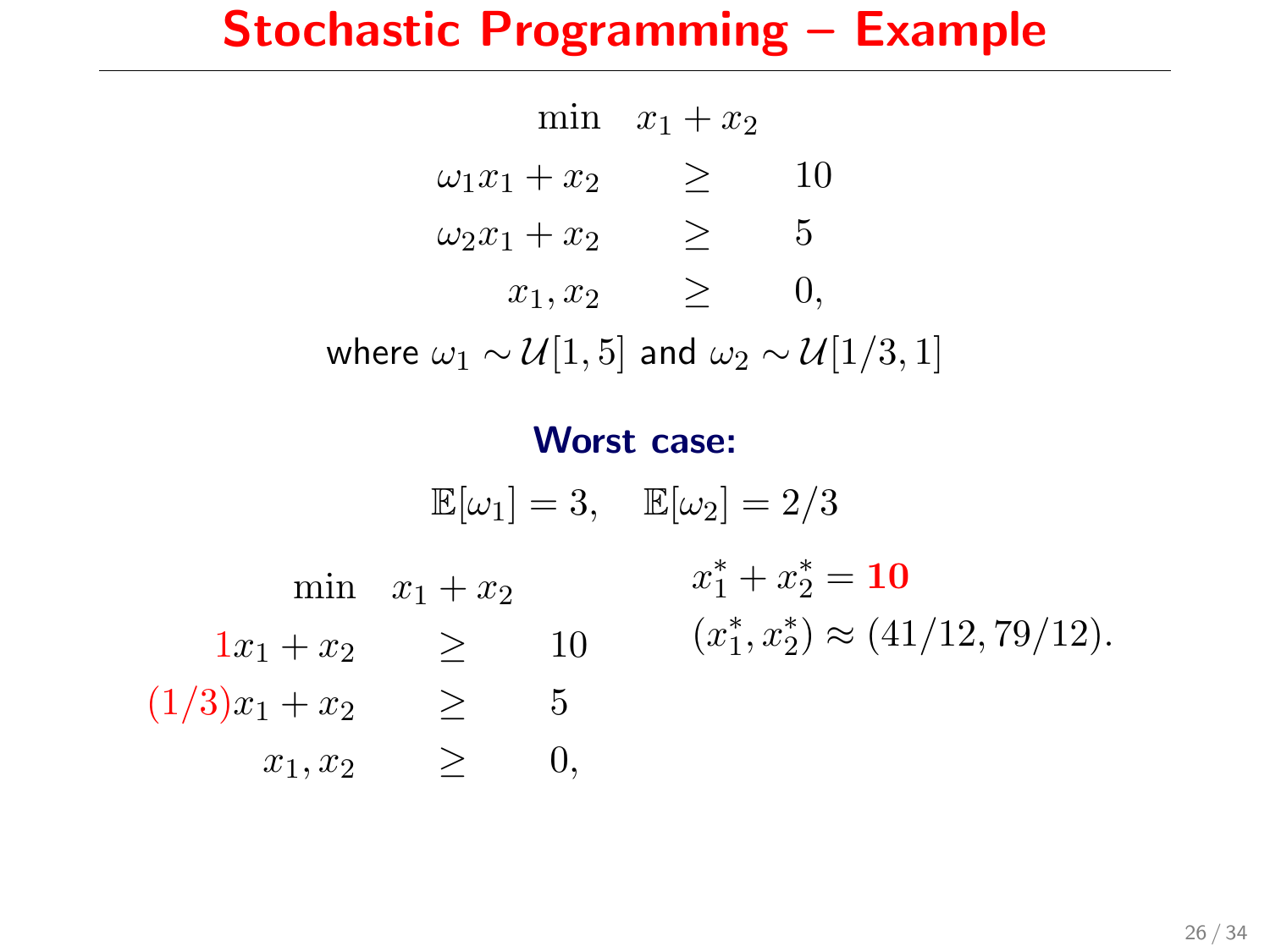## Stochastic Programming – Example

min  $x_1 + x_2$  $\omega_1 x_1 + x_2 \qquad \geq \qquad 10$  $\omega_2 x_1 + x_2 \qquad \geq \qquad 5$  $x_1, x_2 > 0,$ 

where  $\omega_1 \sim \mathcal{U}[1, 5]$  and  $\omega_2 \sim \mathcal{U}[1/3, 1]$ 

#### Best case:

 $\mathbb{E}[\omega_1] = 3$ ,  $\mathbb{E}[\omega_2] = 2/3$ min  $x_1 + x_2$  $5x_1 + x_2 \geq 10$  $1x_1 + x_2 \geq 5$  $x_1, x_2 \geq 0,$  $x_1^* + x_2^* = 5$  $(x_1^*, x_2^*) \approx (17/8, 23/8).$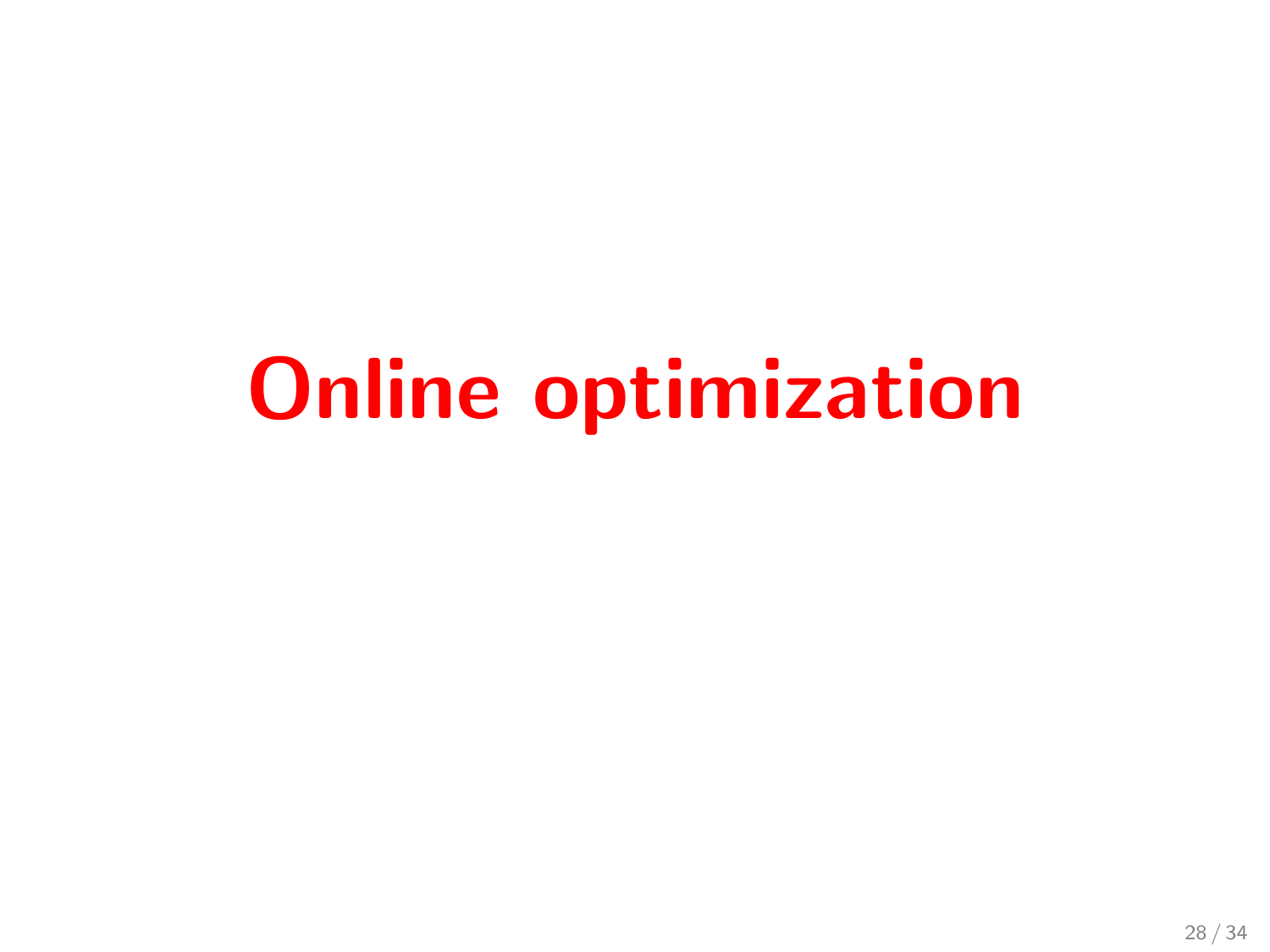• We have fixed and known  $F(x, \omega)$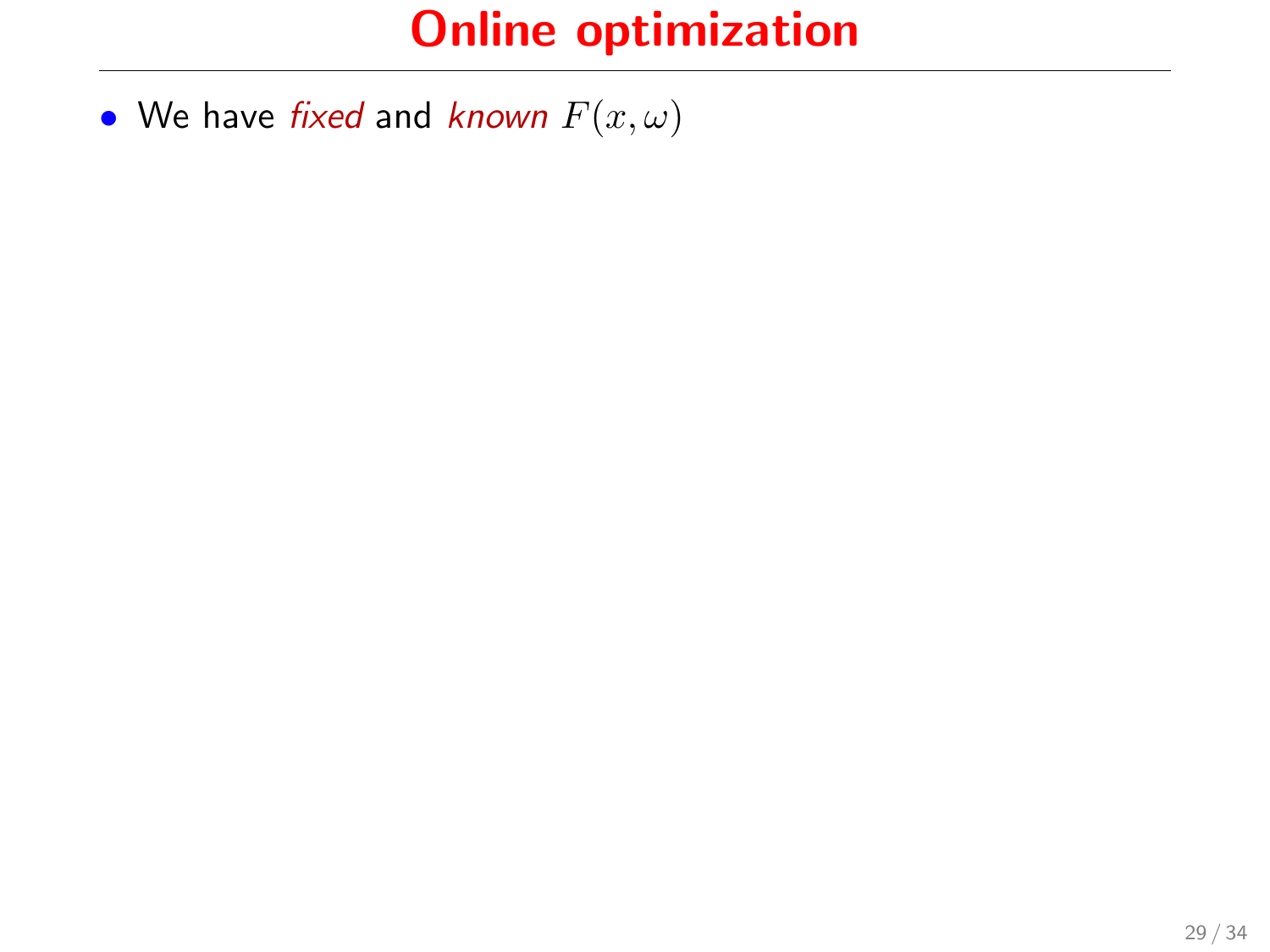- We have fixed and known  $F(x, \omega)$
- $\bullet \ \omega^1, \omega^2, \dots$  presented to us sequentially

Can be chosen adversarially!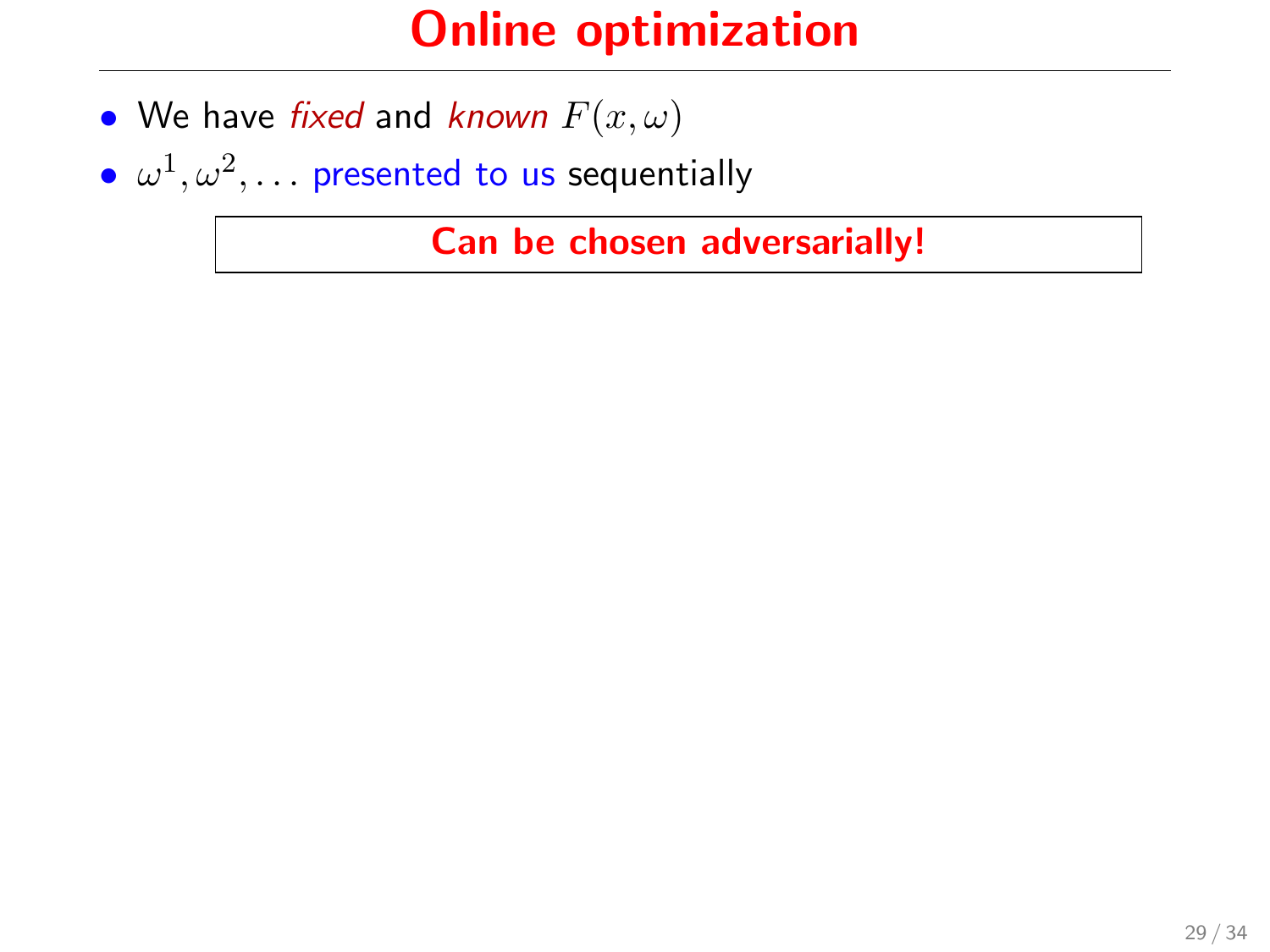- We have fixed and known  $F(x, \omega)$
- $\bullet \ \omega^1, \omega^2, \dots$  presented to us sequentially

Can be chosen adversarially!

• Guess  $x^k$ ;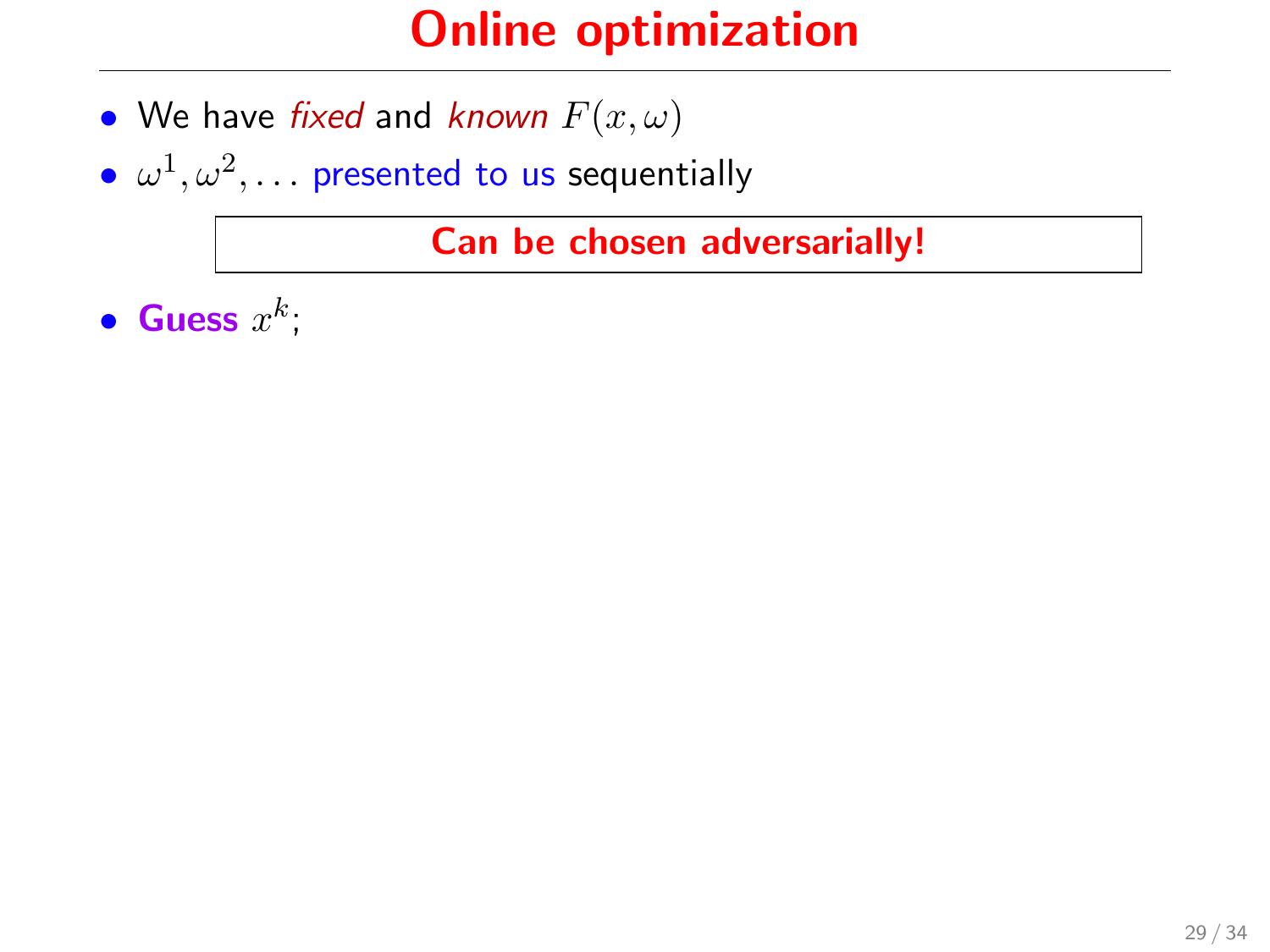- We have fixed and known  $F(x, \omega)$
- $\bullet \ \omega^1, \omega^2, \dots$  presented to us sequentially

Can be chosen adversarially!

• Guess  $x^k$ ; Observe  $\omega^k$ ;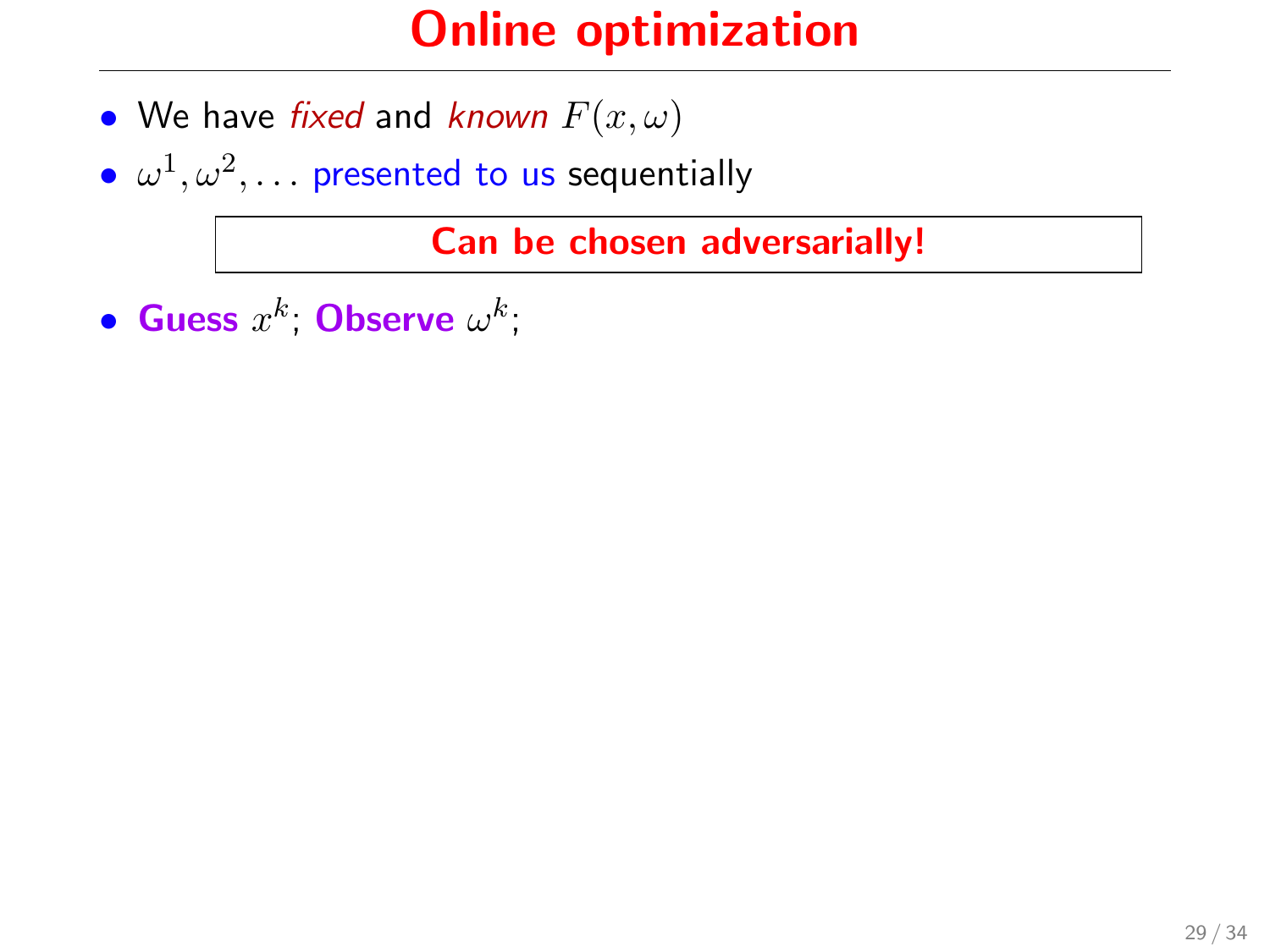- We have fixed and known  $F(x, \omega)$
- $\bullet \ \omega^1, \omega^2, \dots$  presented to us sequentially

Can be chosen adversarially!

• Guess  $x^k$ ; Observe  $\omega^k$ ; incur cost  $F(x^k,\omega^k)$ ;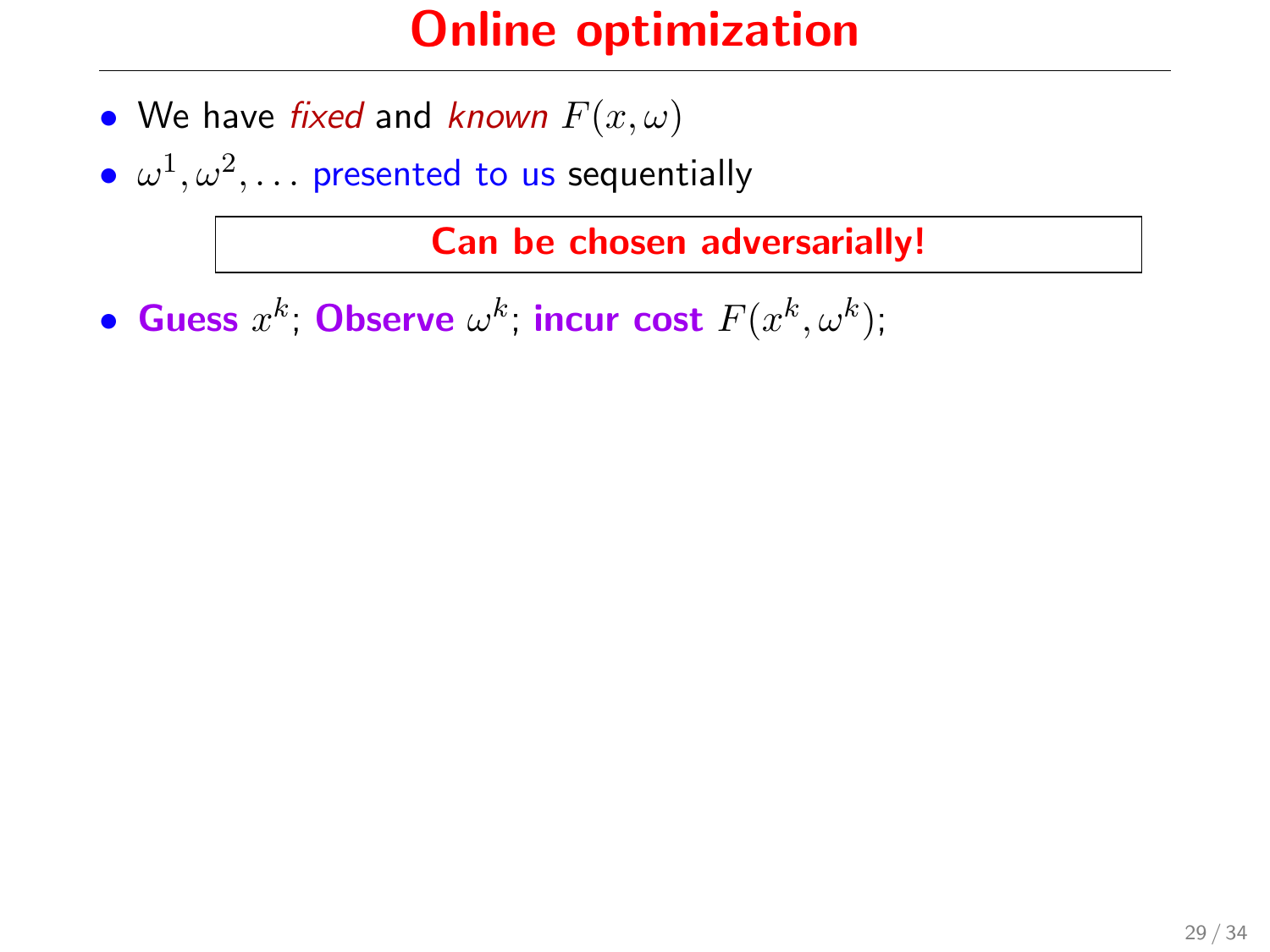- We have fixed and known  $F(x, \omega)$
- $\bullet \ \omega^1, \omega^2, \dots$  presented to us sequentially

Can be chosen adversarially!

• Guess  $x^k$ ; Observe  $\omega^k$ ; incur cost  $F(x^k,\omega^k)$ ; Update to  $x^{k+1}$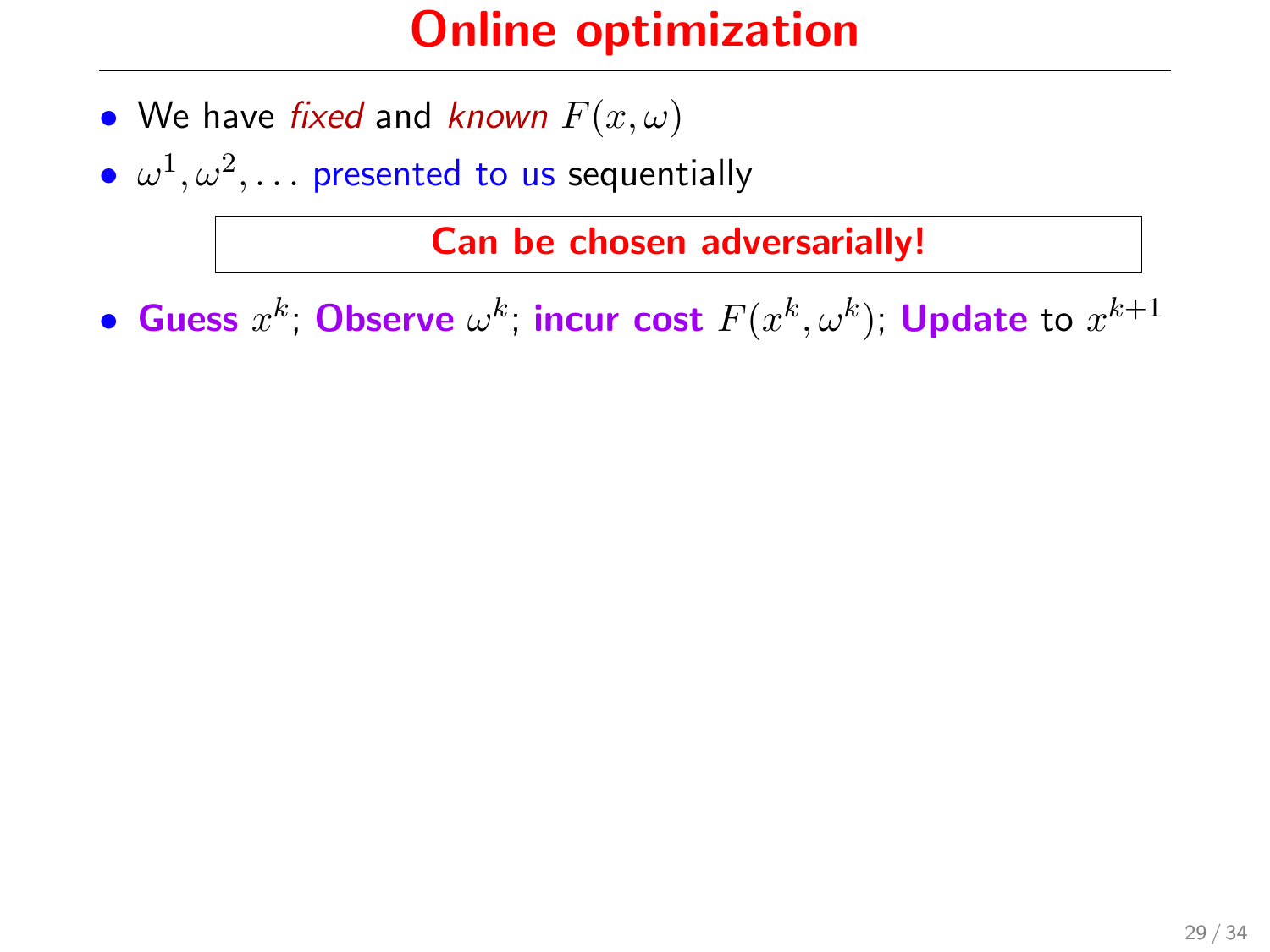- We have fixed and known  $F(x, \omega)$
- $\bullet \ \omega^1, \omega^2, \dots$  presented to us sequentially

Can be chosen adversarially!

- Guess  $x^k$ ; Observe  $\omega^k$ ; incur cost  $F(x^k,\omega^k)$ ; Update to  $x^{k+1}$
- We get to see things only sequentially, and the sequence of samples shown to us by nature may depend on our guesses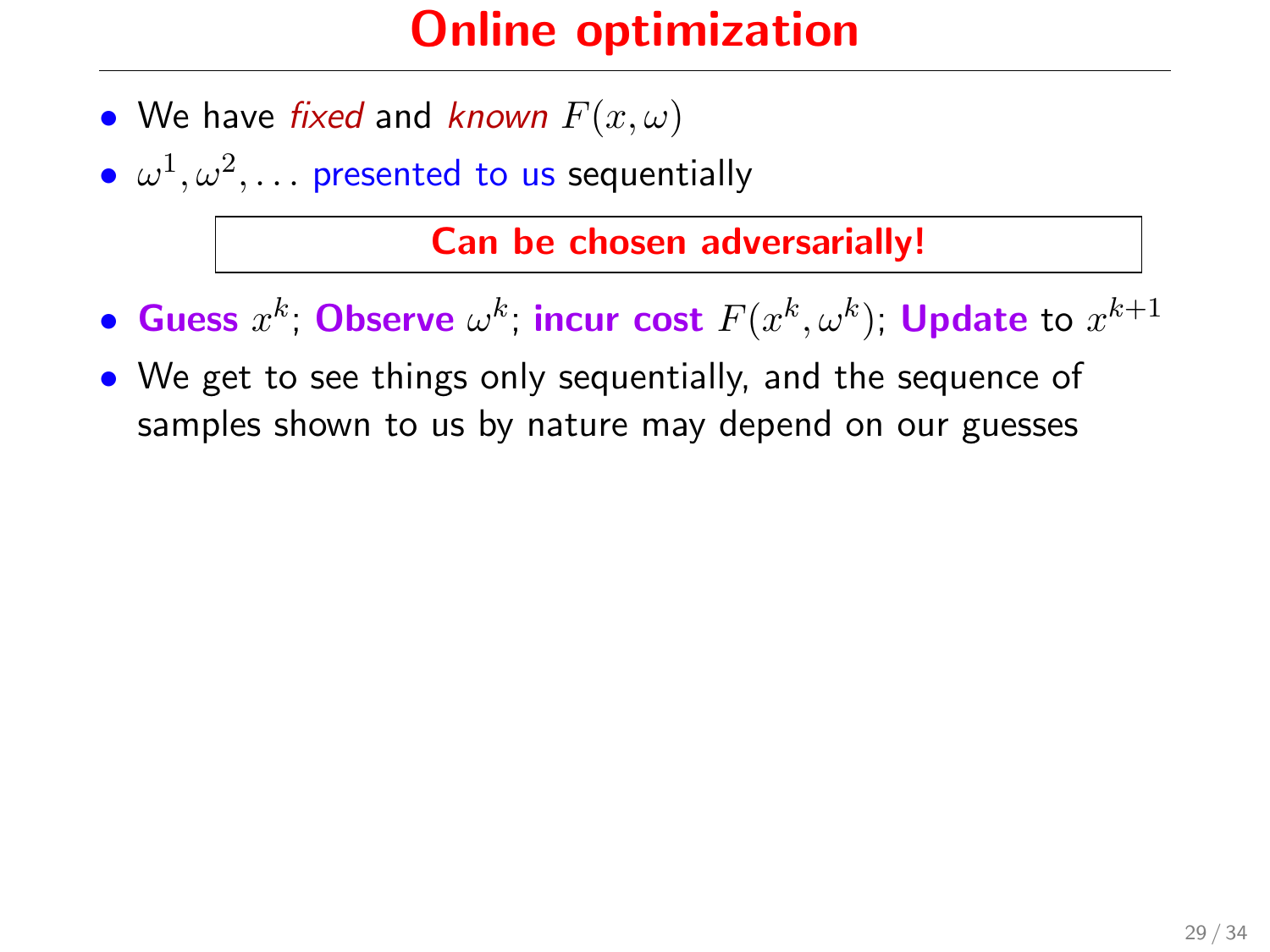- We have fixed and known  $F(x, \omega)$
- $\bullet \ \omega^1, \omega^2, \dots$  presented to us sequentially

#### Can be chosen adversarially!

- Guess  $x^k$ ; Observe  $\omega^k$ ; incur cost  $F(x^k,\omega^k)$ ; Update to  $x^{k+1}$
- We get to see things only sequentially, and the sequence of samples shown to us by nature may depend on our guesses
- So a typical goal is to minimize **Regret**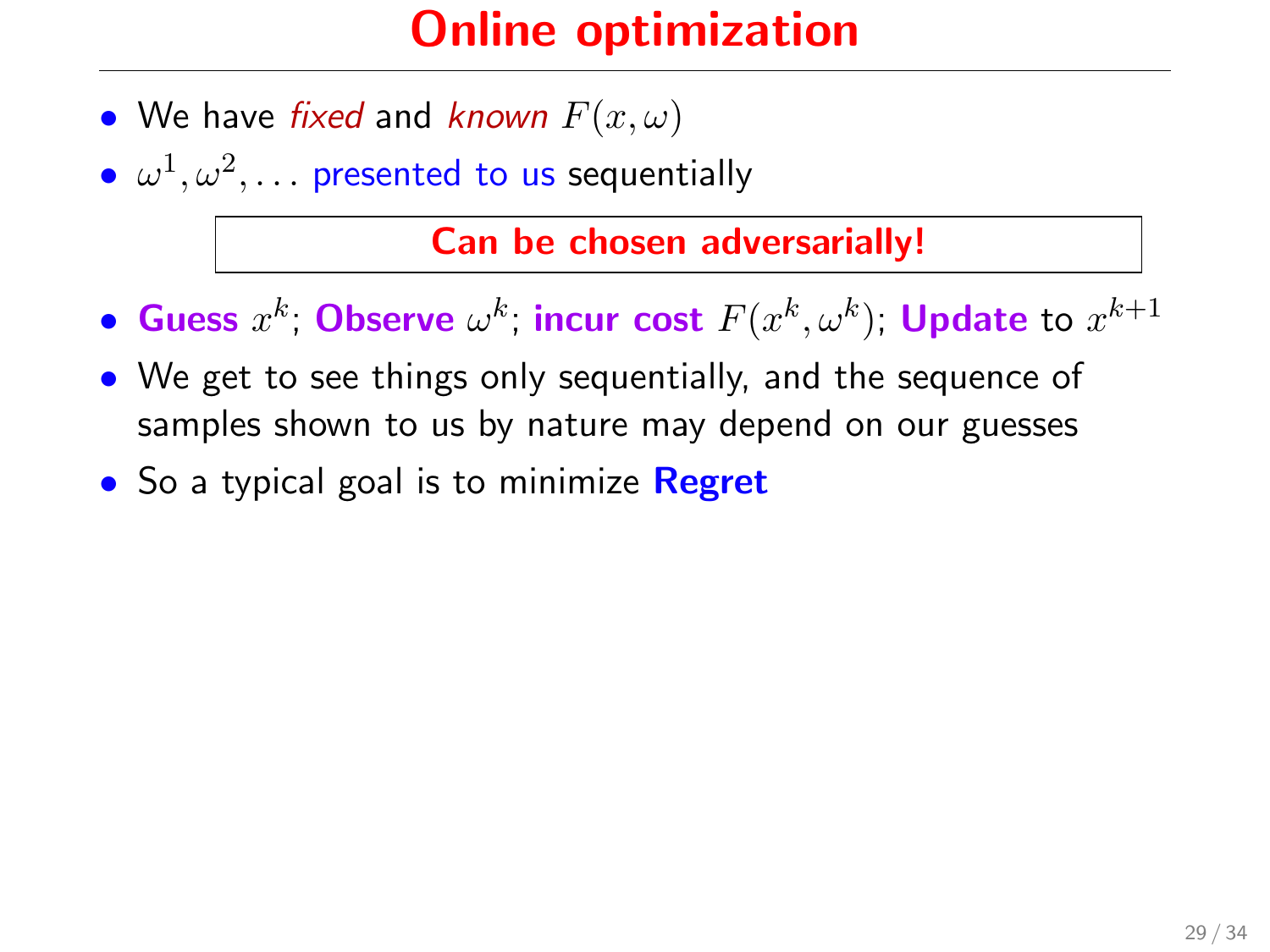- We have fixed and known  $F(x, \omega)$
- $\bullet \ \omega^1, \omega^2, \dots$  presented to us sequentially

Can be chosen adversarially!

- Guess  $x^k$ ; Observe  $\omega^k$ ; incur cost  $F(x^k,\omega^k)$ ; Update to  $x^{k+1}$
- We get to see things only sequentially, and the sequence of samples shown to us by nature may depend on our guesses
- So a typical goal is to minimize **Regret**

1  $\frac{1}{T} \sum_{k=1}^{T} F(x_k, z_k) - \min_{x \in \mathcal{X}} \frac{1}{T}$  $\frac{1}{T} \sum_{k=1}^{T} F(x, z_k)$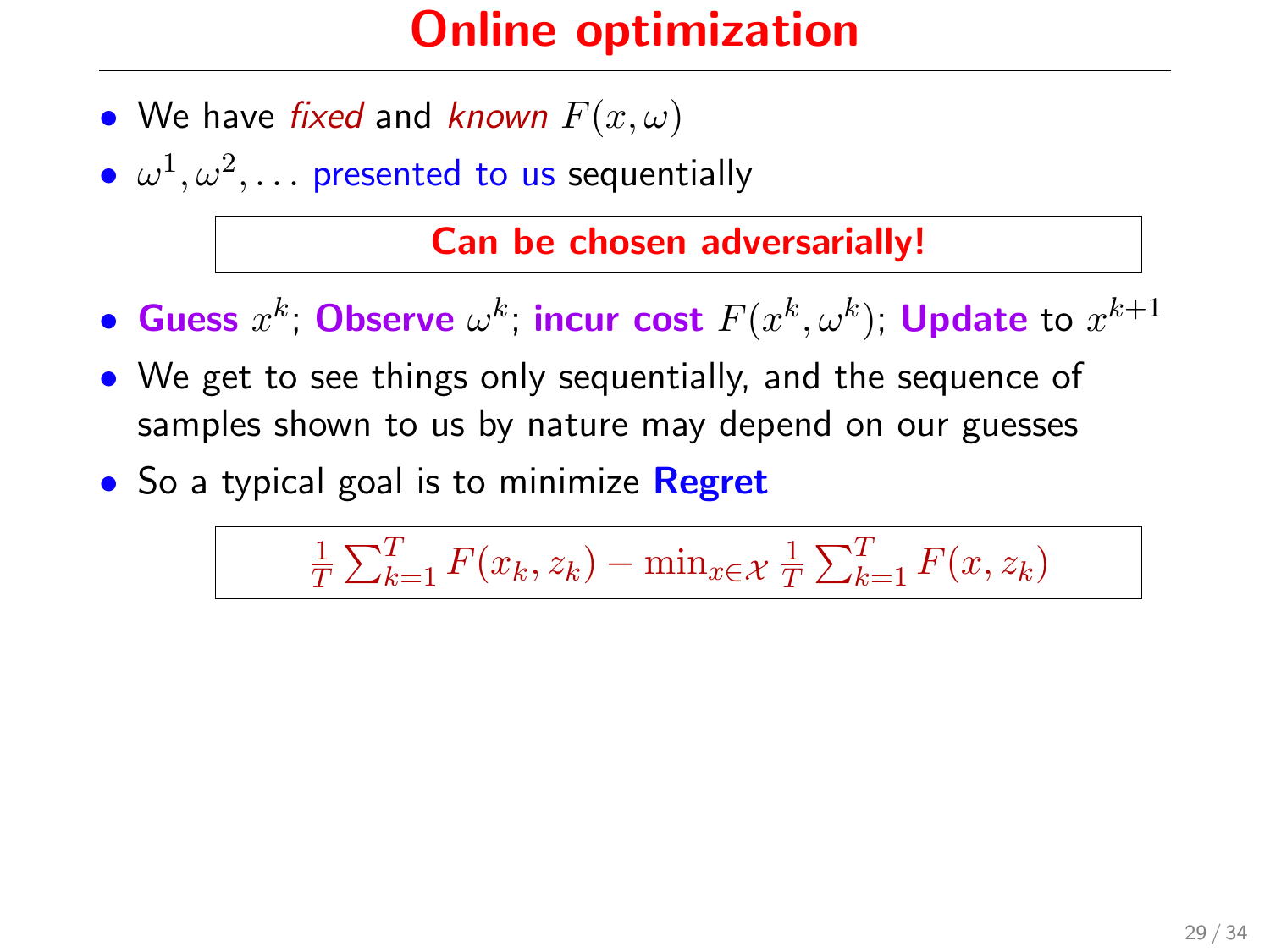- We have fixed and known  $F(x, \omega)$
- $\bullet \ \omega^1, \omega^2, \dots$  presented to us sequentially

Can be chosen adversarially!

- Guess  $x^k$ ; Observe  $\omega^k$ ; incur cost  $F(x^k,\omega^k)$ ; Update to  $x^{k+1}$
- We get to see things only sequentially, and the sequence of samples shown to us by nature may depend on our guesses
- So a typical goal is to minimize **Regret**

1  $\frac{1}{T} \sum_{k=1}^{T} F(x_k, z_k) - \min_{x \in \mathcal{X}} \frac{1}{T}$  $\frac{1}{T} \sum_{k=1}^{T} F(x, z_k)$ 

• That is, difference from the best possible solution we could have attained, had we been shown all the examples  $(z_k)$ .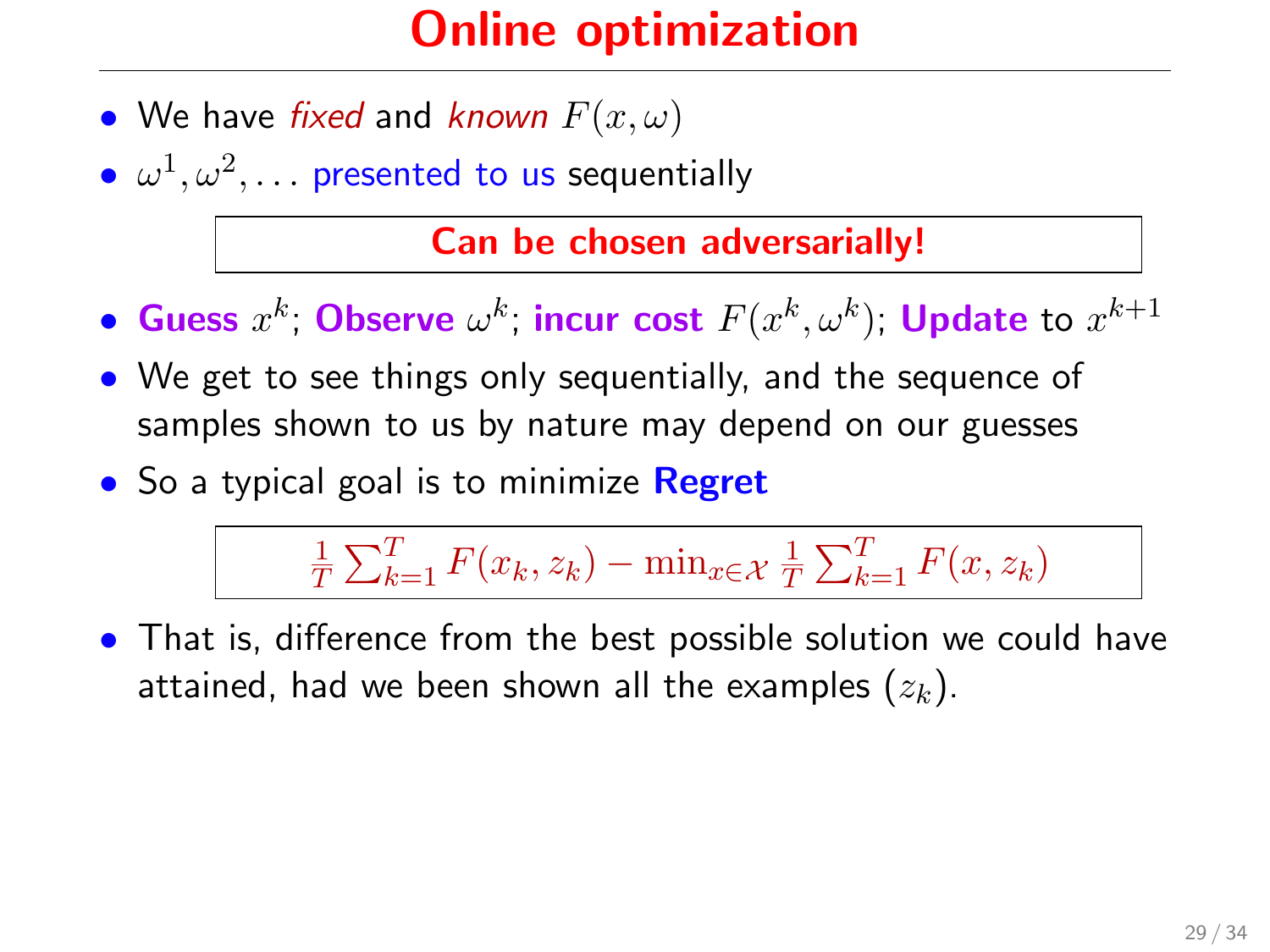- We have fixed and known  $F(x, \omega)$
- $\bullet \ \omega^1, \omega^2, \dots$  presented to us sequentially

Can be chosen adversarially!

- Guess  $x^k$ ; Observe  $\omega^k$ ; incur cost  $F(x^k,\omega^k)$ ; Update to  $x^{k+1}$
- We get to see things only sequentially, and the sequence of samples shown to us by nature may depend on our guesses
- So a typical goal is to minimize **Regret**

1  $\frac{1}{T} \sum_{k=1}^{T} F(x_k, z_k) - \min_{x \in \mathcal{X}} \frac{1}{T}$  $\frac{1}{T} \sum_{k=1}^{T} F(x, z_k)$ 

- That is, difference from the best possible solution we could have attained, had we been shown all the examples  $(z_k)$ .
- Online optimization is an important idea in machine learning, game theory, decision making, etc.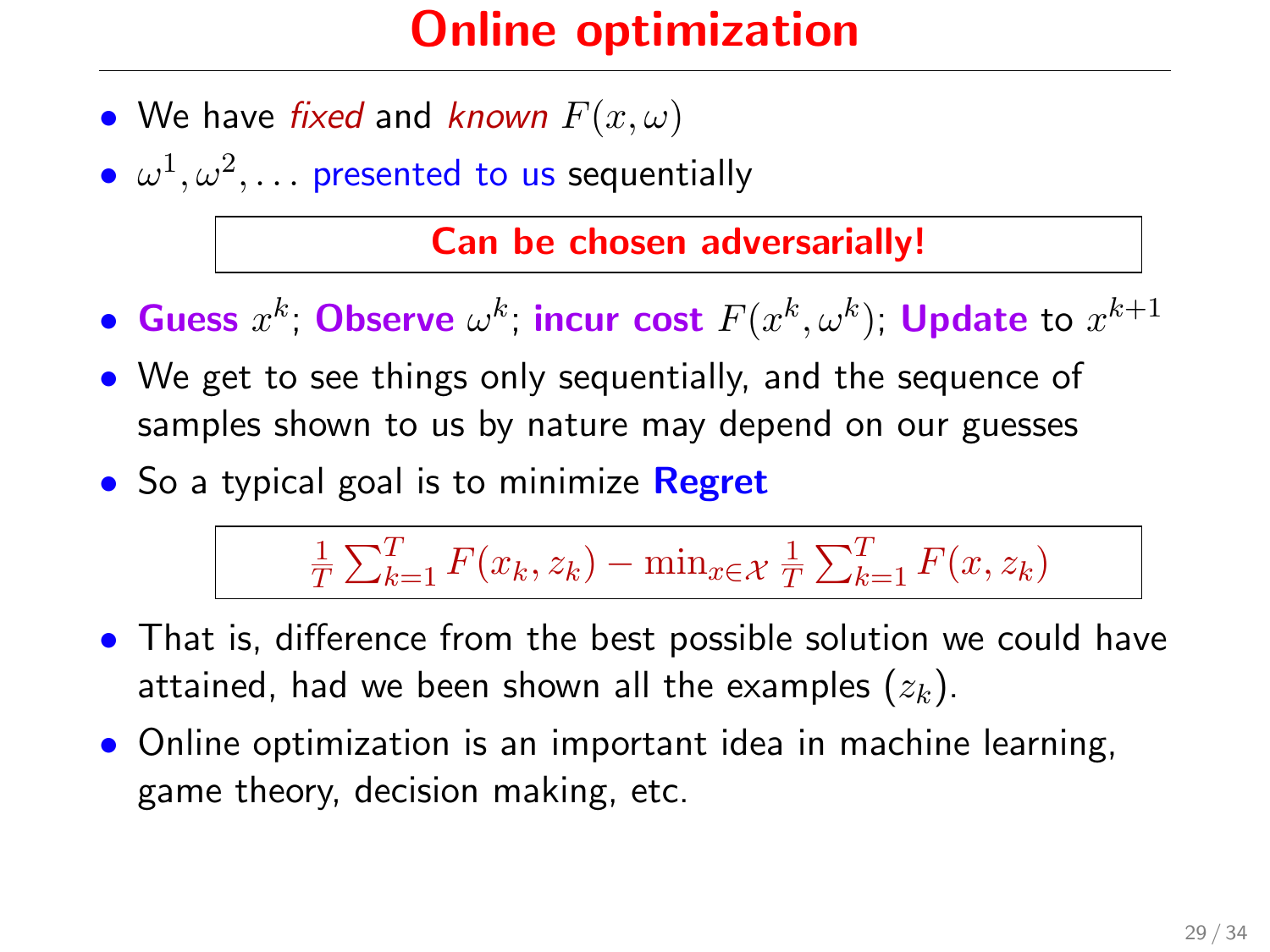Based on Zinkevich (2003)

Slight generalization:  $F(x, \omega)$  convex (in x); possibly nonsmooth  $x \in \mathcal{X}$ , a closed, bounded set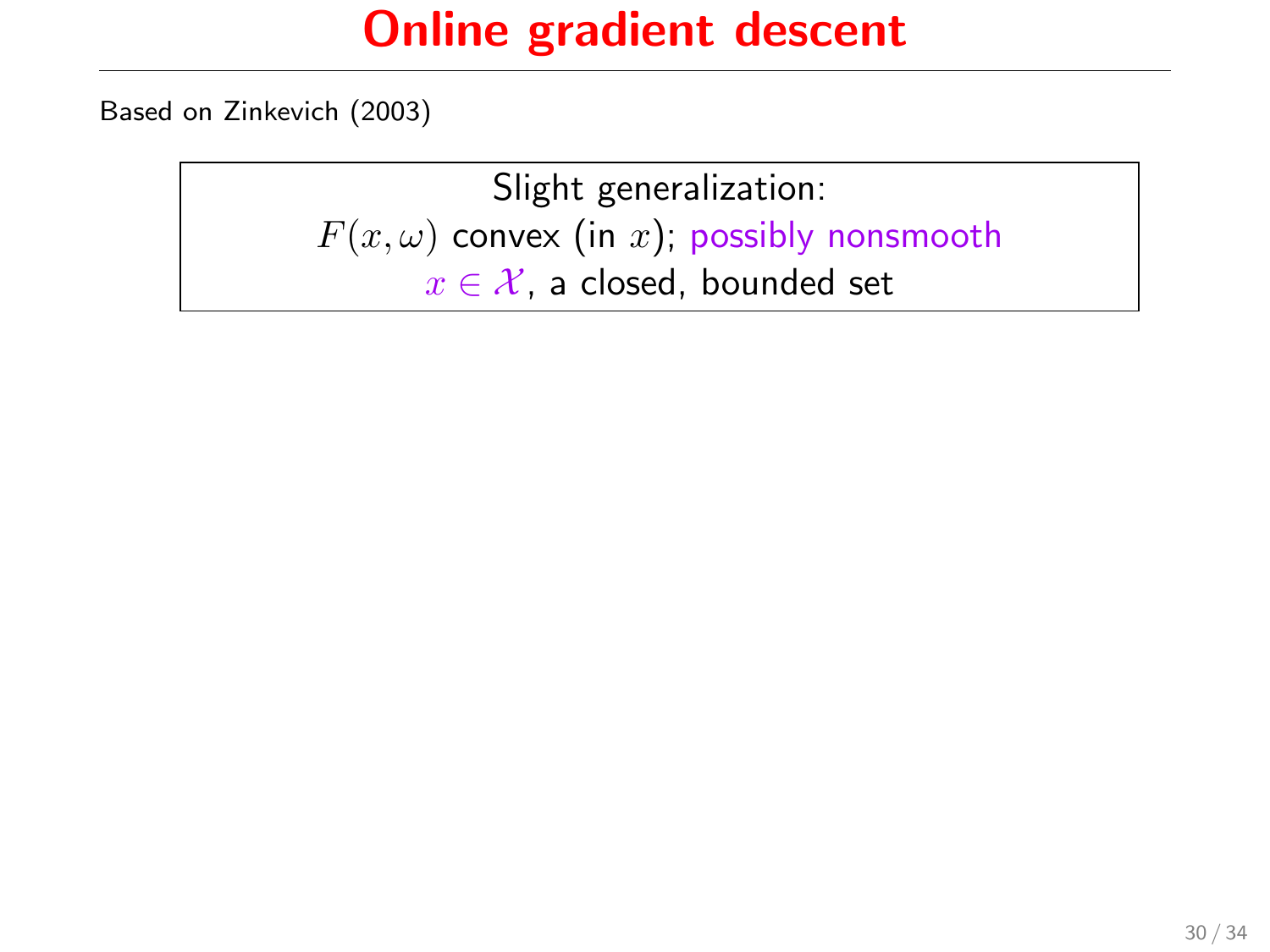Based on Zinkevich (2003)

Slight generalization:  $F(x, \omega)$  convex (in x); possibly nonsmooth  $x \in \mathcal{X}$ , a closed, bounded set

Simplify notation:  $f_k(x)\equiv F(x,\omega^k)$ 

$$
\text{Regret } R_T := \sum_{k=1}^T f_k(x^k) - \min_{x \in \mathcal{X}} \sum_{k=1}^T f_k(x)
$$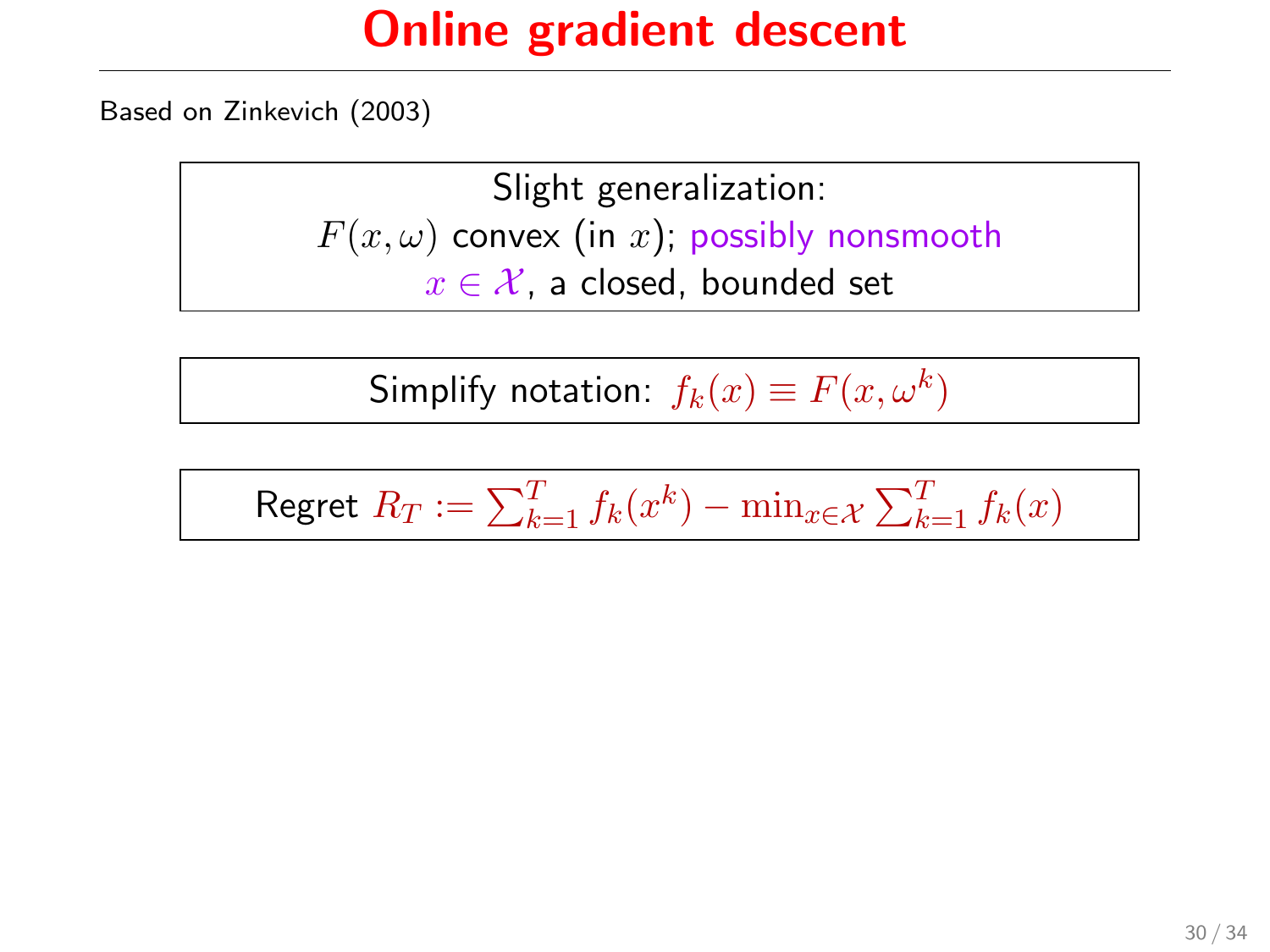- $\bf{1}$  Select some  $x^0\in\mathcal{X}$ , and  $\alpha_0>0$
- 2 Round k of algo  $(k \geq 0)$ :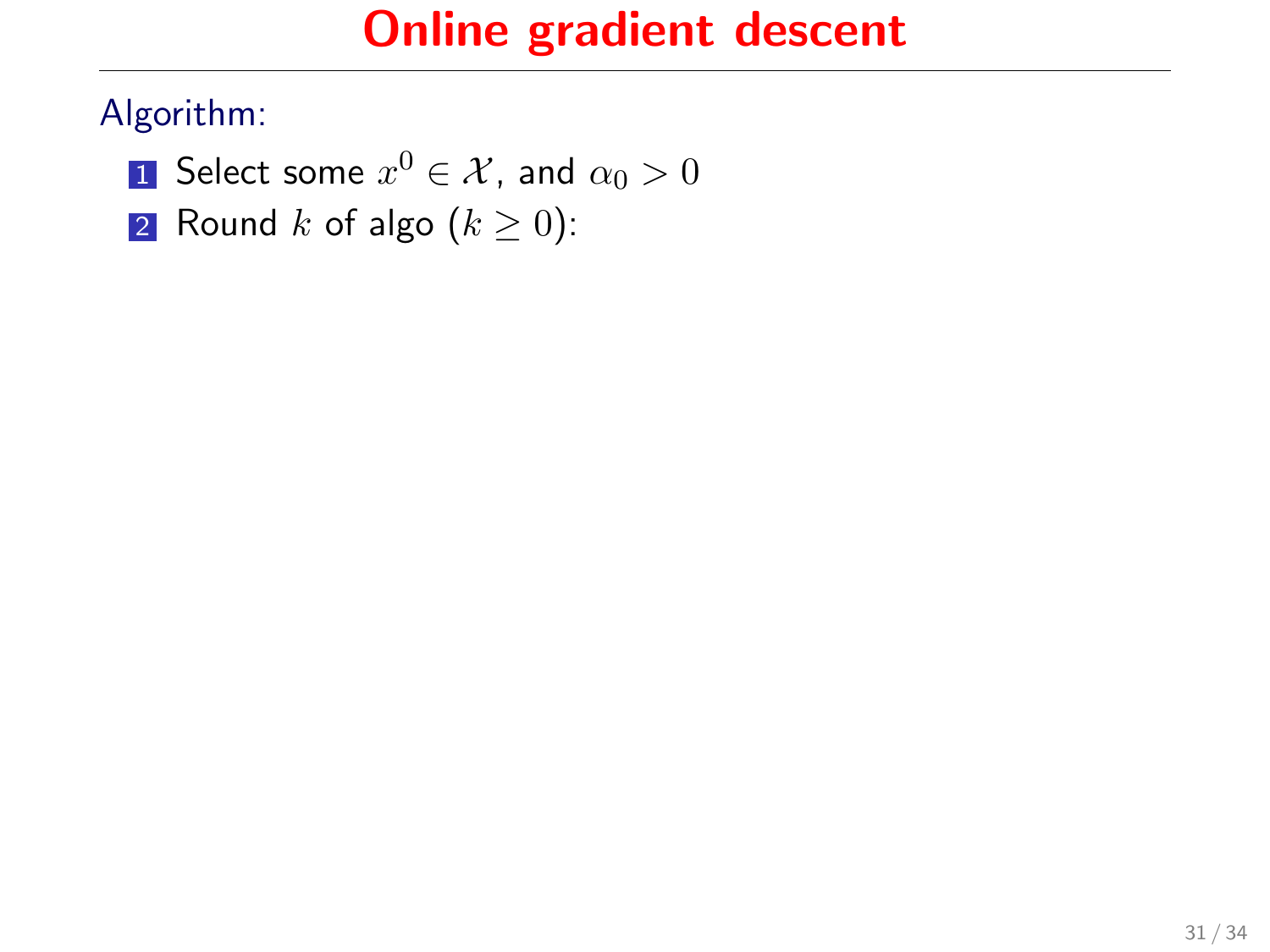- $\bf{1}$  Select some  $x^0\in\mathcal{X}$ , and  $\alpha_0>0$
- 2 Round k of algo  $(k \geq 0)$ :
	- Output  $x^k$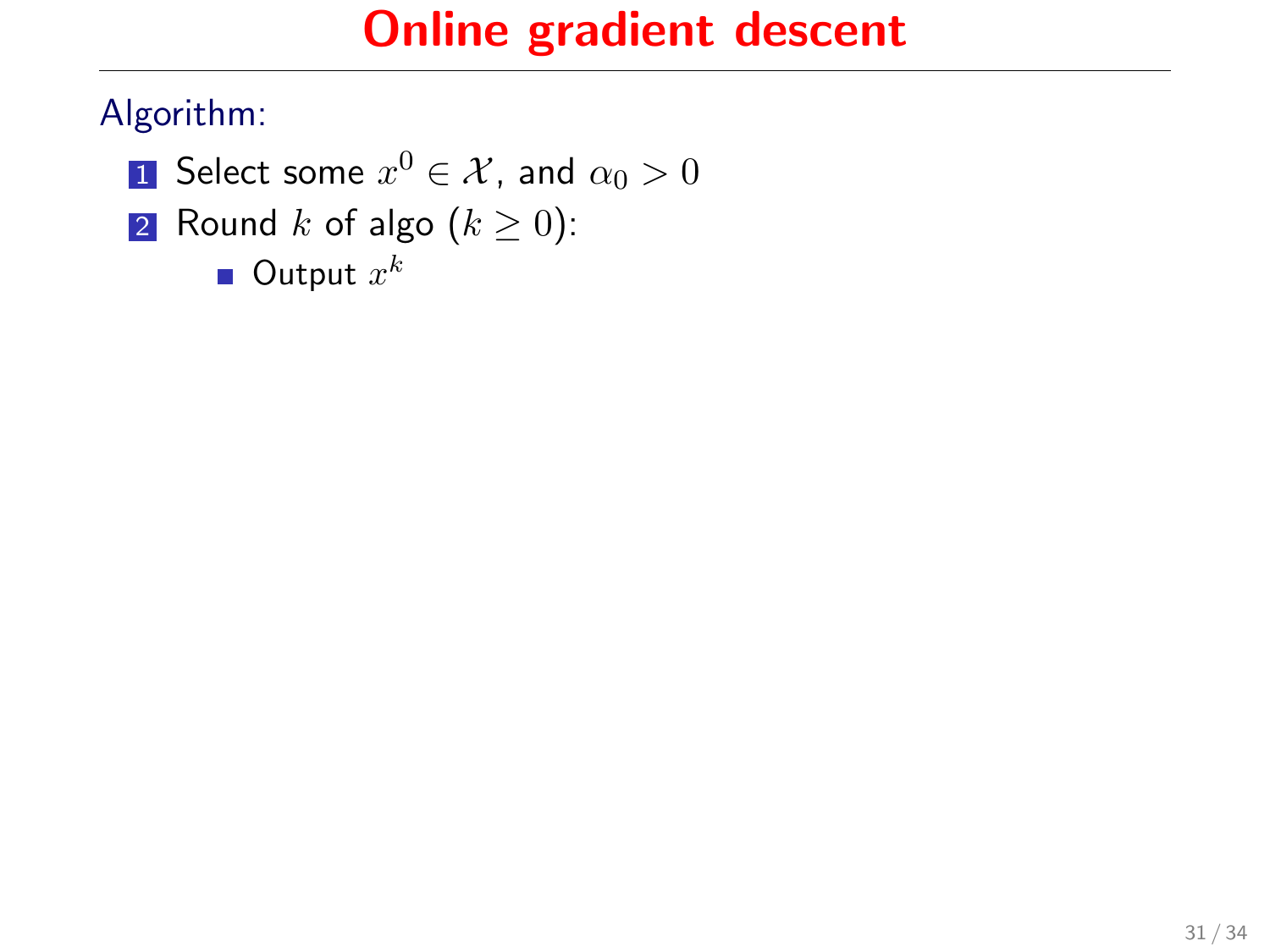- $\bf{1}$  Select some  $x^0\in\mathcal{X}$ , and  $\alpha_0>0$
- 2 Round k of algo  $(k \geq 0)$ :
	- Output  $x^k$
	- Receive k-th function  $f_k$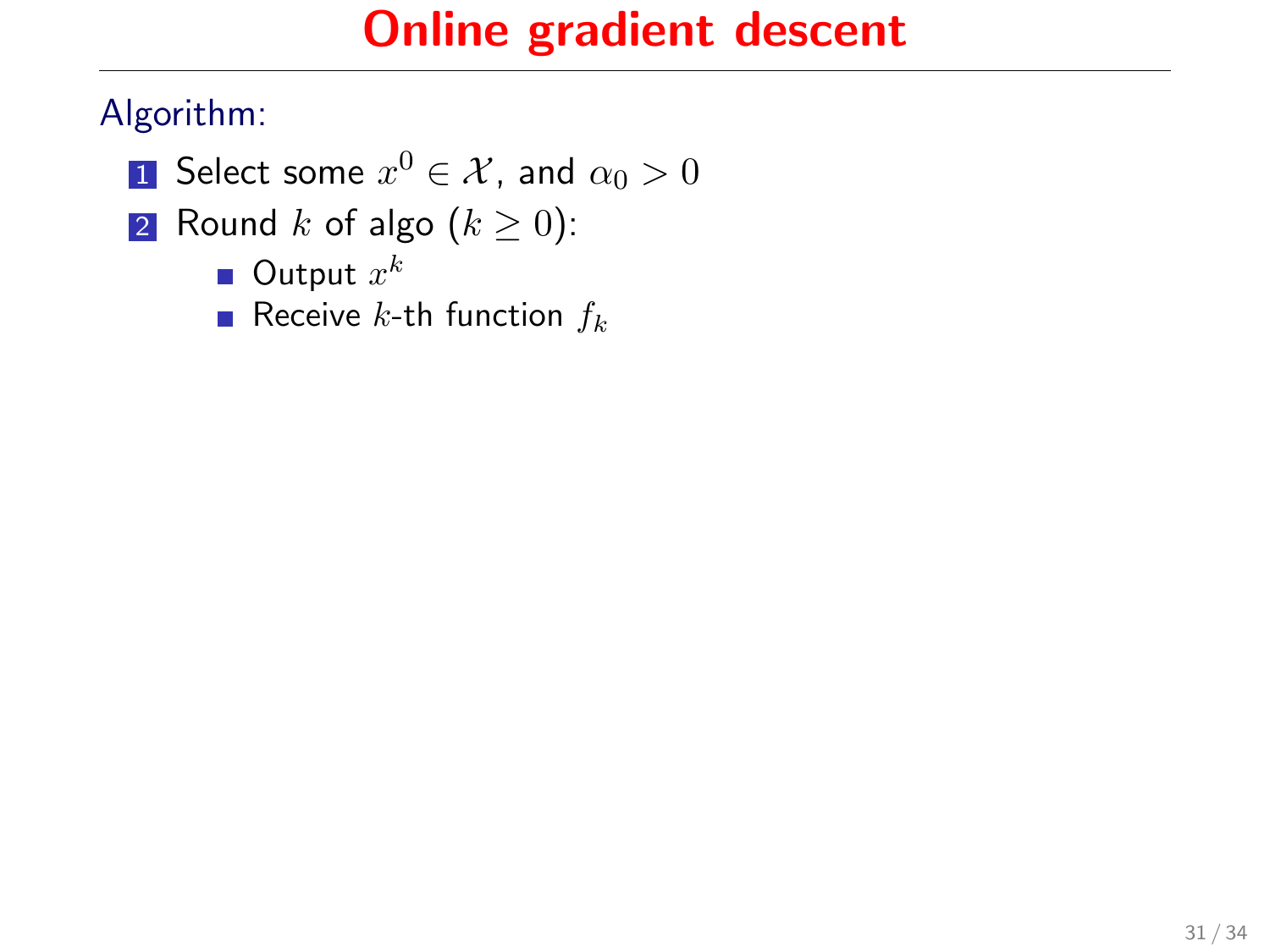- $\bf{1}$  Select some  $x^0\in\mathcal{X}$ , and  $\alpha_0>0$
- 2 Round k of algo  $(k \geq 0)$ :
	- Output  $x^k$
	- Receive k-th function  $f_k$
	- Incur loss  $f_k(x^k)$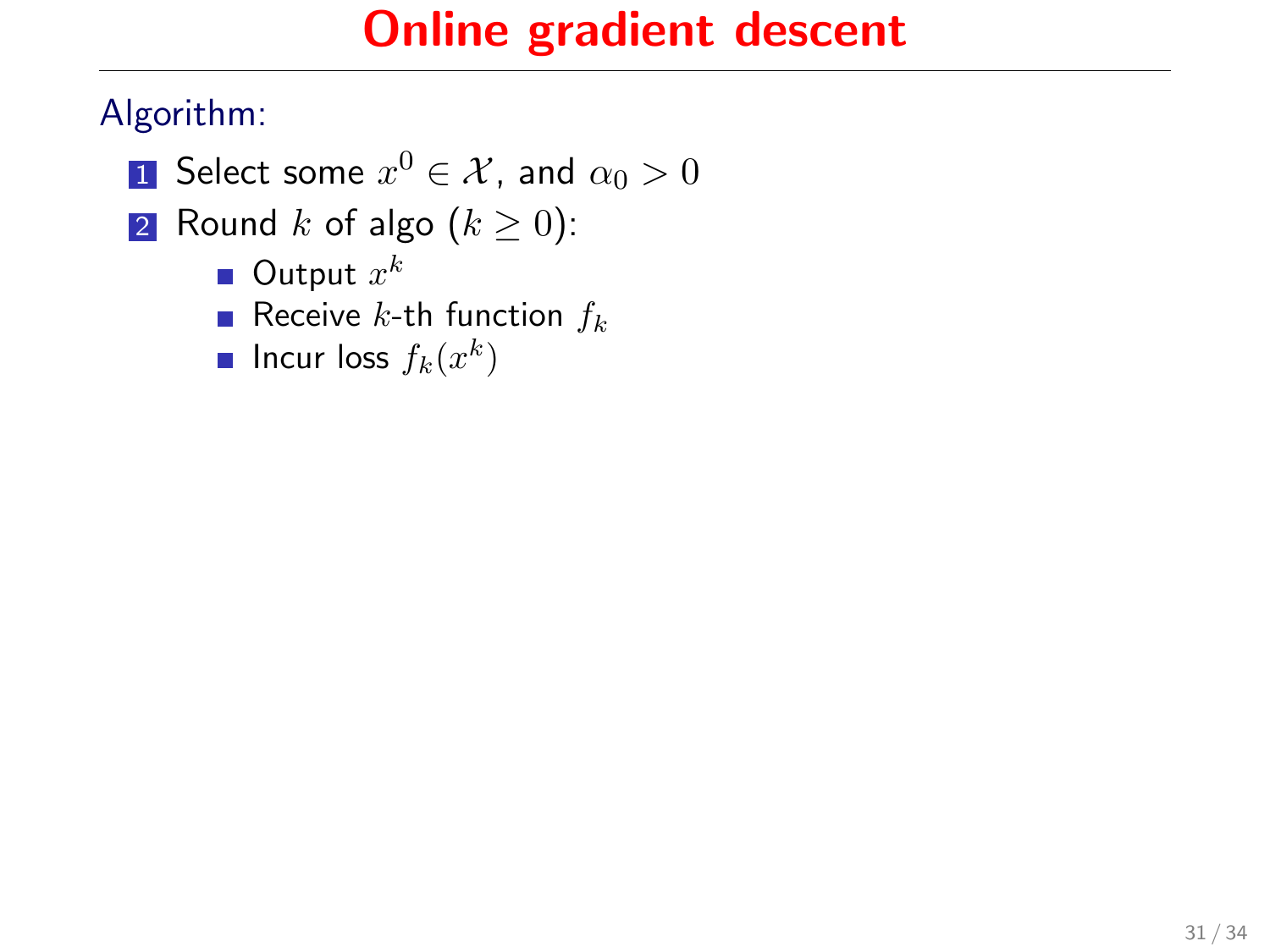- $\bf{1}$  Select some  $x^0\in\mathcal{X}$ , and  $\alpha_0>0$
- 2 Round k of algo  $(k \geq 0)$ :
	- Output  $x^k$
	- Receive k-th function  $f_k$
	- Incur loss  $f_k(x^k)$
	- Pick  $g^k \in \partial f_k(x_k)$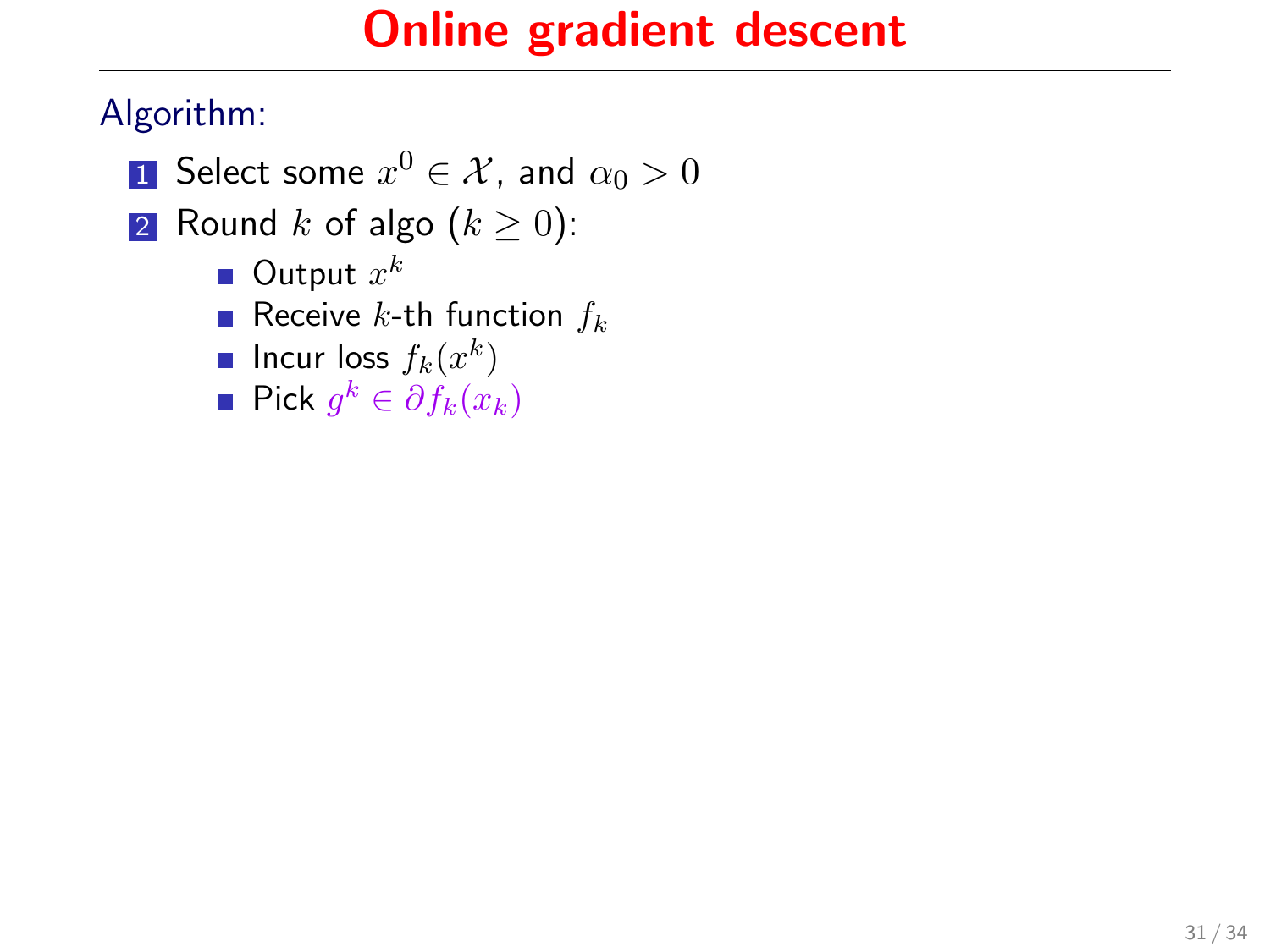- $\bf{1}$  Select some  $x^0\in\mathcal{X}$ , and  $\alpha_0>0$
- 2 Round k of algo  $(k \geq 0)$ :
	- Output  $x^k$
	- Receive k-th function  $f_k$
	- Incur loss  $f_k(x^k)$
	- Pick  $g^k \in \partial f_k(x_k)$ Update:  $x^{k+1} = P_{\mathcal{X}}(x^k - \alpha_k g^k)$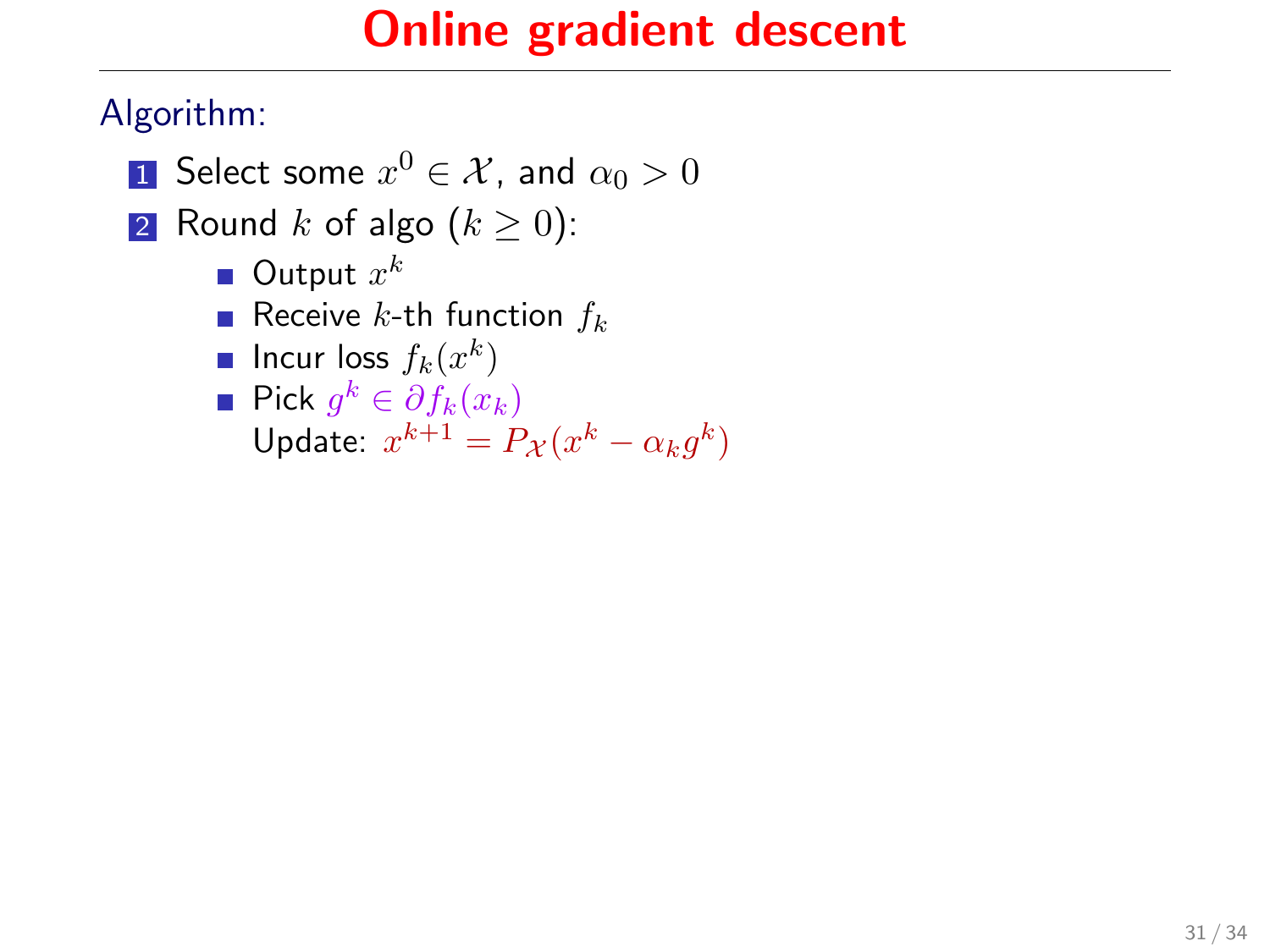Algorithm:

- $\bf{1}$  Select some  $x^0\in\mathcal{X}$ , and  $\alpha_0>0$
- 2 Round k of algo  $(k > 0)$ :
	- Output  $x^k$
	- Receive k-th function  $f_k$
	- Incur loss  $f_k(x^k)$
	- Pick  $g^k \in \partial f_k(x_k)$ Update:  $x^{k+1} = P_{\mathcal{X}}(x^k - \alpha_k g^k)$

Using  $\alpha_k = c/\sqrt{k+1}$  and assuming  $||g_k||_2 \leq G$ , can be shown that average regret  $\frac{1}{T}R_T \leq O(1/\sqrt{T})$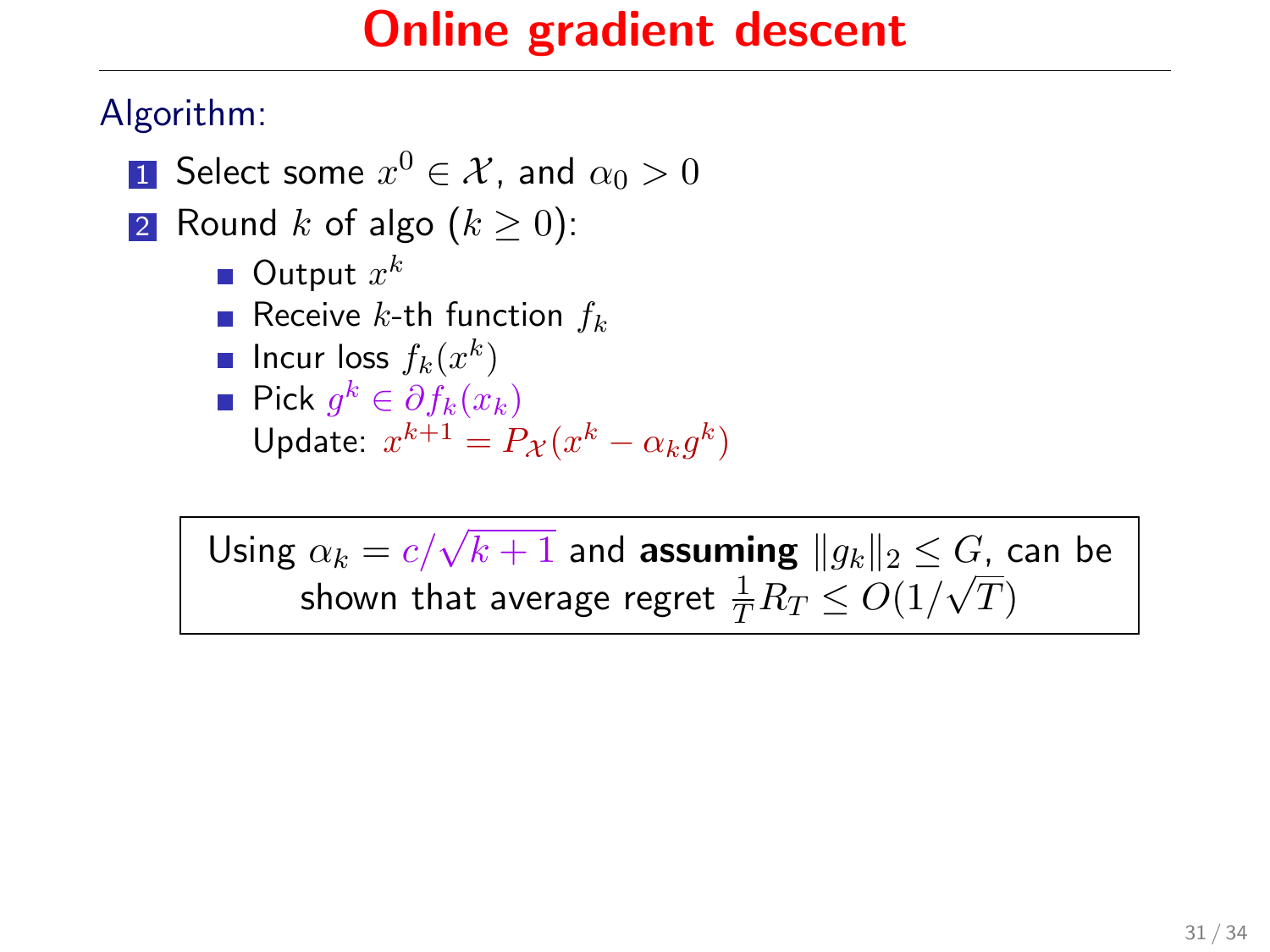**Assumption:** Lipschitz condition  $\|\partial f\|_2 \leq G$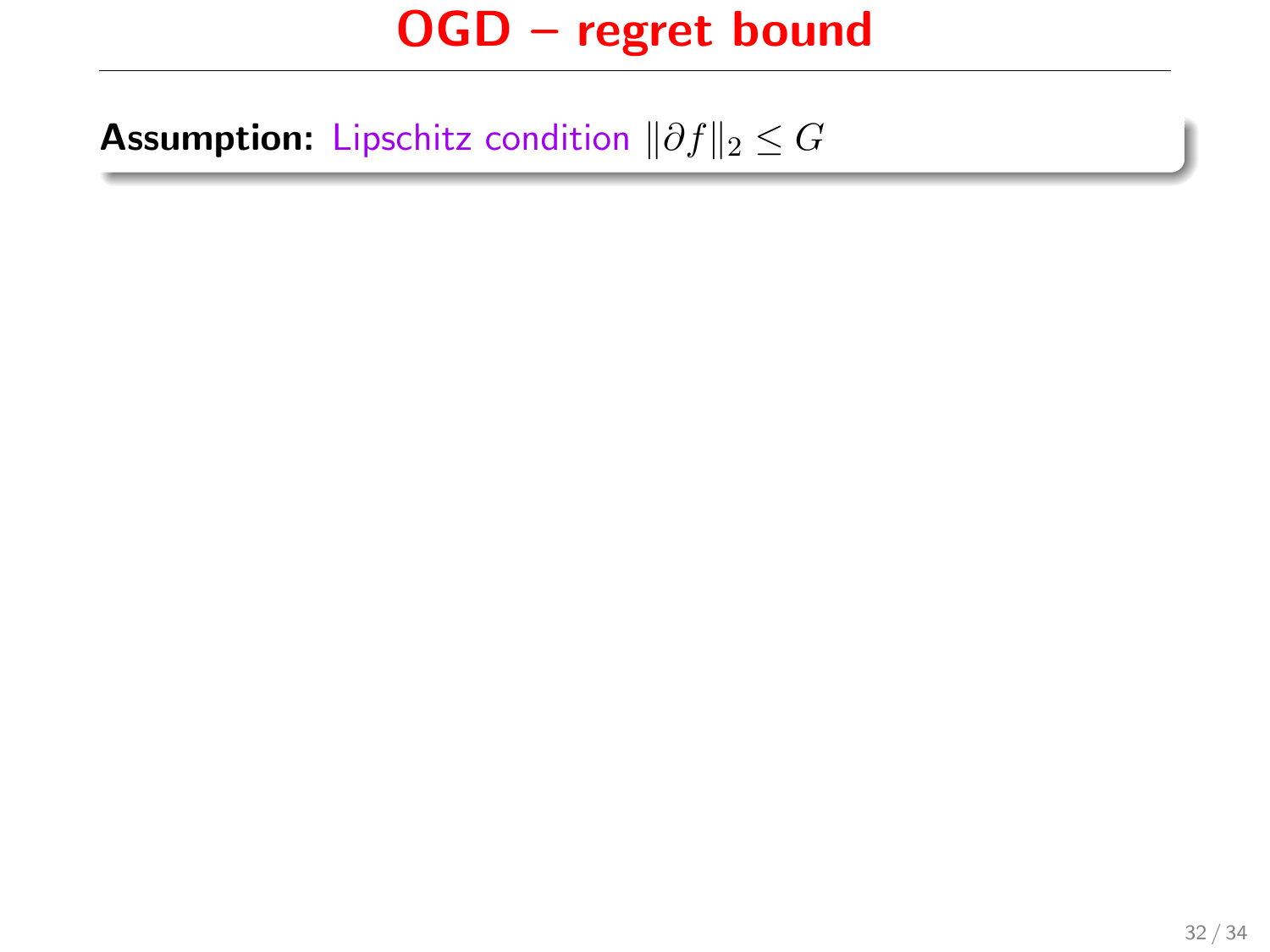**Assumption:** Lipschitz condition  $\|\partial f\|_2 \leq G$ 

$$
x^* = \operatorname*{argmin}_{x \in \mathcal{X}} \sum_{k=1}^{T} f_k(x)
$$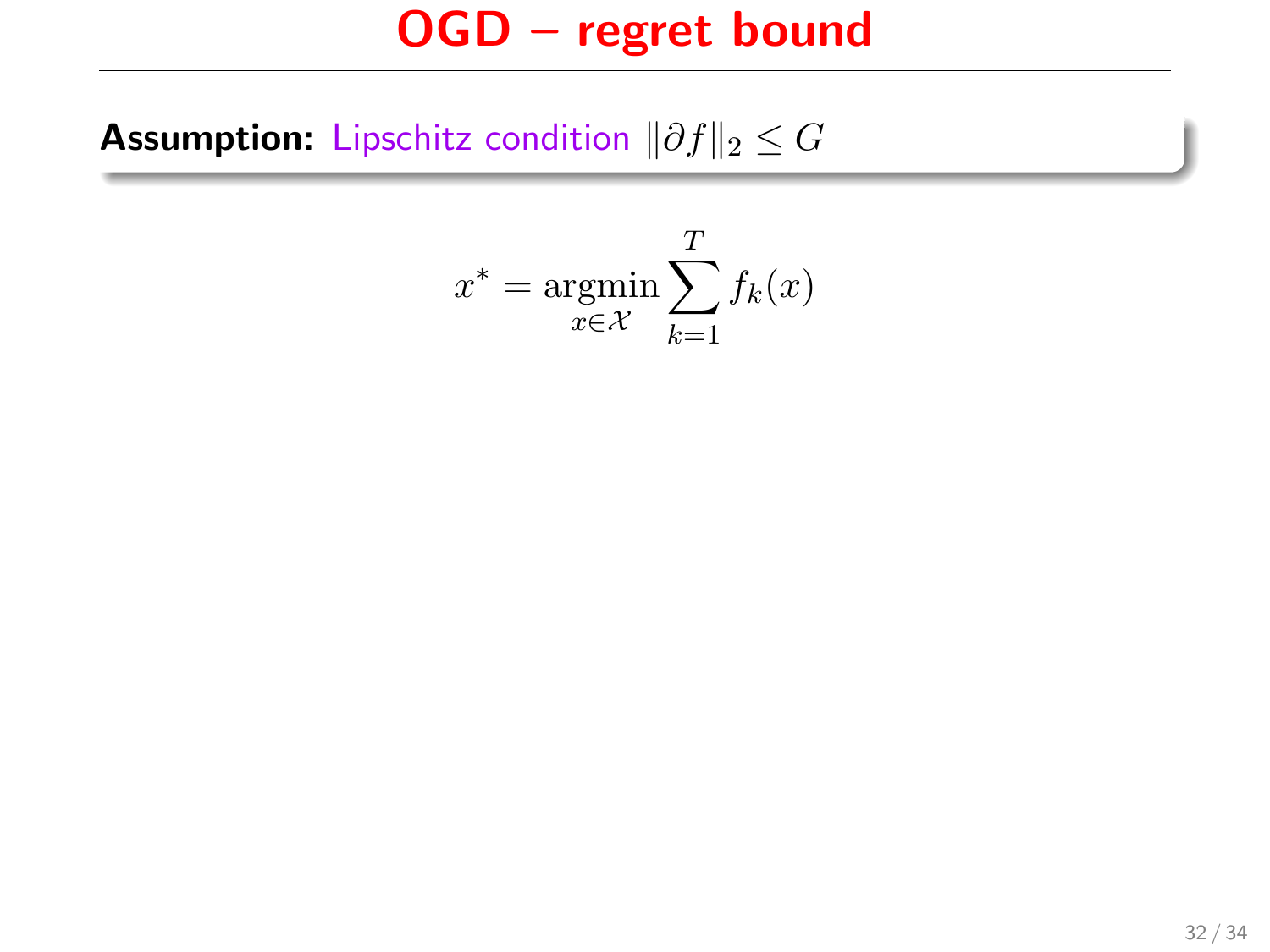#### **Assumption:** Lipschitz condition  $\|\partial f\|_2 \leq G$

$$
x^* = \operatorname*{argmin}_{x \in \mathcal{X}} \sum_{k=1}^{T} f_k(x)
$$

Since  $g_k \in \partial f_k(x_k)$ , we have

$$
f_k(x^*) \ge f_k(x_k) + \langle g_k, x^* - x_k \rangle, \text{ or } f_k(x_k) - f_k(x^*) \le \langle g_k, x_k - x^* \rangle
$$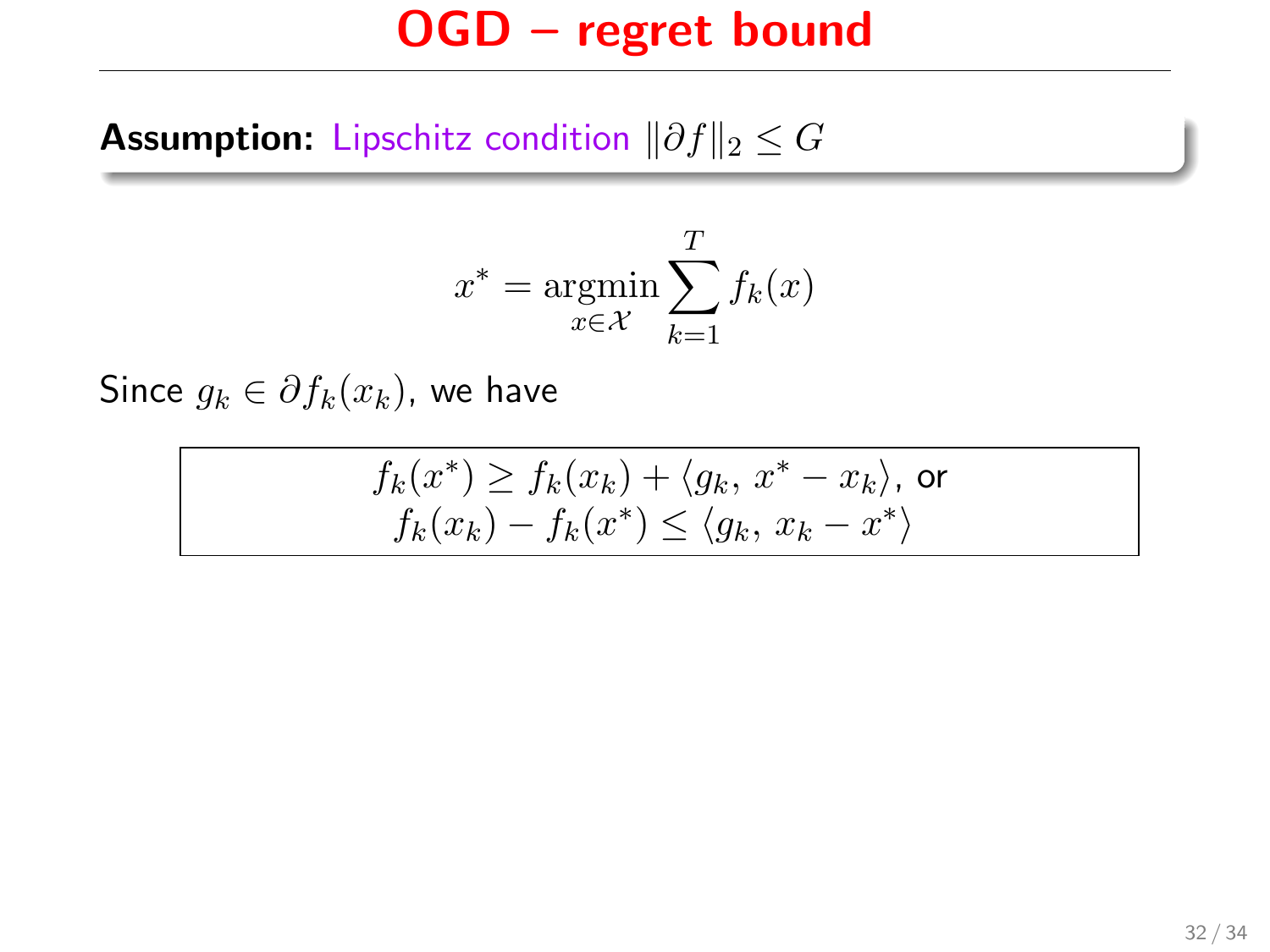#### **Assumption:** Lipschitz condition  $\|\partial f\|_2 \leq G$

$$
x^* = \operatorname*{argmin}_{x \in \mathcal{X}} \sum_{k=1}^{T} f_k(x)
$$

Since  $g_k \in \partial f_k(x_k)$ , we have

$$
f_k(x^*) \ge f_k(x_k) + \langle g_k, x^* - x_k \rangle, \text{ or } f_k(x_k) - f_k(x^*) \le \langle g_k, x_k - x^* \rangle
$$

Further analysis depends on bounding

$$
\|x_{k+1} - x^*\|_2^2
$$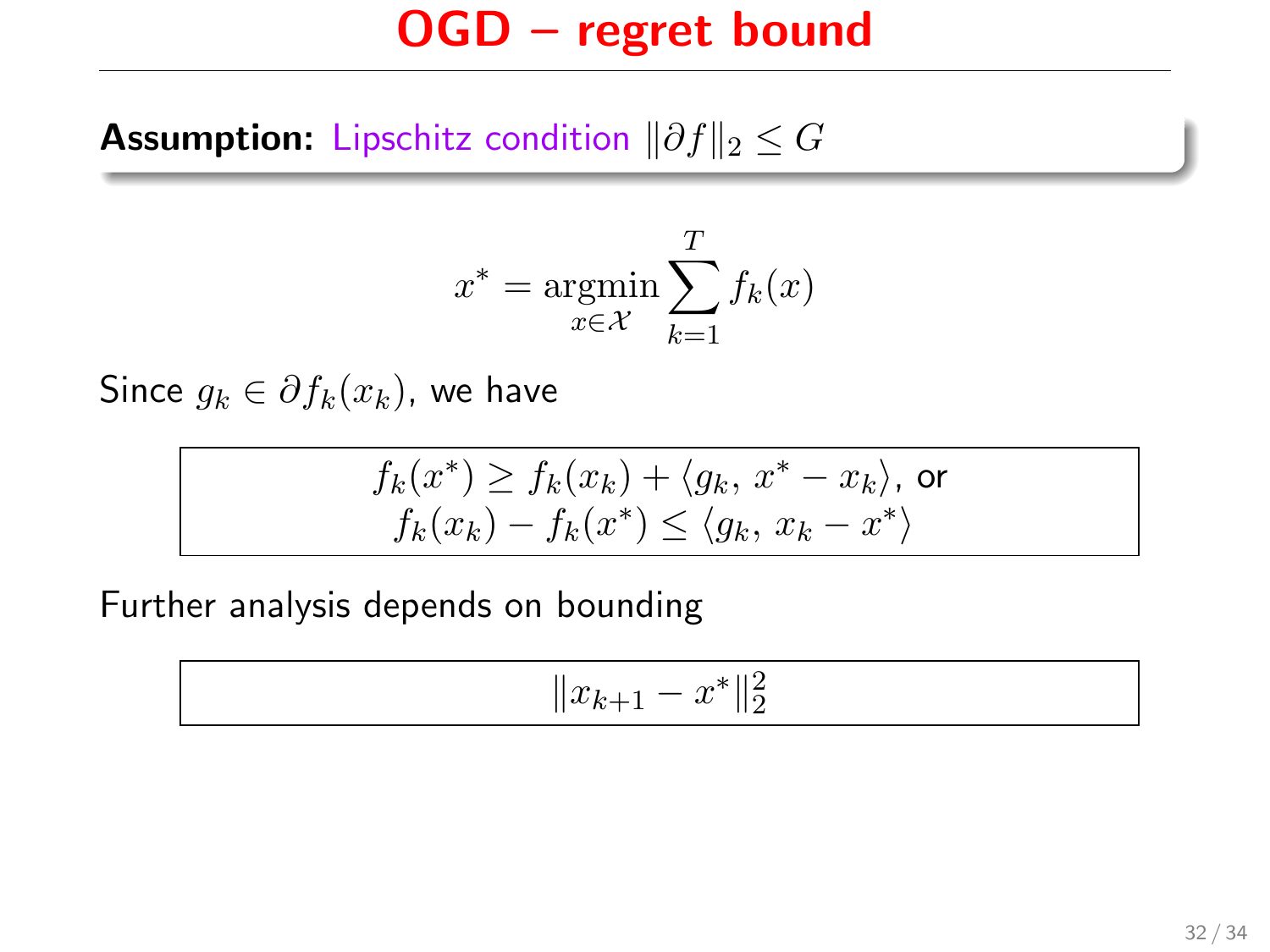$$
||x_{k+1} - x^*||_2^2 = ||P_{\mathcal{X}}(x_k - \alpha_k g_k) - x^*||_2^2
$$
  
= 
$$
||P_{\mathcal{X}}(x_k - \alpha_k g_k) - P_{\mathcal{X}}(x^*)||_2^2
$$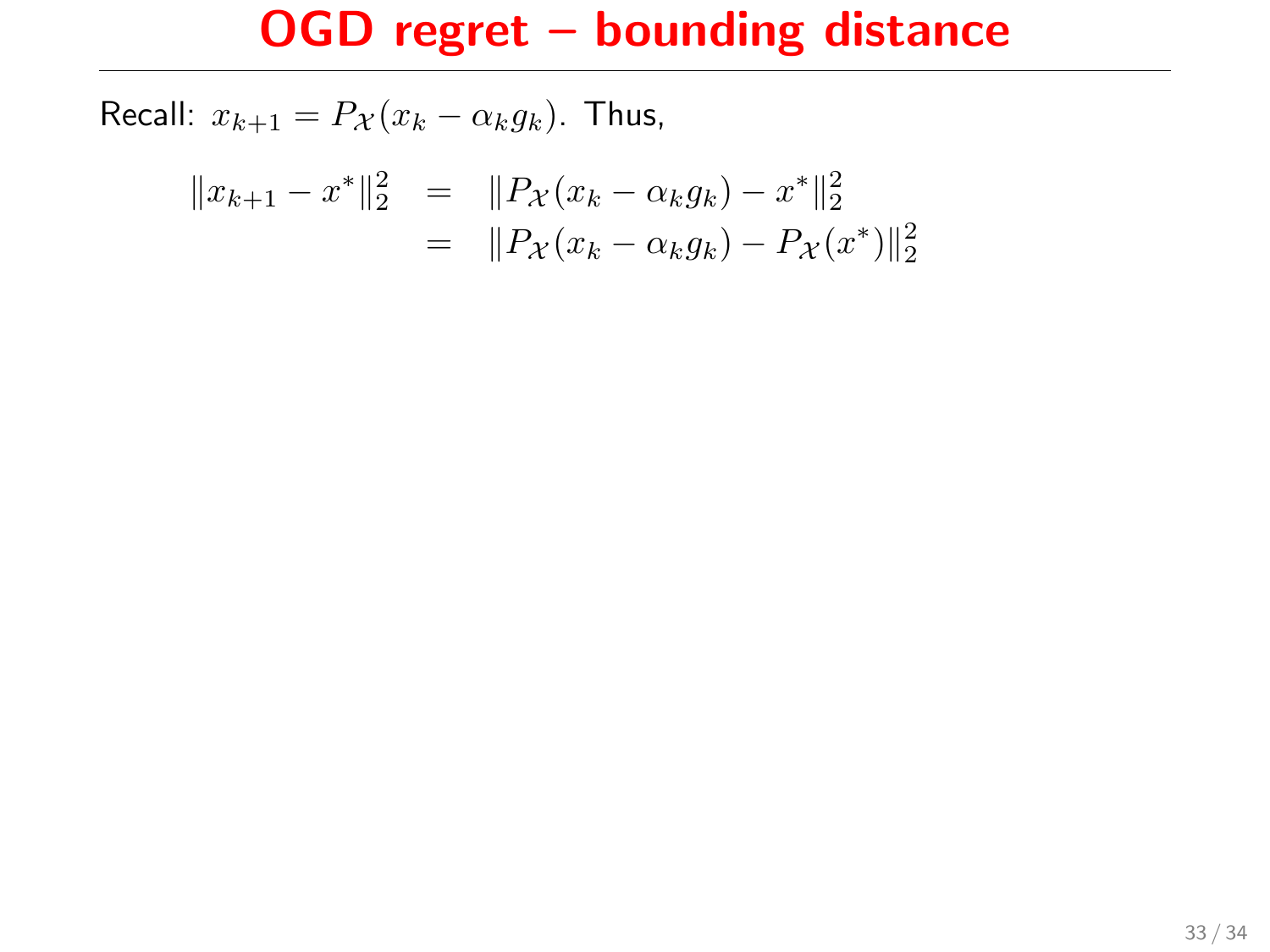$$
||x_{k+1} - x^*||_2^2 = ||P_{\mathcal{X}}(x_k - \alpha_k g_k) - x^*||_2^2
$$
  
= 
$$
||P_{\mathcal{X}}(x_k - \alpha_k g_k) - P_{\mathcal{X}}(x^*)||_2^2
$$
  

$$
(P_{\mathcal{X}} \text{ is nonexpan.}) \le ||x_k - x^* - \alpha_k g_k||_2^2
$$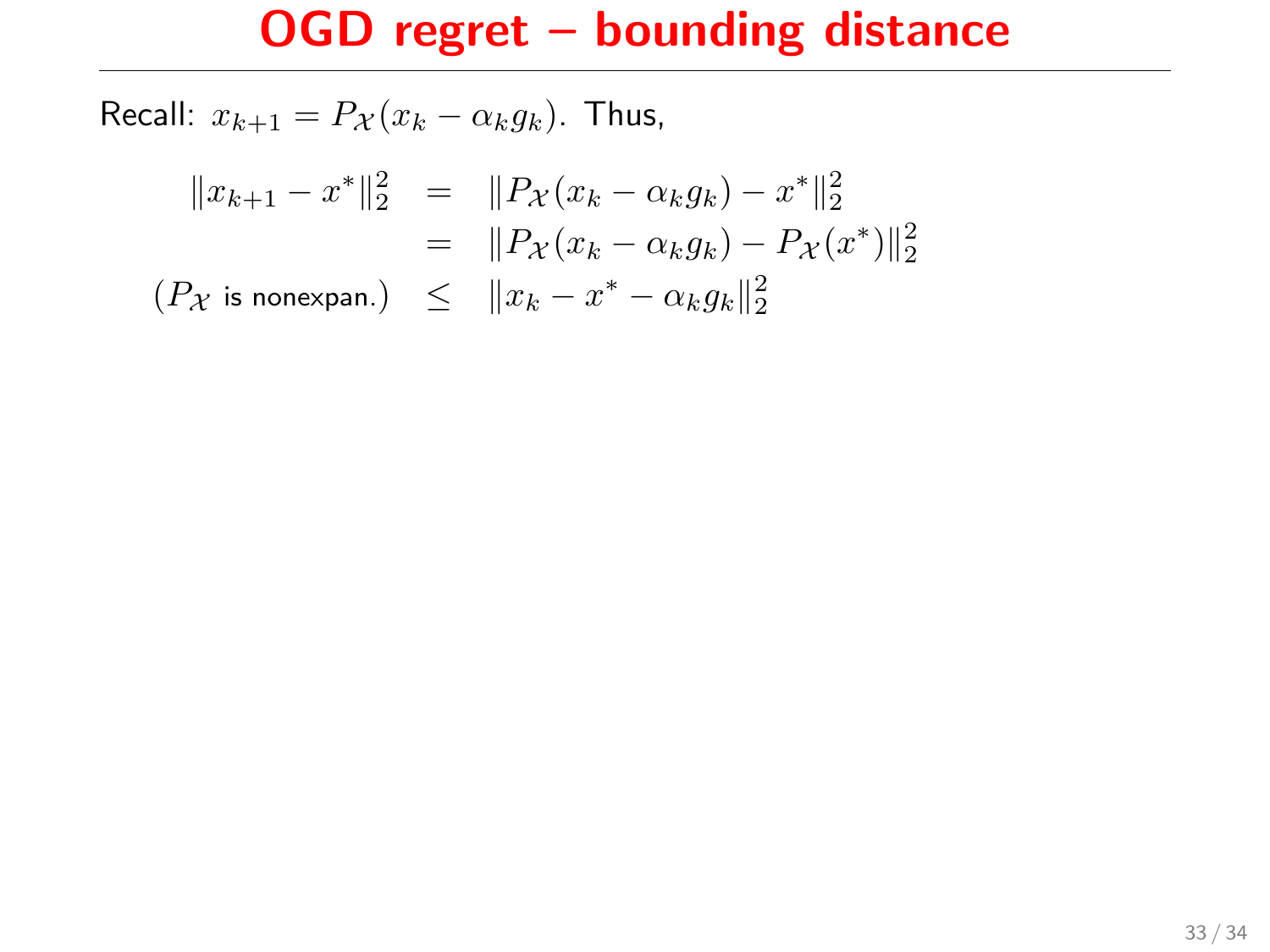$$
||x_{k+1} - x^*||_2^2 = ||P_{\mathcal{X}}(x_k - \alpha_k g_k) - x^*||_2^2
$$
  
\n
$$
= ||P_{\mathcal{X}}(x_k - \alpha_k g_k) - P_{\mathcal{X}}(x^*)||_2^2
$$
  
\n
$$
(P_{\mathcal{X}} \text{ is nonexpan.}) \le ||x_k - x^* - \alpha_k g_k||_2^2
$$
  
\n
$$
= ||x_k - x^*||_2^2 + \alpha_k^2 ||g_k||_2^2 - 2\alpha_k \langle g_k, x_k - x^* \rangle
$$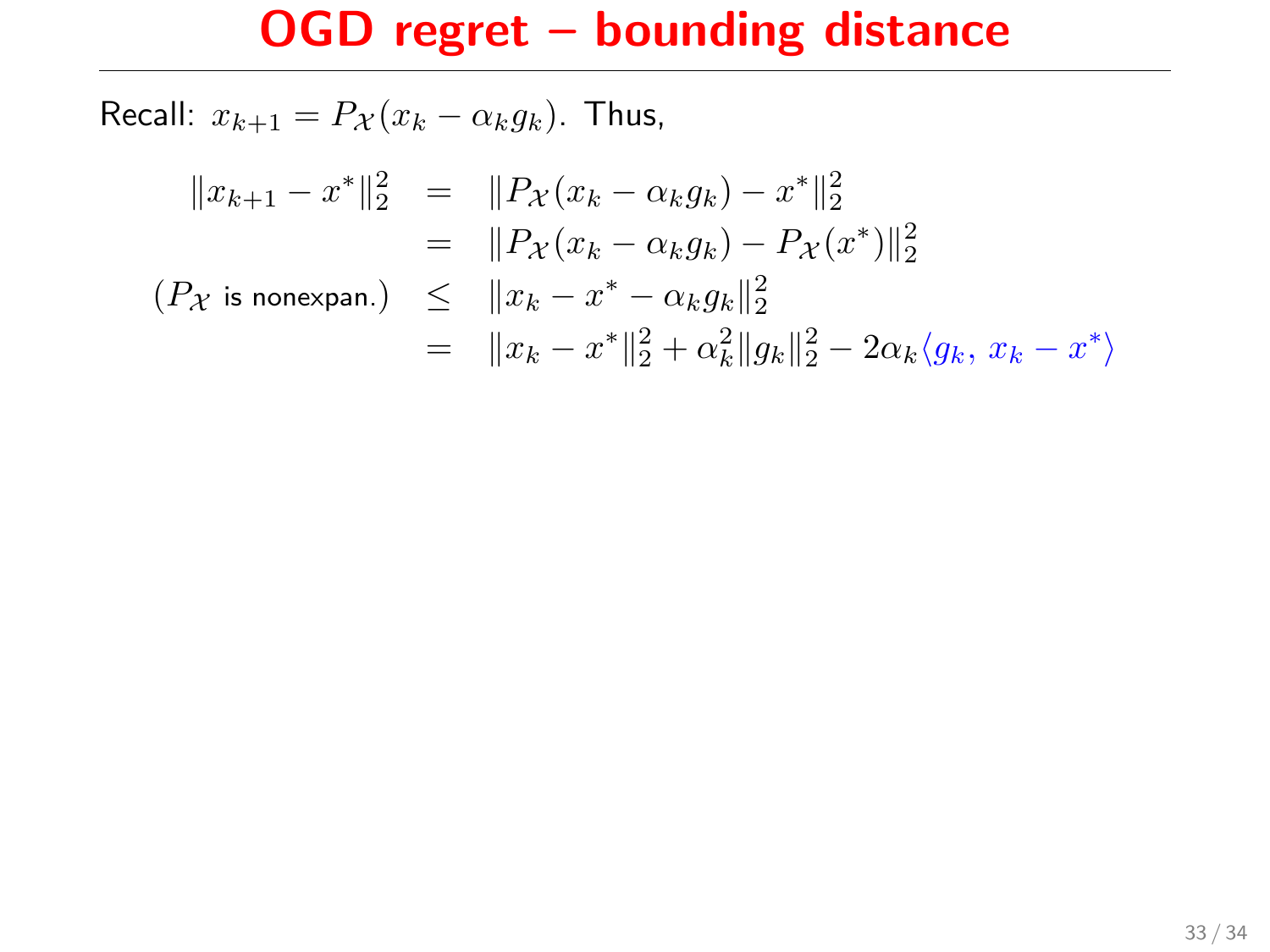$$
||x_{k+1} - x^*||_2^2 = ||P_{\mathcal{X}}(x_k - \alpha_k g_k) - x^*||_2^2
$$
  
\n
$$
= ||P_{\mathcal{X}}(x_k - \alpha_k g_k) - P_{\mathcal{X}}(x^*)||_2^2
$$
  
\n
$$
(P_{\mathcal{X}} \text{ is nonexpan.}) \le ||x_k - x^* - \alpha_k g_k||_2^2
$$
  
\n
$$
= ||x_k - x^*||_2^2 + \alpha_k^2 ||g_k||_2^2 - 2\alpha_k \langle g_k, x_k - x^* \rangle
$$

$$
\langle g_k, x_k - x^* \rangle \le \frac{\|x_k - x^*\|_2^2 - \|x_{k+1} - x^*\|_2^2}{2\alpha_k} + \frac{\alpha_k}{2} \|g_k\|_2^2
$$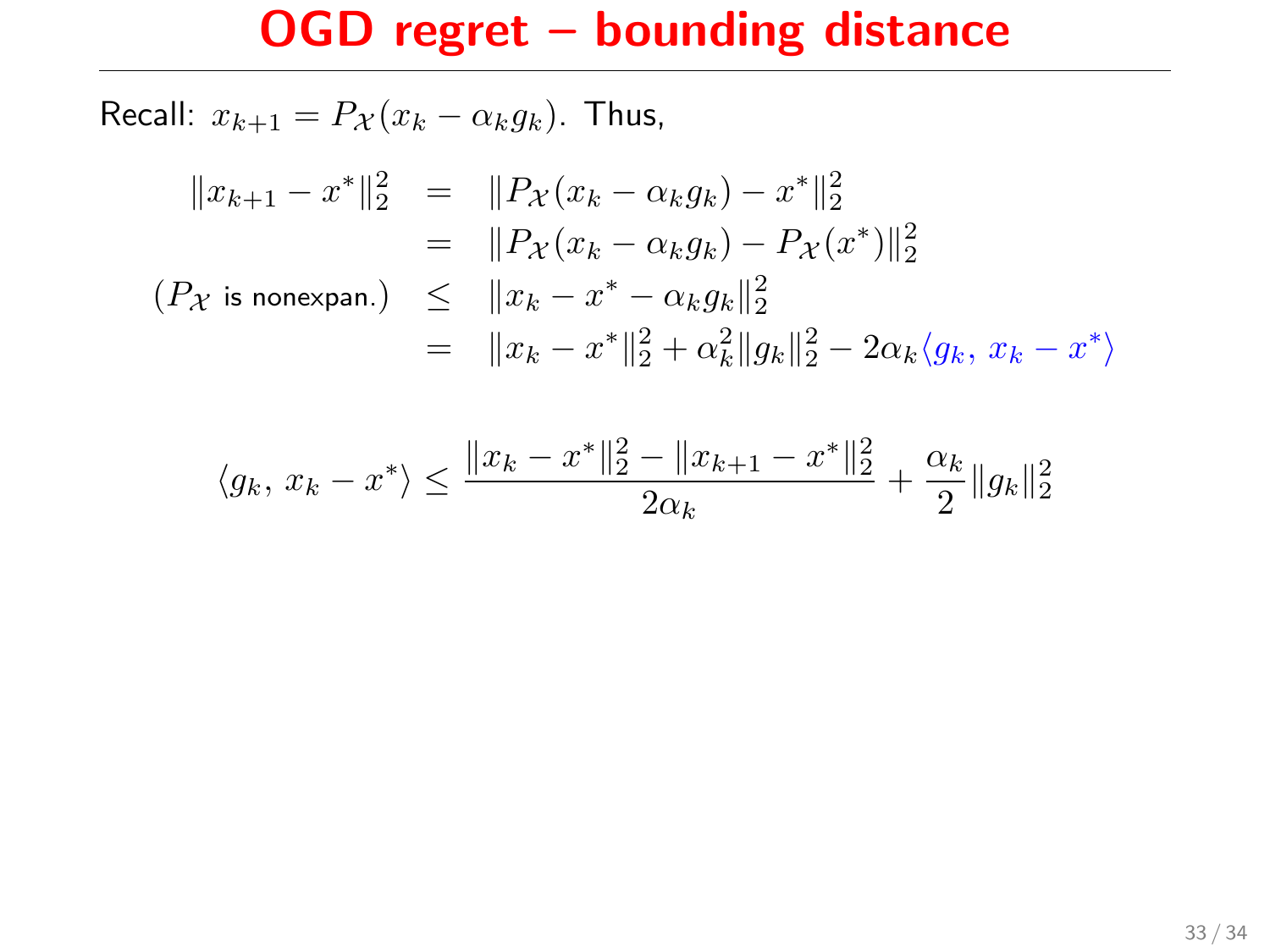Recall:  $x_{k+1} = P_{\mathcal{X}}(x_k - \alpha_k g_k)$ . Thus,

$$
||x_{k+1} - x^*||_2^2 = ||P_{\mathcal{X}}(x_k - \alpha_k g_k) - x^*||_2^2
$$
  
\n
$$
= ||P_{\mathcal{X}}(x_k - \alpha_k g_k) - P_{\mathcal{X}}(x^*)||_2^2
$$
  
\n
$$
(P_{\mathcal{X}} \text{ is nonexpan.}) \le ||x_k - x^* - \alpha_k g_k||_2^2
$$
  
\n
$$
= ||x_k - x^*||_2^2 + \alpha_k^2 ||g_k||_2^2 - 2\alpha_k \langle g_k, x_k - x^* \rangle
$$

$$
\langle g_k, x_k - x^* \rangle \le \frac{\|x_k - x^*\|_2^2 - \|x_{k+1} - x^*\|_2^2}{2\alpha_k} + \frac{\alpha_k}{2} \|g_k\|_2^2
$$

Now invoke  $f_k(x_k) - f_k(x^*) \le \langle g_k, x_k - x^* \rangle$ 

$$
f_k(x_k) - f_k(x^*) \le \frac{\|x_k - x^*\|_2^2 - \|x_{k+1} - x^*\|_2^2}{2\alpha_k} + \frac{\alpha_k}{2} \|g_k\|_2^2
$$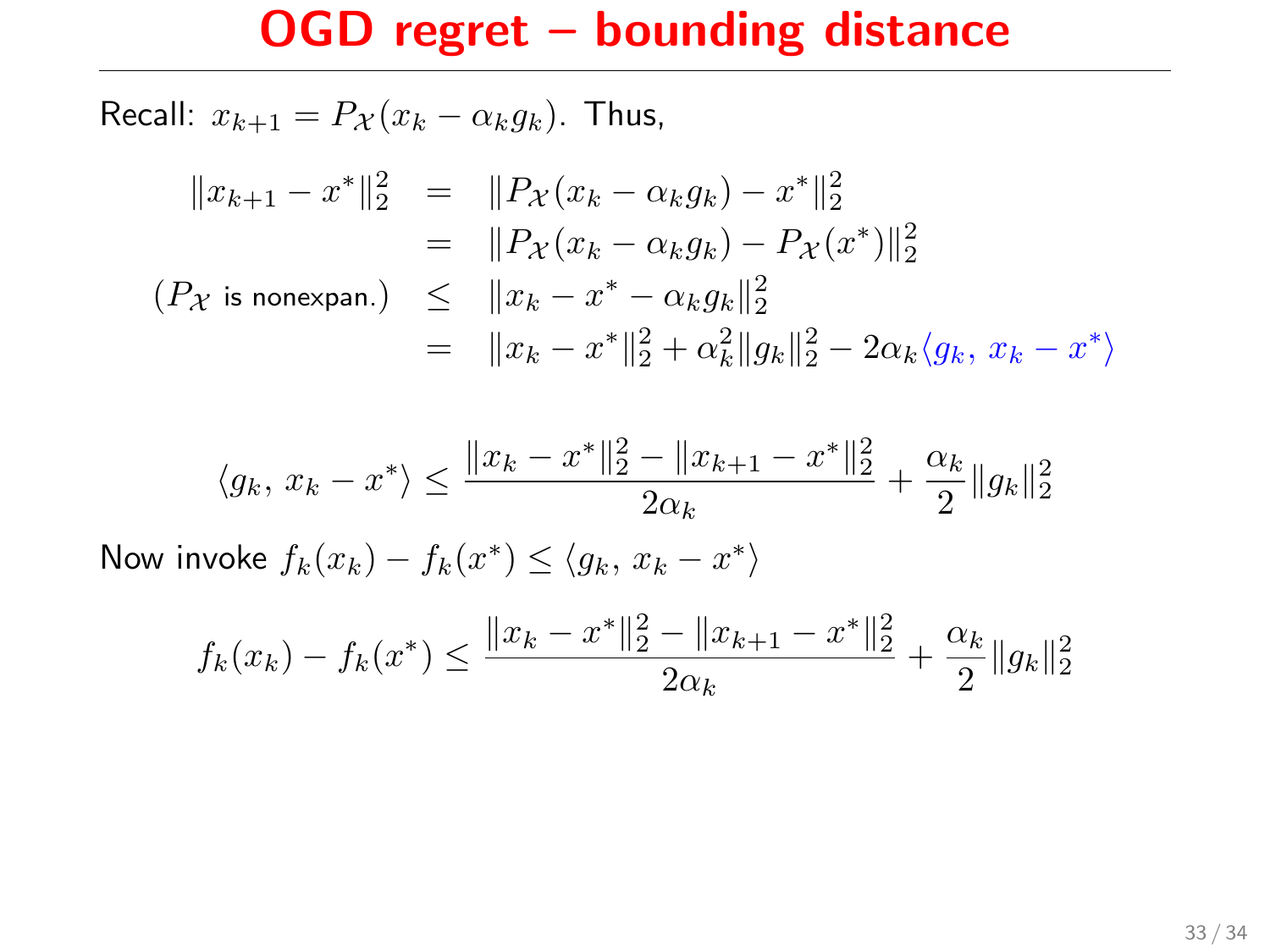Recall:  $x_{k+1} = P_{\mathcal{X}}(x_k - \alpha_k g_k)$ . Thus,

$$
||x_{k+1} - x^*||_2^2 = ||P_{\mathcal{X}}(x_k - \alpha_k g_k) - x^*||_2^2
$$
  
\n
$$
= ||P_{\mathcal{X}}(x_k - \alpha_k g_k) - P_{\mathcal{X}}(x^*)||_2^2
$$
  
\n
$$
(P_{\mathcal{X}} \text{ is nonexpan.}) \le ||x_k - x^* - \alpha_k g_k||_2^2
$$
  
\n
$$
= ||x_k - x^*||_2^2 + \alpha_k^2 ||g_k||_2^2 - 2\alpha_k \langle g_k, x_k - x^* \rangle
$$

$$
\langle g_k, x_k - x^* \rangle \le \frac{\|x_k - x^*\|_2^2 - \|x_{k+1} - x^*\|_2^2}{2\alpha_k} + \frac{\alpha_k}{2} \|g_k\|_2^2
$$

Now invoke  $f_k(x_k) - f_k(x^*) \le \langle g_k, x_k - x^* \rangle$ 

$$
f_k(x_k) - f_k(x^*) \le \frac{\|x_k - x^*\|_2^2 - \|x_{k+1} - x^*\|_2^2}{2\alpha_k} + \frac{\alpha_k}{2} \|g_k\|_2^2
$$

Sum over  $k=1,\ldots,T$ , let  $\alpha_k = c/\sqrt{k+1}$ , use  $\|g_k\|_2 \leq G$ 

Obtain  $R_T \leq O($ √  $\scriptstyle T)$